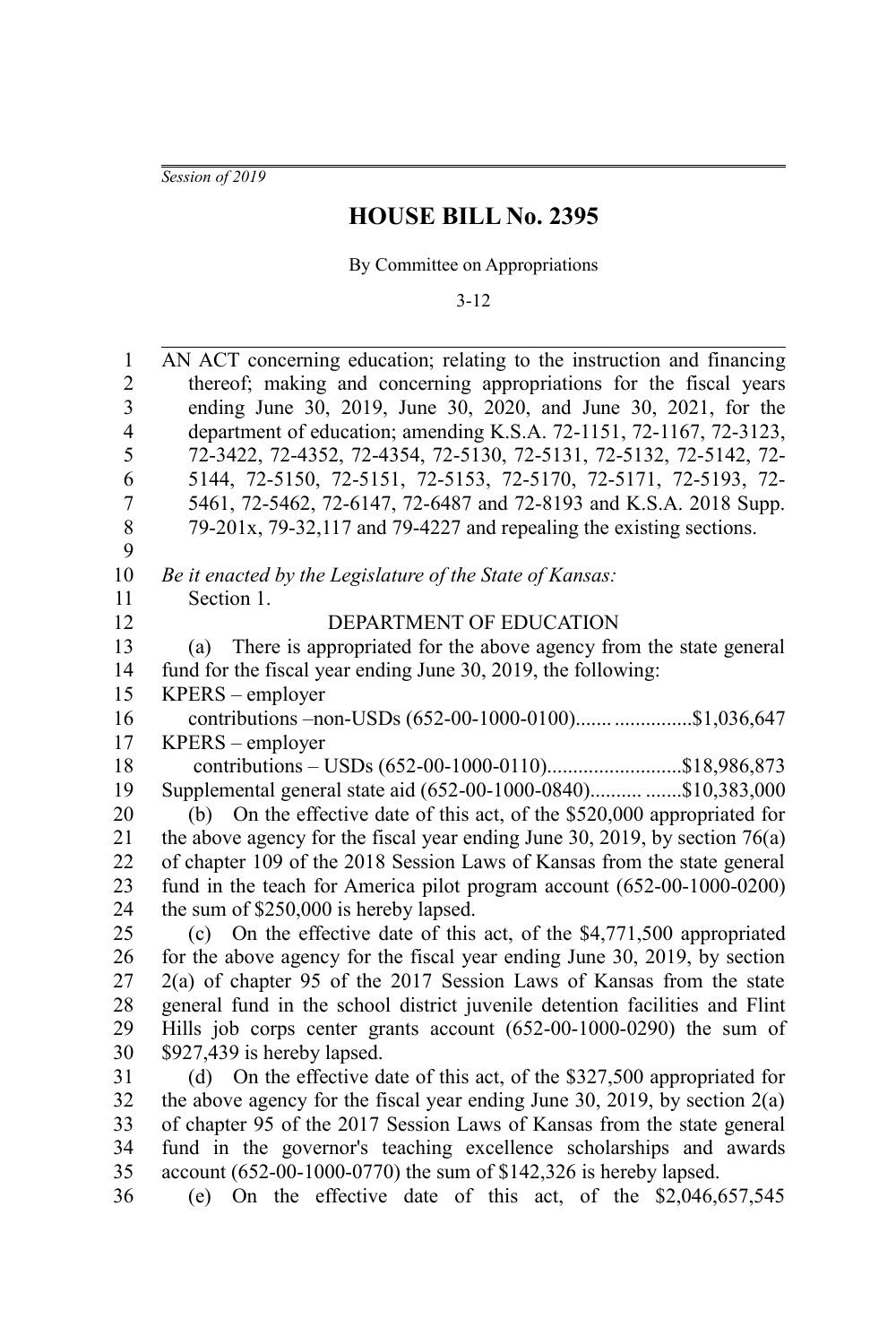appropriated for the above agency for the fiscal year ending June 30, 2019, by section 2(a) of chapter 95 of the 2017 Session Laws of Kansas from the state general fund in the state foundation aid account (652-00-1000-0820) the sum of \$39,326,035 is hereby lapsed. 1 2 3 4

(f) On the effective date of this act, of the \$2,500,000 appropriated for the above agency for the fiscal year ending June 30, 2019, by section 1(a) of chapter 57 of the 2018 Session Laws of Kansas from the state general fund in the MHIT pilot program – online database account (652- 00-1000-0160) the sum of \$2,000,000 is hereby lapsed. 5 6 7 8 9

(g) On the effective date of this act, the director of accounts and reports shall transfer \$105,894 from the school district extraordinary declining enrollment fund (652-00-2290-2290) of the department of education to the state general fund. 10 11 12 13

(h) During the fiscal year ending June 30, 2019, the commissioner of education, with the approval of the director of the budget, may transfer any part of any item of appropriation for fiscal year 2019 from the state general fund for the department of education to another item of appropriation for fiscal year 2019 from the state general fund for the department of education. The commissioner of education shall certify each such transfer to the director of accounts and reports and shall transmit a copy of each such certification to the director of legislative research. Sec. 2. 14 15 16 17 18 19 20 21

22 23

## DEPARTMENT OF EDUCATION

(a) There is appropriated for the above agency from the state general fund for the fiscal year ending June 30, 2020, the following: 24 25

Operating expenditures 26

(including official hospitality) (652-00-1000-0053).............\$13,762,957 *Provided,* That any unencumbered balance in the operating expenditures (including official hospitality) account in excess of \$100 as of June 30, 2019, is hereby reappropriated for fiscal year 2020. 27 28 29 30

Special education 31

services aid (652-00-1000-0700)........................................\$497,880,818 *Provided,* That any unencumbered balance in the special education services aid account in excess of \$100 as of June 30, 2019, is hereby reappropriated for fiscal year 2020: *Provided further,* That expenditures shall not be made from the special education services aid account for the provision of instruction for any homebound or hospitalized child, unless the categorization of such child as exceptional is conjoined with the categorization of the child within one or more of the other categories of exceptionality: *And provided further,* That expenditures shall be made from this account for grants to school districts in amounts determined pursuant to and in accordance with the provisions of K.S.A. 72-3425, and amendments thereto: *And provided further,* That expenditures shall be 32 33 34 35 36 37 38 39 40 41 42 43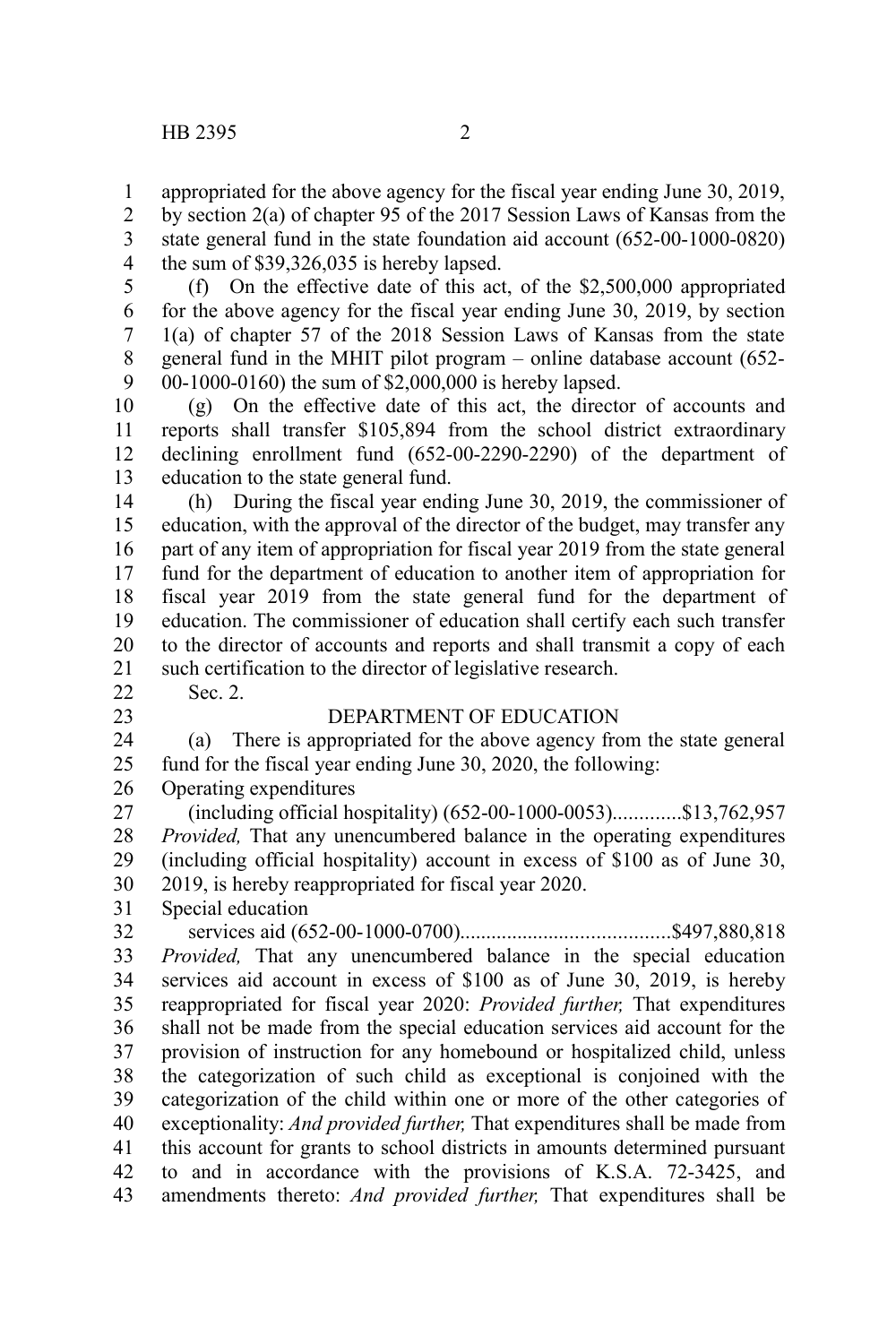made from the amount remaining in this account, after deduction of the 1

expenditures specified in the foregoing provisos, for payments to school 2

districts in amounts determined pursuant to and in accordance with the 3

provisions of K.S.A. 72-3422, and amendments thereto. 4

State foundation aid (652-00-1000-0820).............................\$2,324,710,861 5

*Provided,* That any unencumbered balance in the state foundation aid account in excess of \$100 as of June 30, 2019, is hereby reappropriated for 6 7

fiscal year 2020: *Provided further,* That in addition to the other purposes 8

for which expenditures may be made by the above agency from such account for fiscal year 2020, expenditures shall be made by the above 9 10

agency from such account for fiscal year 2020 for the behavioral health intervention team program pursuant to section 5, and amendments thereto, 11 12

in an amount not to exceed \$20,181,317. 13

Supplemental state aid (652-00-1000-0840)............................\$504,663,931 14

*Provided,* That any unencumbered balance in the supplemental state aid 15

account in excess of \$100 as of June 30, 2019, is hereby reappropriated for fiscal year 2020. 16 17

ACT and workkeys assessments program....................................\$2,800,000 *Provided,* That expenditures shall be made by the above agency from the ACT and workkeys assessments program account to provide the ACT college entrance exam and the three ACT workkeys assessments that are required to earn a national career readiness certificate to each student enrolled in grades 11 and 12, and the pre-ACT college entrance exam to each student enrolled in grade 9 in accordance with section 8, and amendments thereto. 18 19 20 21 22 23 24 25

Mentor teacher (652-00-1000-0440)............................................\$1,300,000 Professional development (652-00-1000-0860).............................\$2,449,000 *Provided,* That in addition to the other purposes for which expenditures may be made by the above agency from the professional development account for fiscal year 2020, expenditures shall be made by the above agency from such account for fiscal year 2020 for training in identification of dyslexia and effective reading interventions for students diagnosed with dyslexia in an amount not to exceed \$749,000: *Provided further,* That in making expenditures for training in identification of dyslexia and effective reading interventions for students diagnosed with dyslexia the above agency shall provide \$1,000 to each elementary school for such training. Information technology education 26 27 28 29 30 31 32 33 34 35 36 37

opportunities (652-00-1000-0600).............................................\$500,000 Discretionary grants (652-00-1000-0400).......................................\$322,457 *Provided,* That the above agency shall make expenditures from the discretionary grants account during the fiscal year 2020, in the amount not less than \$125,000 for after school programs for middle school students in the sixth, seventh and eighth grades: *Provided further,* That the after school 38 39 40 41 42 43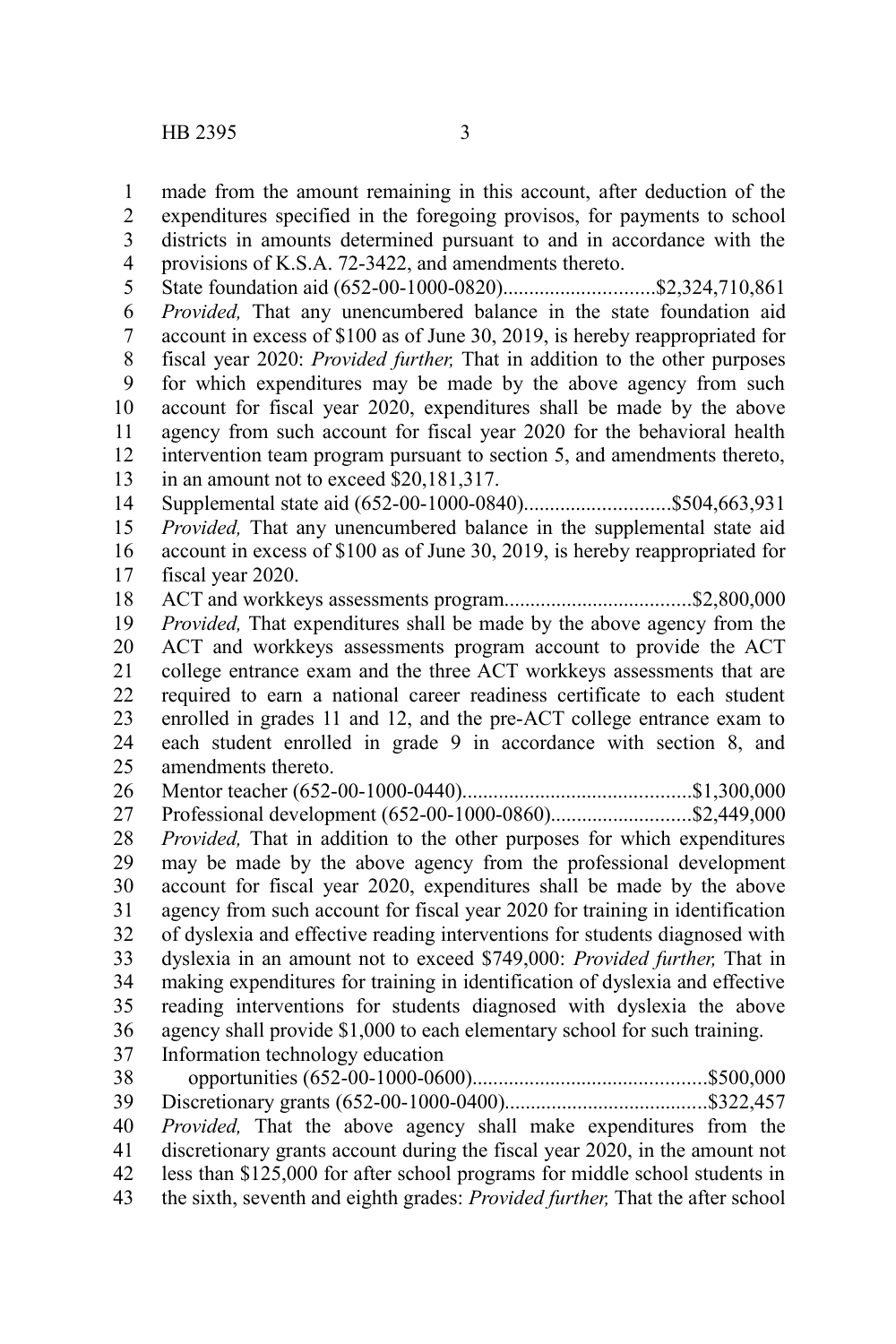programs may also include fifth and ninth grade students, if they attend a junior high: *And provided further,* That such discretionary grants shall be awarded to after school programs that operate for a minimum of two hours a day, every day that school is in session, and a minimum of six hours a day for a minimum of five weeks during the summer: *And provided further,* That the discretionary grants awarded to after school programs shall require a \$1 for \$1 local match: *And provided further,* That the aggregate amount of discretionary grants awarded to any one after school program shall not exceed \$25,000. School food assistance (652-00-1000-0320)................................\$2,510,486 School safety hotline (652-00-1000-0230).......................................\$10,000 KPERS – employer contributions – non-USDs (652-00-1000-0100)...................\$43,015,894 *Provided,* That any unencumbered balance in the KPERS – employer contributions – non-USDs account in excess of \$100 as of June 30, 2019, is hereby reappropriated for fiscal year 2020: *Provided further,* That all expenditures from the KPERS – employer contributions – non-USDs account shall be for payment of participating employers' contributions to the Kansas public employees retirement system as provided in K.S.A. 74- 4939, and amendments thereto: *And provided further,* That expenditures from this account for the payment of participating employers' contributions to the Kansas public employees retirement system may be made regardless of when the liability was incurred. KPERS – employer contributions – USDs (652-00-1000-0110).........................\$543,865,035 *Provided,* That any unencumbered balance in the KPERS – employer contributions – USDs account in excess of \$100 as of June 30, 2019, is hereby reappropriated for fiscal year 2020: *Provided further,* That all expenditures from the KPERS – employer contributions – USDs account shall be for payment of participating employers' contributions to the Kansas public employees retirement system as provided in K.S.A. 74- 4939, and amendments thereto: *And provided further,* That expenditures from this account for the payment of participating employers' contributions to the Kansas public employees retirement system may be made regardless of when the liability was incurred. KPERS employer contribution layering payment #1 (652-00-1000-0120)................................\$6,400,000 KPERS employer contribution layering payment #2..............................................................\$19,400,000 Career and technical education 1 2 3 4 5 6 7 8 9 10 11 12 13 14 15 16 17 18 19 20 21 22 23 24 25 26 27 28 29 30 31 32 33 34 35 36 37 38 39 40

transportation (652-00-1000-0190)............................................\$650,000 Teach for America pilot program....................................................\$261,000 School safety and security grants.................................................\$5,000,000 41 42 43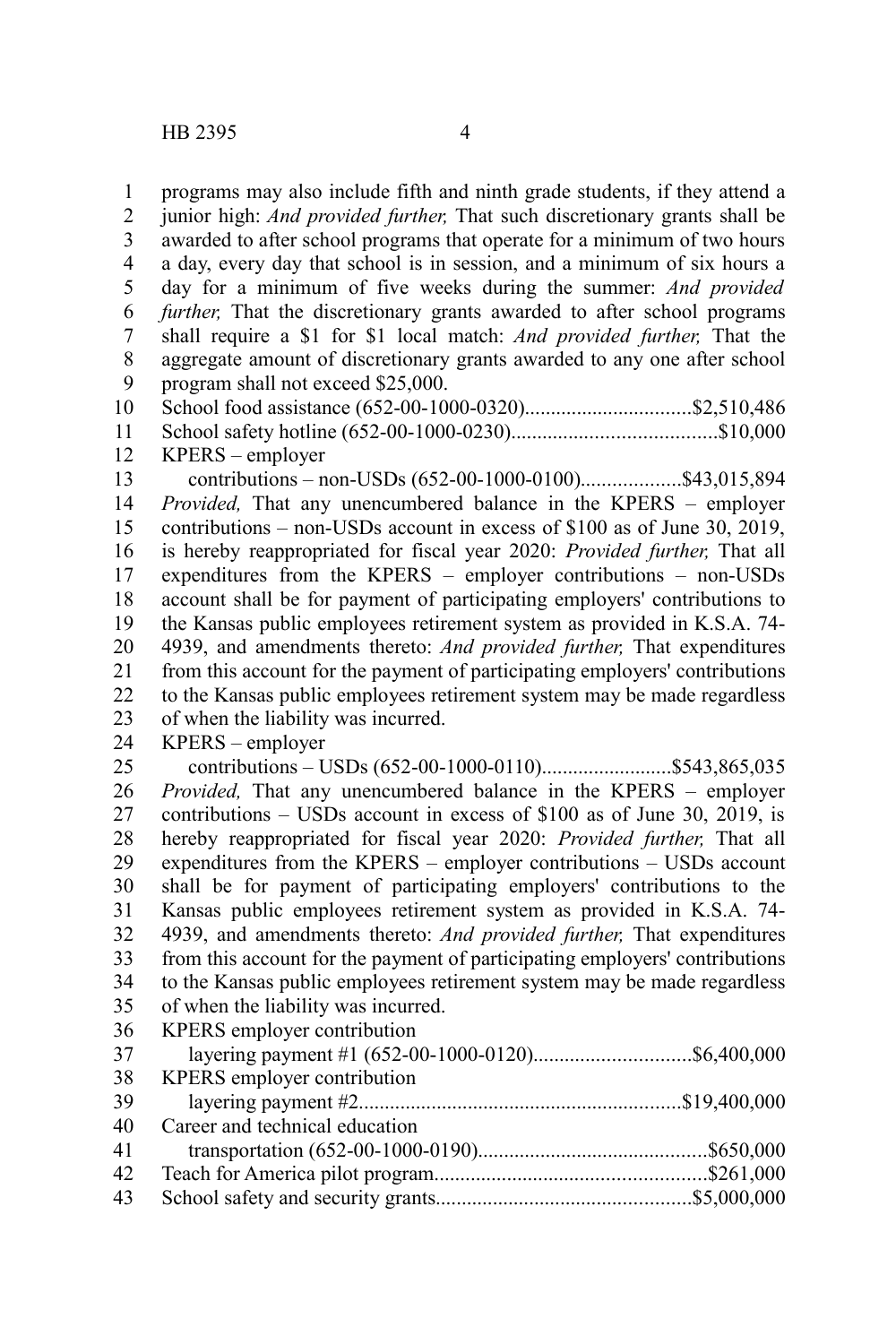*Provided,* That all moneys in the school safety and security grants account expended for fiscal year 2020 shall be matched by the receiving school district on a \$1 for \$1 basis from other moneys of the district: *Provided further,* That expenditures shall be made by the above agency from such account for fiscal year 2020 for disbursements of grant moneys for the acquisition and installation of security cameras and any other equipment and services necessary for security monitoring of facilities operated by a school district as approved by the state board of education. Education super highway (652-00-1000-0180)...............................\$950,000 *Provided,* That any unencumbered balance in the education super highway account in excess of \$100 as of June 30, 2019, is hereby reappropriated for fiscal year 2020. Juvenile transitional crisis center pilot project (652-00-1000-0210)...............................................\$300,000 *Provided,* That expenditures from the juvenile transitional crisis center pilot project account shall be used by the above agency during fiscal year 2020 to develop a regional crisis center pilot project at the Beloit special education cooperative, founded on research and evidence-based practices designed to meet the unique social and emotional needs of students identified as at-risk or with disabilities: *Provided further,* That such project shall provide individualized programming to attain such student's high school diploma and job skills while working through the social skills program: *And provided further,* That the commissioner of education shall provide an update on the implementation of the pilot project developed by this proviso to the legislature on or before the first day of the 2020 regular legislative session. BHIT program online database (652-00-1000-0160)......................\$500,000 Educable deaf-blind and severely handicapped children's programs aid (652-00-1000-0630).............................................\$110,000 School district juvenile detention facilities and Flint Hills job corps center grants (652-00-1000-0290)..........................................\$5,060,528 *Provided,* That any unencumbered balance in the school district juvenile detention facilities and Flint Hills job corps center grants account in excess of \$100 as of June 30, 2019, is hereby reappropriated for fiscal year 2020: *Provided further,* That expenditures shall be made from the school district juvenile detention facilities and Flint Hills job corps center grants account for grants to school districts in amounts determined pursuant to and in accordance with the provisions of K.S.A. 72-1173, and amendments thereto. Governor's teaching excellence scholarships and awards (652-00-1000-0770)................................................\$360,693 1 2 3 4 5 6 7 8 9 10 11 12 13 14 15 16 17 18 19 20 21 22 23 24 25 26 27 28 29 30 31 32 33 34 35 36 37 38 39 40 41 42 43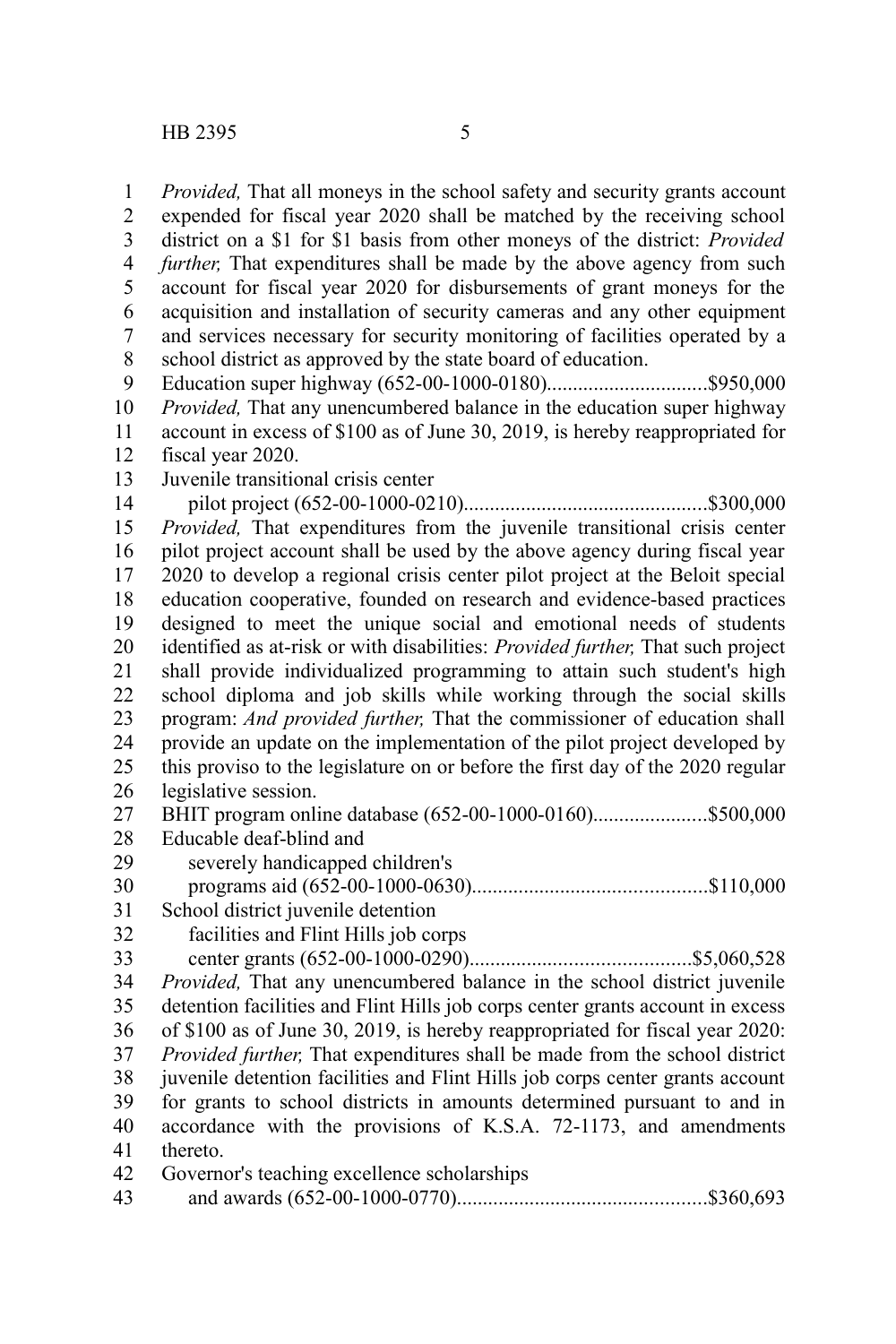*Provided,* That any unencumbered balance in the governor's teaching excellence scholarships and awards account in excess of \$100 as of June 30, 2019, is hereby reappropriated for fiscal year 2020: *Provided further,* That all expenditures from the governor's teaching excellence scholarships and awards account for teaching excellence scholarships shall be made in accordance with K.S.A. 72-2166, and amendments thereto: *And provided further*, That each such grant shall be required to be matched on a \$1 for \$1 basis from nonstate sources: *And provided further,* That award of each such grant shall be conditioned upon the recipient entering into an agreement requiring the grant to be repaid if the recipient fails to complete the course of training under the national board for professional teaching standards certification program: *And provided further,* That all moneys received by the department of education for repayment of grants for governor's teaching excellence scholarships shall be deposited in the state treasury and credited to the governor's teaching excellence scholarships program repayment fund (652-00-7221-7200). Governor's scholars program scholarships and awards....................................................................................\$20,000 (b) There is appropriated for the above agency from the following special revenue fund or funds for the fiscal year ending June 30, 2020, all moneys now or hereafter lawfully credited to and available in such fund or funds, except that expenditures other than refunds authorized by law and transfers to other state agencies shall not exceed the following: State school district finance fund (652-00-7393-7000)...............................................No limit School district capital improvements fund (652-00-2880-2880)....................................No limit *Provided,* That expenditures from the school district capital improvements fund shall be made only for the payment of general obligation bonds approved by voters under the authority of K.S.A. 72-5457, and amendments thereto. School district capital outlay state aid fund................................................................................No limit Conversion of materials and equipment fund (652-00-2420-2020)..........................................No limit State safety fund (652-00-2538-2030)..............................................No limit *Provided,* That notwithstanding the provisions of K.S.A. 8-272, and amendments thereto, or any other statute, funds shall be distributed during fiscal year 2020 as soon as moneys are available. School bus safety fund (652-00-2532-2300)................................... No limit Motorcycle safety fund (652-00-2633-2050)...................................No limit Federal indirect cost 1 2 3 4 5 6 7 8 9 10 11 12 13 14 15 16 17 18 19 20 21 22 23 24 25 26 27 28 29 30 31 32 33 34 35 36 37 38 39 40 41 42

reimbursement fund (652-00-2312-2200)...................................No limit 43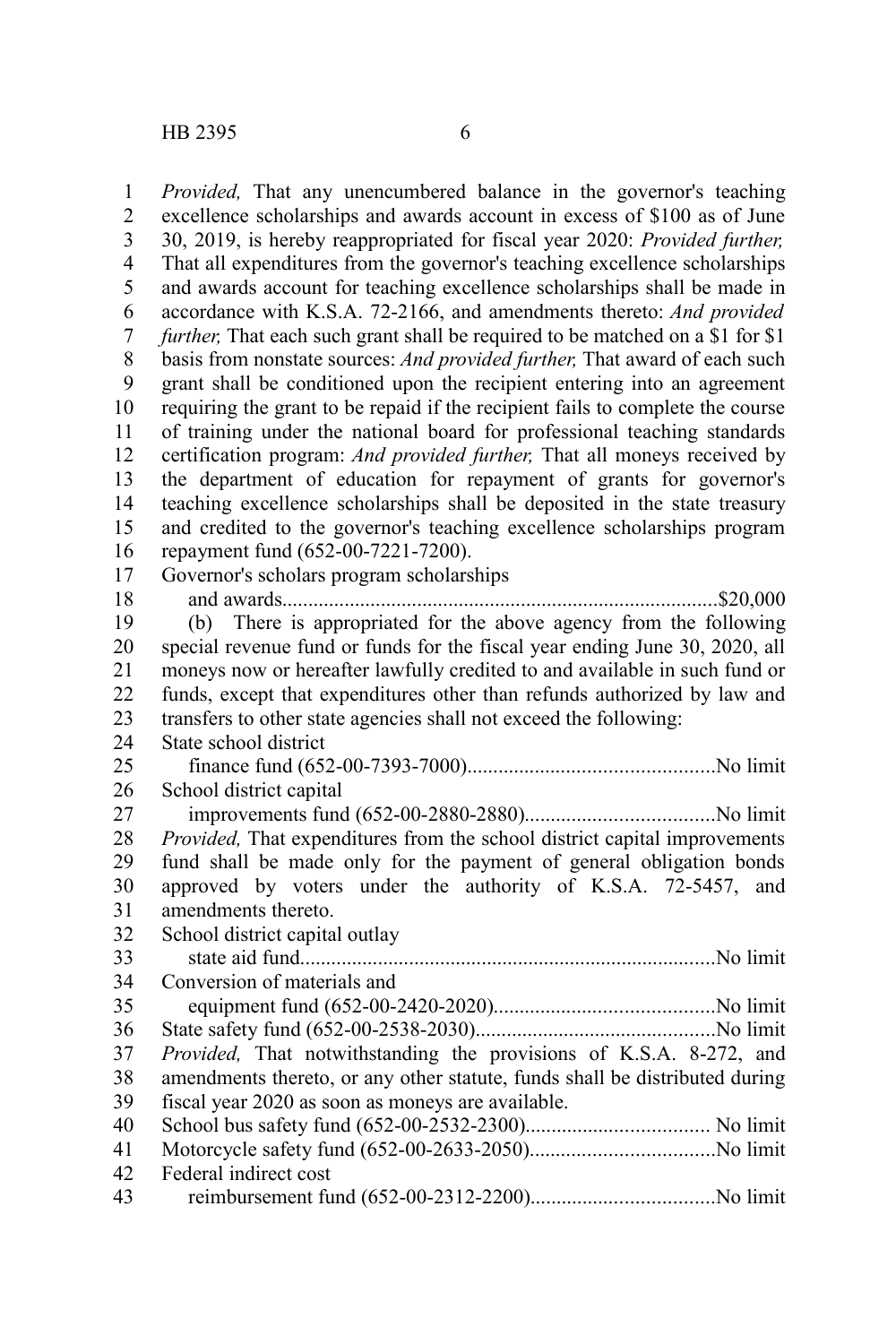| 1                       | Teacher and administrator             |  |
|-------------------------|---------------------------------------|--|
| $\overline{2}$          |                                       |  |
| 3                       | Food assistance –                     |  |
| $\overline{\mathbf{4}}$ |                                       |  |
| 5                       | Food assistance - school              |  |
| 6                       | breakfast program -                   |  |
| $\overline{7}$          |                                       |  |
| 8                       | Food assistance - national            |  |
| 9                       | school lunch program -                |  |
| 10                      |                                       |  |
| 11                      | Food assistance – child               |  |
| 12                      | and adult care food program -         |  |
| 13                      |                                       |  |
| 14                      | Community-based                       |  |
| 15                      | child abuse prevention -              |  |
| 16                      |                                       |  |
| 17                      | Family and children                   |  |
| 18                      |                                       |  |
| 19                      | Elementary and secondary school aid - |  |
| 20                      |                                       |  |
| 21                      | Educationally deprived                |  |
| 22                      | children – state operations –         |  |
| 23                      |                                       |  |
| 24                      | Elementary and secondary school -     |  |
| 25                      | educationally deprived children -     |  |
| 26                      |                                       |  |
| 27                      | Education of handicapped children     |  |
| 28                      |                                       |  |
| 29                      | Education of handicapped              |  |
| 30                      | children fund – state operations –    |  |
| 31                      |                                       |  |
| 32                      | Education of handicapped              |  |
| 33                      | children fund - preschool -           |  |
| 34                      |                                       |  |
| 35                      | Education of handicapped              |  |
| 36                      | children fund - preschool state       |  |
| 37                      |                                       |  |
| 38                      | Elementary and secondary school       |  |
| 39                      | aid – federal fund – migrant          |  |
| 40                      |                                       |  |
| 41                      | Elementary and secondary school aid - |  |
| 42                      | federal fund - migrant education -    |  |
| 43                      |                                       |  |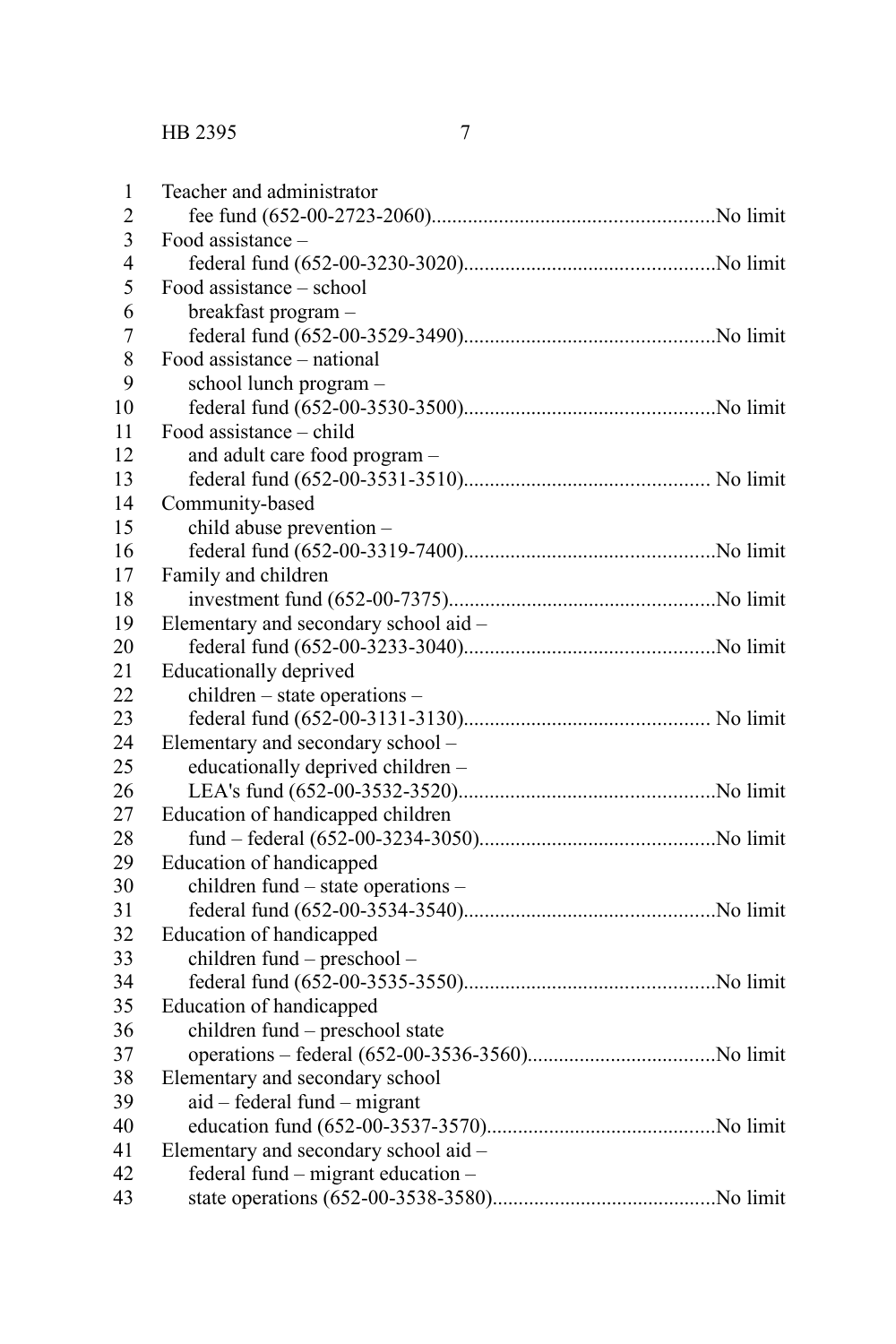| 1              | Vocational education title I-                                                |
|----------------|------------------------------------------------------------------------------|
| $\overline{2}$ |                                                                              |
| 3              | Vocational education title $I$ – federal fund –                              |
| $\overline{4}$ |                                                                              |
| 5              | Educational research grants and                                              |
| 6              |                                                                              |
| $\overline{7}$ | Inservice education workshop                                                 |
| 8              |                                                                              |
| 9              | Provided, That expenditures may be made from the inservice education         |
| 10             | workshop fee fund for operating expenditures, including official             |
| 11             | hospitality, incurred for inservice workshops and conferences: Provided      |
| 12             | further, That the state board of education is hereby authorized to fix,      |
| 13             | charge and collect fees for inservice workshops and conferences: And         |
| 14             | provided further, That such fees shall be fixed in order to recover all or   |
| 15             | part of such operating expenditures incurred for inservice workshops and     |
| 16             | conferences: And provided further, That all fees received for inservice      |
| 17             | workshops and conferences shall be deposited in the state treasury in        |
| 18             | accordance with the provisions of K.S.A. 75-4215, and amendments             |
| 19             | thereto, and shall be credited to the inservice education workshop fee fund. |
| 20             | Private donations, gifts, grants and                                         |
| 21             |                                                                              |
| 22             | Reimbursement for                                                            |
| 23             |                                                                              |
| 24             | Communities in schools                                                       |
| 25             |                                                                              |
| 26             | Governor's teaching                                                          |
| 27             | excellence scholarships program                                              |
| 28             |                                                                              |
| 29             | Provided, That all expenditures from the governor's teaching excellence      |
| 30             | scholarships program repayment fund shall be made in accordance with         |
| 31             | K.S.A. 72-2166, and amendments thereto: Provided further, That each          |
| 32             | such grant shall be required to be matched on a \$1 for \$1 basis from       |
| 33             | nonstate sources: And provided further, That award of each such grant shall  |
| 34             | be conditioned upon the recipient entering into an agreement requiring the   |
| 35             | grant to be repaid if the recipient fails to complete the course of training |
| 36             | under the national board for professional teaching standards certification   |
| 37             | program: And provided further, That all moneys received by the               |
| 38             | department of education for repayment of grants made under the               |
| 39             | governor's teaching excellence scholarships program shall be deposited in    |
| 40             | the state treasury in accordance with the provisions of K.S.A. 75-4215, and  |
| 41             | amendments thereto, and shall be credited to the governor's teaching         |
| 42             | excellence scholarships program repayment fund.                              |
| 43             | State grants for improving teacher quality $-$                               |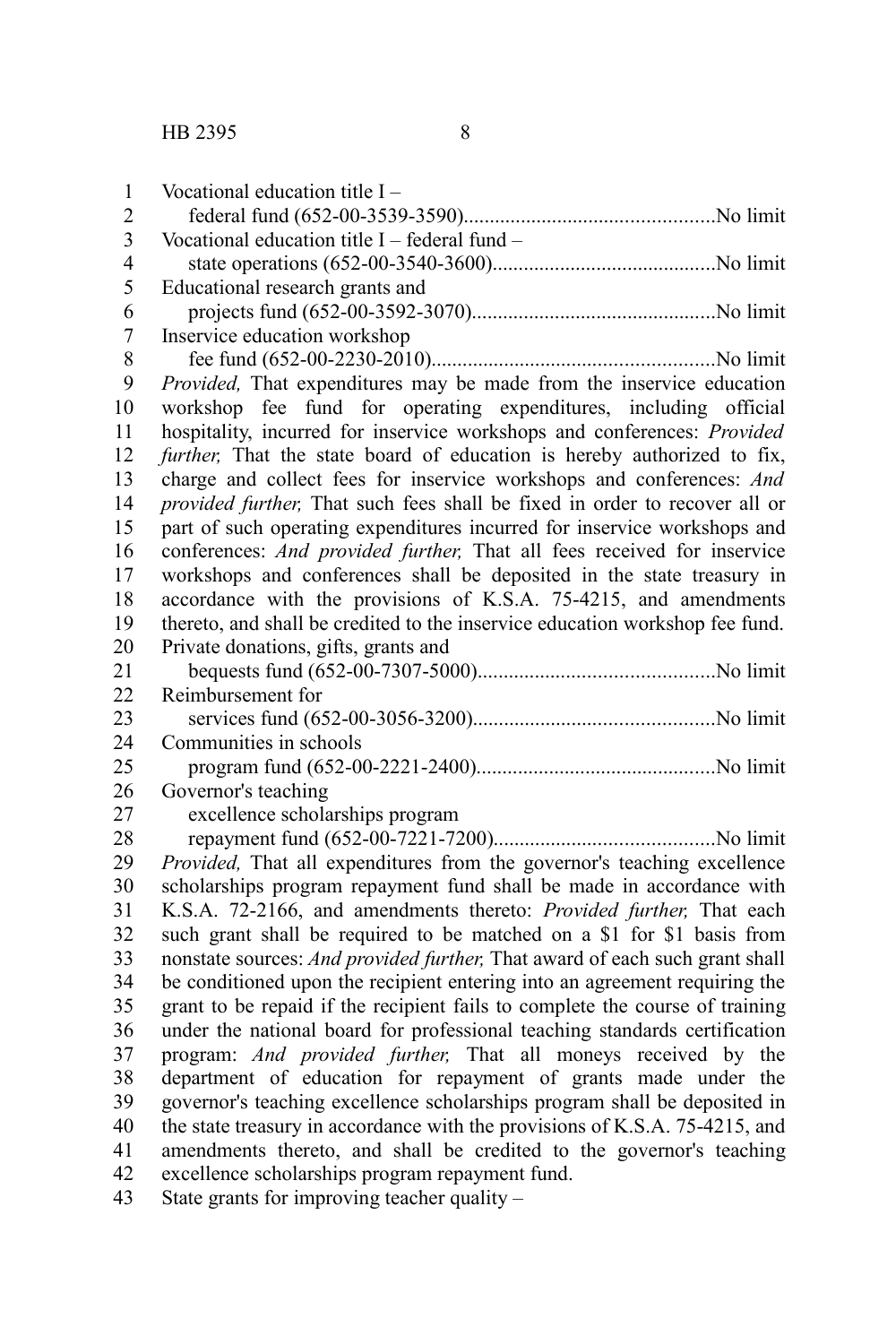| 1                       |                                                                                                                                                                                                                                                                 |
|-------------------------|-----------------------------------------------------------------------------------------------------------------------------------------------------------------------------------------------------------------------------------------------------------------|
| $\overline{2}$          | State grants for improving                                                                                                                                                                                                                                      |
| $\overline{\mathbf{3}}$ | teacher quality - federal fund -                                                                                                                                                                                                                                |
| $\overline{4}$          |                                                                                                                                                                                                                                                                 |
| 5                       | $21st$ century community learning centers –                                                                                                                                                                                                                     |
| 6                       |                                                                                                                                                                                                                                                                 |
| 7                       | State assessments -                                                                                                                                                                                                                                             |
| $\,$ 8 $\,$             |                                                                                                                                                                                                                                                                 |
| 9                       | Rural and low-income schools program -                                                                                                                                                                                                                          |
| 10                      |                                                                                                                                                                                                                                                                 |
| 11                      | TANF children's programs -                                                                                                                                                                                                                                      |
| 12                      |                                                                                                                                                                                                                                                                 |
| 13                      | ESSA - student support academic enrichment -                                                                                                                                                                                                                    |
| 14                      |                                                                                                                                                                                                                                                                 |
| 15                      | Language assistance state grants -                                                                                                                                                                                                                              |
| 16                      |                                                                                                                                                                                                                                                                 |
| 17                      |                                                                                                                                                                                                                                                                 |
| 18                      | Local school district contribution program                                                                                                                                                                                                                      |
| 19                      |                                                                                                                                                                                                                                                                 |
| 20                      | <b>Educational technology</b>                                                                                                                                                                                                                                   |
| 21                      |                                                                                                                                                                                                                                                                 |
| 22                      | Provided, That expenditures shall be made by the above agency for the                                                                                                                                                                                           |
| 23                      | fiscal year ending June 30, 2020, from the educational technology                                                                                                                                                                                               |
| 24                      | coordinator fund of the department of education to provide data on the                                                                                                                                                                                          |
| 25                      | number of school districts served and cost savings for those districts in                                                                                                                                                                                       |
| 26                      | fiscal year 2020 in order to assess the cost effectiveness of the position of                                                                                                                                                                                   |
| 27                      | educational technology coordinator.                                                                                                                                                                                                                             |
| 28                      | There is appropriated for the above agency from the children's<br>(c)                                                                                                                                                                                           |
| 29                      | initiatives fund for the fiscal year ending June 30, 2020, the following:                                                                                                                                                                                       |
| 30                      |                                                                                                                                                                                                                                                                 |
| 31                      | Provided, That any unencumbered balance in the parent education                                                                                                                                                                                                 |
| 32                      | program account in excess of \$100 as of June 30, 2019, is hereby                                                                                                                                                                                               |
| 33                      | reappropriated for fiscal year 2020: Provided further, That expenditures                                                                                                                                                                                        |
| 34                      | from the parent education program account for each such grant shall be                                                                                                                                                                                          |
| 35                      | matched by the school district in an amount that is equal to not less than                                                                                                                                                                                      |
| 36                      | 50% of the grant.                                                                                                                                                                                                                                               |
| 37                      | ABC early childhood intervention program\$1,000,000                                                                                                                                                                                                             |
| 38                      | Provided, That expenditures shall be made by the above agency from the                                                                                                                                                                                          |
| 39                      | ABC early childhood intervention program account to implement the ABC                                                                                                                                                                                           |
| 40                      | early childhood intervention program: Provided further, That such program                                                                                                                                                                                       |
| 41                      | shall use scientific, evidence-based practices to identify early childhood at-<br>$\overline{1}$ $\overline{1}$ $\overline{1}$ $\overline{1}$ $\overline{1}$ $\overline{1}$ $\overline{1}$ $\overline{1}$ $\overline{1}$ $\overline{1}$<br>$\sim$ $\sim$ $\sim$ |

risk indicators: *And provided further,* That such program shall connect parents and legal guardians of children between the ages of six months and 42 43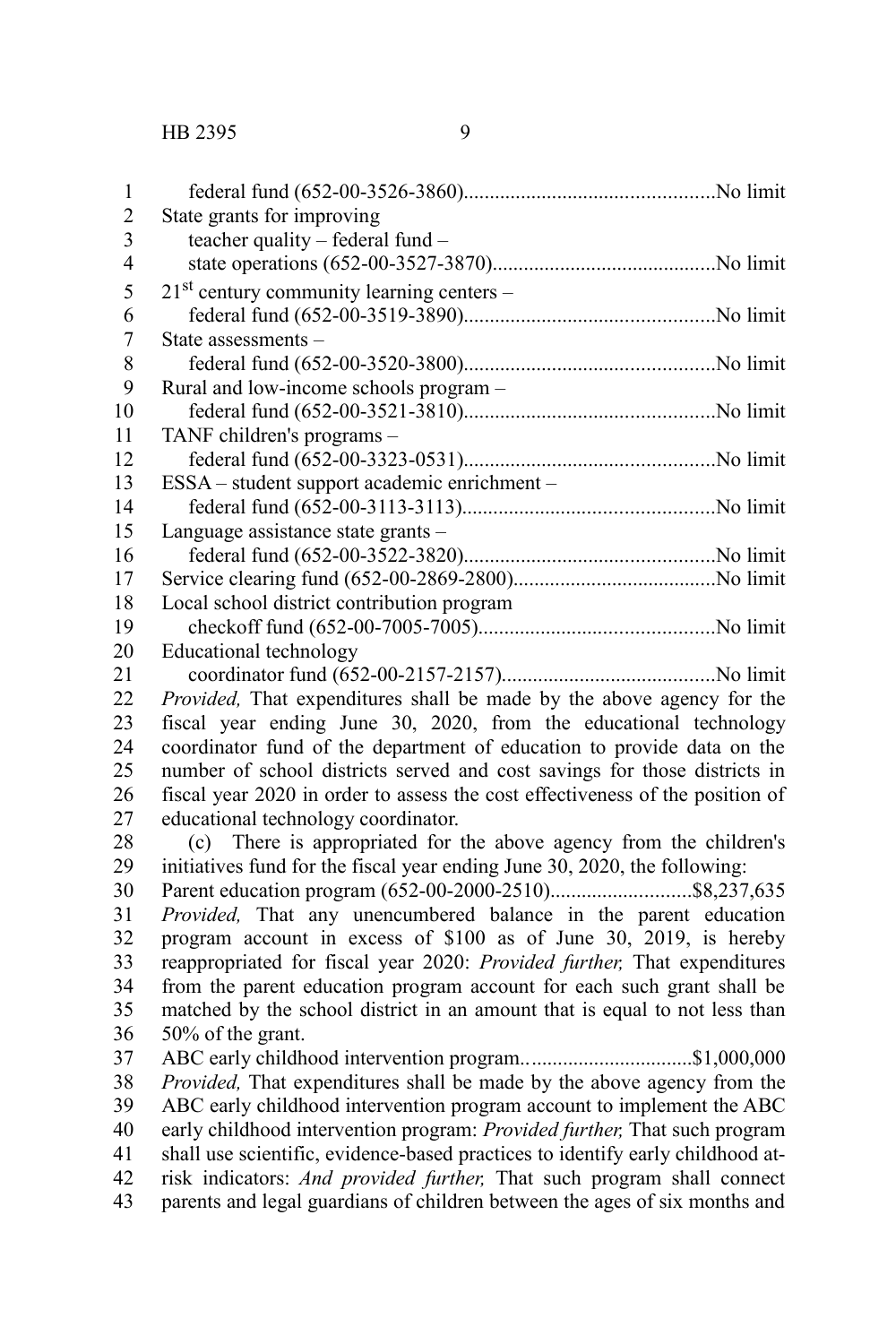four years who are identified as early childhood at-risk with services to be provided by trained parent coaches: *And provided further,* That the above agency shall work in collaboration with and operationally fund the bureau of family health in the department for health and environment in the development, implementation and expansion of such program: *And provided further,* That both the above agency and the bureau of family health in the department for health and environment shall consult with the united methodist health ministry fund for the duration of the program: *And provided further,* That the above agency may expend an amount not to exceed \$264,000 from such account for research and evaluation of processes utilized by or related to such program. Children's cabinet accountability fund (652-00-2000-2402)...................................\$375,000 *Provided,* That any unencumbered balance in the children's cabinet accountability fund account in excess of \$100 as of June 30, 2019, is hereby reappropriated for fiscal year 2020. CIF grants (652-00-2000-2408).................................................\$18,127,914 *Provided,* That any unencumbered balance in the CIF grants account in excess of \$100 as of June 30, 2019, is hereby reappropriated for fiscal year 2020. Quality initiative infants and toddlers (652-00-2000-2420)..............................................\$500,000 *Provided,* That any unencumbered balance in the quality initiative infants and toddlers account in excess of \$100 as of June 30, 2019, is hereby reappropriated for fiscal year 2020. Early childhood block grant autism diagnosis (652-00-2000-2422).........................................\$50,000 *Provided,* That any unencumbered balance in the early childhood block grant autism diagnosis account in excess of \$100 as of June 30, 2019, is hereby reappropriated for fiscal year 2020. Communities aligned in early development and education (652-00-2000-2550).........................................\$1,000,000 Pre-K pilot (652-00-2000-2535)..................................................\$4,200,000 (d) On July 1, 2019, or as soon thereafter as moneys are available, notwithstanding the provisions of K.S.A. 8-1,148 or 38-1808, and amendments thereto, or any other statute, the director of accounts and reports shall transfer \$50,000 from the family and children trust account of the family and children investment fund (652-00-7375-7900) of the department of education to the communities in schools program fund (652- 00-2221-2400) of the department of education. (e) On March 30, 2020, and June 30, 2020, or as soon thereafter as 1 2 3 4 5 6 7 8 9 10 11 12 13 14 15 16 17 18 19 20 21 22 23 24 25 26 27 28 29 30 31 32 33 34 35 36 37 38 39 40 41

moneys are available, notwithstanding the provisions of K.S.A. 8-267 or 8-272, and amendments thereto, or any other statute, the director of 42 43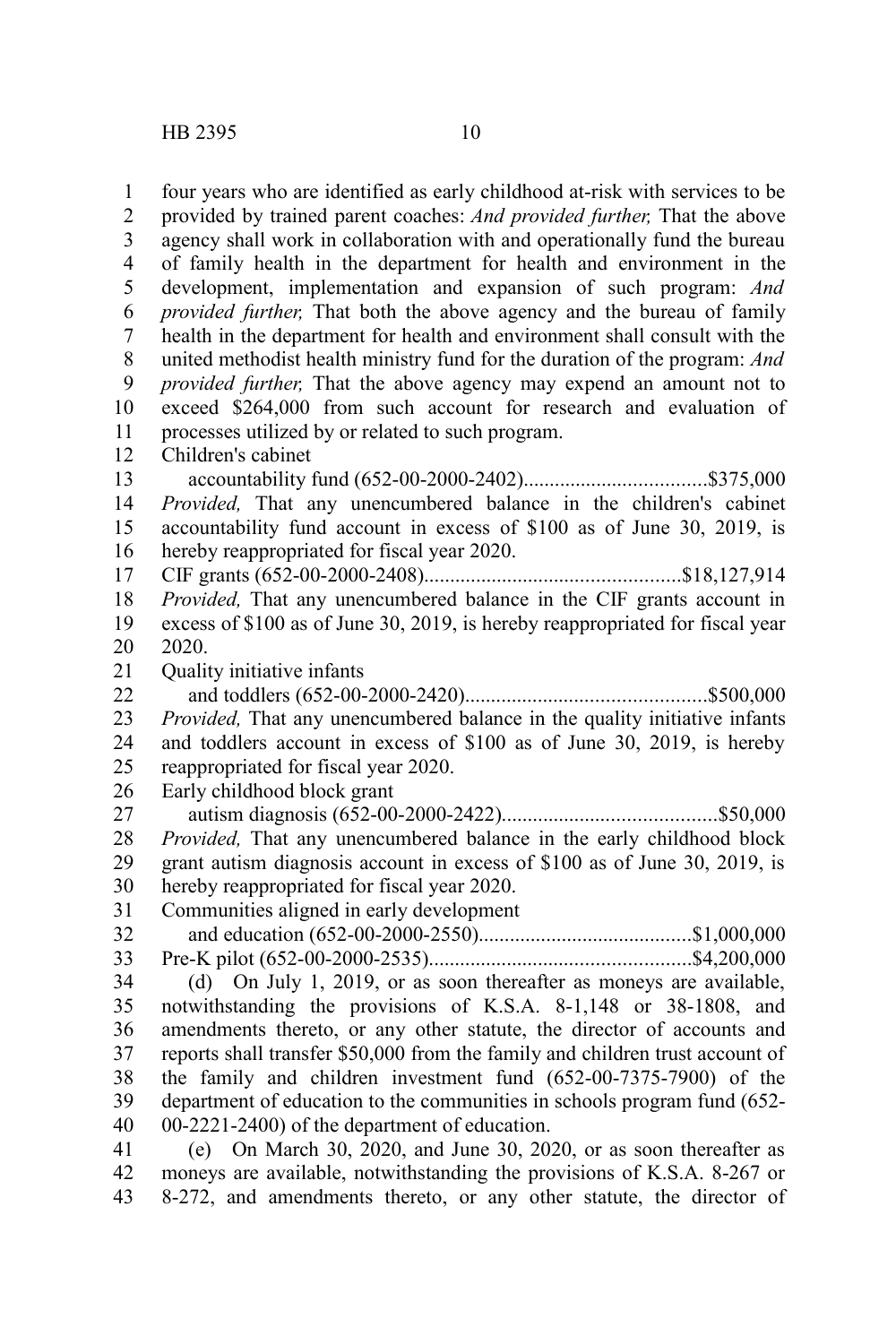accounts and reports shall transfer \$550,000 from the state safety fund (652-00-2538-2030) to the state general fund: *Provided,* That the transfer of such amount shall be in addition to any other transfer from the state safety fund to the state general fund as prescribed by law: *Provided further*, That the amount transferred from the state safety fund to the state general fund pursuant to this subsection is to reimburse the state general fund for accounting, auditing, budgeting, legal, payroll, personnel and purchasing services and any other governmental services that are performed on behalf of the department of education by other state agencies that receive appropriations from the state general fund to provide such services. 1 2 3 4 5 6 7 8 9 10 11

(f) On July 1, 2019, and quarterly thereafter, the director of accounts and reports shall transfer \$72,500 from the state highway fund of the department of transportation to the school bus safety fund (652-00-2532- 2300) of the department of education. 12 13 14 15

(g) On July 1, 2019, the director of accounts and reports shall transfer an amount certified by the commissioner of education from the motorcycle safety fund (652-00-2633-2050) of the department of education to the motorcycle safety fund (561-00-2366-2360) of the state board of regents: *Provided,* That the amount to be transferred shall be determined by the commissioner of education based on the amounts required to be paid pursuant to K.S.A. 8-272(b)(2), and amendments thereto. 16 17 18 19 20 21 22

(h) There is appropriated for the above agency from the expanded lottery act revenues fund for the fiscal year ending June 30, 2020, the following: 23 24 25

KPERS – school employer 26

27

contribution (652-00-1700-1700).........................................\$41,632,883

(i) On July 1, 2019, or as soon thereafter as moneys are available, the director of accounts and reports shall transfer \$97,250 from the USAC Erate program federal fund (561-00-3920-3920) of the state board of regents to the education technology coordinator fund (652-00-2157-2157) of the department of education: *Provided,* That the department of education shall provide information and data regarding the number of school districts served and cost savings attained by such school districts in order to assess the cost effectiveness of having this education technology coordinator position: *Provided further,* That such information and data shall be made available by the department of education by the end of the fiscal year 2020. 28 29 30 31 32 33 34 35 36 37 38

(j) There is appropriated for the above agency from the Kansas endowment for youth fund for the fiscal year ending June 30, 2020, the following: 39 40 41

Children's cabinet administration (652-00-7000-7001)..................\$256,234 42

*Provided,* That any unencumbered balance in the children's cabinet 43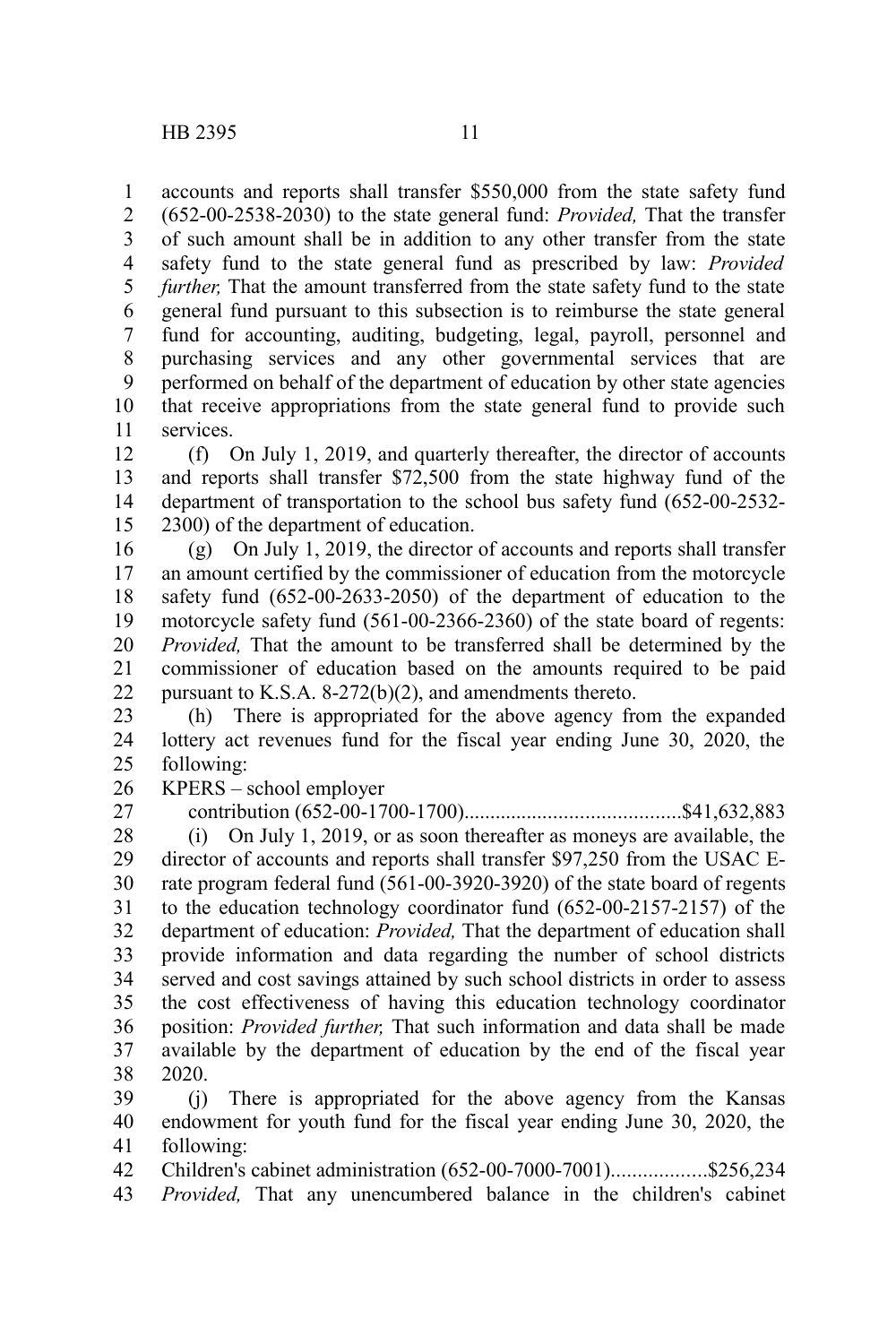administration account in excess of \$100 as of June 30, 2019, is hereby reappropriated for fiscal year 2020. 1 2

(k) During the fiscal year ending June 30, 2020, the commissioner of education, with the approval of the director of the budget, may transfer any part of any item of appropriation for fiscal year 2020 from the state general fund for the department of education to another item of appropriation for fiscal year 2020 from the state general fund for the department of education. The commissioner of education shall certify each such transfer to the director of accounts and reports and shall transmit a copy of each such certification to the director of legislative research. 3 4 5 6 7 8 9 10

11 12

## DEPARTMENT OF EDUCATION

(a) There is appropriated for the above agency from the state general fund for the fiscal year ending June 30, 2021, the following: 13 14

Special education 15

Sec. 3.

services aid (652-00-1000-0700)........................................\$505,380,818 *Provided,* That any unencumbered balance in the special education services aid account in excess of \$100 as of June 30, 2020, is hereby reappropriated for fiscal year 2021: *Provided further,* That expenditures shall not be made from the special education services aid account for the provision of instruction for any homebound or hospitalized child, unless the categorization of such child as exceptional is conjoined with the categorization of the child within one or more of the other categories of exceptionality: *And provided further,* That expenditures shall be made from this account for grants to school districts in amounts determined pursuant to and in accordance with the provisions of K.S.A. 72-3425, and amendments thereto: *And provided further,* That expenditures shall be made from the amount remaining in this account, after deduction of the expenditures specified in the foregoing provisos, for payments to school districts in amounts determined pursuant to and in accordance with the provisions of K.S.A. 72-3422, and amendments thereto. 16 17 18 19 20 21 22 23 24 25 26 27 28 29 30 31

State foundation aid (652-00-1000-0820)...............................\$2,407,951,518 *Provided,* That any unencumbered balance in the state foundation aid account in excess of \$100 as of June 30, 2020, is hereby reappropriated for fiscal year 2021: *Provided further,* That in addition to the other purposes for which expenditures may be made by the above agency from such account for fiscal year 2021, expenditures shall be made by the above agency from such account for fiscal year 2021 for the behavioral health intervention team program pursuant to section 5, and amendments thereto, in an amount not to exceed \$20,181,317 plus the amount equal to the difference between \$20,181,317 and the actual expenditures from the state foundation aid account in fiscal year 2020 for such behavioral health intervention team program: *And provided further,* That the commissioner 32 33 34 35 36 37 38 39 40 41 42 43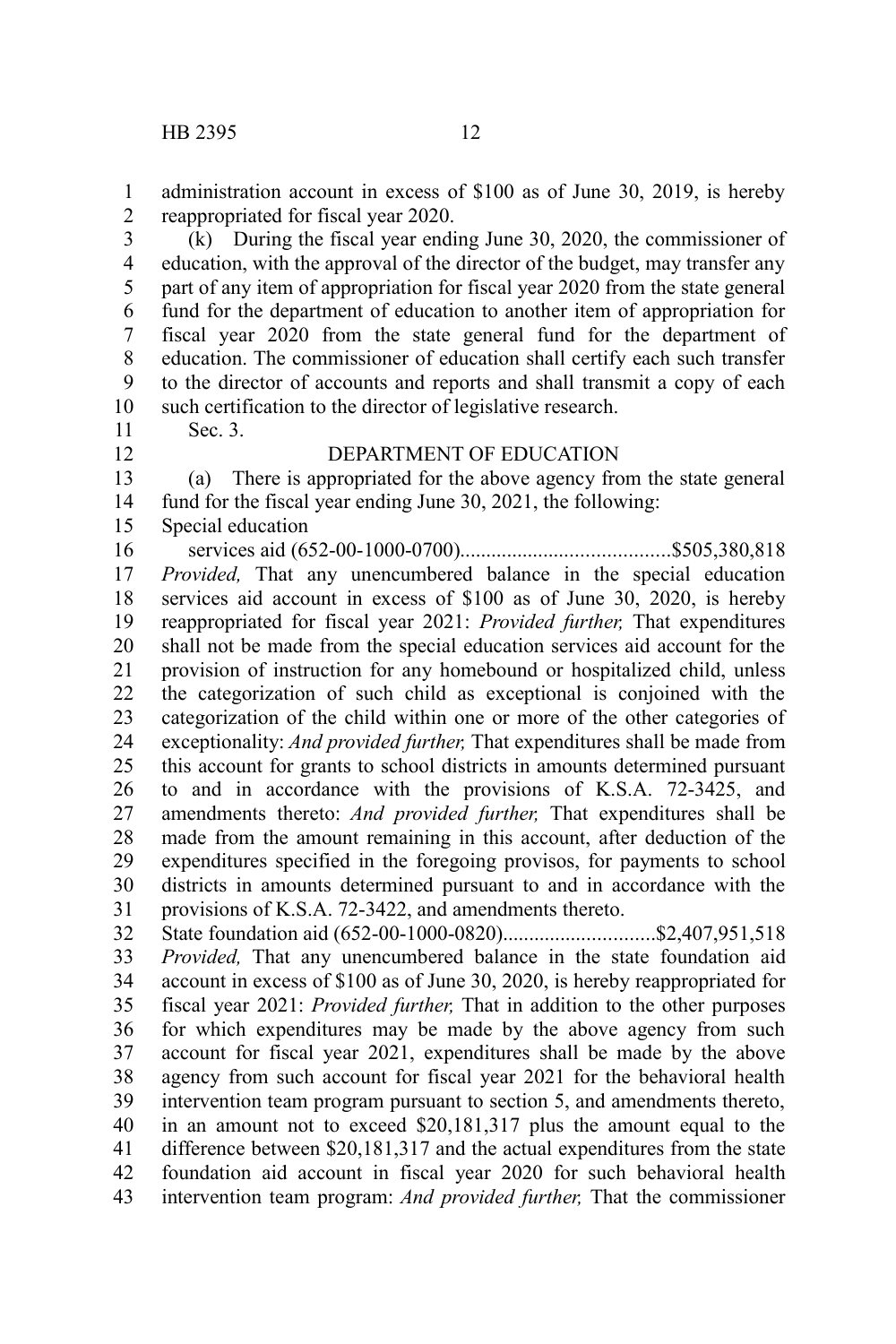of education shall certify to the director of accounts and reports the actual expenditures from the state foundation aid account in fiscal year 2020 for such behavioral health intervention team program: *And provided further,* That at the same time that such certification is transmitted to the director of accounts and reports, the commissioner of education shall transmit a copy of such certification to the director of the budget and the director of legislative research. Supplemental state aid (652-00-1000-0840)............................\$512,300,000 1 2 3 4 5 6 7 8

*Provided,* That any unencumbered balance in the supplemental state aid account in excess of \$100 as of June 30, 2020, is hereby reappropriated for fiscal year 2021. 9 10 11

KPERS – employer 12

contributions – non-USDs (652-00-1000-0100)...................\$46,620,938 *Provided,* That any unencumbered balance in the KPERS – employer contributions – non-USDs account in excess of \$100 as of June 30, 2020, is hereby reappropriated for fiscal year 2021: *Provided further,* That all expenditures from the KPERS – employer contributions – non-USDs account shall be for payment of participating employers' contributions to the Kansas public employees retirement system as provided in K.S.A. 74- 4939, and amendments thereto: *And provided further,* That expenditures from this account for the payment of participating employers' contributions to the Kansas public employees retirement system may be made regardless of when the liability was incurred. 13 14 15 16 17 18 19 20 21 22 23

KPERS – employer 24

contributions – USDs (652-00-1000-0110).........................\$567,075,949 *Provided,* That any unencumbered balance in the KPERS – employer contributions – USDs account in excess of \$100 as of June 30, 2020, is hereby reappropriated for fiscal year 2021: *Provided further,* That all expenditures from the KPERS – employer contributions – USDs account shall be for payment of participating employers' contributions to the Kansas public employees retirement system as provided in K.S.A. 74- 4939, and amendments thereto: *And provided further,* That expenditures from this account for the payment of participating employers' contributions to the Kansas public employees retirement system may be made regardless of when the liability was incurred. 25 26 27 28 29 30 31 32 33 34 35

(b) There is appropriated for the above agency from the following special revenue fund or funds for the fiscal year ending June 30, 2021, all moneys now or hereafter lawfully credited to and available in such fund or funds, except that expenditures shall not exceed the following: 36 37 38 39

State school district 40

| 41 |                            |  |
|----|----------------------------|--|
|    | 42 School district capital |  |
| 43 |                            |  |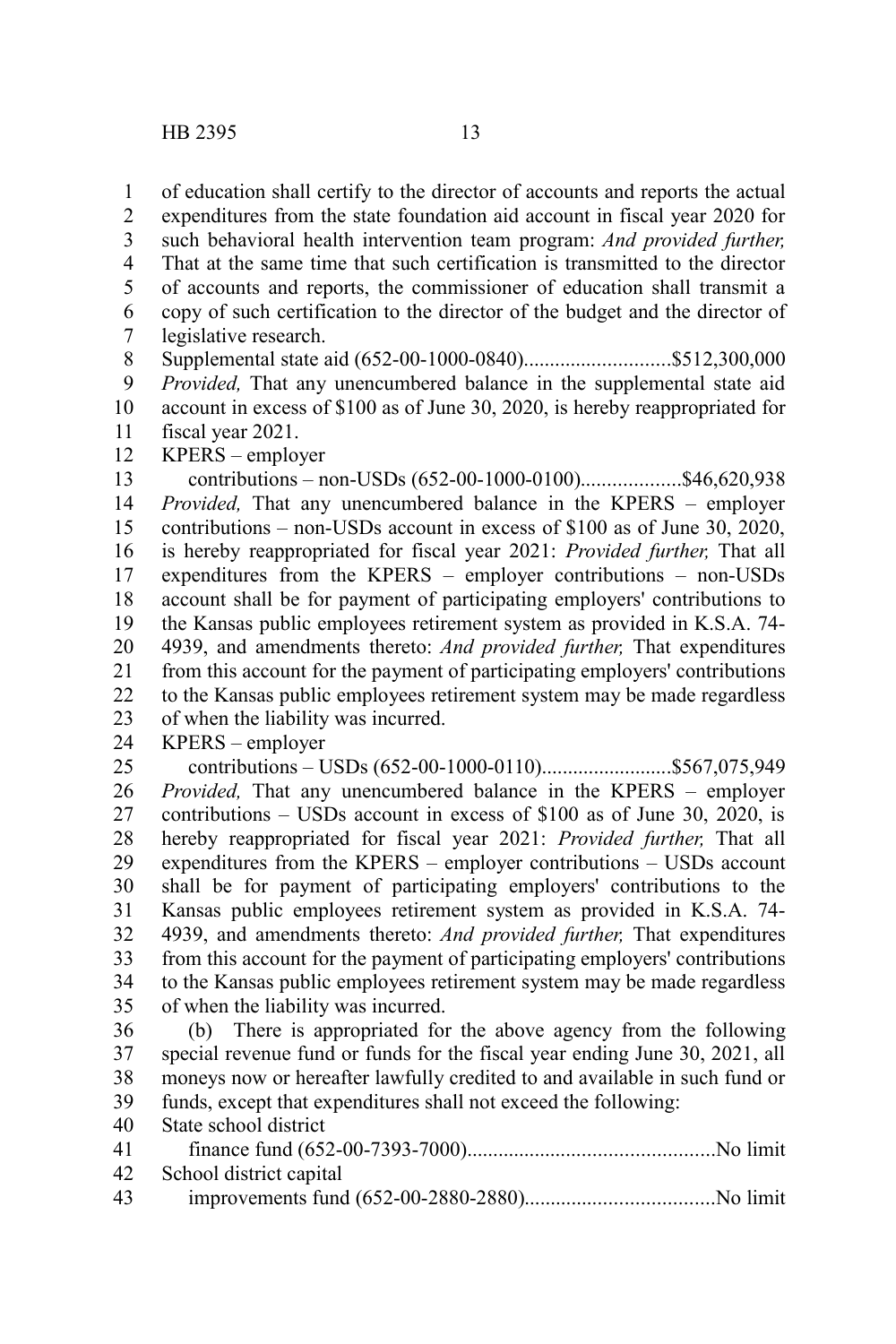*Provided,* That expenditures from the school district capital improvements 1

fund shall be made only for the payment of general obligation bonds approved by voters under the authority of K.S.A. 72-5457, and 2 3

- amendments thereto. 4
- School district capital outlay 5

state aid fund................................................................................No limit (c) There is appropriated for the above agency from the expanded lottery act revenues fund for the fiscal year ending June 30, 2021, the following: 6 7 8 9

KPERS – school employer 10

contribution (652-00-1700-1700).........................................\$41,640,023 11

New Sec. 4. (a) On or before January 15 of each year, the state department of education shall prepare and submit a performance accountability report and a longitudinal achievement report for all students enrolled in public school in the state, each school district and each school operated by a school district to the governor and the legislature. 12 13 14 15 16

(b) Each performance accountability report shall be prepared in a single page format containing the information that is required to be reported under the federal elementary and secondary education act as amended by the federal every student succeeds act, public law 114-95, or any successor federal acts, and the college and career readiness metrics developed and implemented by the state board. The report shall use the categories for achievement identified under the federal every student succeeds act, public law 114-95, or any successor achievement categories. All categories and metrics included in the report shall be clearly defined. 17 18 19 20 21 22 23 24 25

(c) Each longitudinal achievement report shall provide the achievement rates on the state assessments for English language arts, math and science for all students and each student subgroup and the change in achievement rate year-over-year starting with the school year in which the state board first implemented new achievement standards on such state assessments. 26 27 28 29 30 31

(d) All reports prepared pursuant to this section shall be published in accordance with section 26, and amendments thereto. 32 33

(e) The provisions of this section shall be effective on and after July 1, 2019. 34 35

New Sec. 5. (a) The behavioral health intervention weighting of each school district shall be determined by the state board as follows: 36 37

(1) Determine the number of students included in the enrollment of the school district who regularly attend an attendance center that has a behavioral health intervention team liaison assigned to such attendance center; and 38 39 40 41

(2) multiply the number determined under subsection (a)(1) by  $0.5$ . The resulting product is the behavioral health intervention weighting of the 42 43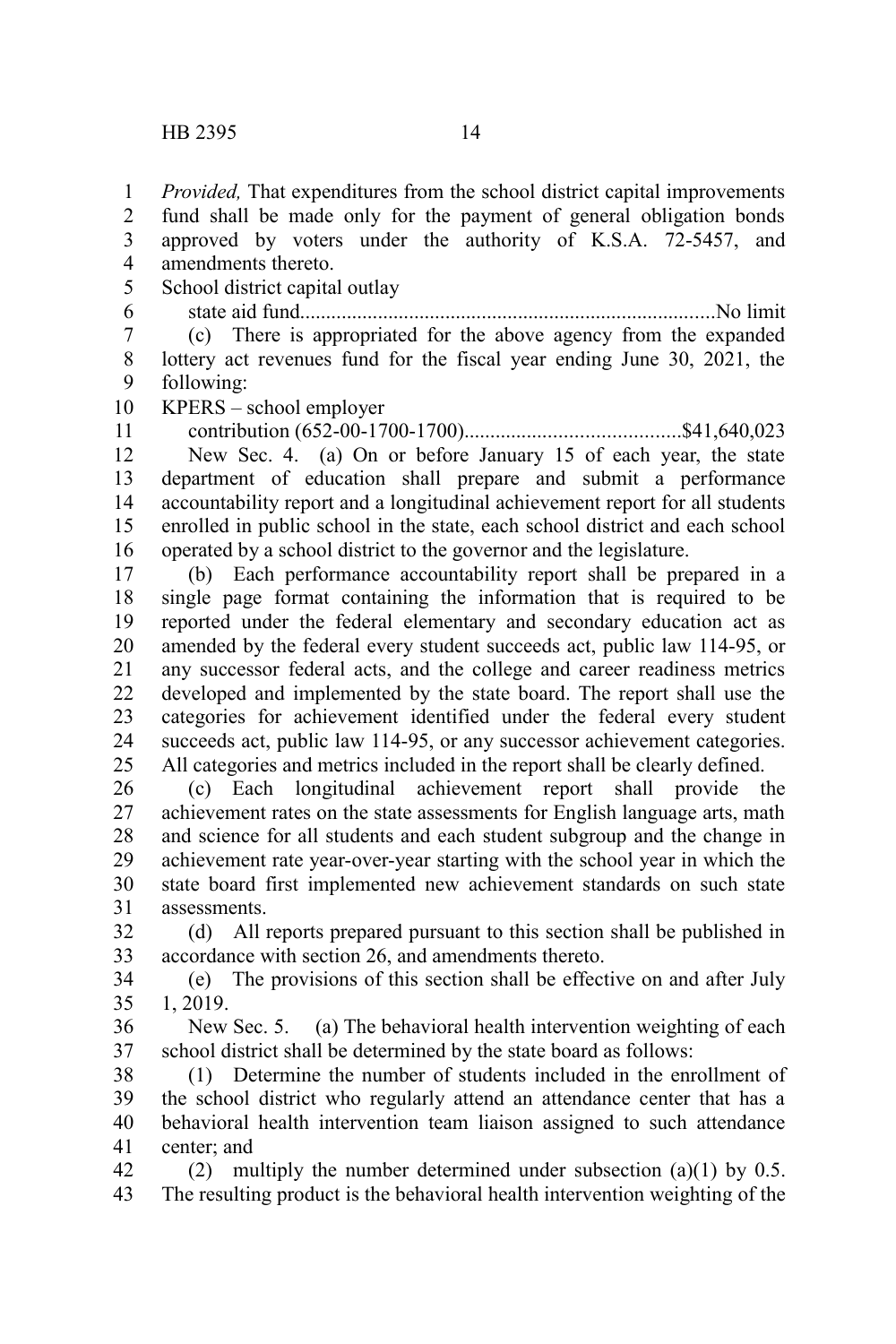school district. 1

(b) In order to qualify to receive the behavioral health intervention weighting pursuant to this section a school district shall implement the behavioral health intervention team program in the current school year, or if such program was implemented in a prior school year, continue such program in the current school year. The behavioral health intervention team program shall be administered so as to improve social-emotional wellness and outcomes for students by increasing schools' access to counselors, social workers and psychologists. Qualifying school districts shall enter into the necessary memorandums of understanding and other necessary agreements with participating community mental health centers and the appropriate state agencies, including the department of health and environment, to implement and operate the program. Behavioral health intervention teams shall consist of behavioral health intervention team liaisons employed by the school district, and clinical therapists and case managers employed by the participating community mental health center. 2 3 4 5 6 7 8 9 10 11 12 13 14 15 16

(c) All moneys received by a qualifying school district that are attributable to the behavioral health intervention weighting shall be expended solely to implement and administer the behavioral health intervention team program in accordance with the provisions of this section and in accordance with agreements entered into pursuant to subsection (b). 17 18 19 20 21  $22$ 

(d) Behavioral health intervention team liaisons shall be certified as a master's level behavioral health professionals, unless the state board grants a waiver to the school district hiring such liaison that allows such school district to hire a liaison certified as a bachelor's level behavioral health professional. 23 24 25 26 27

(e) School districts shall prioritize services under the behavioral health intervention team program for students who are in the custody of the secretary for children and families. The department for children and families, or the case management contractor, shall notify the school district upon enrollment of a child in such school district that such child is in the custody of the secretary for children and families. 28 29 30 31 32 33

(f) The provisions of this section shall be effective on and after July 1, 2019. 34 35

New Sec. 6. (a) Each school year, the board of education of each school district shall reasonably calculate and allocate a sufficient amount of money to have students enrolled in such school district who are not meeting the goal set forth in K.S.A. 72-3218(c), and amendments thereto, achieve that goal. The superintendent of each school district shall certify to the state board of education that: 36 37 38 39 40 41

(1) The school district budget reasonably calculates and allocates a sufficient amount of money for instructional costs, including, but not 42 43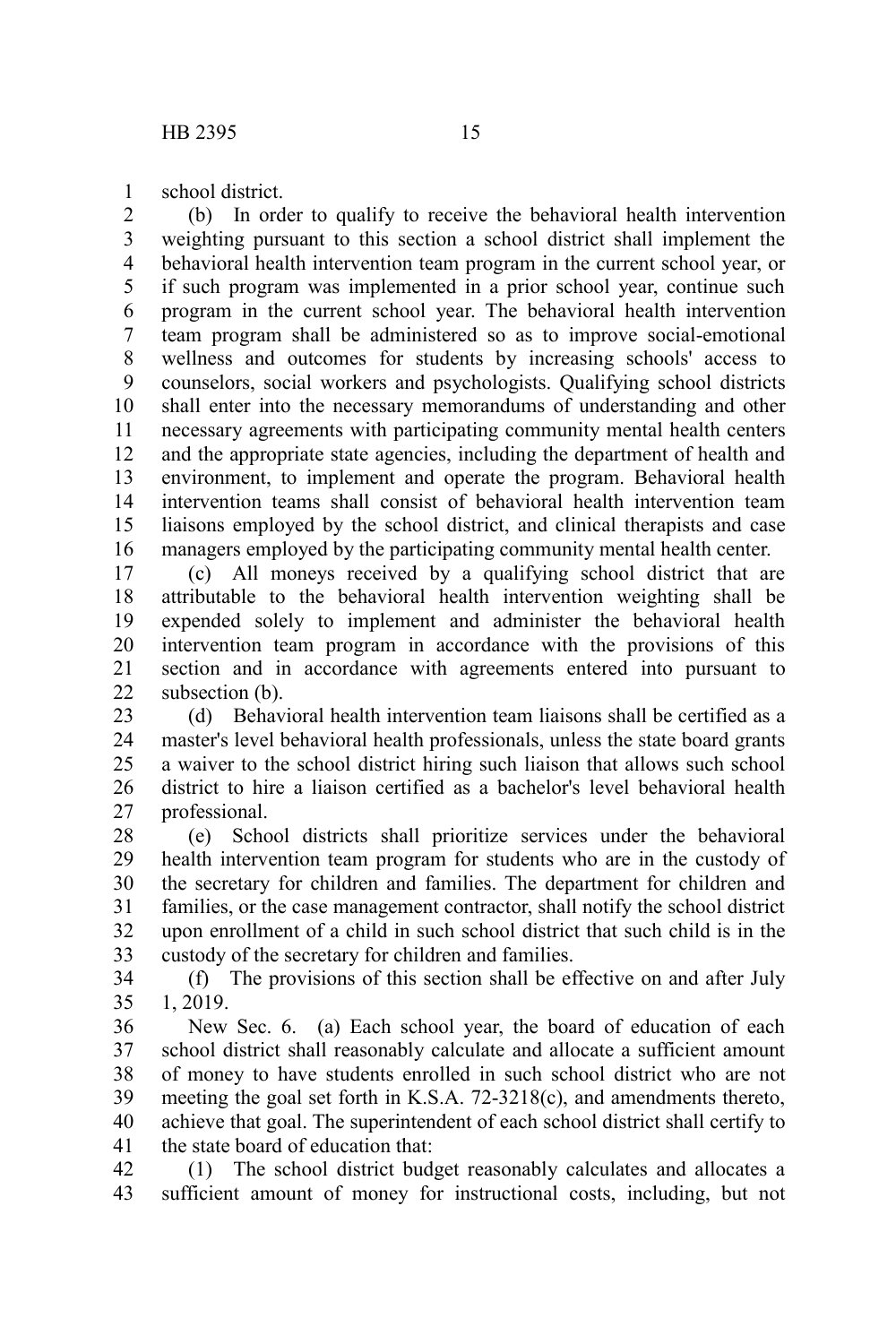limited to, licensed teachers, curriculum materials and supplies and any other costs categorized in function 1000, instruction, by the state board, as published in the state department of education's Kansas accounting handbook for unified school districts, as published in March 2018, or later versions adopted by the state board, to ensure that each student meets the goal set forth in K.S.A. 72-3218(c), and amendments thereto; and 1 2 3 4 5 6

(2) the school district has sufficient qualified personnel adequately trained to provide the curriculum established by the board of education and the school district's at-risk programs. 7 8 9

(b) In any action challenging the state's provision for finance of the educational interests of the state under section 6 of article 6 of the constitution of the state of Kansas, all state moneys appropriated, distributed or otherwise provided by the state to school districts shall be deemed by the court to have been utilized first by school districts to ensure that all students meet the goal set forth in K.S.A. 72-3218(c), and amendments thereto. 10 11 12 13 14 15 16

(c) The provisions of this section shall be effective on and after July 1, 2019. 17 18

New Sec. 7. (a) On July 1 of each school year, the state board of education shall determine the average monthly unencumbered cash balance for each school district for the immediately preceding school year by adding the monthly unencumbered cash balance amounts reported by the school district for each of the immediately preceding 12 months and dividing the resulting sum by 12. If the average monthly unencumbered cash balance of the school district is greater than an amount equal to 15% of the general operating budget of such school district for the immediately preceding school year, then in the current school year, the school district shall expend an amount equal to the difference between the average monthly unencumbered cash balance of the school district and an amount equal to 15% of the general operating budget of such school district for the immediately preceding school year. 19 20 21 22 23 24 25 26 27 28 29 30 31

(b) For purposes of this section, the term "unencumbered cash balance" includes all unencumbered cash balances held in any fund of such school district, except the capital outlay fund and the bond and interest fund of the school district. 32 33 34 35

(c) The provisions of this section shall be effective on and after July 1, 2019. 36 37

New Sec. 8. (a) The state board of education shall provide the ACT college entrance exam and the three ACT workkeys assessments that are required to earn a national career readiness certificate to each student enrolled in grades 11 and 12, and the pre-ACT college entrance exam to each student enrolled in grade nine. No student shall be required to pay any fees or costs to take any such exam or assessments. The state board 38 39 40 41 42 43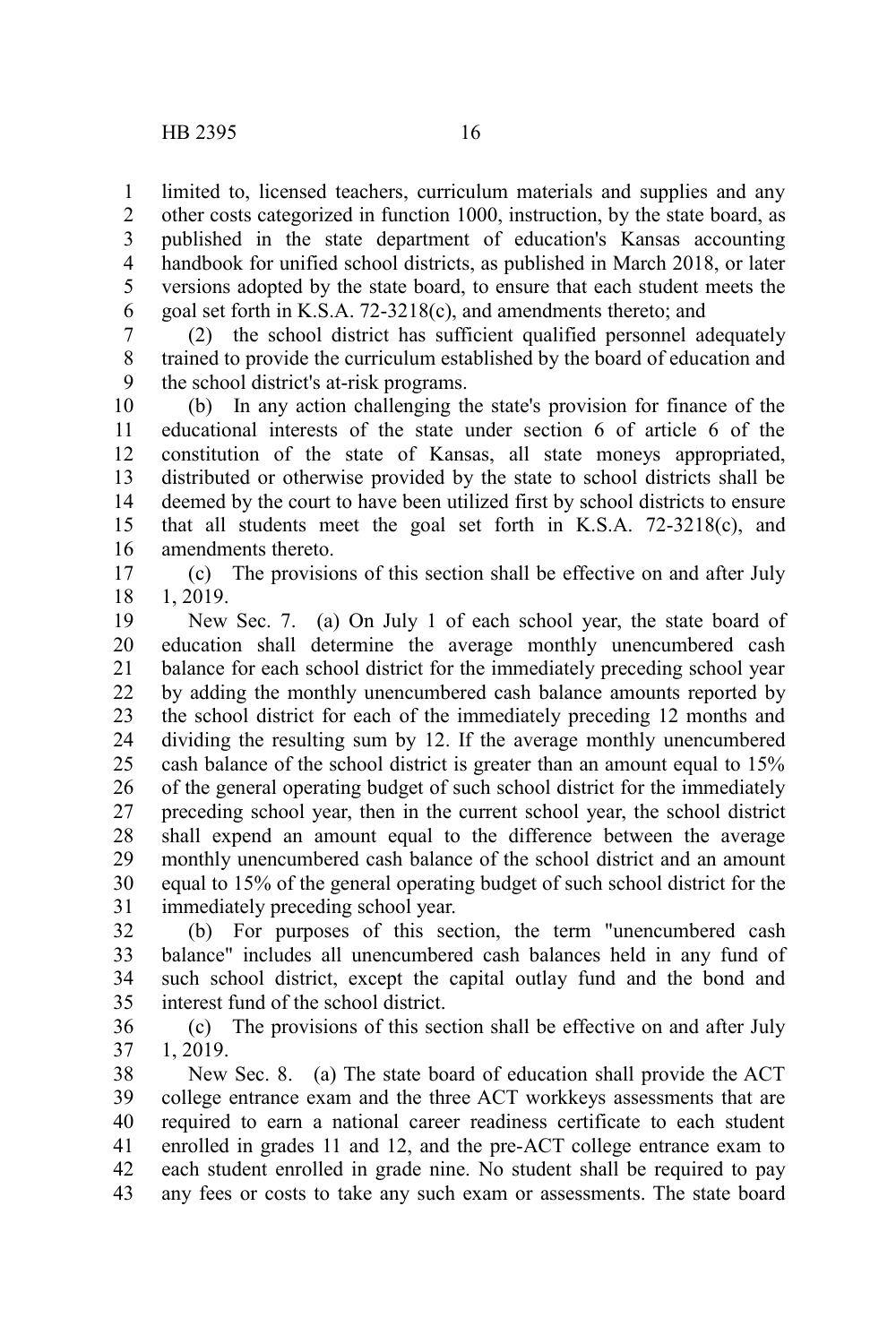shall not be required to provide more than one exam and three assessments 1

for each student. The state board of education may enter into any contracts that are necessary to promote statewide cost savings to administer such exams and assessments.  $\mathcal{L}$ 3 4

(b) The provisions of this section shall be effective on and after July 1, 2019. 5 6

New Sec. 9. (a) There is hereby established the legislative task force on bullying prevention in public schools. The task force shall advise and make recommendations to the governor, the legislature and the state board of education regarding bullying prevention on school premises, in a school vehicle, at school-sponsored activities or events or with the use of school property. The task force shall prepare and submit a report to the governor, the legislature and the state board of education by January 30, 2020, and each January 30 thereafter. 7 8 9 10 11 12 13 14

15

(b) The task force shall:

16

38

(1) Research and recommend best practices for bullying prevention; (2) research and recommend best practices for training, education and

professional development of school staff members in bullying prevention; 17 18

(3) research and report on current bullying prevention policies and practices in Kansas school districts; 19 20

(4) research and report on current bullying prevention policies and practices in other states; 21  $22$ 

(5) research and report on bullying prevention policies and practices recommended by the United States department of education and the United States department of health and human services; 23 24 25

(6) identify and recommend a range of consequences and remedial actions for a person who commits an act of bullying; 26 27

(7) identify and recommend a range of appropriate remedial actions for victims of bullying; 28 29

(8) recommend procedures for reporting and investigating acts of bullying; 30 31

(9) recommend methods for distribution and publication of bullying prevention policies, plans and procedures to students, school district employees, parents and the general public; and 32 33 34

(10) develop and recommend criteria for data collection on acts of bullying within individual attendance centers, school districts and statewide. 35 36 37

(c) The task force shall consist of 17 voting members as follows:

(1) One member of the senate shall be appointed by the chairperson of the senate committee on education; 39 40

(2) one member of the house of representatives shall be appointed by the chairperson of the house committee on education; 41 42

(3) one member appointed by and from the state board of education, 43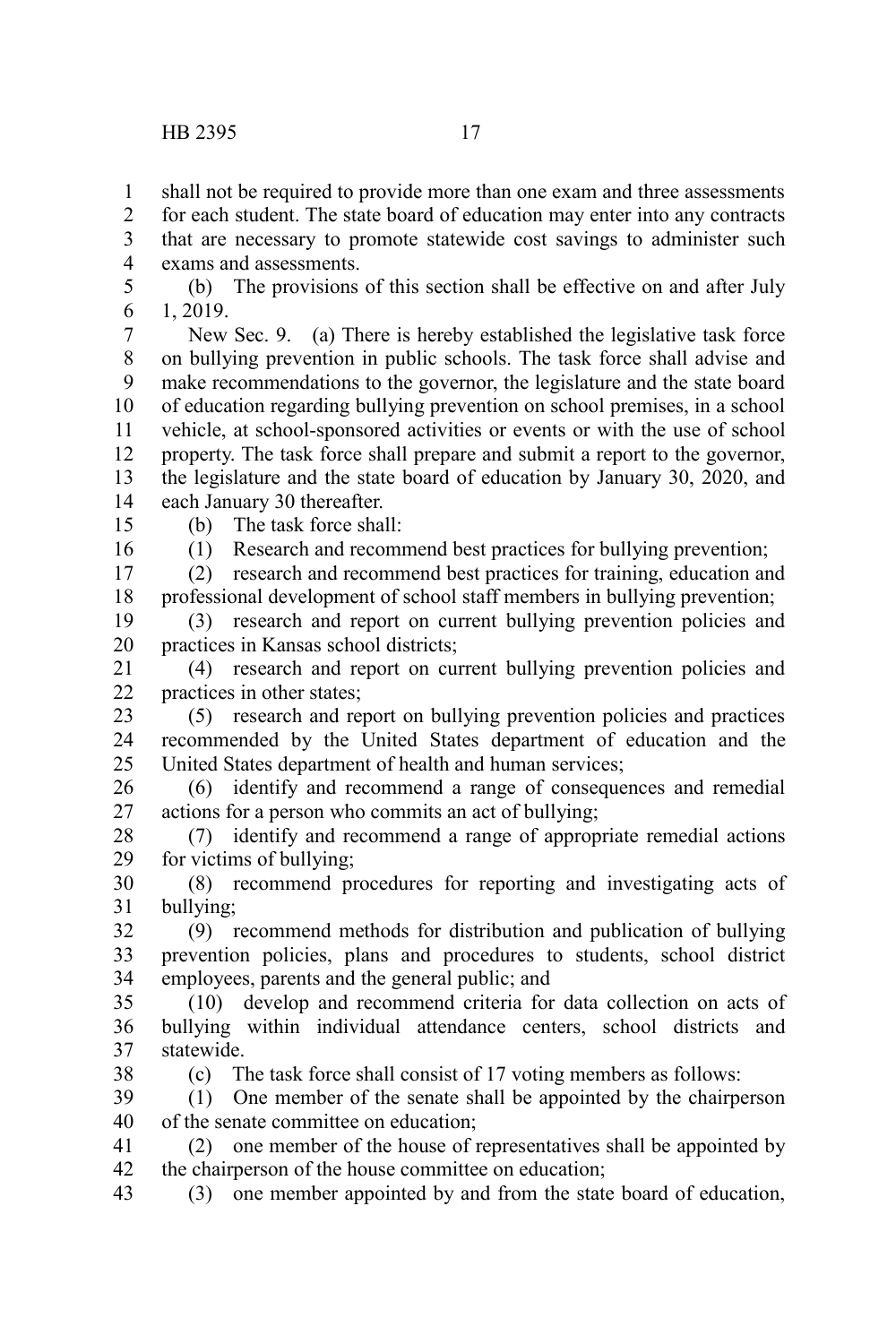24

to serve as the chairperson of the task force; 1

(4) one member shall be a professor employed by a state educational institution with specialized expertise in bullying prevention appointed by the president of the state board of regents; 2 3 4

(5) one member shall be a principal of a public school appointed by the united school administrators of Kansas; 5 6

(6) one member shall be a superintendent of a public school district appointed by the united school administrators of Kansas; 7 8

(7) one member shall be appointed by the Kansas school counselor association; 9 10

(8) one member shall be appointed by the Kansas association of special education administrators; 11 12

(9) one members shall be appointed by the Kansas association of school boards; 13 14

(10) two members shall be classroom teachers appointed jointly by the chairperson and the ranking minority member of the senate committee on education, one of whom shall be an elementary teacher and one of whom shall be a middle or junior high teacher; 15 16 17 18

(11) one member shall be a high school classroom teacher appointed jointly by the chairperson and the ranking minority member of the house committee on education; 19 20 21

(12) one member shall be appointed by the Kansas state high school activities association; 22 23

(13) one member shall be appointed by the president of the senate;

(14) one member shall be appointed by the minority leader of the senate; 25 26

(15) one member shall be appointed by the speaker of the house of representatives; 27 28

(16) one member shall be appointed by the minority leader of the house of representatives; and 29 30

(17) the following members, who shall be non-voting members of the task force: 31 32

(A) One member shall be a licensed attorney from the state department of education appointed by the commissioner of education; and 33 34

(B) one member shall be a licensed attorney who is familiar with harassment and bullying prevention issues, appointed jointly by the chairperson of the senate committee on education and the chairperson of the house committee on education. 35 36 37 38

(d) Any vacancy in a position shall be filled in the same manner as the original appointment. 39 40

(e) The chairperson of the task force shall call an organizational meeting of the task force on or before July 15, 2019. At such organizational meeting, the members shall elect a vice-chairperson from 41 42 43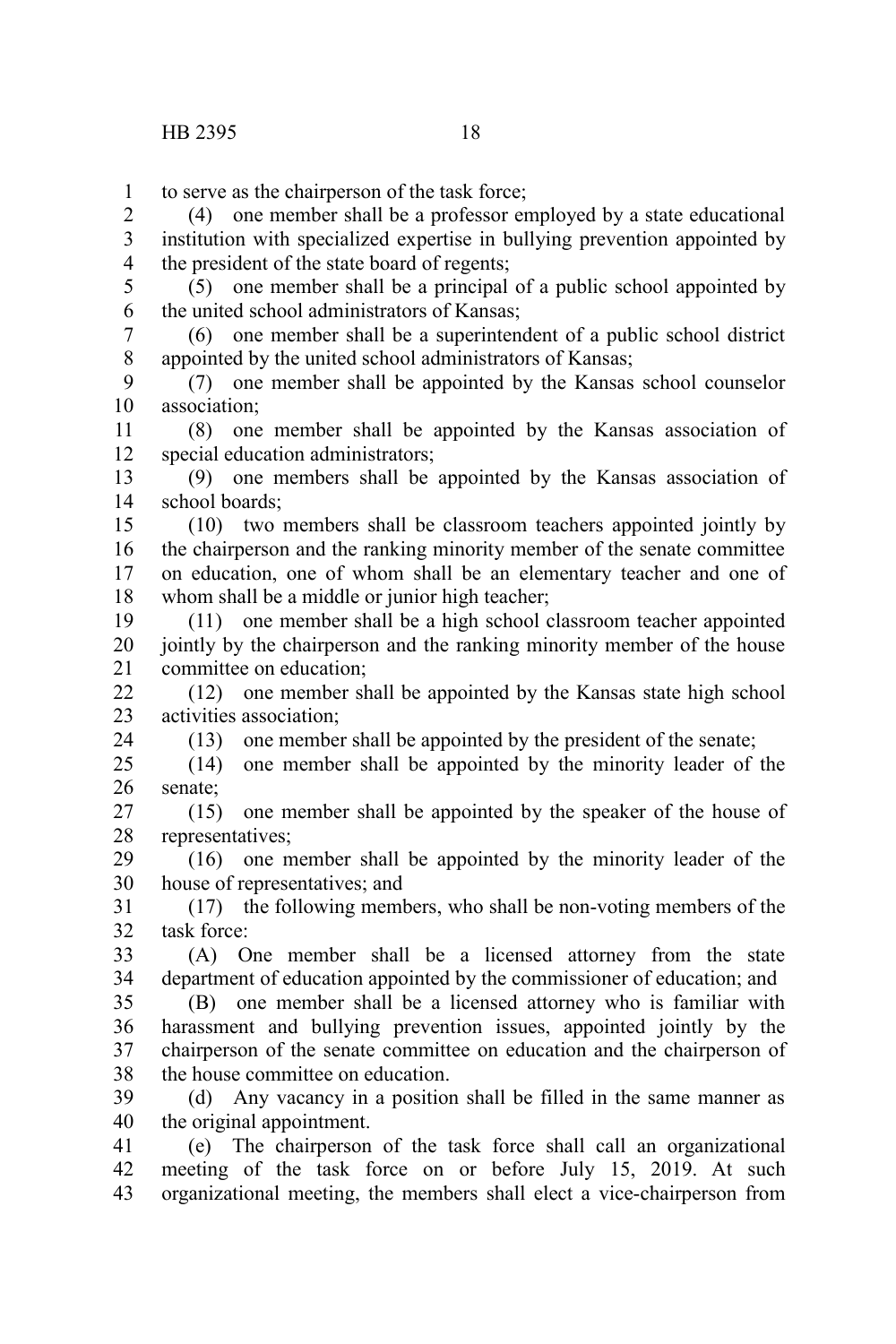the membership of the task force. The task force also shall consider dates 1

for future meetings, the agenda for such meetings and the need for electing a facilitator to assist in discussions among the members of the task force. The task force shall meet no more than six times in fiscal year 2020, and no more than twice in fiscal year 2021. The task force may hold meetings by telephone or video conference, if necessary. 2 3 4 5 6

(f) Subject to subsection (e), the task force may meet at any time and at any place within the state on the call of the chairperson. A quorum of the task force shall be 9 voting members. All actions of the task force shall be by motion adopted by a majority of those voting members present when there is a quorum. 7 8 9 10 11

(g) If approved by the legislative coordinating council, members of the task force attending meetings authorized by the task force shall be paid amounts for expenses, mileage and subsistence as provided in K.S.A. 75- 3223(e), and amendments thereto. 12 13 14 15

(h) The staff of the office of revisor of statutes, the legislative research department and the division of legislative administrative services shall provide assistance as may be requested by the legislative task force on bullying prevention in public schools. 16 17 18 19

(i) The provisions of this section shall be effective on and after July 1, 2019. 20 21

(j) The provisions of this section shall expire on June 30, 2021.

New Sec. 10. (a) Sections 10 through 23, and amendments thereto, shall be known and may be cited as the Kansas hope scholarship act. 23 24

(b) The provisions of this section shall be effective on and after July 1, 2019. 25 26

27

 $22$ 

New Sec. 11. (a) As used in this act:

28

(1) "Account" means a Kansas hope scholarship account.

(2) "BASE aid" means the amount of base aid for student excellence set forth in K.S.A. 72-5132, and amendments thereto, for the immediately preceding school year. 29 30 31

(3) "Bullying" means the same as that term is defined in K.S.A. 72- 6147, and amendments thereto. 32 33

(4) "Department" means the Kansas department of education.

34 35

(5) "Eligible student" means a resident of Kansas who:

(A) Is or has been enrolled in kindergarten or any of the grades one through 12 in a school district organized under the laws of this state; 36 37

(B) has been determined to be the victim of bullying in accordance with section 12, and amendments thereto; and 38 39

40

(C) has not graduated from high school.

(6) "Parent" means a parent, legal guardian, custodian or other person with authority to act on behalf of an eligible student. 41 42

(7) "Participating learning entity" means: (A) Any elementary or 43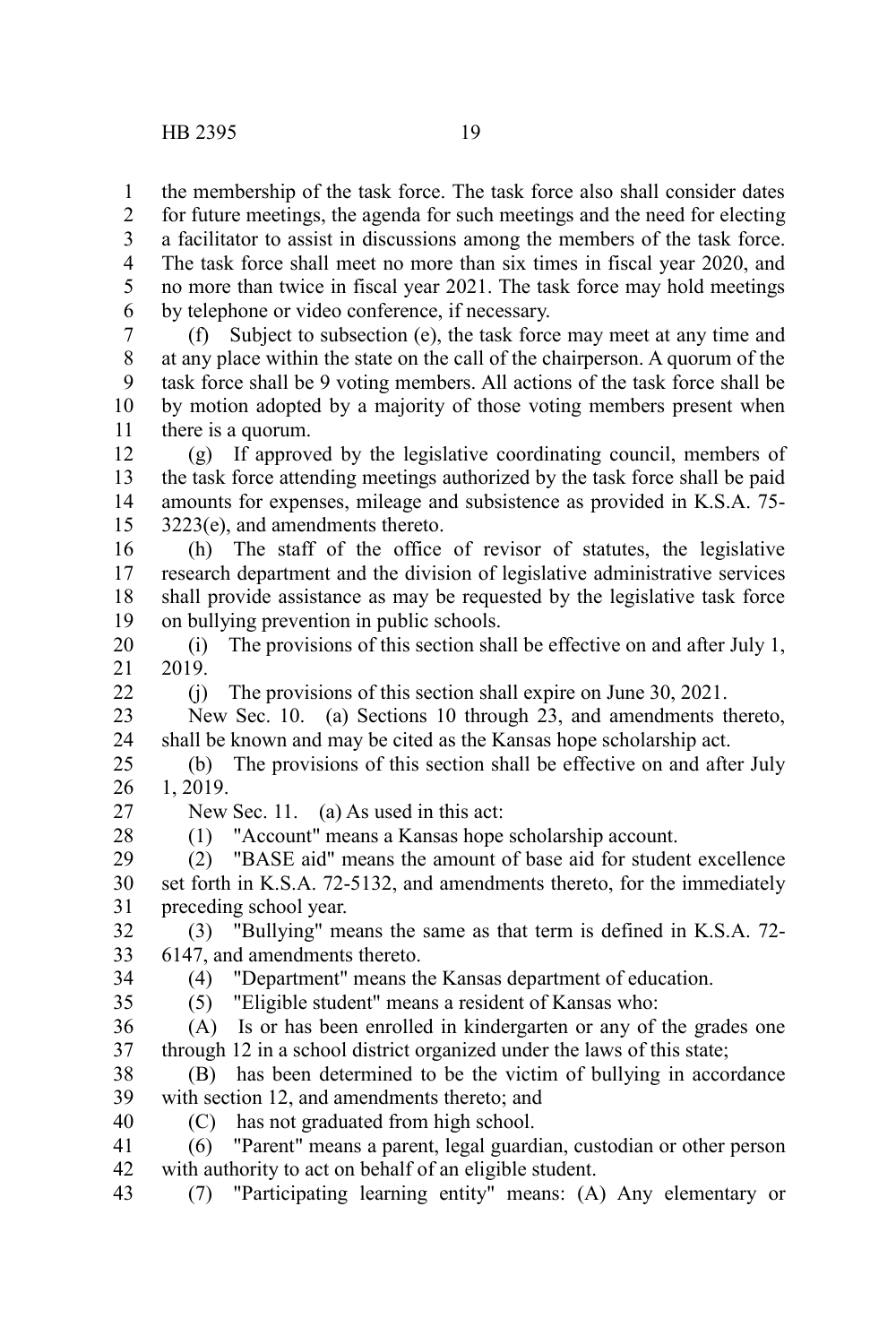secondary school operated by a school district; or (B) a qualified private school. 1 2

(8) "Program" means the Kansas hope scholarship program established under section 13, and amendments thereto. 3 4

(9) "Qualified private school" means a private school located in Kansas that is approved by the treasurer pursuant to section 19, and amendments thereto, and that remains in good standing in accordance with the provisions of this act. 5 6 7 8

(10) "Resident school district" means the school district in which an eligible student would be enrolled based on such eligible student's residence. 9 10 11

(11) "Treasurer" means the state treasurer or the state treasurer's designee. 12 13

(b) The provisions of this section shall be effective on and after July 1, 2019. 14 15

New Sec. 12. (a) A student may report an incident of bullying to any teacher, counselor or administrator, who shall then prepare a written report of the incident and submit such written incident report to the principal of the school where the student regularly attends. 16 17 18 19

(b) Upon receipt of a written incident report, the principal, or the principal's designee, shall provide a copy of the report to the parent of the student who reported the incident and investigate the incident. Within 24 hours after receipt of a written incident report, the principal, or the principal's designee, shall provide a copy of the report to the parent of the alleged offender and to the superintendent of the school district. Along with the written incident report, the principal, or the principal's designee, shall provide a copy of the school district's bullying prevention policy, or the website address for the webpage on such school district's website where such policy can be viewed, to both the parent of the student who reported the incident and the parent of the alleged offender. Upon the conclusion of the investigation, the principal, or the principal's designee, shall determine whether bullying occurred and, if bullying did occur, the victim of such bullying. To the extent permissible under federal and state student privacy laws, a copy of the investigation report shall be provided to the parent of the victim, if any is determined, and the parent of the alleged offender within 30 days after receipt of the written incident report. 20 21 22 23 24 25 26 27 28 29 30 31 32 33 34 35 36

(c) If a student or the parent of such student disagrees with any determination made by the principal, or the principal's designee, such student or parent may make a written request for a hearing before the board of education of the school district. Such hearing shall be held within 10 days after receipt of such request. The hearing shall be conducted in executive session to protect the confidentiality of the students involved. At the hearing, the board may hear from school personnel who investigated 37 38 39 40 41 42 43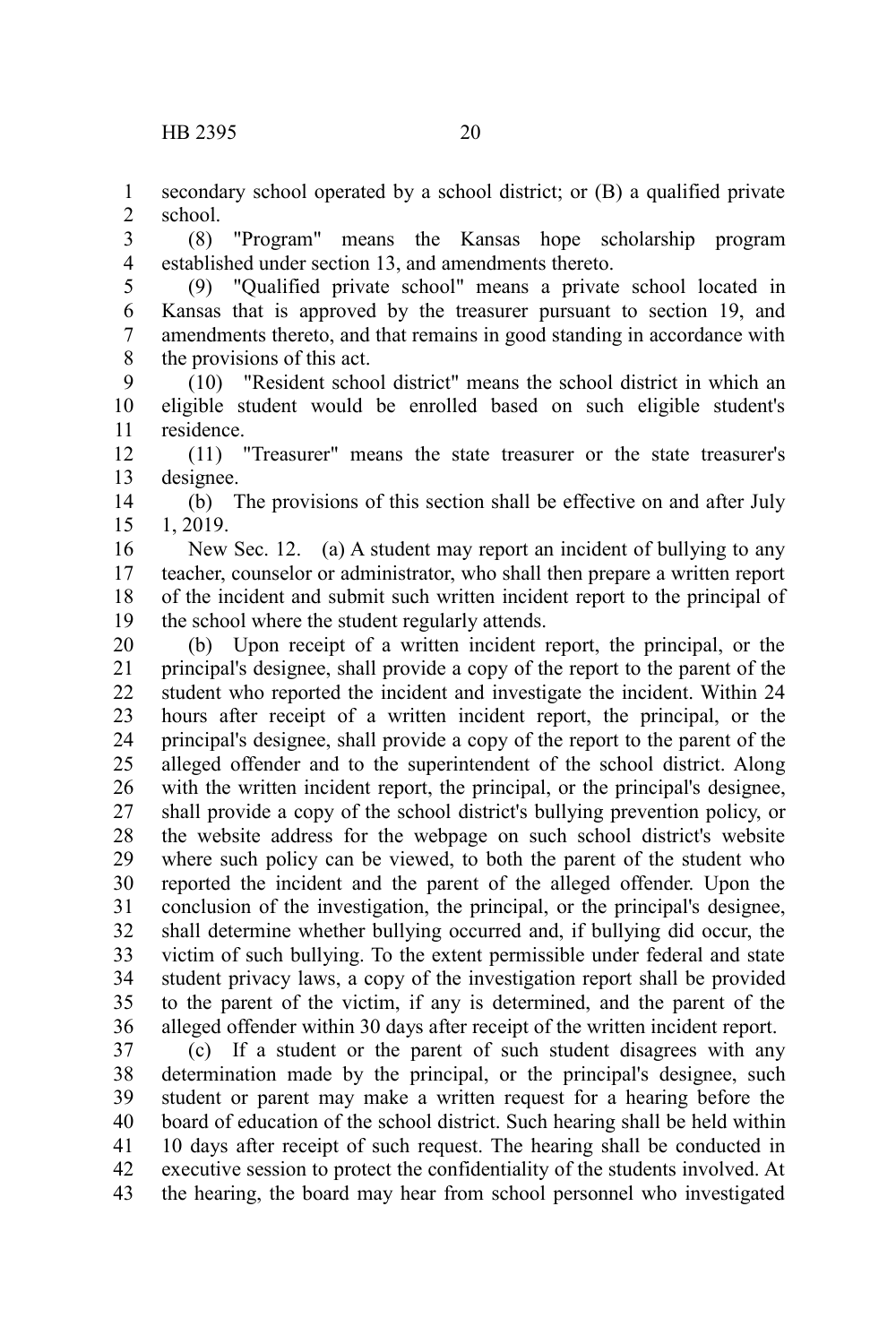the incident, the students involved in the investigation, the parents of such students, the school district personnel involved in the investigation and any other person the board deems appropriate. Based on the information presented at the hearing, the board shall issue a decision, in writing, to affirm, reject or modify the decision of the principal, or the principal's designee. The decision of the board shall be final. 1 2 3 4 5 6

(d) A student who has been determined to be a victim of bullying shall be eligible to participate in the Kansas hope scholarship program, if the student satisfies the other requirements for eligibility. The school district shall notify the parent of the student who is the victim of bullying: 7 8 9 10

(1) That the student is eligible for the Kansas hope scholarship program and provide a written description of the program, including the information described in section 13, and amendments thereto; and 11 12 13

(2) of any preventative measures the school district is taking to eliminate or remedy future incidents in the event the student does not participate in the program. 14 15 16

(e) When a student becomes eligible for the program, the parent of such student may elect to participate in the program and transfer the eligible student to a participating learning entity in accordance with the provisions of section 14, and amendments thereto. 17 18 19 20

(f) The provisions of this section shall be effective on and after July 1, 2019. 21  $22$ 

New Sec. 13. (a) The treasurer shall administer the Kansas hope scholarship program, which is hereby established. The purpose of the program is to provide alternative options for the education of Kansas students who are victims of bullying. 23 24 25 26

(b) The treasurer shall establish a Kansas hope scholarship account for each eligible student whose parent satisfies the requirements of this act. 27 28

(c) The treasurer shall maintain an explanation of the following information on the treasurer's website and provide a hard copy of such information to any person who requests it: 29 30 31

(1) The allowable uses of moneys in a Kansas hope scholarship account; 32 33

(2) the responsibilities of a parent of an eligible student participating in the program; 34 35

(3) the effect of participation in the program by eligible students with an individualized education program (IEP) or an education plan under section 504 of the rehabilitation act of 1973, 29 U.S.C. § 794 (section 504 plan); 36 37 38 39

(4) the duties of the treasurer; and 40

41

(5) a list of qualified private schools.

(d) The provisions of this section shall be effective on and after July 1, 2019. 42 43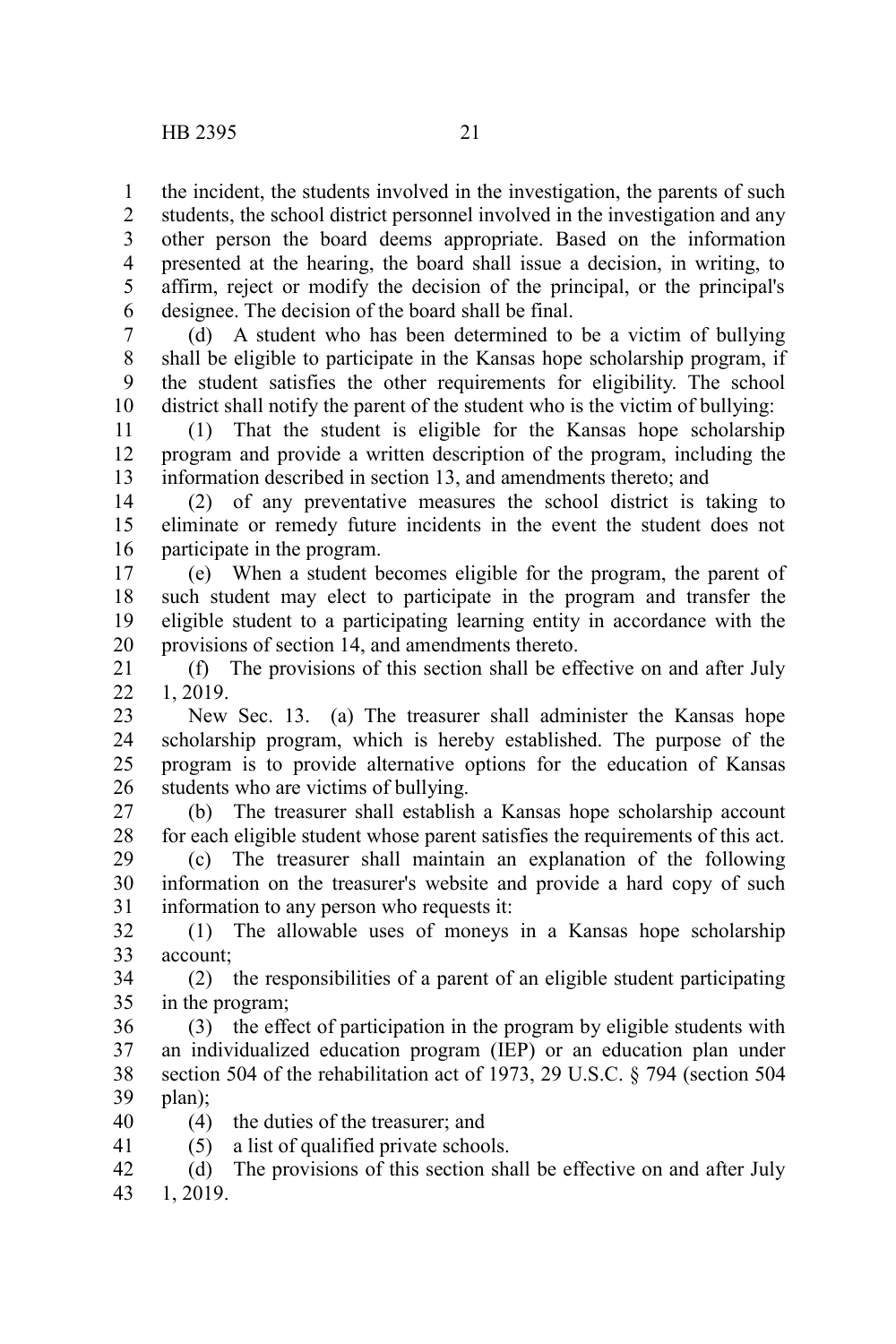- (b) The agreement between the parent of an eligible student and the treasurer shall provide that: 4 5
	- (1) The eligible student shall transfer from the school the student was attending when the bullying incident occurred; 6 7
	- (2) the eligible student shall receive instruction from a participating learning entity; 8 9
- (3) the parent shall comply with all requirements and rules and regulations of the program; and 10 11
- (4) the money in the eligible student's account shall only be expended as authorized by the program. 12 13
- (c) Only one account may be established for each eligible student. A parent acting on behalf of more than one eligible student shall have a separate written agreement for each eligible student. 14 15 16
- (d) A written agreement entered pursuant to this act shall expire on July 31 immediately following the date the agreement becomes effective, but may be terminated prior to such date pursuant to subsection (e). Each written agreement may be renewed by August 1 upon the written consent of the parent and the treasurer in a manner determined by the treasurer, except the parent may submit a request to the treasurer for an extension of time for renewal not to exceed 30 days. Failure to renew a written agreement does not preclude renewal of such written agreement in a subsequent year. A written agreement that has been terminated pursuant to subsection (e) shall not be renewed. 17 18 19 20 21 22 23 24 25 26
- (e) (1) A written agreement may be terminated by the treasurer upon a determination that: 27 28
- (A) Money in an account has been used for purposes other than those allowed by the program; 29 30
- (B) the eligible student no longer satisfies the qualifications of an eligible student as defined in section 11, and amendments thereto; or 31 32
- (C) the eligible student enrolls in the public school the student was attending when the bullying incident occurred. 33 34
- (2) A written agreement may be terminated by a parent at any time. To terminate a written agreement, such parent shall notify the treasurer in writing of such termination. 35 36 37
- (3) When a written agreement is terminated, the account associated with such agreement shall be deemed inactive, and the treasurer shall close the account in accordance with section 15, and amendments thereto. 38 39 40
- (f) The provisions of this section shall be effective on and after July 1, 2019. 41 42
- New Sec. 15. (a) (1) There is hereby established in the state treasury 43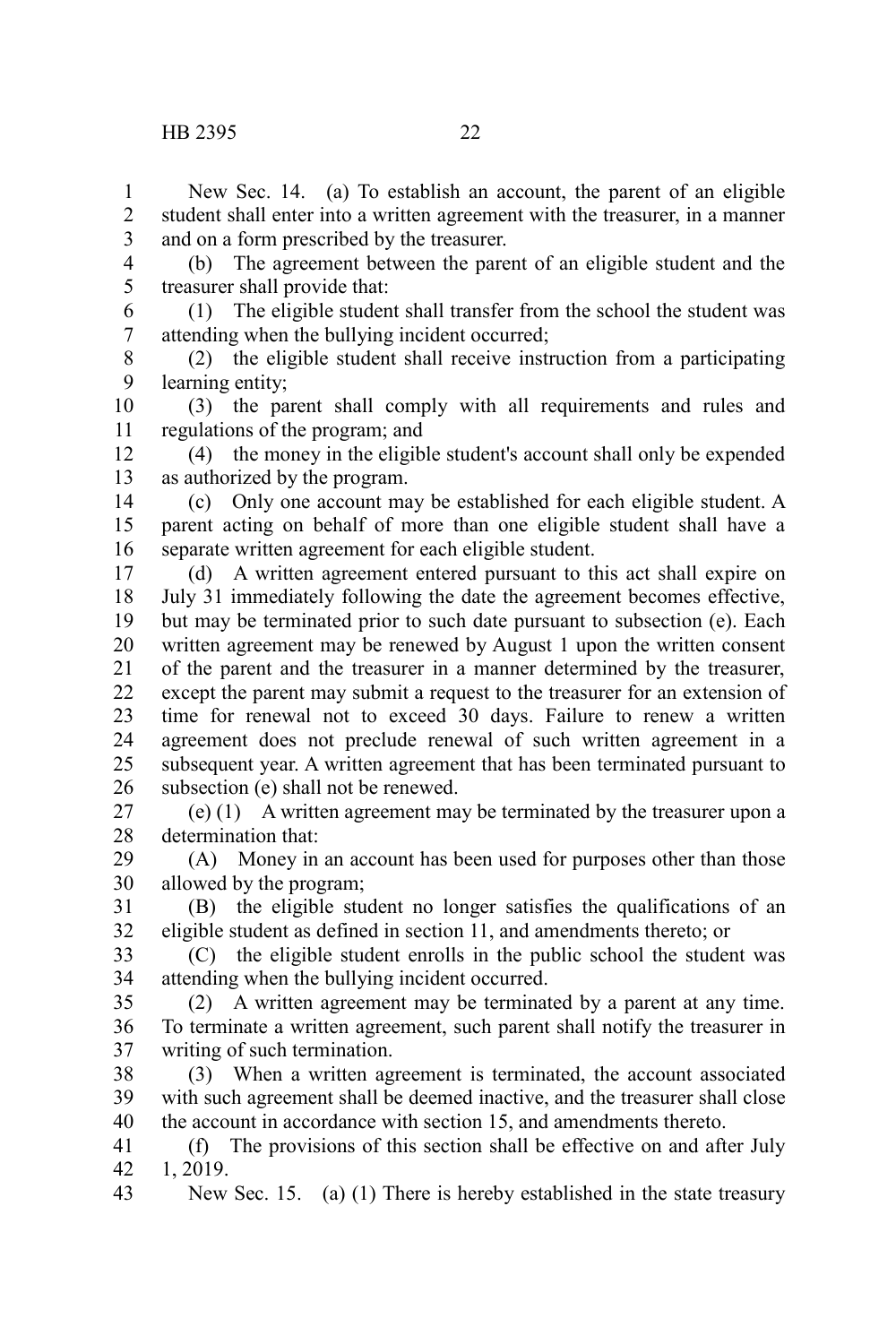the Kansas hope scholarship fund to be administered by the state treasurer. 1

Money in the Kansas hope scholarship fund shall be expended only for the purposes established in this act. All moneys received pursuant to section 17, and amendments thereto, shall be deposited in the state treasury in accordance with the provisions of K.S.A. 75-4215, and amendments thereto, and shall be credited to the Kansas hope scholarship fund. 2 3 4 5 6

(2) On or before the  $10<sup>th</sup>$  of each month, the director of accounts and reports shall transfer from the state general fund to the Kansas hope scholarship fund interest earnings based on: 7 8 9

(A) The average daily balance of moneys in the Kansas hope scholarship fund; and 10 11

(B) the net earnings rate of the pooled money investment portfolio for the preceding month. 12 13

(b) Upon execution of an agreement in accordance with section 14, and amendments thereto, the treasurer shall establish an account in the Kansas hope scholarship fund in the state treasury in the name of the eligible student. Upon establishment of such account, the treasurer shall notify the resident school district of the establishment of such an account for the eligible student. 14 15 16 17 18 19

(c) If the eligible student is enrolled in a qualified private school, the treasurer shall transfer to an eligible student's account in the Kansas hope scholarship fund an aggregate annual amount equal to: 20 21 22

(1) 88% of the BASE aid if the eligible student is enrolled in any of the grades one through five in the current school year; 23 24

(2) 92% of the BASE aid if the eligible student is enrolled in any of the grades six through eight in the current school year; and 25 26

(3) 96% of the BASE aid if the eligible student is enrolled in any of the grades nine through 12 in the current school year. 27 28

The treasurer shall make such transfers in quarterly installments pursuant to a schedule determined by the treasurer. 29 30

(d) The treasurer may deduct a percentage of the amount to be transferred into an account as reimbursement for the administrative costs of implementing the provisions of this act as follows: 31 32 33

(1) Up to 5% each year for the first two years money is transferred to an eligible student's account under subsection (c); and 34 35

(2) up to 2.5% for the third year and for each subsequent year money is transferred to an eligible student's account under subsection (c). 36 37

(e) No transfers shall be made to an eligible student's account after such student has graduated from high school. 38 39

40

(f) (1) Each account shall remain active until:

(A) A written agreement is terminated pursuant to section 14, and amendments thereto; 41 42

(B) July 31 following the date on which the eligible student graduates 43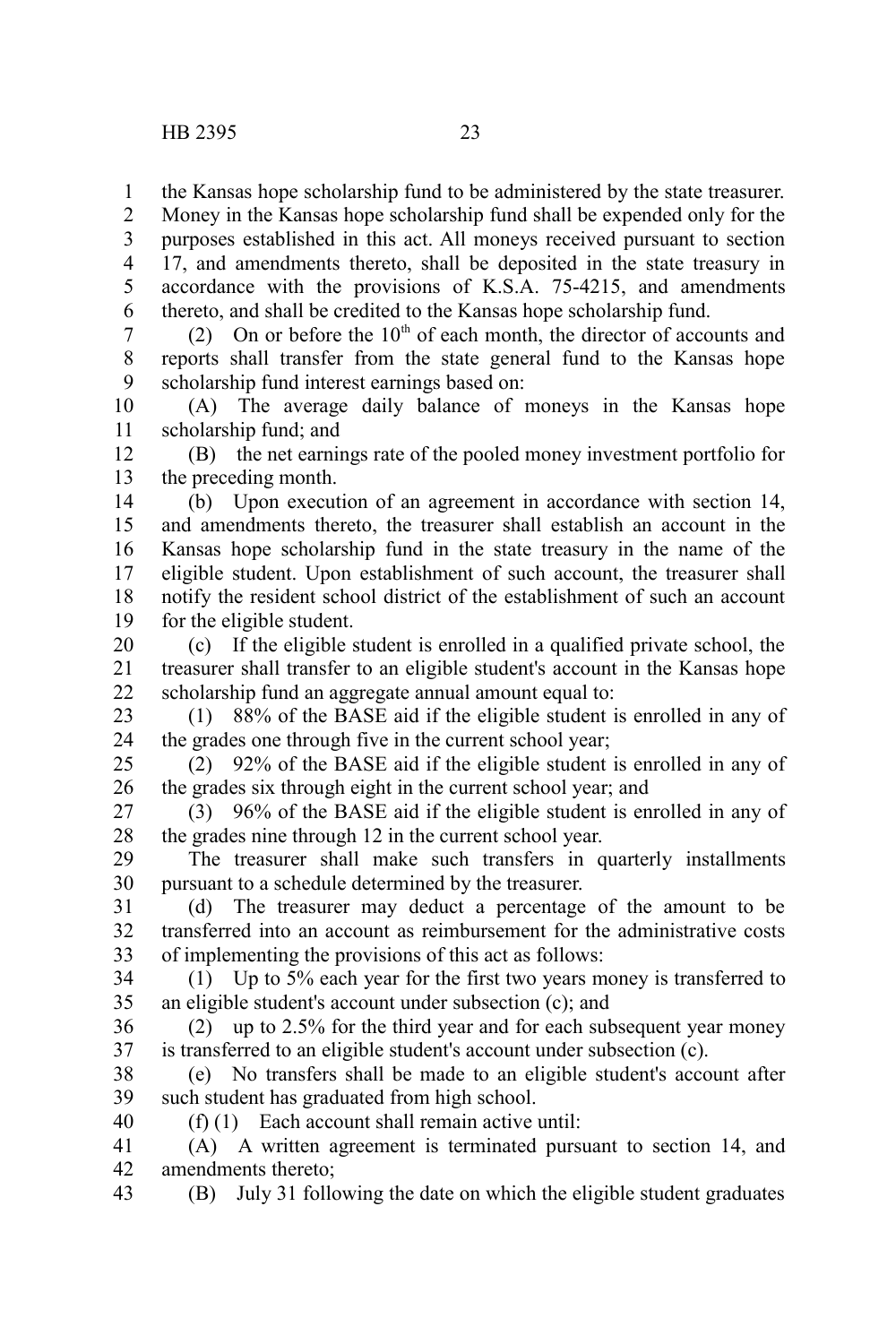from high school; or 1

2

(C) there are two consecutive years of nonrenewal of an agreement.

(2) When the treasurer determines an account is inactive, the treasurer shall close the account and certify the amount of funds remaining in the account to the director of accounts and reports. Such certified amount shall be transferred from the closed account to the Kansas hope scholarship fund. 3 4 5 6 7

(g) The treasurer shall develop a system for payment of services by participating parents by electronic funds transfer. However, such system shall not require parents to be reimbursed for out-of-pocket expenses. All transfers shall be only for expenditures approved by the treasurer. The treasurer may contract with a third party for the purposes of this subsection. 8 9 10 11 12 13

(h) The provisions of this section shall be effective on and after July 1, 2019. 14 15

New Sec. 16. (a) An eligible student whose parent has entered into an agreement with the treasurer in accordance with section 14, and amendments thereto, may transfer to and enroll in a participating learning entity. 16 17 18 19

(b) The provisions of this section shall be effective on and after July 1, 2019. 20 21

New Sec. 17. (a) Each year, the treasurer shall notify the state board of education as to the names of the students participating in the program, the resident school district of each student and the participating learning entity each student is attending in the current school year.  $22$ 23 24 25

(b) For school year 2019-2020, and each school year thereafter, an eligible student shall be counted in the enrollment of such eligible student's resident school district for the purposes of calculating the amount of the state foundation aid per student for the resident school district if such eligible student is enrolled in a qualified private school. 26 27 28 29 30

(c) (1) The state board shall determine the amounts to be transferred to the Kansas hope scholarship fund by multiplying an amount equal to the percentage of the BASE aid set forth in section 15(c), and amendments thereto, by the total number of eligible students in such resident school district who are participating in the program, who are enrolled in a qualified private school and who correspond to such percentage. The state board of education shall certify the resulting products to the director of accounts and reports. Upon receipt of such certification, the director shall transfer such certified amounts from the state general fund to the Kansas hope scholarship fund established in section 15, and amendments thereto. 31 32 33 34 35 36 37 38 39 40

(2) For school year 2019-2020 and each school year thereafter, the state board shall deduct from the amount of state foundation aid for each resident school district an amount equal to the amount certified under 41 42 43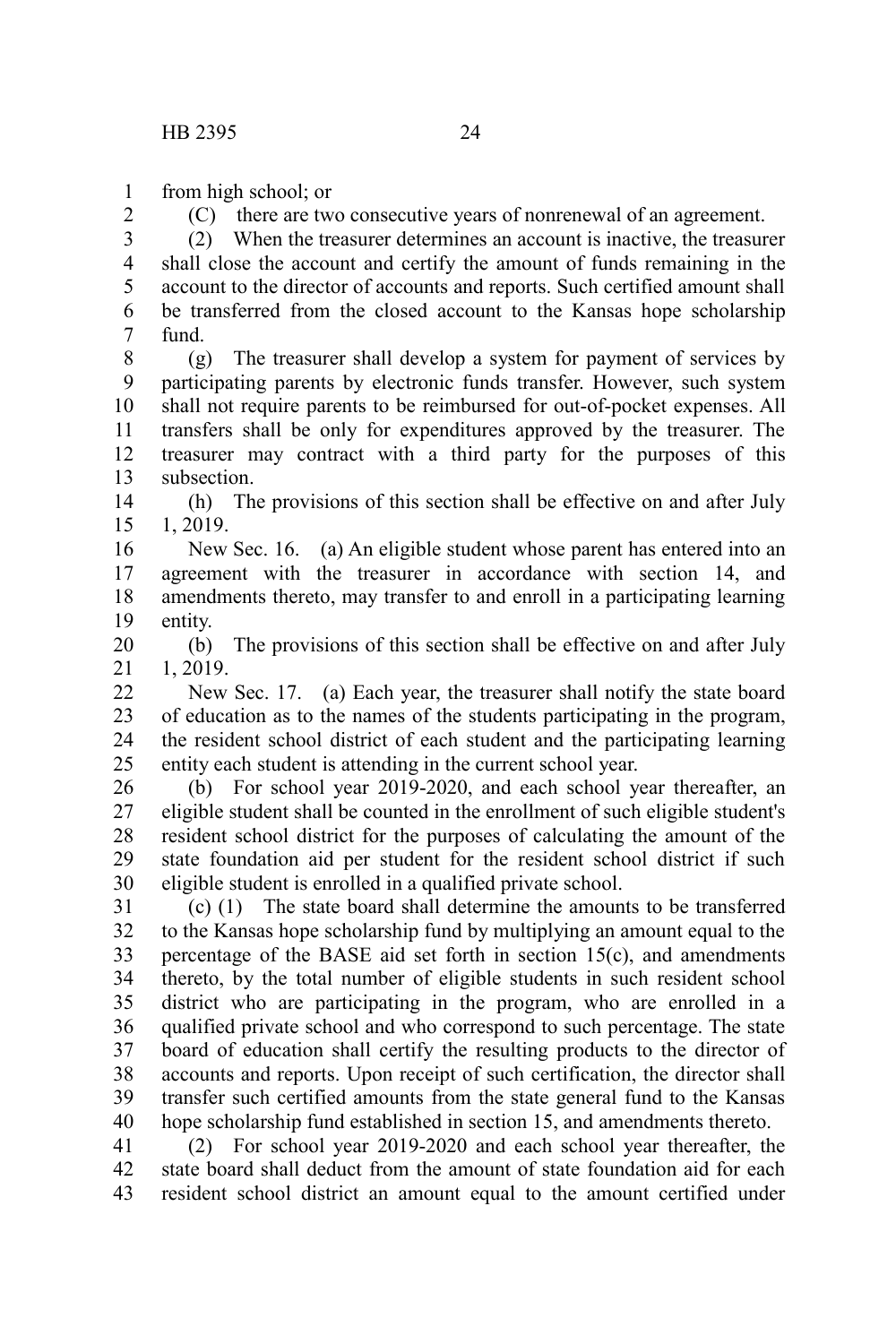paragraph (1) for such resident school district. 1

(d) The provisions of this section shall be effective on and after July 1, 2019. 2 3

New Sec. 18. (a) Moneys in the eligible student's account may be accessed by such eligible student's parent, but shall only be expended by such parent for the following purposes: 4 5 6

7

(1) Tuition and fees charged by a qualified private school; and

(2) textbooks and other supplies required by a qualified private school. 8 9

(b) The treasurer shall notify the parent of any expenditures from an eligible student's account that do not meet the requirements of subsection (a). Such parent shall repay the cost of any such expenditures within 30 days of notification by the treasurer. 10 11 12 13

(c) Except as provided in section 15(f), and amendments thereto, funds remaining in an account at the end of a school year shall roll over to the next succeeding school year. 14 15 16

(d) A participating learning entity providing education services purchased with funds from an account shall not share, refund or rebate any portion of such funds to the parent or eligible student. Any such refund or rebate shall be made directly into the eligible student's account. 17 18 19 20

21

(e) No personal deposits may be made into an account.

(f) (1) The treasurer shall conduct or contract to conduct annual audits of Kansas hope scholarship accounts to ensure compliance with the provisions of this act. The treasurer shall also conduct or contract to conduct additional audits of Kansas hope scholarship accounts, as needed, to ensure compliance with this act.  $22$ 23 24 25 26

(2) If the treasurer determines money in an account has been used for purposes other than those allowed by subsection (a), the treasurer may: 27 28

(A) Prohibit expenditures from the account until such time as determined by the treasurer; 29 30

(B) prorate amounts to be deposited in such account under section 15, and amendments thereto, by an amount equal to the total amount used for purposes other than those allowed by subsection (a); or 31 32 33

(C) terminate the account.

34

(g) The provisions of this section shall be effective on and after July 1, 2019. 35 36

New Sec. 19. (a) To become a qualified private school, an applicant shall submit an application to the treasurer on a form and in a manner prescribed by the treasurer. Such application shall include proof that the applicant is an accredited nonpublic school registered with the state board of education pursuant to K.S.A. 72-4346, and amendments thereto, and provides instruction in at least those subjects required by K.S.A. 72-3214, 72-3217 and 72-3235, and amendments thereto. 37 38 39 40 41 42 43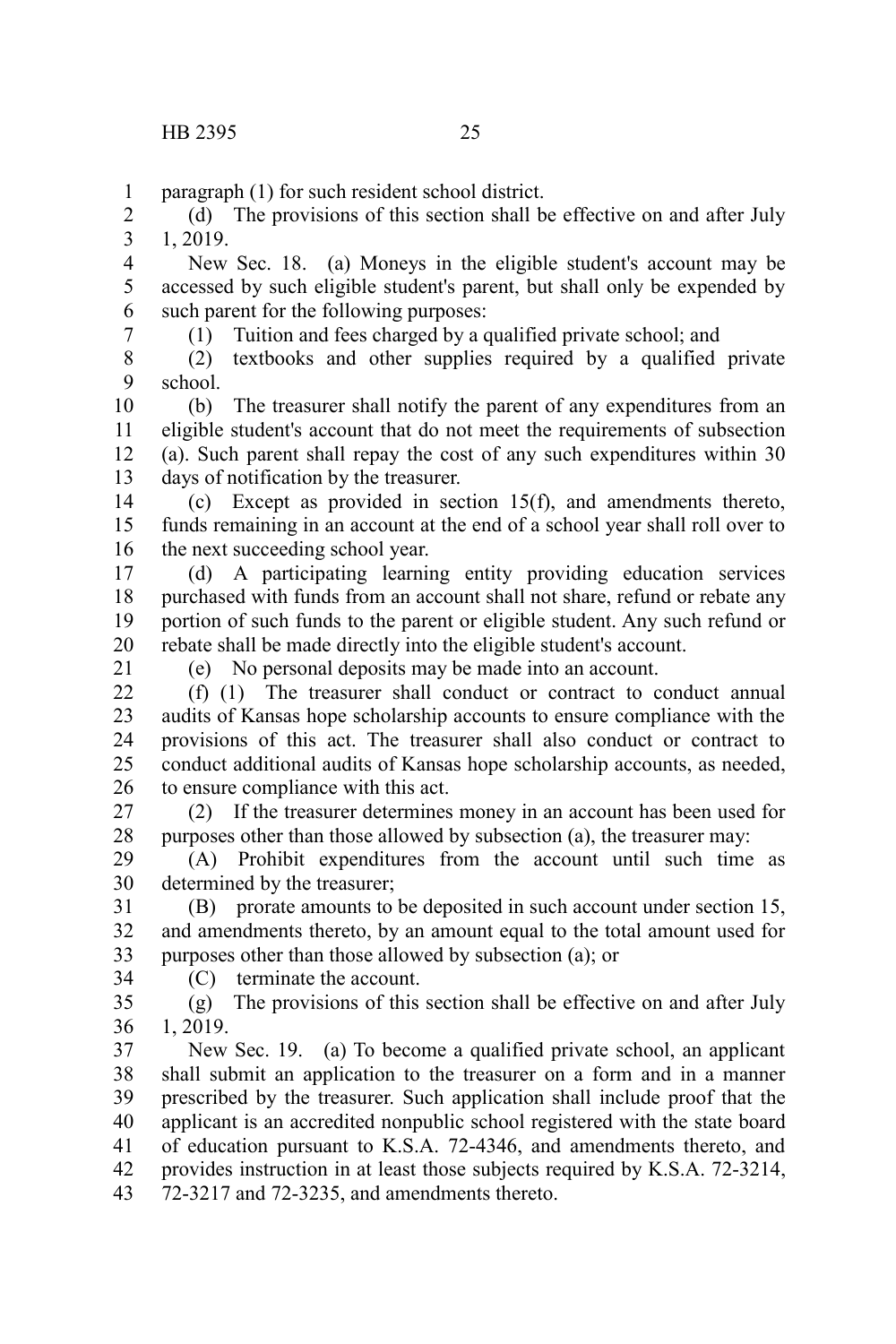1

(b) The treasurer shall approve an application or request additional

information, as necessary, to prove an applicant meets the criteria to be deemed a qualified private school within 45 days of receiving the application. If the applicant is unable to provide such additional information, the treasurer may deny the application. 2 3 4 5

(c) The treasurer shall conduct or contract to conduct an audit of a qualified private school, selected at random each year, to determine whether the qualified private school is compliant with the requirements of subsection (a). 6 7 8 9

(d) (1) The treasurer may revoke a qualified private school's approval if the treasurer determines the qualified private school: 10 11

(A) Has routinely failed to comply with the provisions of this act or applicable rules and regulations; or 12 13

(B) has failed to provide any educational services required by law to an eligible student receiving instruction from the school, if the school is accepting payments made from such student's account. 14 15 16

(2) Prior to revoking a qualified private school's approval, the treasurer shall notify such school of an impending revocation and the reason for such revocation. The qualified private school shall have 30 days from the time it was notified to cure the matter identified in the notice. If the qualified private school fails to cure such matter within 30 days, such school's approval shall be revoked. A qualified private school whose approval has been revoked shall not be allowed to participate in the program until such time the treasurer determines such school is in compliance with the requirements of this act. 17 18 19 20 21 22 23 24 25

(3) If the treasurer revokes a qualified private school's approval, the treasurer shall immediately notify each parent of an eligible student participating in the program and receiving instruction from such school. 26 27 28

(e) The treasurer may notify the attorney general or the district attorney of the county where the qualified private school is located, if a qualified private school's approval was revoked because of misuse of money paid from an account. 29 30 31 32

(f) The provisions of this section shall be effective on and after July 1, 2019. 33 34

New Sec. 20. (a) Enrollment of an eligible student in a qualified private school shall be considered a parental placement of such student under the individuals with disabilities education act, 20 U.S.C. § 1400 et seq. 35 36 37 38

(b) The provisions of this section shall be effective on and after July 1, 2019. 39 40

New Sec. 21. (a) The provisions of this act shall be subject to the Kansas administrative procedure act and reviewable under the Kansas judicial review act. 41 42 43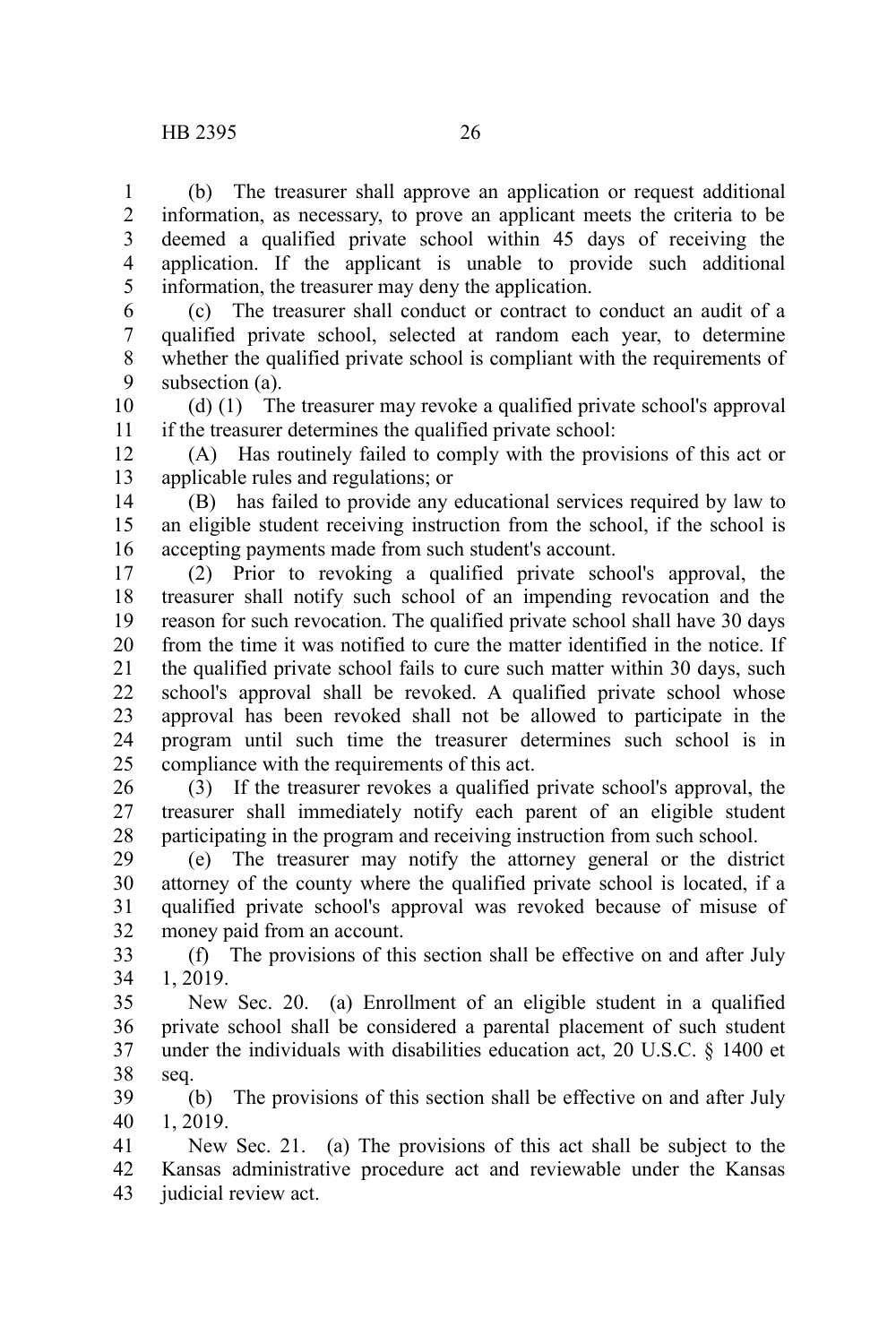(b) The provisions of this section shall be effective on and after July 1, 2019. 1 2

New Sec. 22. (a) On or before January 1, 2020, the treasurer shall adopt rules and regulations necessary to carry out the provisions of this act. 3 4 5

(b) The provisions of this section shall be effective on and after July 1, 2019. 6 7

New Sec. 23. (a) Nothing in this act shall be deemed to limit the independence or autonomy of a qualified private school or to make the actions of a qualified private school the actions of the state government. 8 9 10

(b) The provisions of this section shall be effective on and after July 1, 2019. 11 12

New Sec. 24. (a) The state department of education shall conduct a study of graduation requirements established by school districts, including, but not limited to, the following: 13 14 15

(1) The minimum requirements for graduating from high school in this state; 16 17

(2) the necessary high school courses for admission into a postsecondary educational institution in this state; 18 19

(3) the inclusion of computer science curriculum as a math or science graduation credit for purposes of satisfying graduation requirements and postsecondary educational institution admissions requirements; and 20 21 22

(4) the inclusion of personal financial literacy as a math graduation credit for purposes of satisfying graduation requirements and postsecondary educational institution admissions requirements. 23 24 25

(b) The state board of regents shall provide assistance to the department as necessary for the department to complete that portion of the study relating to postsecondary educational institution admissions requirements. 26 27 28 29

(c) On or before January 15, 2020, the state department of education shall prepare and submit a report on its findings, including any recommendations regarding graduation requirements, to the governor and the legislature. 30 31 32 33

(d) The provisions of this section shall be effective on and after July 1, 2019. 34 35

36

(e) The provisions of this section shall expire on June 30, 2020.

New Sec. 25. (a) There is hereby established the IT education standards advisory commission. The purpose of the commission is to advise the state board of education and the state board of regents on information technology standards and industry needs. The commission shall consist of 11 members as follows: 37 38 39 40 41

(1) Two members appointed by the speaker of the house of representatives; 42 43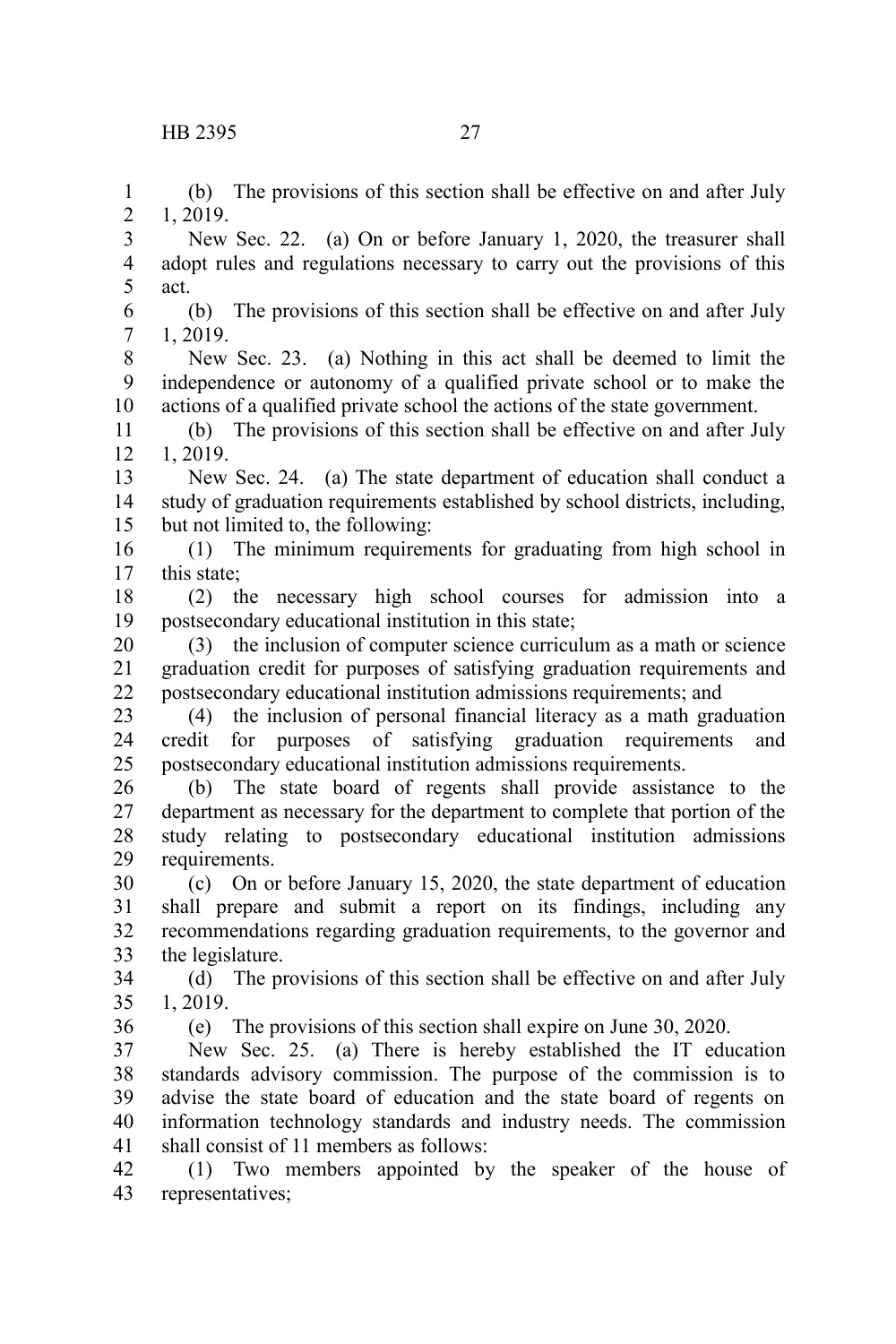(2) one member appointed by the minority leader of the house of representatives; 1 2

- (3) two members appointed by the president of the senate;
- (4) one member appointed by the minority leader of the senate;
- (5) three members appointed by the governor;
	- (6) one member appointed by the state board of education; and
		- (7) one member appointed by the state board of regents.

(b) Any vacancy in a position shall be filled in the same manner as the original appointment. The members shall elect a chairperson and vicechairperson. 8 9 10

(c) The commission shall meet at least three times each calendar year. Meetings shall be at such time and place within the state as set by the chairperson. A quorum of the commission shall be six members. All actions of the commission shall be by motion adopted by a majority of those members present when there is a quorum. 11 12 13 14 15

(d) Members of the commission attending meetings authorized by the commission shall be paid amounts for expenses, mileage and subsistence as provided in K.S.A. 75-3223(e), and amendments thereto. 16 17 18

(e) On or before January 15, 2020, and each January 15 thereafter, the commission shall submit a report to the governor, the legislature, the state board of education and the state board of regents. Such report shall include any recommendations of the commission. 19 20 21 22

(f) The provisions of this section shall be effective on and after July 1, 2019. 23 24

25

(g) The provisions of this section shall expire on June 30, 2021.

New Sec. 26. (a) All reports prepared pursuant to K.S.A. 72-1167, 72- 5170 and 72-5171, and amendments thereto, and section 4, and amendments thereto, shall be published on the state department of education's website with a link to such reports prominently displayed on the website homepage titled, "Accountability Reports." Reports prepared for each school district and each school operated by such school district shall be published on such school district's website with a link to such reports prominently displayed on the website homepage titled, "Accountability Reports." 26 27 28 29 30 31 32 33 34

(b) The provisions of this section shall be effective on and after July 1, 2019. 35 36

New Sec. 27. (a) A request for proposal by the board of education of a school district for the installation or replacement of the roof as part of any facility construction, reconstruction, remodeling or repair, or for materials, goods or wares related to the installation or replacement of a roof as part of the facility construction, reconstruction, remodeling or repair, may specify a particular roofing product, material or installation method, provided that the request for proposal does not require: 37 38 39 40 41 42 43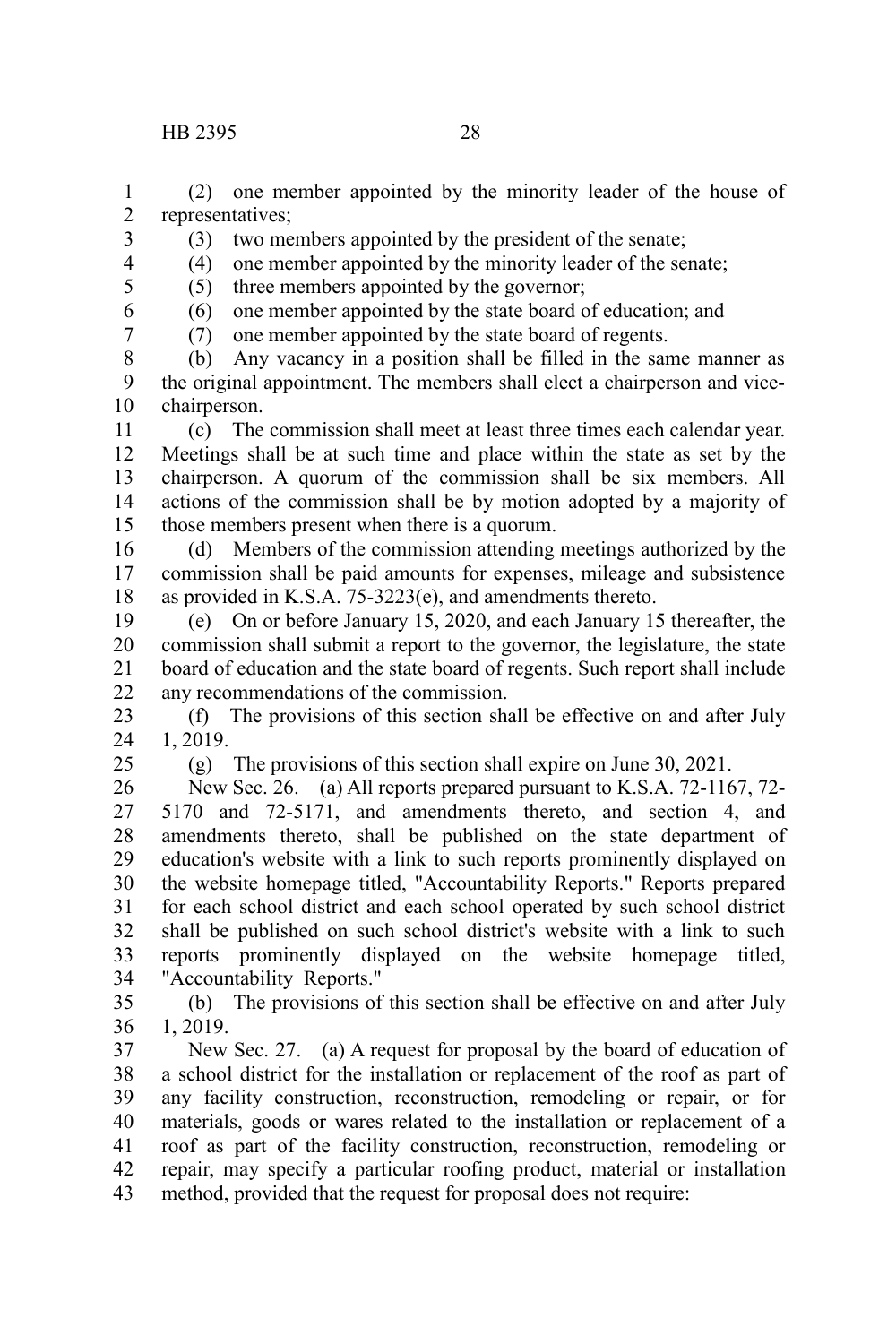## HB 2395 29

(1) A proprietary product, material or installation method; or

(2) approval by an architect or engineering consultant, school district employee or the board that a proposed product, material or installation method constitutes the equivalent of a proprietary product, material or installation method. 2 3 4 5

6

1

(b) Any such request for proposal shall:

(1) Require the use of products and materials that satisfy the American society for testing and materials standards for such products and materials; and 7 8 9

(2) only specify products and materials that are obtainable from more than one manufacturer. 10 11

(c) For any school district located in a metropolitan area with a population of not less than 50,000, if a particular roofing product, material or installation method is specified in a request for proposal, no bid shall not be accepted unless the board of education receives at least three bids in response to such request for proposal, including any bids specifying a product, material or installation method recognized by the respective industry as substantially similar to the product, material or installation method specified in the request for proposal. 12 13 14 15 16 17 18 19

(d) The provisions of this section shall be effective on and after July 1, 2019. 20 21

Sec. 28. On and after July 1, 2019, K.S.A. 72-1151 is hereby amended to read as follows: 72-1151. (a) Except as provided by this section and K.S.A. 72-6760b, no expenditure involving an amount greater than \$20,000 for construction, reconstruction or remodeling or for the purchase of materials, goods or wares shall be made by the board of education of any school district except upon sealed proposals, and to the lowest responsible bidder. 22 23 24 25 26 27 28

(b) The provisions of subsection (a) do not apply to expenditures by a board of education for the purchase of: 29 30 31

(1) Services;

(2) products required to be purchased under the provisions of K.S.A. 75-3317 through 75-3322, and amendments thereto; 32 33

(3) educational materials directly related to curriculum and secured by copyright; 34 35

(4) motor fuels required to provide or furnish transportation; 36

(5) food and foodstuffs necessary for the implementation or operation of any child nutrition program; 37 38

(6) articles or products that are produced, manufactured or provided by inmates under the prison-made goods act of Kansas; 39 40

(7) natural gas that will be consumed in buildings owned or operated by the school district; 41 42

(8) materials, goods or wares required for reconstructing, remodeling, 43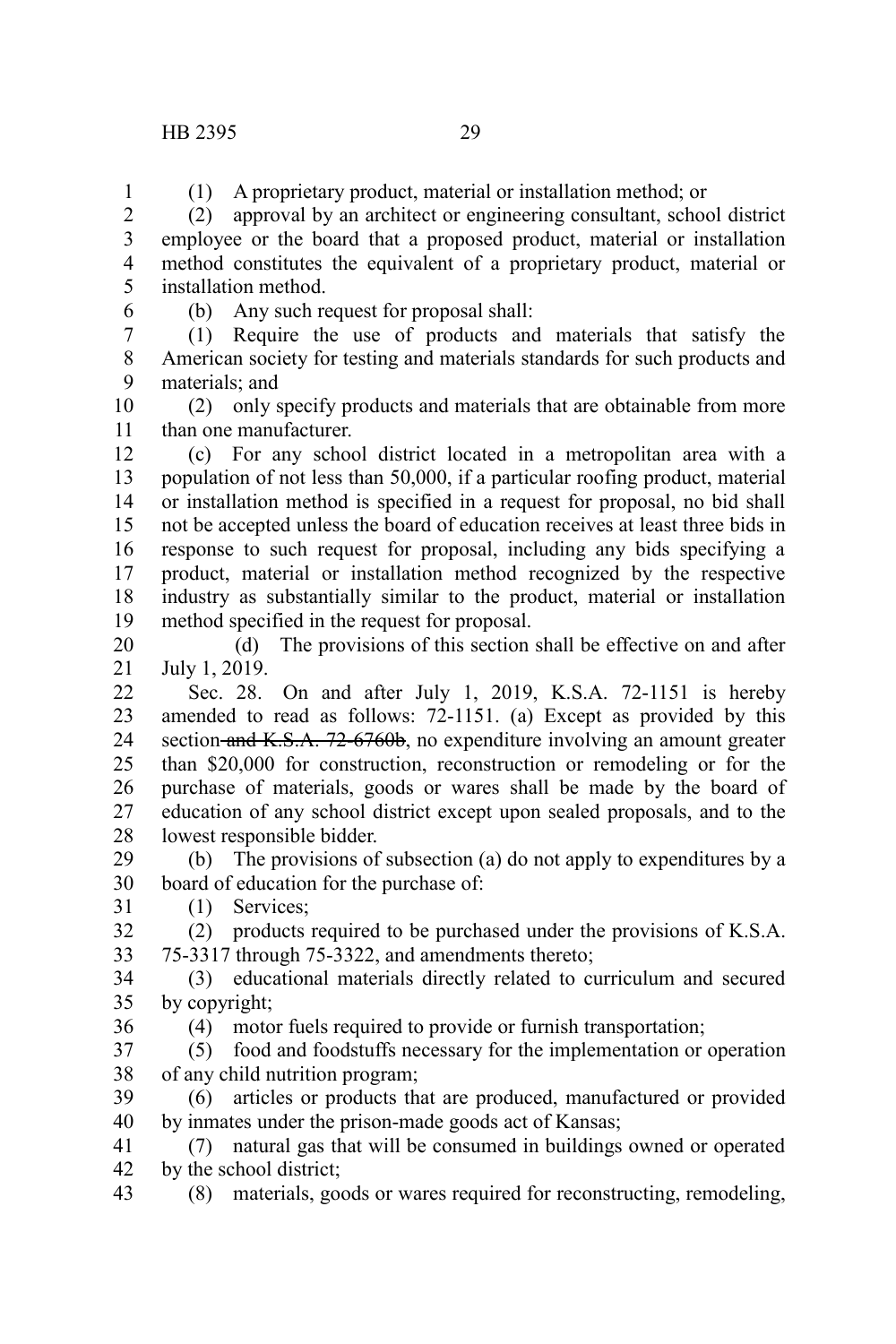repairing or equipping buildings when such purchase has been necessitated

by the occurrence of a loss against which the board of education has purchased property or casualty insurance; and 2 3

4

1

(9) materials, goods or wares which are purchased:

(A) From vendors who have entered into contracts with the state director of purchases pursuant to state purchasing statutes for purchases by state agencies; 5 6 7

(B) under the same pricing provisions established in the state contracts, subject to agreement of the vendor to honor the state contract prices; and 8 9 10

(C) under the same pricing provisions established in federal, national or other state contracts facilitated by a federal or local governmental entity or agency, subject to: 11 12 13

14

(i) Agreement of the vendor to honor the contract prices; and

(ii) approval by the board of education for expenditures in an amount greater than \$20,000. 15 16

(c) Whenever the board of education of any school district lets bids for the purchase of materials, goods or wares and bids are submitted by bidders domiciled within the school district and by bidders domiciled outside the school district and the low bid is submitted by a bidder domiciled outside the school district, the school district domiciliary which submitted the lowest bid may be deemed the preferred bidder and awarded the bid if: 17 18 19 20 21 22 23

(1) The quality, suitability and usability of the materials, goods or wares are equal; 24 25

(2) the amount of the bid of the school district domiciliary is not more than 1% greater than the amount of the low bid; and 26 27

(3) the school district domiciliary agrees to meet the low bid by filing a written agreement to that effect within 72 hours after receiving notification of being deemed the preferred bidder. 28 29 30

(d) The provisions of subsection (c) do not apply to expenditures for construction, reconstruction or remodeling. 31 32

*(e) Subject to the provisions of section 27, and amendments thereto, whenever the board of education of any school district lets bids for the installation or replacement of a roof as part of any facility construction, reconstruction, remodeling or repair, or for materials, goods or wares related to the installation or replacement of a roof as part of the facility construction, reconstruction, remodeling or repair, the board of education may award the bid to a bidder other than the bidder who submitted the lowest bid if the board of education determines that the quality, suitability and usability of the product, material or installation method is superior to the product, material or installation method proposed by any bidder submitting a lower bid.* 33 34 35 36 37 38 39 40 41 42 43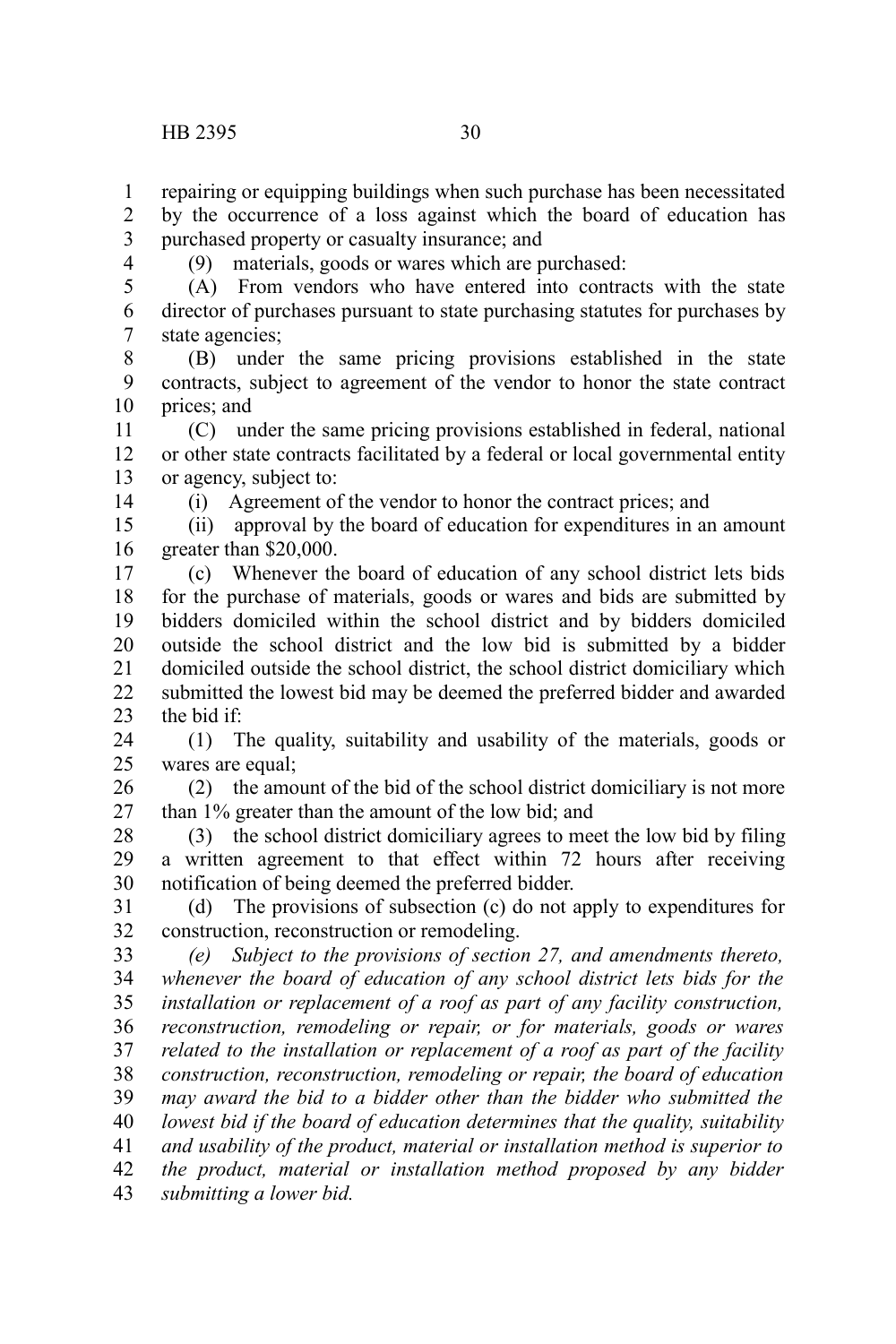Sec. 29. On and after July 1, 2019, K.S.A. 72-1167 is hereby amended to read as follows: 72-1167. (a) This section shall be known and may be cited as the Kansas uniform financial accounting and reporting act. 1 2 3

4

(b) As used in this section:

(1) "Budget summary" means a one-page summary of the official budget adopted by the board of education of the school district, and shall include, but is not limited to, graphs depicting the total expenditures in the budget by category, supplemental and general fund expenditures, instruction expenditures, enrollment figures, mill rates by fund and average salaries. For purposes of this section, a one-page budget at a glance format developed by the state board, and any successor format shall be deemed a budget summary, provided it complies with the requirements of this section. 5 6 7 8 9 10 11 12 13

(2) "Reporting system" means the uniform reporting system, including a uniform chart of accounts, developed by the state board as required by this section. 14 15 16

(3) "School district" means a unified school district organized and operated under the laws of this state. 17 18

19

(4) "State board" means the state board of education.

(c) The state board shall develop and maintain a uniform reporting system for the receipts and expenditures of school districts. The accounting records maintained by each school district shall be coordinated with the uniform reporting system. Each school district shall record the receipts and expenditures of the district in accordance with a uniform classification of accounts or chart of accounts and reports as shall be prescribed by the state board. Each school district shall submit such reports and statements as may be required by the state board. The state board shall design, revise and direct the use of accounting records and fiscal procedures and prescribe uniform classifications for receipts and expenditures for all school districts. The reporting system shall include all funds held by a school district regardless of the source of the moneys held in such funds, including, but not limited to, all funds funded by fees or other sources of revenue not derived from tax levies. The state board shall prescribe the necessary forms to be used by school districts in connection with such uniform reporting system. 20 21 22 23 24 25 26 27 28 29 30 31 32 33 34 35

(d) The reporting system developed by the state board shall be developed in such a manner that allows school districts to record and report any information required by state or federal law. 36 37 38

(e) The reporting system shall provide records showing by funds, accounts and other pertinent classifications, the amounts appropriated, the estimated revenues, actual revenues or receipts, the amounts available for expenditure, the total and itemized expenditures, the unencumbered cash balances, excluding state aid receivable, actual balances on hand and the 39 40 41 42 43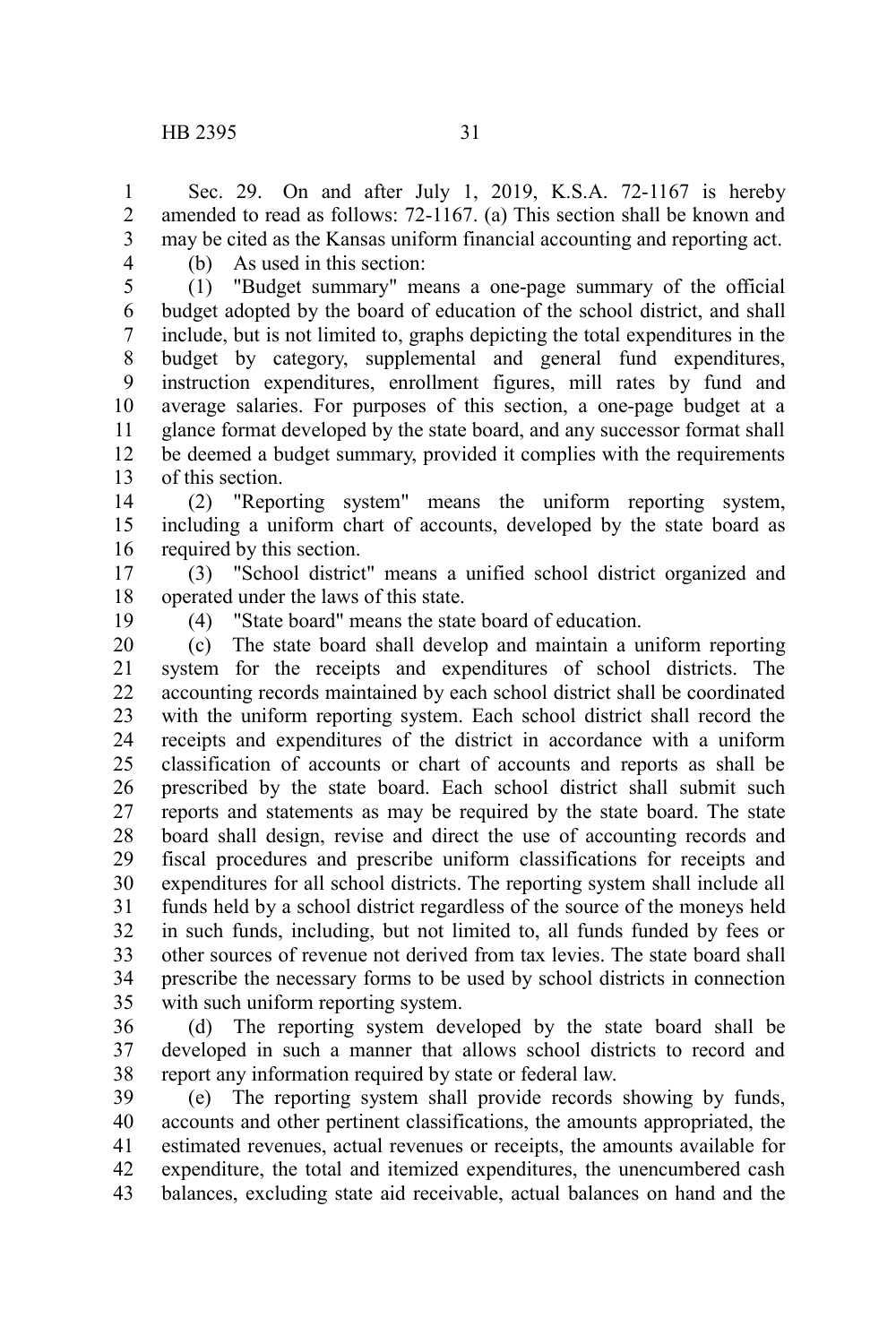unencumbered balances of allotments or appropriations for each school district. 1  $\mathcal{L}$ 

(f) The reporting system shall allow a person to search the data and allow for the comparison of data by school district. 3 4

(g) Each school district shall annually submit a report to the state board on all construction activity undertaken by the school district which was financed by the issuance of bonds and which such bonds have not matured. Such report shall include all revenue receipts, all expenditures of bond proceeds authorized by law, the dates for commencement and completion of such construction activity, the estimated cost and the actual cost of such construction activity. The information provided in the report shall be in a form so as to readily identify such information with a specific construction project. Such report shall be submitted in a form and manner prescribed by the state board in accordance with the provisions of this section. 5 6 7 8 9 10 11 12 13 14 15

(h) From and after July 1, 2012, the board of education of each school district shall record and report the receipts and expenditures of the district in the manner prescribed by the state board in accordance with this section. 16 17 18

(i) (1) Each school district shall annually publish on such district's internet website: 19 20

(A) A copy of form 150, estimated legal maximum general fund budget, or any successor document containing the same or similar information, that was submitted by such district to the state board of education for the immediately preceding school year; and 21 22 23 24

(B) the budget summary for the current school year and actual expenditures for the immediately preceding two school years showing total dollars net of transfers and dollars per pupil for each of the following: 25 26 27

(i) Function 1000, instruction; 28

(ii) function 2100, student support; 29

(iii) function 2200, instructional staff support; 30

(iv) functions 2300 through 2500, administration; 31

(v) function 2600, operation and maintenance; 32

(vi) function 2700, transportation; 33

- (vii) function 3100, food service; 34
- (viii) functions 2900, 3200 and 3300, other current spending; 35
- (ix) function 4000, capital outlay; 36
- (x) function 5100, debt service; 37

(xi) the total expenditures which is the sum of the amounts in clauses  $(i)$  through  $(x)$ ; 38 39

(xii) the spending allocated to function 1000, instruction, excluding capital outlay and debt service expenditures, as a percentage of total expenditures; 40 41 42

(xiii) the spending allocated to function 1000, instruction, excluding 43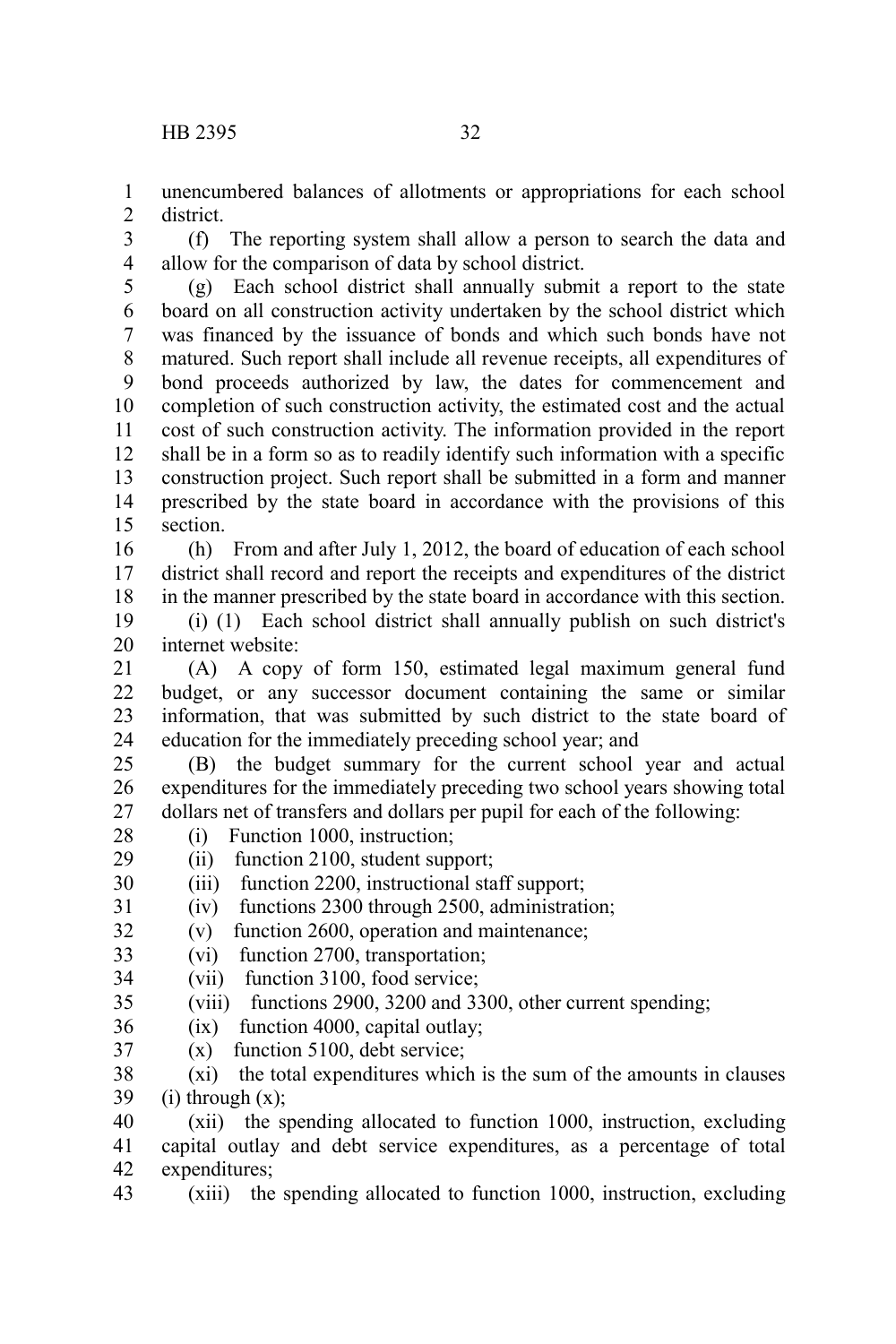capital outlay and debt service expenditures, as a percentage of current spending, which is the sum of expenditures for functions 1000 through 3300 less capital outlay and debt service expenditures included in any of those functions; and 1 2 3 4

(xiv) the revenue in total dollars net of transfers both in total and disaggregated to show the amount of revenue received from local, state and federal revenue sources. 5 6 7

(2) For purposes of subsection  $(i)(1)(B)$ , all per pupil amounts shall be calculated using the full-time equivalent enrollment of the school district. All function categories and other accounting categories shall refer to those same categories as established and required for financial accounting purposes by the state board as published in the Kansas state department of education's Kansas accounting handbook for unified school districts, as published in August 2012, or later versions as established in rules and regulations adopted by the state board. 8 9 10 11 12 13 14 15

(3) Publications required by this subsection shall be published with an easily identifiable link located on such district's website homepage. 16 17

(4) Publications required by this subsection shall be made available to the public at every meeting held by the board of education of each school district when the board is discussing the district's budget or any other school finance matter. 18 19 20 21

 $(i)$  The department of education shall annually publish on its internet website:  $22$ 23

 $(A)(1)$  All of the publications required under subsection (i); and

(B)*(2)* the following expenditures for each school district on a per pupil basis: 25 26

 $\overrightarrow{(i)}$ *(A)* Total expenditures; 27

24

- $(ii)/B$ ) capital outlay expenditures; 28
- $(iii)/C$  bond and interest expenditures; and 29

 $(i\mathbf{v})$  all other expenditures not included in  $(ii)$  or  $(iii)/B$  or  $(C)$ . 30

(2) Publications required by this subsection shall be published with an easily identifiable link located on the department's website homepage. 31 32

*(k) All reports prepared pursuant to this section shall be published in accordance with section 26, and amendments thereto.* 33 34

Sec. 30. On and after July 1, 2019, K.S.A. 72-3123 is hereby amended to read as follows: 72-3123. (a) The board of education of any school district is hereby authorized to permit pupils *students* who are not residents of the school district to enroll in and attend the schools of the district. The board of education may permit such pupils *students* to attend school without charge or, subject to the provisions of subsection (b), may charge such pupils *students* for attendance at school to offset, totally or in part, the costs of providing for such attendance. Amounts received under this subsection by the board of education of a school district for enrollment 35 36 37 38 39 40 41 42 43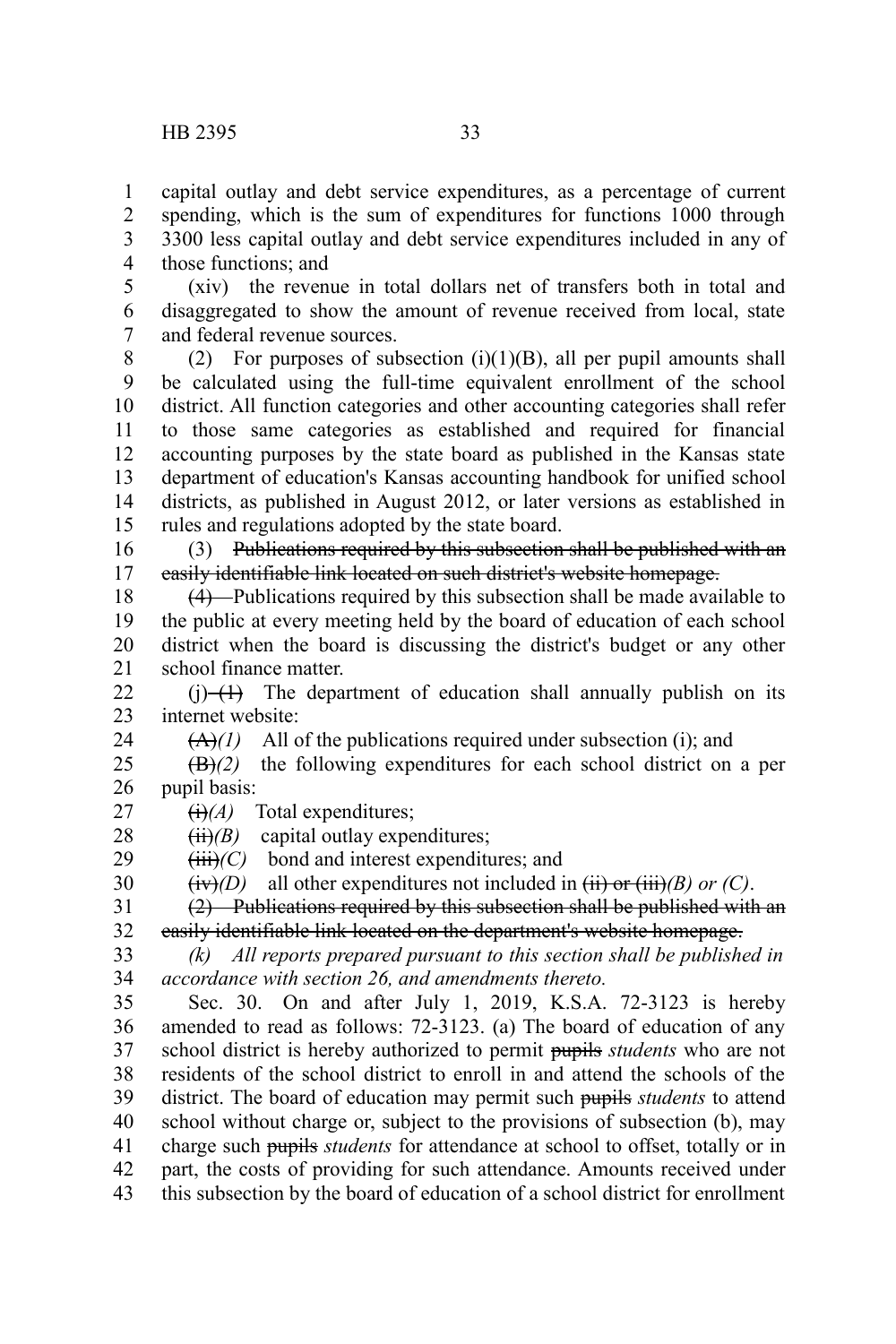and attendance of pupils *students* at school in regular educational programs shall be deposited in the general fund of the school district. 1 2

(b) Pupils *Students* who are not residents of a school district and are attending the schools of the school district in accordance with the provisions of an agreement entered into under authority of K.S.A. 72- 13,101, and amendments thereto, shall not be charged for attendance at school. The costs of providing for the attendance of such pupils *students* at school shall be paid by the school district of residence of the pupils*students* in accordance with the provisions of the agreement. 3 4 5 6 7 8 9

*(c) A school district shall permit any student who is eligible for a Kansas hope scholarship account under section 12, and amendments, to enroll in and attend the schools of such school district. No student attending school in such district pursuant to this subsection shall be charged for attendance at such school. Students attending school in a school district in which the student does not reside pursuant to this subsection shall be counted as regularly enrolled in and attending school in the school district where such student is enrolled for purposes of the Kansas school equity and enhancement act, K.S.A. 72-5131 et seq., and amendments thereto, except computation of transportation weighting under such act, and for purposes of the statutory provisions contained in article 64 of chapter 72 of the Kansas Statutes Annotated, and amendments thereto.* 10 11 12 13 14 15 16 17 18 19 20 21  $22$ 

Sec. 31. On and after July 1, 2019, K.S.A. 72-3422 is hereby amended to read as follows: 72-3422. (a) Each year, the state board of education shall determine the amount of state aid for the provision of special education and related services each school district shall receive for the ensuing school year. The amount of such state aid shall be computed by the state board as provided in this section. The state board shall: 23 24 25 26 27 28

(1) Determine the total amount of general fund and local option budgets of all school districts; 29 30

(2) subtract from the amount determined in subsection (a)(1) the total amount attributable to assignment of transportation weighting, bilingual weighting, career technical education weighting, special education weighting and at-risk student weighting to the enrollment of all school districts; 31 32 33 34 35

(3) divide the remainder obtained in subsection (a)(2) by the total number of full-time equivalent pupils enrolled in all school districts on September 20; 36 37 38

(4) determine the total full-time equivalent enrollment of exceptional children receiving special education and related services provided by all school districts; 39 40 41

(5) multiply the amount of the quotient obtained in subsection  $(a)(3)$ by the full-time equivalent enrollment determined in subsection (a)(4); 42 43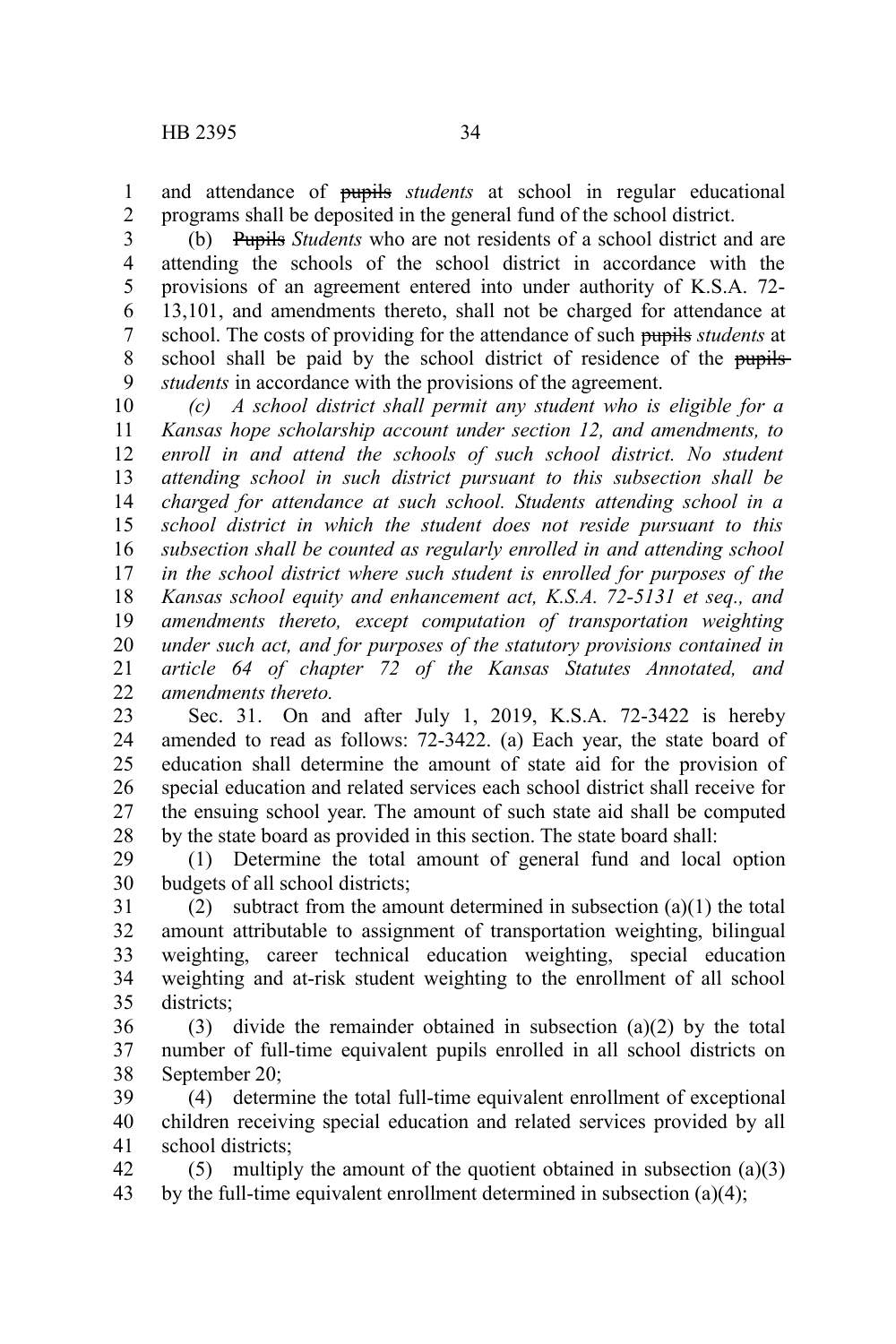(6) determine the amount of federal funds received by all school districts for the provision of special education and related services; 1 2

(7) determine the amount of revenue received by all school districts rendered under contracts with the state institutions for the provisions of special education and related services by the state institution; 3 4 5

(8) add the amounts determined under subsections (a)(6) and (a)(7) to the amount of the product obtained under subsection  $(a)(5)$ ; 6 7

(9) determine the total amount of expenditures of all school districts for the provision of special education and related services; 8 9

(10) subtract the amount of the sum obtained under subsection (a)(8) from the amount determined under subsection (a)(9); and 10 11

(11) multiply the remainder obtained under subsection (a)(10) by 92% *the excess cost percentage established by the state board under subsection (i)*. 12 13 14

The computed amount is the amount of state aid for the provision of special education and related services aid a school district is entitled to receive for the ensuing school year. 15 16 17

18

(b) Each school district shall receive:

(1) Reimbursement for actual travel allowances paid to special teachers at not to exceed the rate specified under K.S.A. 75-3203, and amendments thereto, for each mile actually traveled during the school year in connection with duties in providing special education or related services for exceptional children. Such reimbursement shall be computed by the state board by ascertaining the actual travel allowances paid to special teachers by the school district for the school year and shall be in an amount equal to 80% of such actual travel allowances; 19 20 21 22 23 24 25 26

(2) reimbursement in an amount equal to 80% of the actual travel expenses incurred for providing transportation for exceptional children to special education or related services; 27 28 29

(3) reimbursement in an amount equal to 80% of the actual expenses incurred for the maintenance of an exceptional child at some place other than the residence of such child for the purpose of providing special education or related services. Such reimbursement shall not exceed \$600 per exceptional child per school year; and 30 31 32 33 34

(4) (A) except for those school districts that receive reimbursement under subsection (c) or (d), after subtracting the amounts of reimbursement under subsections  $(a)(1)$ ,  $(a)(2)$  and  $(a)(3)$  from the total amount appropriated for special education and related services under this act, an amount which bears the same proportion to the remaining amount appropriated as the number of full-time equivalent special teachers who are qualified to provide special education or related services to exceptional children and are employed by the school district for approved special education or related services bears to the total number of such qualified 35 36 37 38 39 40 41 42 43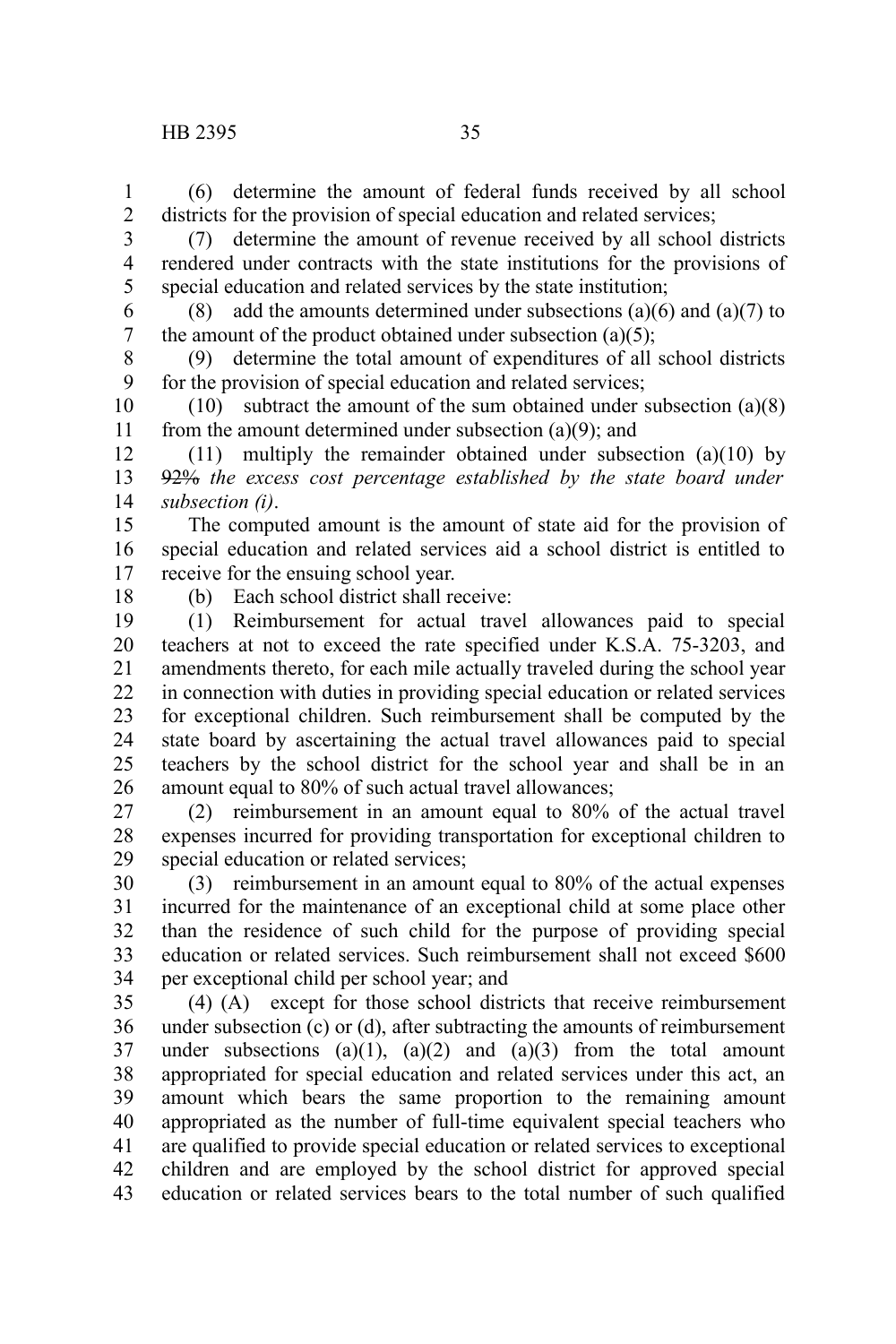1

full-time equivalent special teachers employed by all school districts for

approved special education or related services. 2

(B) Each special teacher who is qualified to assist in the provision of special education or related services to exceptional children shall be counted as  $\frac{2}{5}$  full-time equivalent special teacher who is qualified to provide special education or related services to exceptional children. 3 4 5 6

(C) For purposes of this subsection  $(b)(4)$ , a special teacher, qualified to assist in the provision of special education and related services to exceptional children, who assists in providing special education and related services to exceptional children at either the state school for the blind or the state school for the deaf and whose services are paid for by a school district pursuant to K.S.A. 76-1006 or 76-1102, and amendments thereto, shall be considered a special teacher of such school district. 7 8 9 10 11 12 13

(c) Each school district which has paid amounts for the provision of special education and related services under an interlocal agreement shall receive reimbursement under subsection (b)(4). The amount of such reimbursement for the school district shall be the amount which bears the same relation to the aggregate amount available for reimbursement for the provision of special education and related services under the interlocal agreement, as the amount paid by such school district in the current school year for provision of such special education and related services bears to the aggregate of all amounts paid by all school districts in the current school year who have entered into such interlocal agreement for provision of such special education and related services. 14 15 16 17 18 19 20 21 22 23 24

(d) Each contracting school district which has paid amounts for the provision of special education and related services as a member of a cooperative shall receive reimbursement under subsection (b)(4). The amount of such reimbursement for the school district shall be the amount which bears the same relation to the aggregate amount available for reimbursement for the provision of special education and related services by the cooperative, as the amount paid by such school district in the current school year for provision of such special education and related services bears to the aggregate of all amounts paid by all contracting school districts in the current school year by such cooperative for provision of such special education and related services. 25 26 27 28 29 30 31 32 33 34 35

(e) No time spent by a special teacher in connection with duties performed under a contract entered into by the Kansas juvenile correctional complex, the Larned juvenile correctional facility or the Topeka juvenile correctional facility and a school district for the provision of special education services by such state institution shall be counted in making computations under this section. 36 37 38 39 40 41

(f) There is hereby established in every school district a fund which shall be called the special education fund, which fund shall consist of all 42 43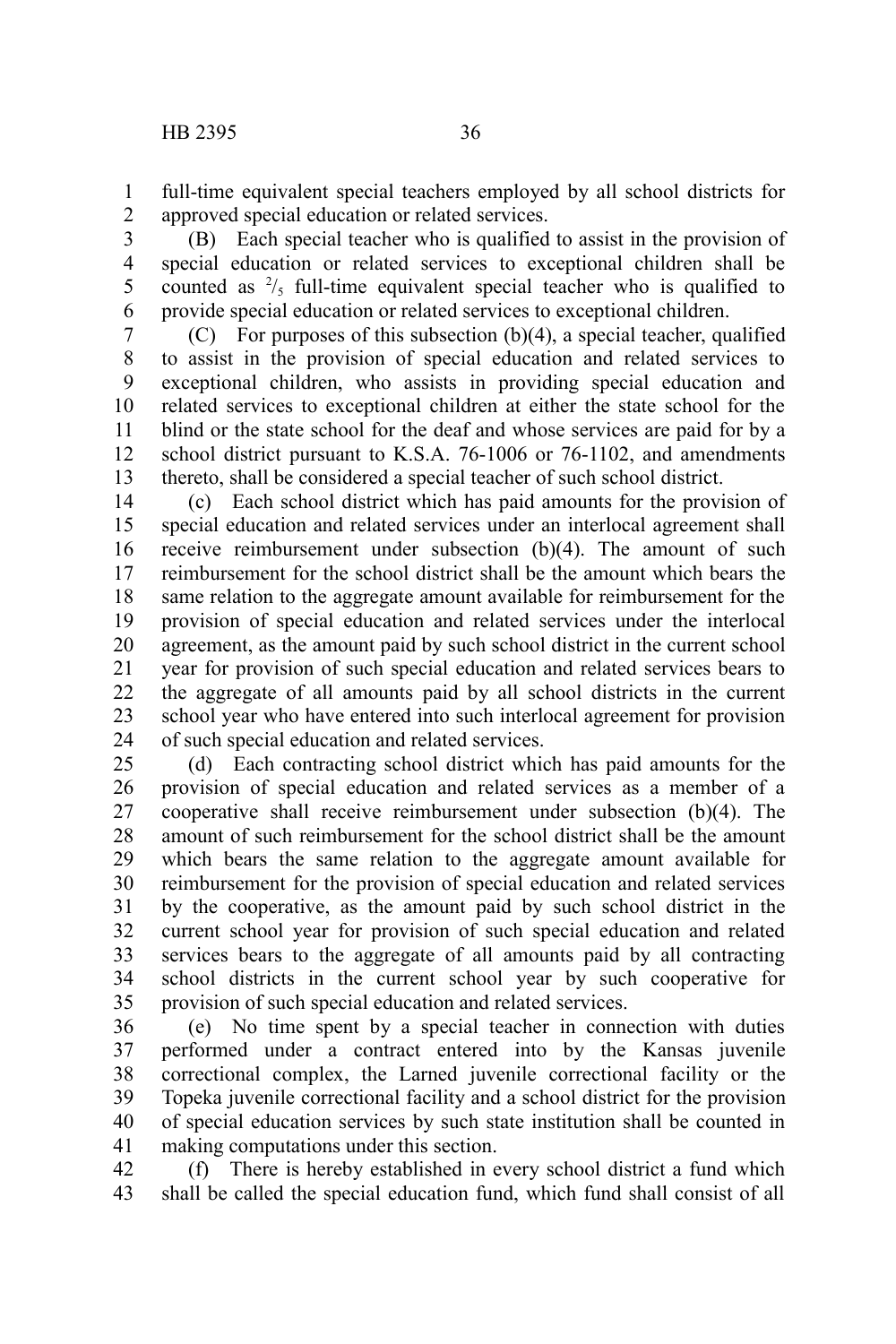moneys deposited therein or transferred thereto according to law. Notwithstanding any other provision of law, all moneys received by the school district from whatever source for special education shall be credited to the special education fund established by this section, except that: (1) Amounts of payments received by a school district under K.S.A. 72-3423, and amendments thereto, and amounts of grants, if any, received by a school district under K.S.A. 72-3425, and amendments thereto, shall be deposited in the general fund of the district and transferred to the special education fund; and (2) moneys received by a school district pursuant to lawful agreements made under K.S.A. 72-3412, and amendments thereto, shall be credited to the special education fund established under the agreements. 1 2 3 4 5 6 7 8 9 10 11 12

(g) The expenses of a school district directly attributable to special education shall be paid from the special education fund and from special funds established under K.S.A. 72-3412, and amendments thereto. 13 14 15

(h) Obligations of a school district pursuant to lawful agreements made under K.S.A. 72-3412, and amendments thereto, shall be paid from the special education fund established by this section. 16 17 18

*(i) Each school year the state board shall establish the excess cost percentage based on the amount of funds appropriated for the current school year for special education and related services.* 19 20 21

Sec. 32. On and after July 1, 2019, K.S.A. 72-4352 is hereby amended to read as follows: 72-4352. As used in the tax credit for low income students scholarship program act: 22 23 24

(a) "Contributions" means monetary gifts or donations and in-kind contributions, gifts or donations that have an established market value. 25 26

27

(b) "Department" means the Kansas department of revenue.

(c) "Educational scholarship" means an amount not to exceed \$8,000 per school year provided to an eligible student, or to a qualified school with respect to an eligible student, to cover all or a portion of the costs of education including tuition, fees and expenses of a qualified school and, if applicable, the costs of transportation to a qualified school if provided by such qualified school. 28 29 30 31 32 33

34

(d) "Eligible student" means a child who:

(1) (A) Is an at-risk student, as defined in K.S.A. 72-5132, and amendments thereto, and who is attending a public school; or (B) has been eligible to receive an educational scholarship under this program and has not graduated from high school or reached 21 years of age; 35 36 37 38

(2) resides in Kansas while eligible for an educational scholarship; and 39 40

(3) (A) was enrolled in any public school in the previous school year in which an educational scholarship is first sought for the child; or (B) is eligible to be enrolled in any public school in the school year in which an 41 42 43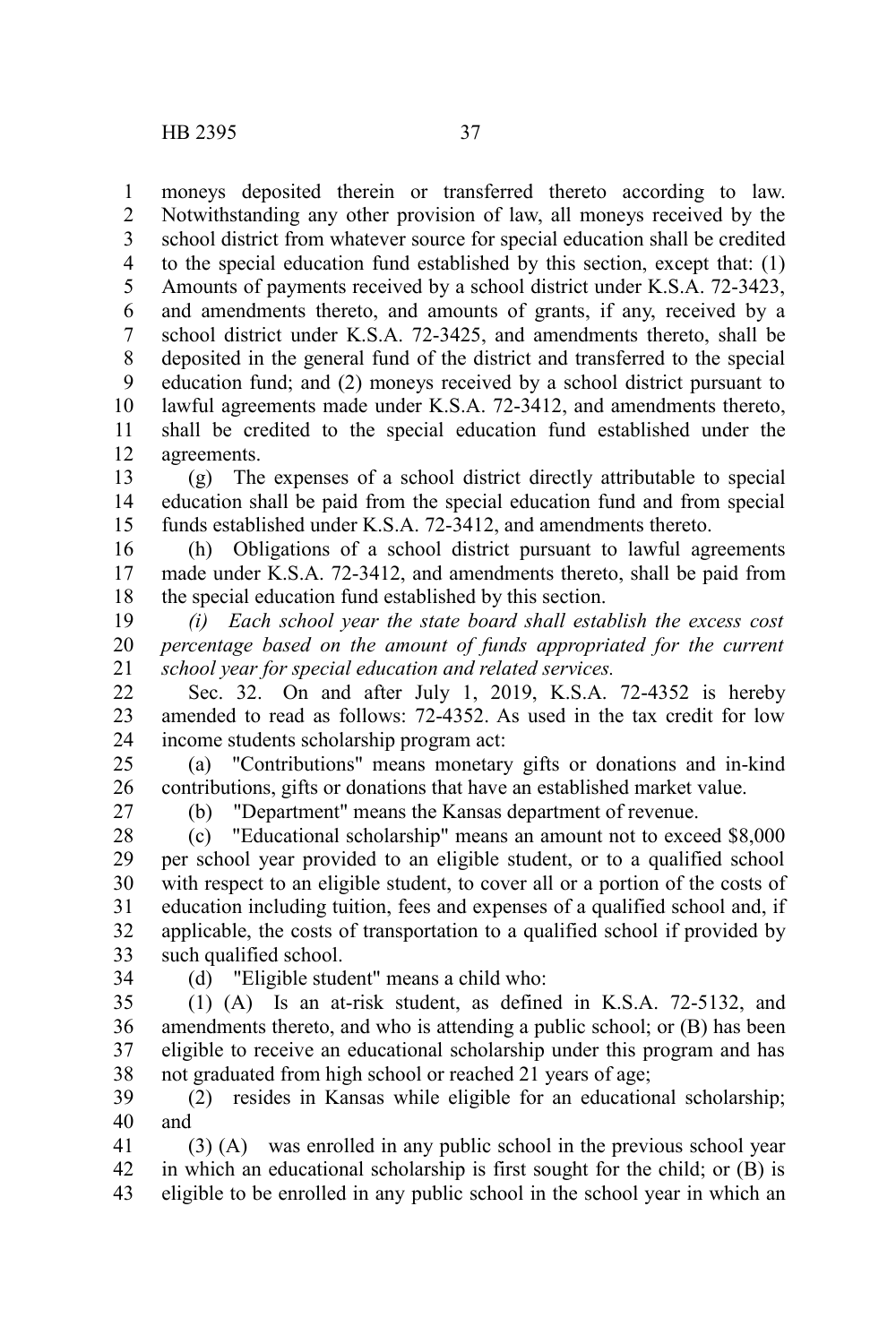educational scholarship is first sought for the child and the child is under the age of six years. 1 2

(e) "Parent" includes a guardian, custodian or other person with authority to act on behalf of the child. 3 4

(f) "Program" means the tax credit for low income students scholarship program established in K.S.A. 72-99a01 through 72-99a07 *72- 4351 through 72-4357*, and amendments thereto. 5 6 7

(g) "Public school" means a *an elementary* school that is operated by a school district, and identified by the state board as one of the lowest 100 performing *elementary* schools with respect to student achievement among all *elementary* schools operated by school districts for the current school year. 8 9 10 11 12

(h) "Qualified school" means any nonpublic school that provides education to elementary or secondary students, has notified the state board of its intention to participate in the program and complies with the requirements of the program. On and after July 1, 2020, a qualified school shall be accredited by the state board or a national or regional accrediting agency that is recognized by the state board for the purpose of satisfying the teaching performance assessment for professional licensure. 13 14 15 16 17 18 19

(i) "Scholarship granting organization" means an organization that complies with the requirements of this program and provides educational scholarships to eligible students or to qualified schools in which parents have enrolled eligible students. 20 21 22 23

(j) "School district" or "district" means any unified school district organized and operating under the laws of this state. 24 25

(k) "School year" shall have the meaning ascribed thereto in section 4, and amendments thereto. 26 27

28 29 (l) "Secretary" means the secretary of revenue.

(m) "State board" means the state board of education.

Sec. 33. On and after July 1, 2019, K.S.A. 72-4354 is hereby amended to read as follows: 72-4354. (a) To be eligible to participate in the program, a scholarship granting organization shall comply with the following: 30 31 32 33

(1) The scholarship granting organization shall notify the secretary and the state board of the scholarship granting organization's intent to provide educational scholarships; 34 35 36

(2) upon granting an educational scholarship, the scholarship granting organization shall report such information to the state board; 37 38

(3) the scholarship granting organization shall provide verification to the secretary that the scholarship granting organization is exempt from federal income taxation pursuant to section  $501(c)(3)$  of the federal internal revenue code of 1986; 39 40 41 42

(4) upon receipt of contributions in an aggregate amount or value in 43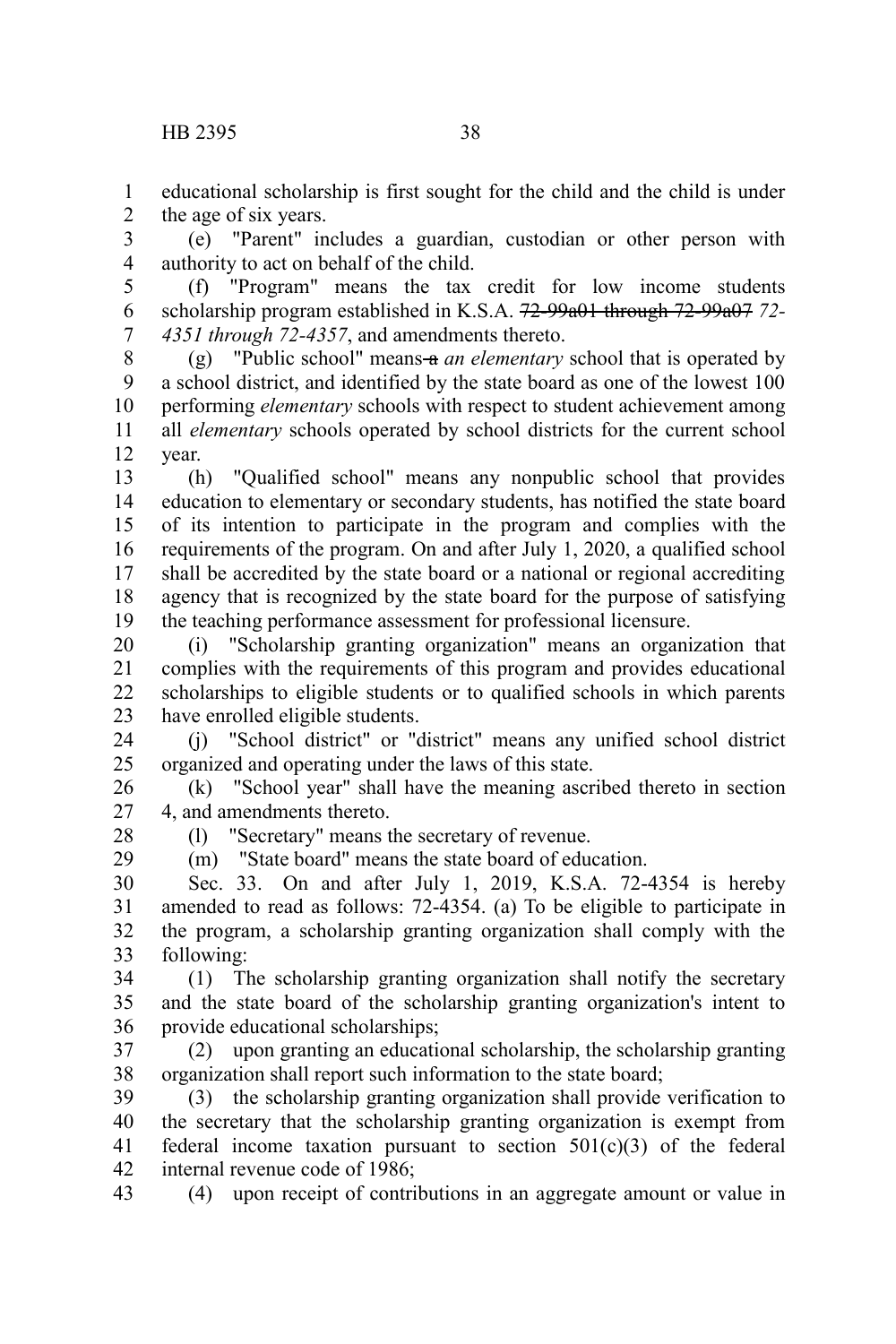excess of \$50,000 during a school year, a scholarship granting organization shall file with the state board either: 1 2

(A) A surety bond payable to the state in an amount equal to the aggregate amount of contributions expected to be received during the school year; or 3 4 5

(B) financial information demonstrating the scholarship granting organization's ability to pay an aggregate amount equal to the amount of the contributions expected to be received during the school year, which must be reviewed and approved of in writing by the state board; 6 7 8 9

(5) scholarship granting organizations that provide other nonprofit services in addition to providing educational scholarships shall not commingle contributions made under the program with other contributions made to such organization. A scholarship granting organization under this subsection shall also file with the state board, prior to the commencement of each school year, either: 10 11 12 13 14 15

(A) A surety bond payable to the state in an amount equal to the aggregate amount of contributions expected to be received during the school year; or 16 17 18

(B) financial information demonstrating the nonprofit organization's ability to pay an aggregate amount equal to the amount of the contributions expected to be received during the school year, which must be reviewed and approved of in writing by the state board; 19 20 21 22

(6) each qualified school receiving educational scholarships from the scholarship granting organization shall annually certify to the scholarship granting organization its compliance with the requirements of the program; 23 24 25

(7) at the end of the calendar year, the scholarship granting organization shall have its accounts examined and audited by a certified public accountant. Such audit shall include, but not be limited to, information verifying that the educational scholarships awarded by the scholarship granting organization were distributed to qualified schools with respect to eligible students determined by the state board under K.S.A. 72-4353(c), and amendments thereto, and information specified in this section. Prior to filing a copy of the audit with the state board, such audit shall be duly verified and certified by a certified public accountant; and 26 27 28 29 30 31 32 33 34 35

(8) if a scholarship granting organization decides to limit the number or type of qualified schools who will receive educational scholarships, the scholarship granting organization shall provide, in writing, the name or names of those qualified schools to any contributor and the state board. 36 37 38 39

(b) No scholarship granting organization shall provide an educational scholarship with respect to any eligible student to attend any qualified school with paid staff or paid board members, or relatives thereof, in common with the scholarship granting organization. 40 41 42 43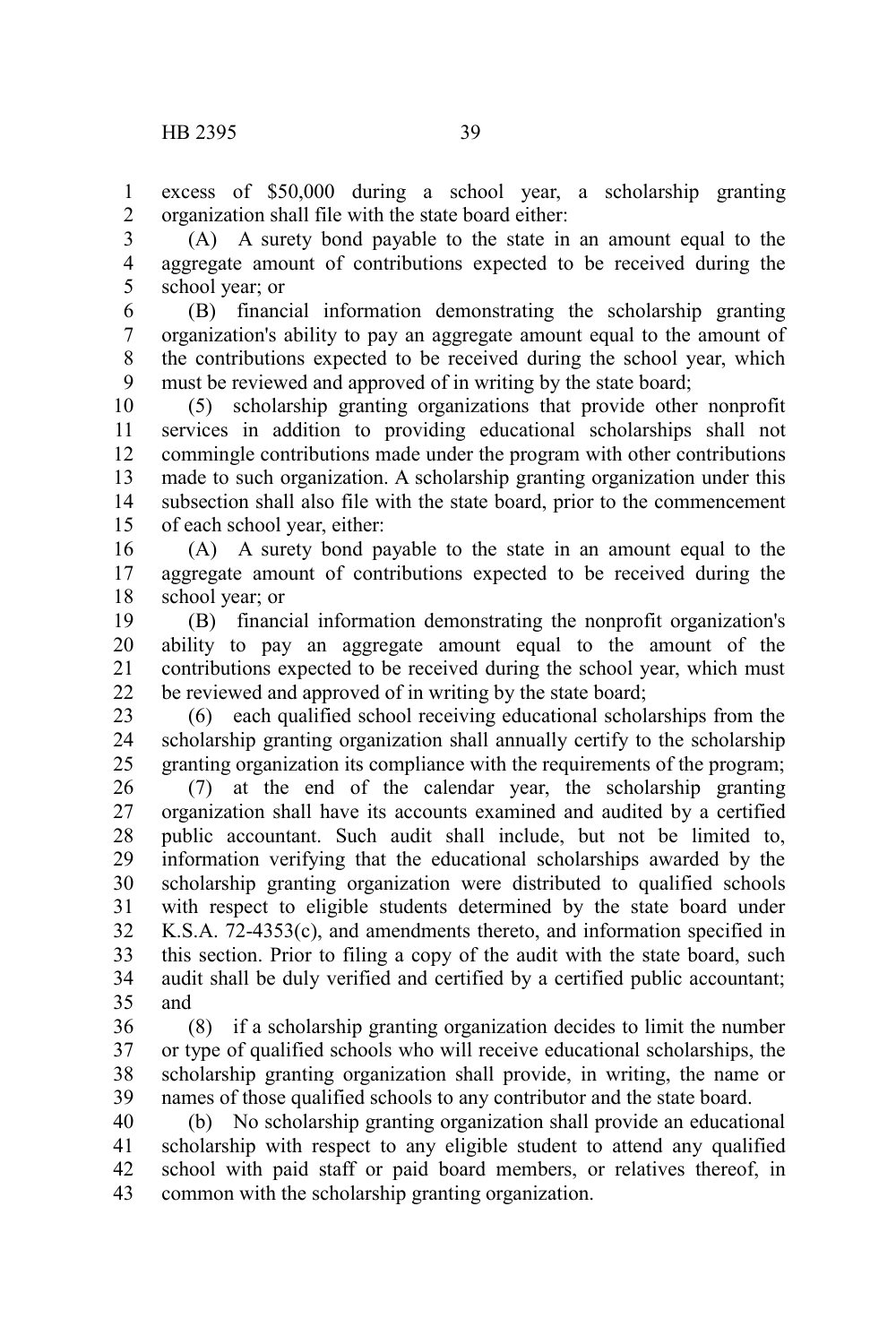(c) The scholarship granting organization shall disburse not less than 90% of contributions received pursuant to the program in the form of educational scholarships within 36 months of receipt of such contributions. If such contributions have not been disbursed within the applicable 36 month time period, then the scholarship granting organization shall not accept new contributions until 90% of the received contributions have been disbursed in the form of educational scholarships. Any income earned from contributions must be disbursed in the form of educational scholarships. 1 2 3 4 5 6 7 8 9

(d) A scholarship granting organization may continue to provide an educational scholarship with respect to a student who was an eligible student in the year immediately preceding the current school year. 10 11 12

(e) *(1)* A scholarship granting organization shall direct payments of educational scholarships to the qualified school attended by the eligible student or in which the eligible student is enrolled. Payment may be made by check made payable to both the parent and the qualified school or to only the qualified school. If an eligible student transfers to a new qualified school during a school year, the scholarship granting organization shall direct payment in a prorated amount to the original qualified school and the new qualified school based on the eligible student's attendance. If the eligible student transfers to a public school and enrolls in such public school after September 20 of the current school year, the scholarship granting organization shall direct payment in a prorated amount to the original qualified school and the public school based on the eligible student's attendance. The prorated amount to the public school shall be considered a donation and shall be paid to the school district of such public school in accordance with K.S.A. 72-1142, and amendments thereto. 13 14 15 16 17 18 19 20 21 22 23 24 25 26 27

*(2) As used in this subsection, the term "public school" means any school operated by a school district.* 28 29

(f) By June 1 of each year, a scholarship granting organization shall submit a report to the state board for the educational scholarships provided in the immediately preceding 12 months. Such report shall be in a form and manner as prescribed by the state board, approved and signed by a certified public accountant, and shall contain the following information: 30 31 32 33 34

35

(1) The name and address of the scholarship granting organization;

(2) the name and address of each eligible student with respect to whom an educational scholarship was awarded by the scholarship granting organization; 36 37 38

(3) the total number and total dollar amount of contributions received during the 12-month reporting period; and 39 40

(4) the total number and total dollar amount of educational scholarships awarded during the 12-month reporting period and the total number and total dollar amount of educational scholarships awarded 41 42 43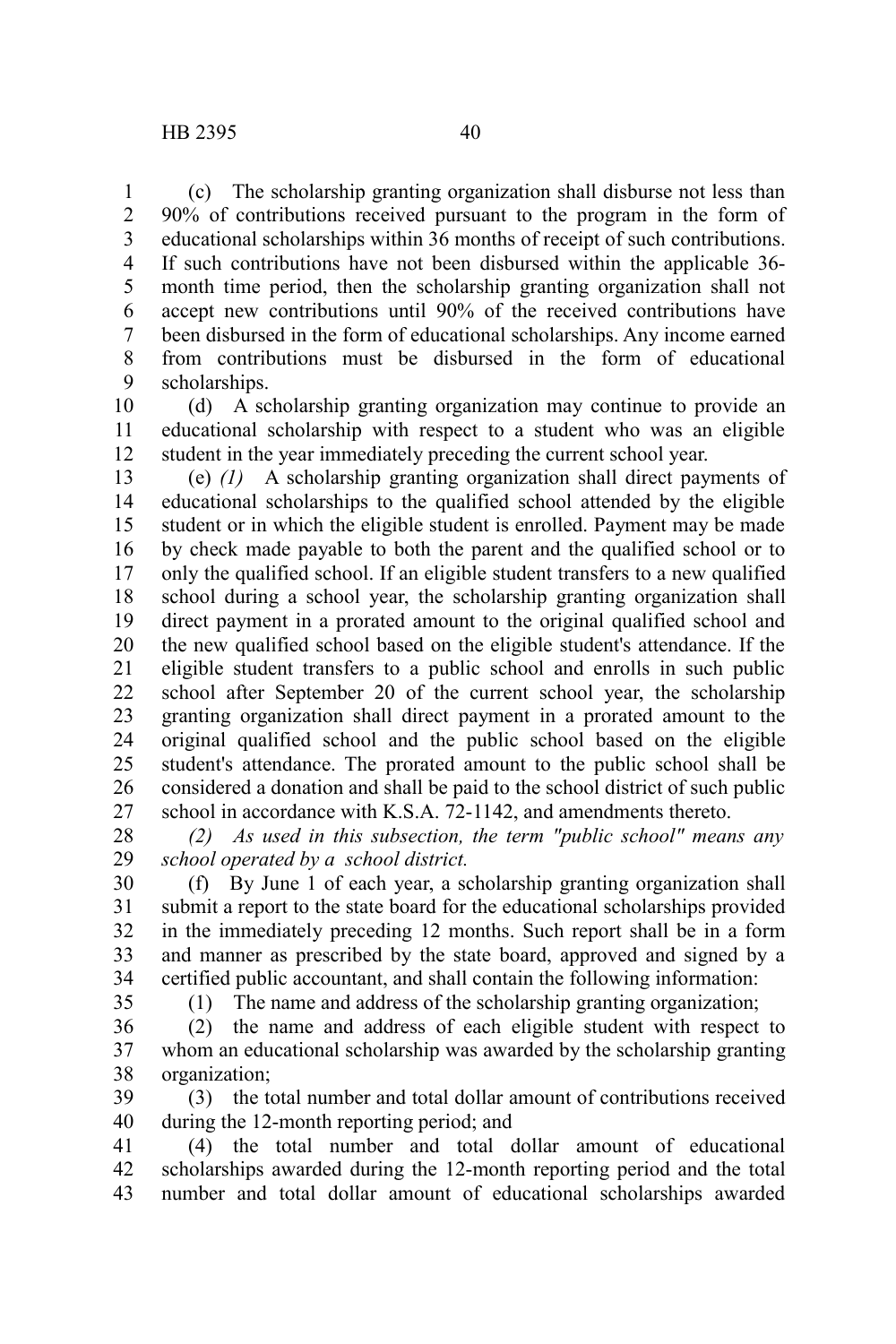during the 12-month reporting period with respect to eligible students who qualified under K.S.A. 72-4352(d), and amendments thereto. 1 2

3

(g) No scholarship granting organization shall:

(1) Provide an educational scholarship with respect to an eligible student that is established by funding from any contributions made by any relative of such eligible student; or 4 5 6

(2) accept a contribution from any source with the express or implied condition that such contribution be directed toward an educational scholarship for a particular eligible student. 7 8 9

Sec. 34. On and after July 1, 2019, K.S.A. 72-5130 is hereby amended to read as follows: 72-5130. (a) There is hereby established in the state treasury the mineral production education fund which shall be administered by the department of education. On and after July 1, 2016, all moneys that are to be credited to the mineral production education fund pursuant to the provisions of K.S.A. 79-4227, and amendments thereto, shall be deposited in the state treasury in accordance with the provisions of K.S.A. 75-4215, and amendments thereto, and shall be credited to the mineral production education fund. All expenditures from the mineral production education fund shall be for school district finance. All expenditures from the mineral production education fund shall be made in accordance with appropriation acts upon warrants of the director of accounts and reports issued pursuant to vouchers approved by the commissioner of education or the designee of the commissioner. 10 11 12 13 14 15 16 17 18 19 20 21 22 23

(b) On January 15 and July 15 of each year, the director of accounts and reports shall transfer a sum equal to the total amount of moneyscredited to the mineral production education fund during the six months next preceding the date of transfer, from the mineral production education fund to the state school district finance fund *On July 1, 2019, the director of accounts and reports shall transfer all moneys in the mineral production education fund to the state general fund. On July 1, 2019, all liabilities of the mineral production education fund are hereby transferred to and imposed on the state general fund, and the mineral production education fund is hereby abolished*. 24 25 26 27 28 29 30 31 32 33

Sec. 35. On and after July 1, 2019, K.S.A. 72-5131 is hereby amended to read as follows: 72-5131. K.S.A. 72-5131 through 72-5176, and amendments thereto, *and sections 4 through 8, and amendments thereto,* shall be known and may be cited as the Kansas school equity and enhancement act. 34 35 36 37 38

Sec. 36. On and after July 1, 2019, K.S.A. 72-5132 is hereby amended to read as follows: 72-5132. As used in the Kansas school equity and enhancement act, K.S.A. 72-5131 et seq., and amendments thereto: 39 40 41

(a) "Adjusted enrollment" means the enrollment of a school district adjusted by adding the following weightings, if any, to the enrollment of a 42 43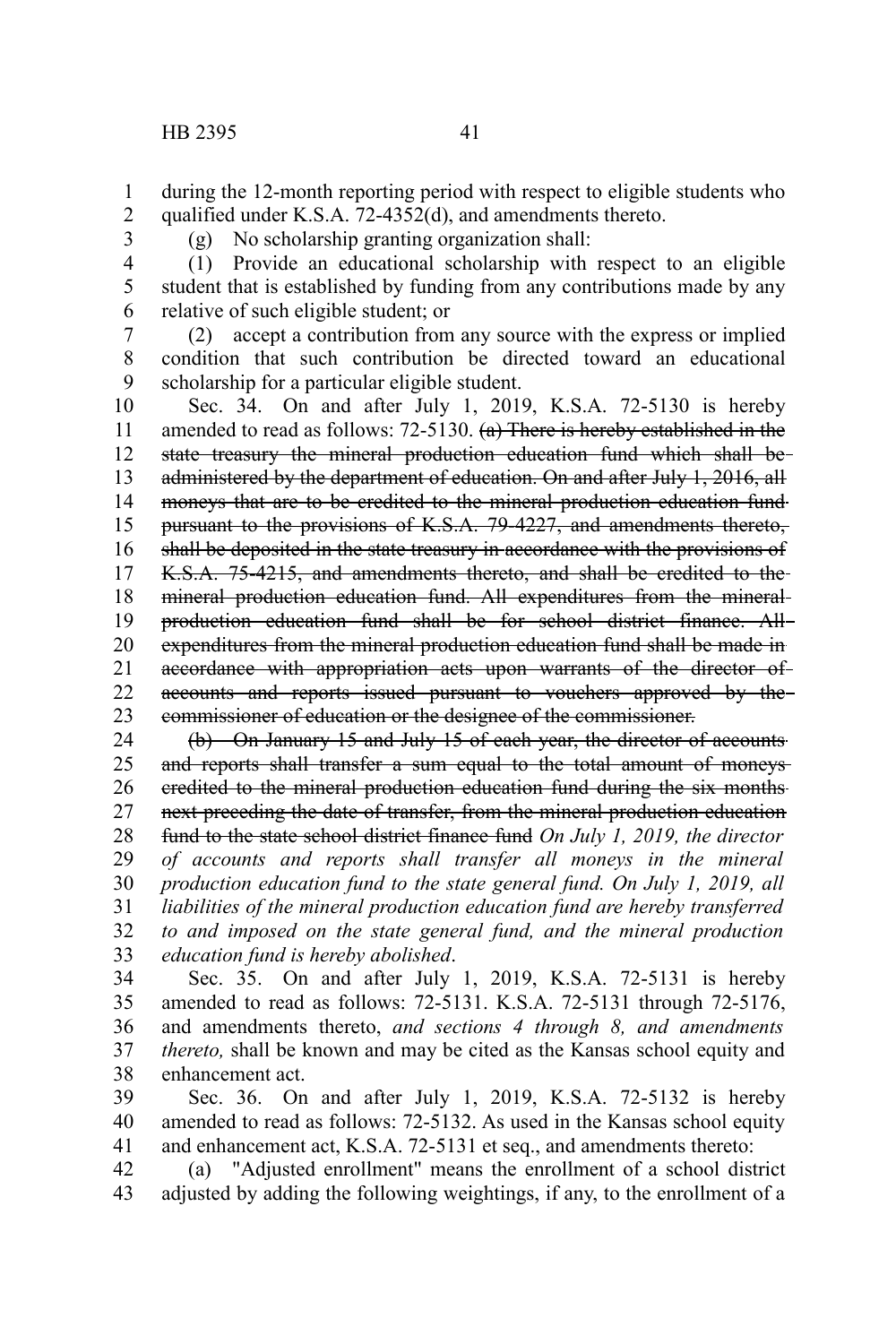school district: At-risk student weighting; *behavioral health intervention* 1

*weighting;* bilingual weighting; career technical education weighting; high-density at-risk student weighting; high enrollment weighting; low enrollment weighting; school facilities weighting; ancillary school facilities weighting; cost-of-living weighting; special education and related services weighting; and transportation weighting. 2 3 4 5 6

(b) "Ancillary school facilities weighting" means an addend component assigned to the enrollment of school districts pursuant to K.S.A. 72-5158, and amendments thereto, on the basis of costs attributable to commencing operation of one or more new school facilities by such school districts. 7 8 9 10 11

(c) (1) "At-risk student" means a student who is eligible for free meals under the national school lunch act, and who is enrolled in a school district that maintains an approved at-risk student assistance program. 12 13 14

(2) The term "at-risk student" shall not include any student enrolled in any of the grades one through 12 who is in attendance less than full time, or any student who is over 19 years of age. The provisions of this paragraph shall not apply to any student who has an individualized education program. 15 16 17 18 19

(d) "At-risk student weighting" means an addend component assigned to the enrollment of school districts pursuant to K.S.A. 72-5151(a), and amendments thereto, on the basis of costs attributable to the maintenance of at-risk educational programs by such school districts. 20 21 22 23

(e) "Base aid for student excellence" or "BASE aid" means an amount appropriated by the legislature in a fiscal year for the designated year. The amount of BASE aid shall be as follows: 24 25 26

27

28

(1) For school year 2018-2019, \$4,165; (2) for school year 2019-2020, \$4,302; *\$4,371; and*

29

(3) for school year 2020-2021, \$4,439; *\$4,512*

30

(4) for school year 2021-2022, \$4,576;

31

(5) for school year 2022-2023, \$4,713; and

(6) for school year 2023-2024, and each school year thereafter, the BASE aid shall be the BASE aid amount for the immediately preceding school year plus an amount equal to the average percentage increase in the consumer price index for all urban consumers in the midwest region as published by the bureau of labor statistics of the United States department of labor during the three immediately preceding school years rounded to the nearest whole dollar amount. 32 33 34 35 36 37 38

*(f) "Behavioral health intervention weighting" means an addend component assigned to the enrollment of school districts pursuant to section 5, and amendments thereto, on the basis of costs attributable to maintenance of behavioral health intervention team programs by such school districts.* 39 40 41 42 43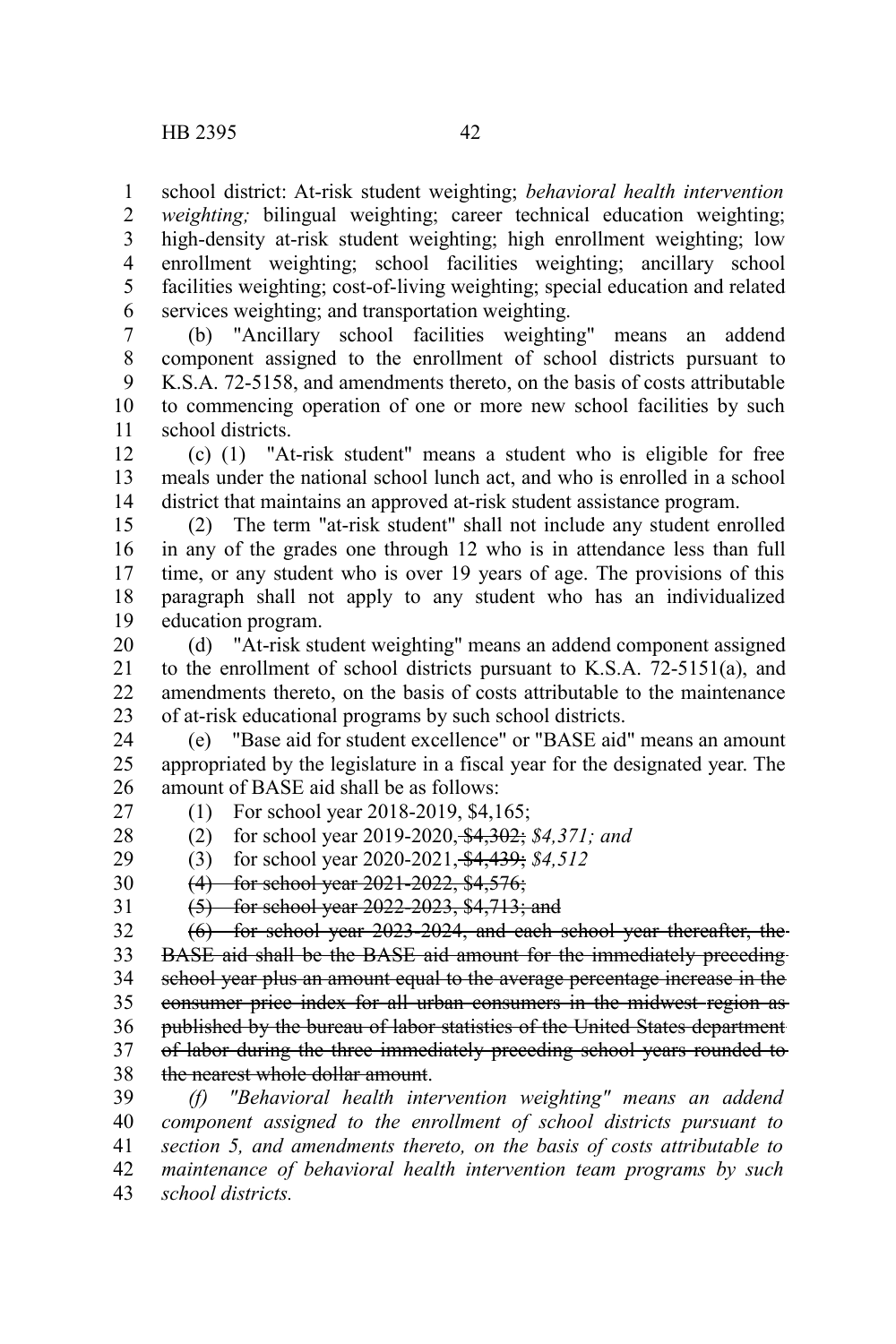(f)*(g)* "Bilingual weighting" means an addend component assigned to the enrollment of school districts pursuant to K.S.A. 72-5150, and amendments thereto, on the basis of costs attributable to the maintenance of bilingual educational programs by such school districts. 1 2 3 4

5

 $\left(\frac{g}{g}\right)$  "Board" means the board of education of a school district.

 $\frac{f(h)}{i}$  "Budget per student" means the general fund budget of a school district divided by the enrollment of the school district. 6 7

 $(i)(j)$  "Categorical fund" means and includes the following funds of a school district: Adult education fund; adult supplementary education fund; at-risk education fund; bilingual education fund; career and postsecondary education fund; driver training fund; educational excellence grant program fund; extraordinary school program fund; food service fund; parent education program fund; preschool-aged at-risk education fund; professional development fund; special education fund; and summer program fund. 8 9 10 11 12 13 14 15

 $\left(\frac{1}{1}\right)$  (k) "Cost-of-living weighting" means an addend component assigned to the enrollment of school districts pursuant to K.S.A. 72-5159, and amendments thereto, on the basis of costs attributable to the cost of living in such school districts. 16 17 18 19

(k)*(l)* "Current school year" means the school year during which state foundation aid is determined by the state board under K.S.A. 72-5134, and amendments thereto. 20 21 22

23

(l)*(m)* "Enrollment" means:

(1) The number of students regularly enrolled in kindergarten and grades one through 12 in the school district on September 20 of the preceding school year plus the number of preschool-aged at-risk students regularly enrolled in the school district on September 20 of the current school year, except a student who is a foreign exchange student shall not be counted unless such student is regularly enrolled in the school district on September 20 and attending kindergarten or any of the grades one through 12 maintained by the school district for at least one semester or two quarters, or the equivalent thereof. 24 25 26 27 28 29 30 31 32

(2) If the enrollment in a school district in the preceding school year has decreased from enrollment in the second preceding school year, the enrollment of the school district in the current school year means the sum of: 33 34 35 36

(A) The enrollment in the second preceding school year, excluding students under paragraph (2)(B), minus enrollment in the preceding school year of preschool-aged at-risk students, if any, plus enrollment in the current school year of preschool-aged at-risk students, if any; and 37 38 39 40

(B) the adjusted enrollment in the second preceding school year of any students participating in the tax credit for low income students scholarship program pursuant to K.S.A. 72-4351 et seq., and amendments 41 42 43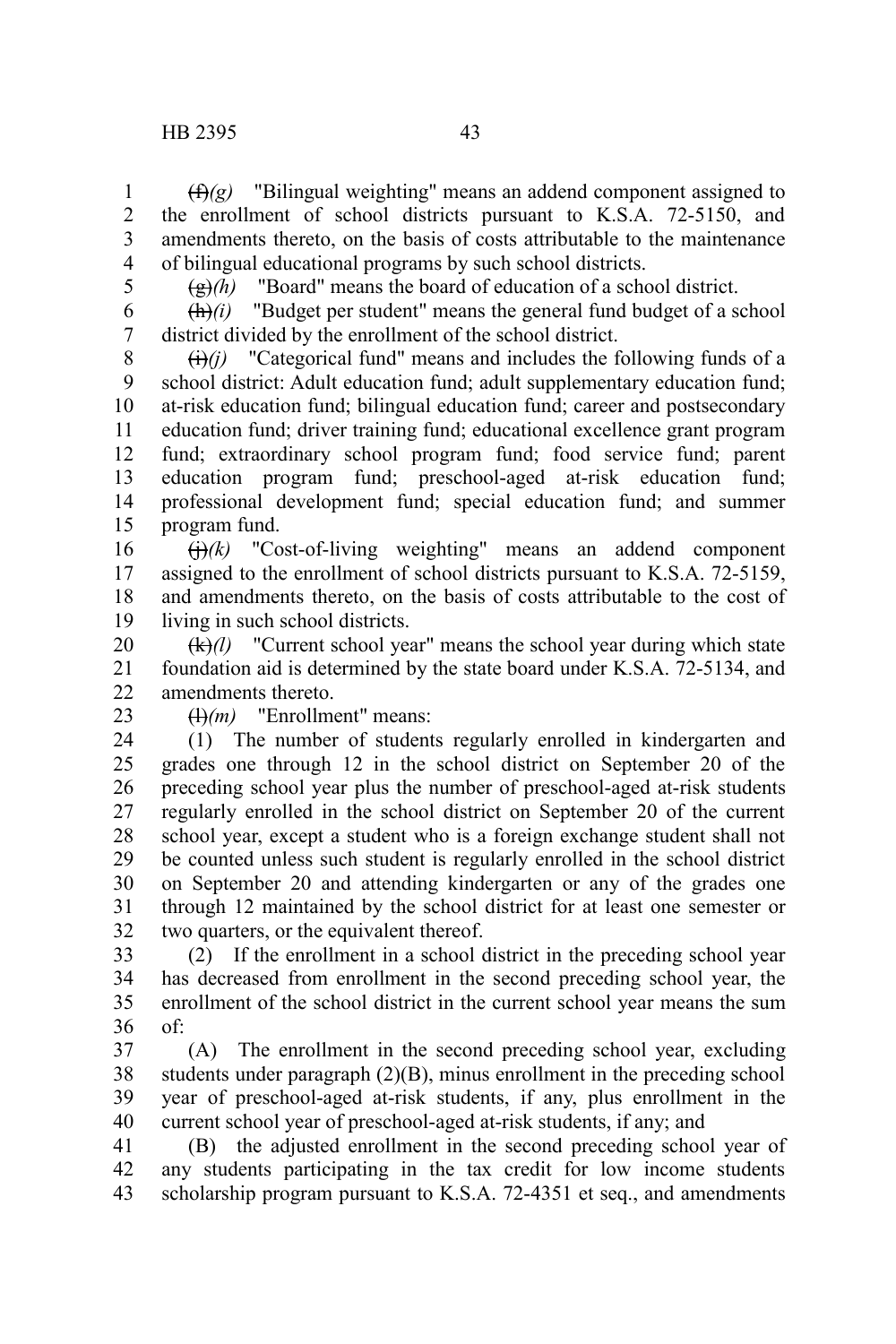thereto, in the preceding school year, if any, plus the adjusted enrollment in the preceding school year of preschool-aged at-risk students who are participating in the tax credit for low income students scholarship program pursuant to K.S.A. 72-4351 et seq., and amendments thereto, in the current school year, if any. 1 2 3 4 5

(3) For any school district that has a military student, as that term is defined in K.S.A. 72-5139, and amendments thereto, enrolled in such district, and that received federal impact aid for the preceding school year, if the enrollment in such school district in the preceding school year has decreased from enrollment in the second preceding school year, the enrollment of the school district in the current school year means whichever is the greater of: 6 7 8 9 10 11 12

13

(A) The enrollment determined under paragraph (2); or

(B) the sum of the enrollment in the preceding school year of preschool-aged at-risk students, if any, and the arithmetic mean of the sum of: 14 15 16

(i) The enrollment of the school district in the preceding school year minus the enrollment in such school year of preschool-aged at-risk students, if any; 17 18 19

(ii) the enrollment in the second preceding school year minus the enrollment in such school year of preschool-aged at-risk students, if any; and 20 21  $22$ 

(iii) the enrollment in the third preceding school year minus the enrollment in such school year of preschool-aged at-risk students, if any. 23 24

(4) The enrollment determined under paragraph (1), (2) or (3), except if the school district begins to offer kindergarten on a full-time basis in such school year, students regularly enrolled in kindergarten in the school district in the preceding school year shall be counted as one student regardless of actual attendance during such preceding school year. 25 26 27 28 29

 $(m)$  "February 20" has its usual meaning, except that in any year in which February 20 is not a day on which school is maintained, it means the first day after February 20 on which school is maintained. 30 31 32

(n)*(o)* "Federal impact aid" means an amount equal to the federally qualified percentage of the amount of moneys a school district receives in the current school year under the provisions of title I of public law 874 and congressional appropriations therefor, excluding amounts received for assistance in cases of major disaster and amounts received under the lowrent housing program. The amount of federal impact aid shall be determined by the state board in accordance with terms and conditions imposed under the provisions of the public law and rules and regulations thereunder. 33 34 35 36 37 38 39 40 41

 $\left(\Theta\right)(p)$  "General fund" means the fund of a school district from which operating expenses are paid and in which is deposited all amounts of state 42 43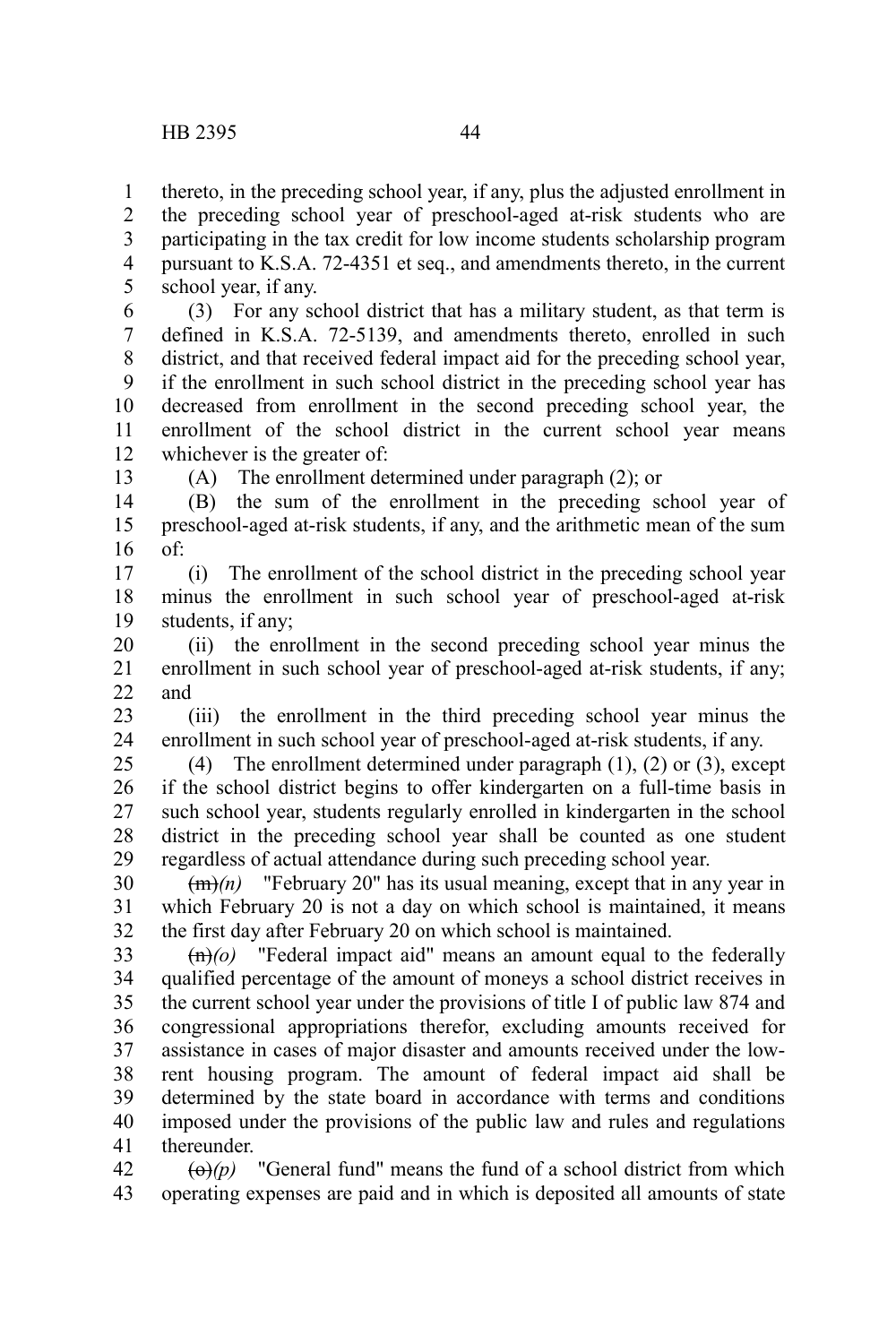foundation aid provided under this act, payments under K.S.A. 72-528, 1

and amendments thereto, payments of federal funds made available under the provisions of title I of public law 874, except amounts received for assistance in cases of major disaster and amounts received under the lowrent housing program and such other moneys as are provided by law. 2 3 4 5

(p)*(q)* "General fund budget" means the amount budgeted for operating expenses in the general fund of a school district. 6 7

(q)*(r)* "High-density at-risk student weighting" means an addend component assigned to the enrollment of school districts pursuant to K.S.A. 72-5151(b), and amendments thereto, on the basis of costs attributable to the maintenance of at-risk educational programs by such school districts. 8 9 10 11 12

(r)*(s)* "High enrollment weighting" means an addend component assigned to the enrollment of school districts pursuant to K.S.A. 72- 5149(b), and amendments thereto, on the basis of costs attributable to maintenance of educational programs by such school districts. 13 14 15 16

 $(\frac{\epsilon}{\epsilon})$ (t) "Juvenile detention facility" means the same as such term is defined in K.S.A. 72-1173, and amendments thereto. 17 18

 $(t)$   $(u)$  "Local foundation aid" means the sum of the following amounts: 19 20

(1) An amount equal to any unexpended and unencumbered balance remaining in the general fund of the school district, except moneys received by the school district and authorized to be expended for the purposes specified in K.S.A. 72-5168, and amendments thereto; 21 22 23 24

(2) an amount equal to any remaining proceeds from taxes levied under authority of K.S.A. 72-7056 and 72-7072, and amendments thereto, prior to their repeal; 25 26 27

(3) an amount equal to the amount deposited in the general fund in the current school year from moneys received in such school year by the school district under the provisions of K.S.A. 72-3123(a), and amendments thereto; 28 29 30 31

(4) an amount equal to the amount deposited in the general fund in the current school year from moneys received in such school year by the school district pursuant to contracts made and entered into under authority of K.S.A. 72-3125, and amendments thereto; 32 33 34 35

(5) an amount equal to the amount credited to the general fund in the current school year from moneys distributed in such school year to the school district under the provisions of articles 17 and 34 of chapter 12 of the Kansas Statutes Annotated, and amendments thereto, and under the provisions of articles 42 and 51 of chapter 79 of the Kansas Statutes Annotated, and amendments thereto; 36 37 38 39 40 41

(6) an amount equal to the amount of payments received by the school district under the provisions of K.S.A. 72-3423, and amendments 42 43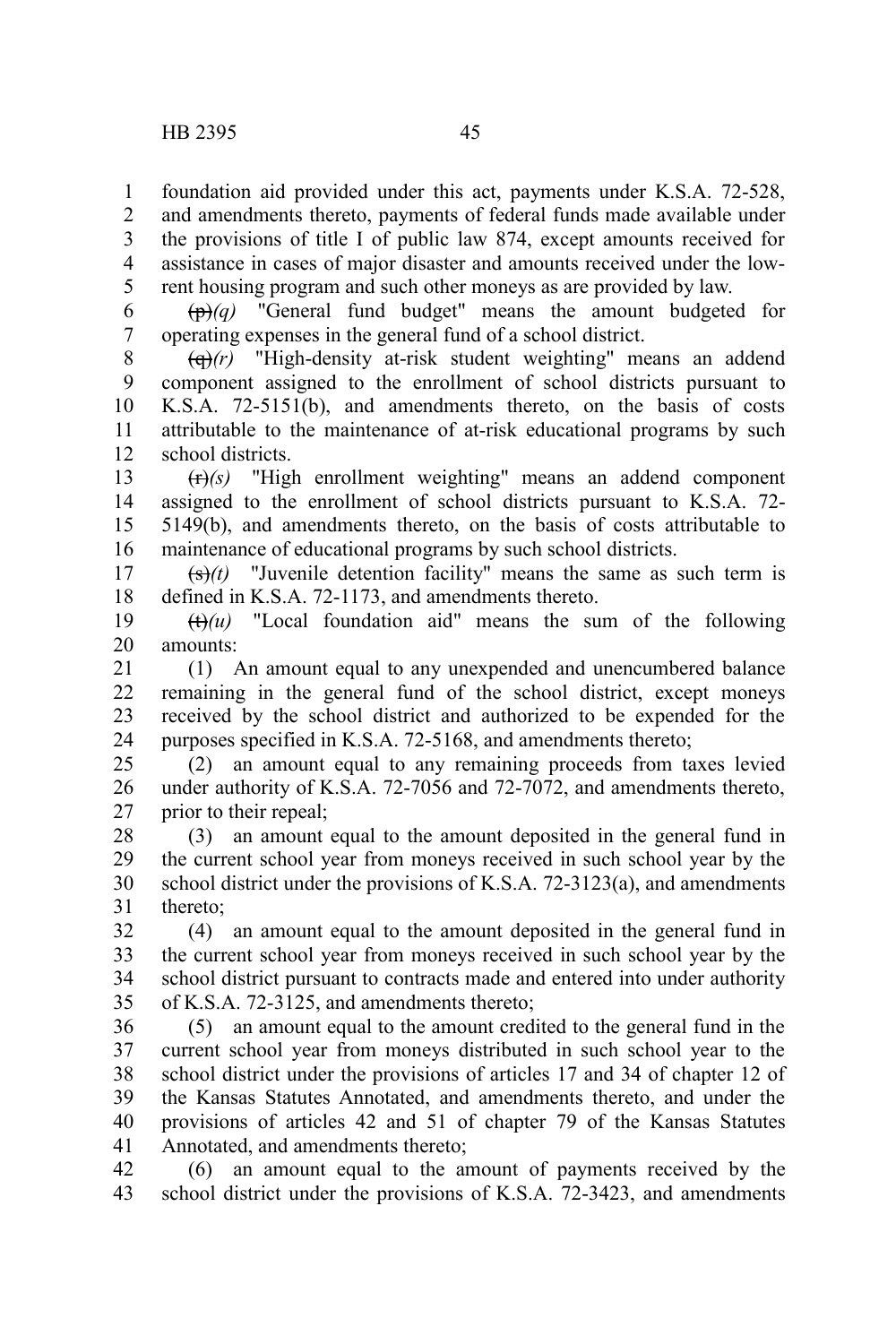thereto; 1

(7) an amount equal to the amount of any grant received by the school district under the provisions of K.S.A. 72-3425, and amendments thereto; and 2 3 4

(8) an amount equal to 70% of the federal impact aid of the school district. 5 6

 $\left(\frac{u}{v}\right)$  "Low enrollment weighting" means an addend component assigned to the enrollment of school districts pursuant to K.S.A. 72- 5149(a), and amendments thereto, on the basis of costs attributable to maintenance of educational programs by such school districts. 7 8 9 10

 $\left(\frac{v}{v}\right)$  "Operating expenses" means the total expenditures and lawful transfers from the general fund of a school district during a school year for all purposes, except expenditures for the purposes specified in K.S.A. 72- 5168, and amendments thereto. 11 12 13 14

 $(w)(x)$  "Preceding school year" means the school year immediately before the current school year. 15 16

 $\left(\frac{x}{x}\right)(y)$  "Preschool-aged at-risk student" means an at-risk student who has attained the age of three years, is under the age of eligibility for attendance at kindergarten, and has been selected by the state board in accordance with guidelines governing the selection of students for participation in head start programs. 17 18 19 20 21

(y)*(z)* "Preschool-aged exceptional children" means exceptional children, except gifted children, who have attained the age of three years but are under the age of eligibility for attendance at kindergarten. The terms "exceptional children" and "gifted children" have the same meaning as those terms are defined in K.S.A. 72-3404, and amendments thereto. 22 23 24 25 26

(z)*(aa)* "Psychiatric residential treatment facility" means the same as such term is defined in K.S.A. 72-1173, and amendments thereto. 27 28

(aa)*(bb)* "School district" means a school district organized under the laws of this state that is maintaining public school for a school term in accordance with the provisions of K.S.A. 72-3115, and amendments thereto. 29 30 31 32

(bb)*(cc)* "School facilities weighting" means an addend component assigned to the enrollment of school districts pursuant to K.S.A. 72-5156, and amendments thereto, on the basis of costs attributable to commencing operation of one or more new school facilities by such school districts. 33 34 35 36 37

(cc)*(dd)* "School year" means the 12-month period ending June 30.

(dd)*(ee)* "September 20" has its usual meaning, except that in any year in which September 20 is not a day on which school is maintained, it means the first day after September 20 on which school is maintained. 38 39 40

(ee)*(ff)* "Special education and related services weighting" means an addend component assigned to the enrollment of school districts pursuant to K.S.A. 72-5157, and amendments thereto, on the basis of costs 41 42 43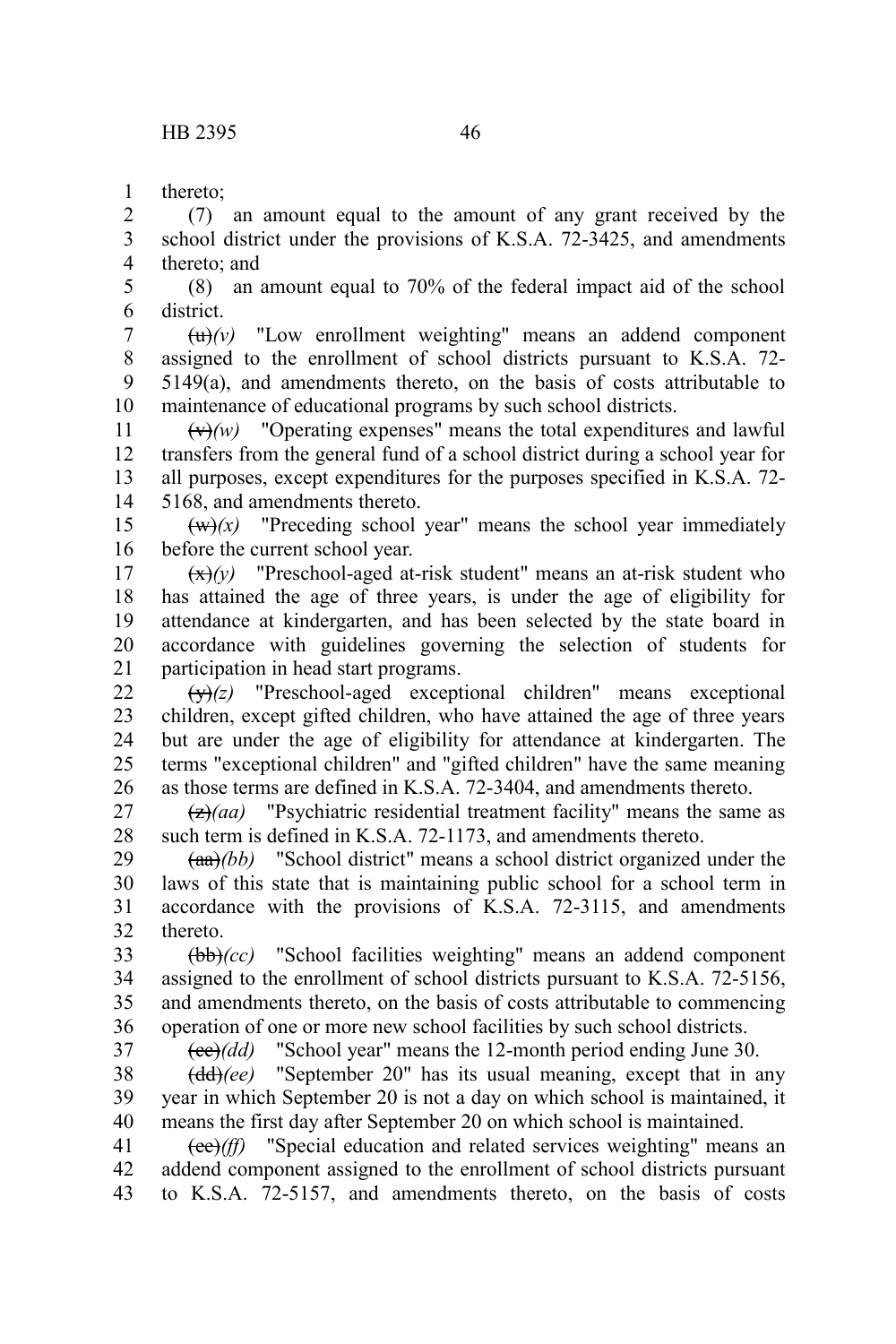attributable to the maintenance of special education and related services by such school districts. 1  $\mathcal{L}$ 

(ff)*(gg)* "State board" means the state board of education.

(gg)*(hh)* "State foundation aid" means the amount of aid distributed to a school district as determined by the state board pursuant to K.S.A. 72- 5134, and amendments thereto. 4 5 6

 $(\frac{h h}{i})$ (ii)<sup>(ii)</sup> (1) "Student" means any person who is regularly enrolled in a school district and attending kindergarten or any of the grades one through 12 maintained by the school district or who is regularly enrolled in a school district and attending kindergarten or any of the grades one through 12 in another school district in accordance with an agreement entered into under authority of K.S.A. 72-13,101, and amendments thereto, or who is regularly enrolled in a school district and attending special education services provided for preschool-aged exceptional children by the school district. 7 8 9 10 11 12 13 14 15

(2) (A) Except as otherwise provided in this subsection, the following shall be counted as one student: 16 17

18

3

(i) A student in attendance full-time; and

(ii) a student enrolled in a school district and attending special education and related services, provided for by the school district. 19 20

21

(B) The following shall be counted as  $\frac{1}{2}$  student:

(i) A student enrolled in a school district and attending special education and related services for preschool-aged exceptional children provided for by the school district; and  $22$ 23 24

(ii) a preschool-aged at-risk student enrolled in a school district and receiving services under an approved at-risk student assistance plan maintained by the school district. 25 26 27

(C) A student in attendance part-time shall be counted as that proportion of one student (to the nearest  $\frac{1}{10}$ ) that the student's attendance bears to full-time attendance. 28 29 30

(D) A student enrolled in and attending an institution of postsecondary education that is authorized under the laws of this state to award academic degrees shall be counted as one student if the student's postsecondary education enrollment and attendance together with the student's attendance in either of the grades 11 or 12 is at least  $\frac{5}{6}$  time, otherwise the student shall be counted as that proportion of one student (to the nearest  $\frac{1}{10}$  that the total time of the student's postsecondary education attendance and attendance in grades 11 or 12, as applicable, bears to fulltime attendance. 31 32 33 34 35 36 37 38 39

(E) A student enrolled in and attending a technical college, a career technical education program of a community college or other approved career technical education program shall be counted as one student, if the student's career technical education attendance together with the student's 40 41 42 43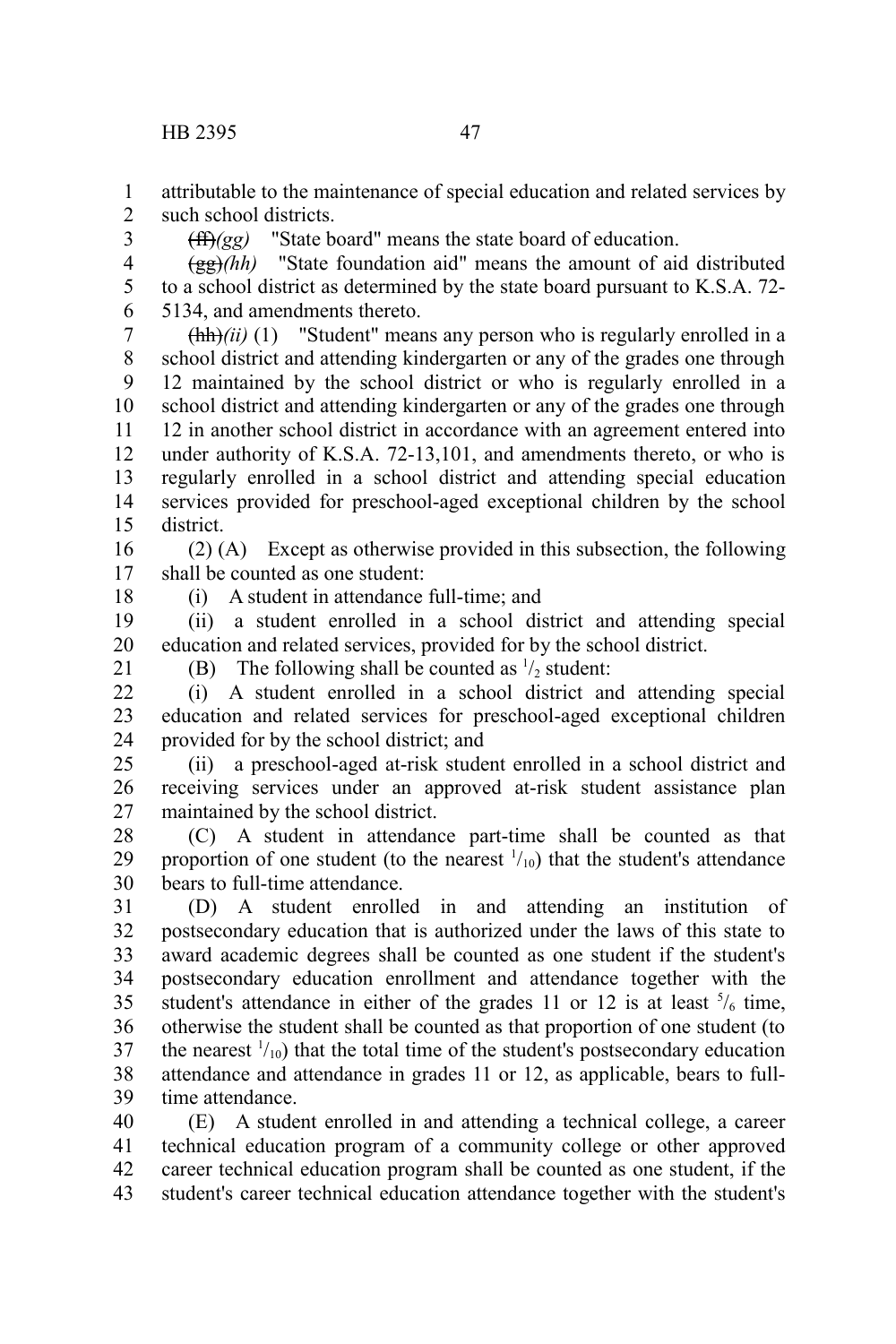attendance in any of grades nine through 12 is at least  $\frac{5}{6}$  time, otherwise the student shall be counted as that proportion of one student (to the nearest  $\frac{1}{10}$  that the total time of the student's career technical education attendance and attendance in any of grades nine through 12 bears to fulltime attendance. 1 2 3 4 5

(F) A student enrolled in a school district and attending a non-virtual school and also attending a virtual school shall be counted as that proportion of one student (to the nearest  $\frac{1}{10}$ ) that the student's attendance at the non-virtual school bears to full-time attendance. 6 7 8 9

(G) A student enrolled in a school district and attending special education and related services provided for by the school district and also attending a virtual school shall be counted as that proportion of one student (to the nearest  $\frac{1}{10}$ ) that the student's attendance at the non-virtual school bears to full-time attendance. 10 11 12 13 14

(H) (i) Except as provided in clause (ii), a student enrolled in a school district who is not a resident of Kansas shall be counted as follows: 15 16

17

(a) For school year 2018-2019, one student;

18 19

(b) for school years 2019-2020 and 2020-2021,  $\frac{3}{4}$  of a student; and (e) for school year 2021-2022 and each school year thereafter,  $\frac{1}{2}$  of a

student. 20

(ii) This subparagraph (H) shall not apply to: 21

(a) A student whose parent or legal guardian is an employee of the school district where such student is enrolled; or 22 23

(b) a student who attended public school in Kansas during school year 2016-2017 and who attended public school in Kansas during the immediately preceding school year. 24 25 26

27

(3) The following shall not be counted as a student:

28

(A) An individual residing at the Flint Hills job corps center;

(B) except as provided in paragraph (2), an individual confined in and receiving educational services provided for by a school district at a juvenile detention facility; and 29 30 31

(C) an individual enrolled in a school district but housed, maintained and receiving educational services at a state institution or a psychiatric residential treatment facility. 32 33 34

(4) A student enrolled in virtual school pursuant to K.S.A. 72-3711 et seq., and amendments thereto, shall be counted in accordance with the provisions of K.S.A. 72-3715, and amendments thereto. 35 36 37

 $(iii)(jj)$  "Total foundation aid" means an amount equal to the product obtained by multiplying the BASE aid by the adjusted enrollment of a school district. 38 39 40

(jj)*(kk)* "Transportation weighting" means an addend component assigned to the enrollment of school districts pursuant to K.S.A. 72-5148, and amendments thereto, on the basis of costs attributable to the provision 41 42 43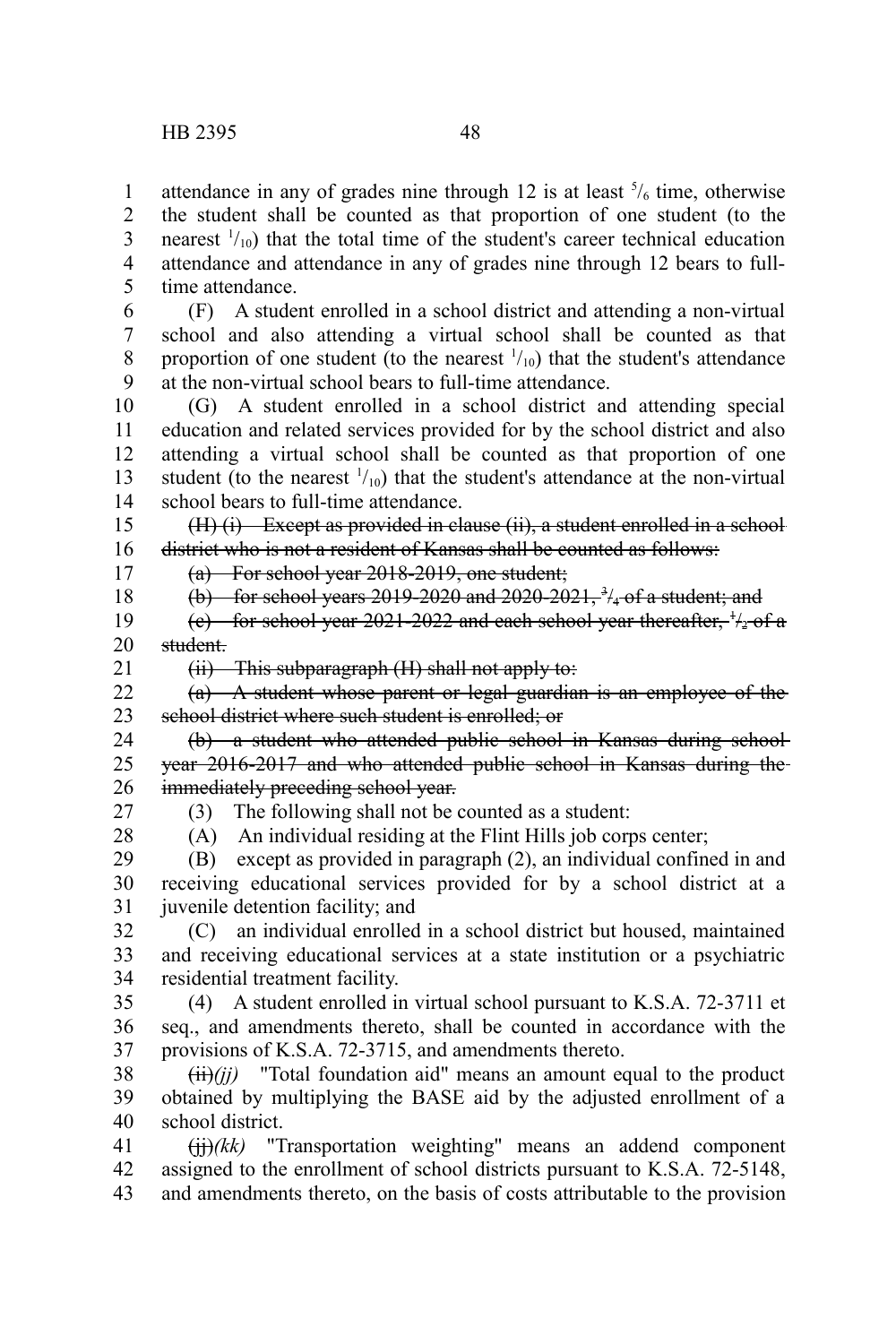or furnishing of transportation. 1

(kk)*(ll)* "Virtual school" means the same as such term is defined in K.S.A. 72-3712, and amendments thereto. 2 3

Sec. 37. On and after July 1, 2019, K.S.A. 72-5142 is hereby amended to read as follows: 72-5142. (a) The board of education of each school district shall levy an ad valorem tax upon the taxable tangible property of the school district in the school years specified in subsection (b) for the purpose of: 4 5 6 7 8

(1) Financing that portion of the school district's general fund budget that is not financed from any other source provided by law; 9 10

(2) paying a portion of the costs of operating and maintaining public schools in partial fulfillment of the constitutional obligation of the legislature to finance the educational interests of the state; and 11 12 13

(3) with respect to any redevelopment school district established prior to July 1, 1997, pursuant to K.S.A. 12-1771, and amendments thereto, paying a portion of the principal and interest on bonds issued by cities under authority of K.S.A. 12-1774, and amendments thereto, for the financing of redevelopment projects upon property located within the school district. 14 15 16 17 18 19

(b) The tax required under subsection (a) shall be levied at a rate of 20 mills in the school years 2017-2018 *2019-2020* and 2018-2019 *2020- 2021*. 20 21  $22$ 

(c) The proceeds from the tax levied by a district under authority of this section, except the proceeds of such tax levied for the purpose described in subsection (a)(3), shall be remitted to the state treasurer in accordance with the provisions of K.S.A. 75-4215, and amendments thereto. Upon receipt of each such remittance, the state treasurer shall deposit the entire amount in the state treasury to the credit of the state school district finance fund. 23 24 25 26 27 28 29

(d) No school district shall proceed under K.S.A. 79-1964, 79-1964a or 79-1964b, and amendments thereto. 30 31

Sec. 38. On and after July 1, 2019, K.S.A. 72-5144 is hereby amended to read as follows: 72-5144. (a) (1) Subject to the provisions of subsection  $(e)$ . The provisions of this subsection shall apply in any school year in which the amount of BASE aid is \$4,490 or less. 32 33 34 35

(2) The board of education of a school district may adopt a local option budget that does not exceed the local option budget calculated as if the BASE aid was \$4,490, or that does not exceed the local option budget as calculated pursuant to K.S.A. 72-5143, and amendments thereto, whichever is greater. 36 37 38 39 40

(b) The board of education of a school district may adopt a local option budget that does not exceed the local option budget calculated as if the school district received state aid for special education and related 41 42 43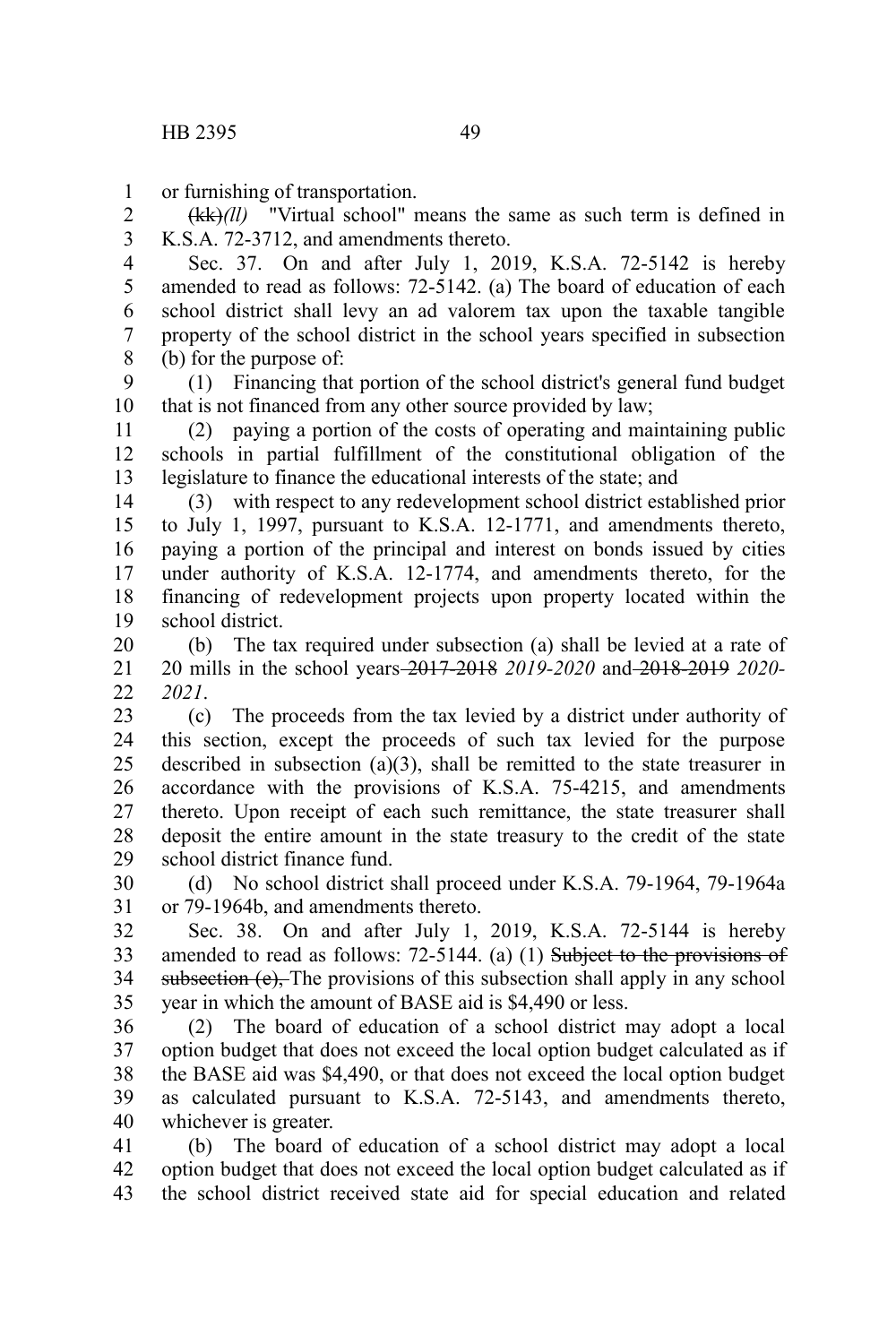services equal to the amount of state aid for special education and related services received in school year 2008-2009, or that does not exceed the local option budget as calculated pursuant to K.S.A. 72-5143, and amendments thereto, whichever is greater. 1 2 3 4

(c) The board of any school district may exercise the authority granted under subsection (a) or (b) or both subsections (a) and (b). 5 6

(d) To the extent that the provisions of K.S.A. 72-5143, and amendments thereto, conflict with this section, this section shall control. 7 8

(e) For school year 2019-2020, and each school year thereafter, the specified dollar amount used in subsection (a) for purposes of determining the local option budget of a school district shall be the specified dollaramount used for the immediately preceding school year plus an amount equal to the average percentage increase in the consumer price index for all urban consumers in the midwest region as published by the bureau of labor statistics of the United States department of labor during the threeimmediately preceding school years. 9 10 11 12 13 14 15 16

Sec. 39. On and after July 1, 2019, K.S.A. 72-5150 is hereby amended to read as follows: 72-5150. *(a)* The bilingual weighting of each school district shall be determined by the state board as follows: 17 18 19

 $(a)(1)$  Determine the full-time equivalent enrollment in approved programs of bilingual education and multiply such enrollment by 0.395; 20 21

(b)*(2)* determine the number of students enrolled in approved programs of bilingual education and multiply such enrollment by 0.185; and 22 23 24

 $\left(\frac{e}{f}\right)$  the bilingual weighting shall be either the amount determined under subsection (a) or (b) *paragraph (1) or (2)*, whichever is greater. 25 26

*(b) A student shall be counted as enrolled in a bilingual education program for not more than four school years.* 27 28

Sec. 40. On and after July 1, 2019, K.S.A. 72-5151 is hereby amended to read as follows: 72-5151. (a) The at-risk student weighting of each school district shall be determined by the state board as follows: 29 30 31

(1) Determine the number of at-risk students included in the enrollment of the school district; and 32 33

(2) multiply the number determined under subsection (a)(1) by  $\theta$ .484 *0.51*. The resulting sum *product* is the at-risk student weighting of the school district. 34 35 36

*(b) Commencing in school year 2019-2020, each school district shall spend those moneys attributable to that portion of such school district's atrisk student weighting that is equal to an at-risk student weighting of 0.026 on the at-risk evidence-based programs identified by the state board pursuant to K.S.A. 72-5153(d)(2), and amendments thereto. If a school district does not spend such money on such programs, the state board shall notify the school district that it shall either spend such money on* 37 38 39 40 41 42 43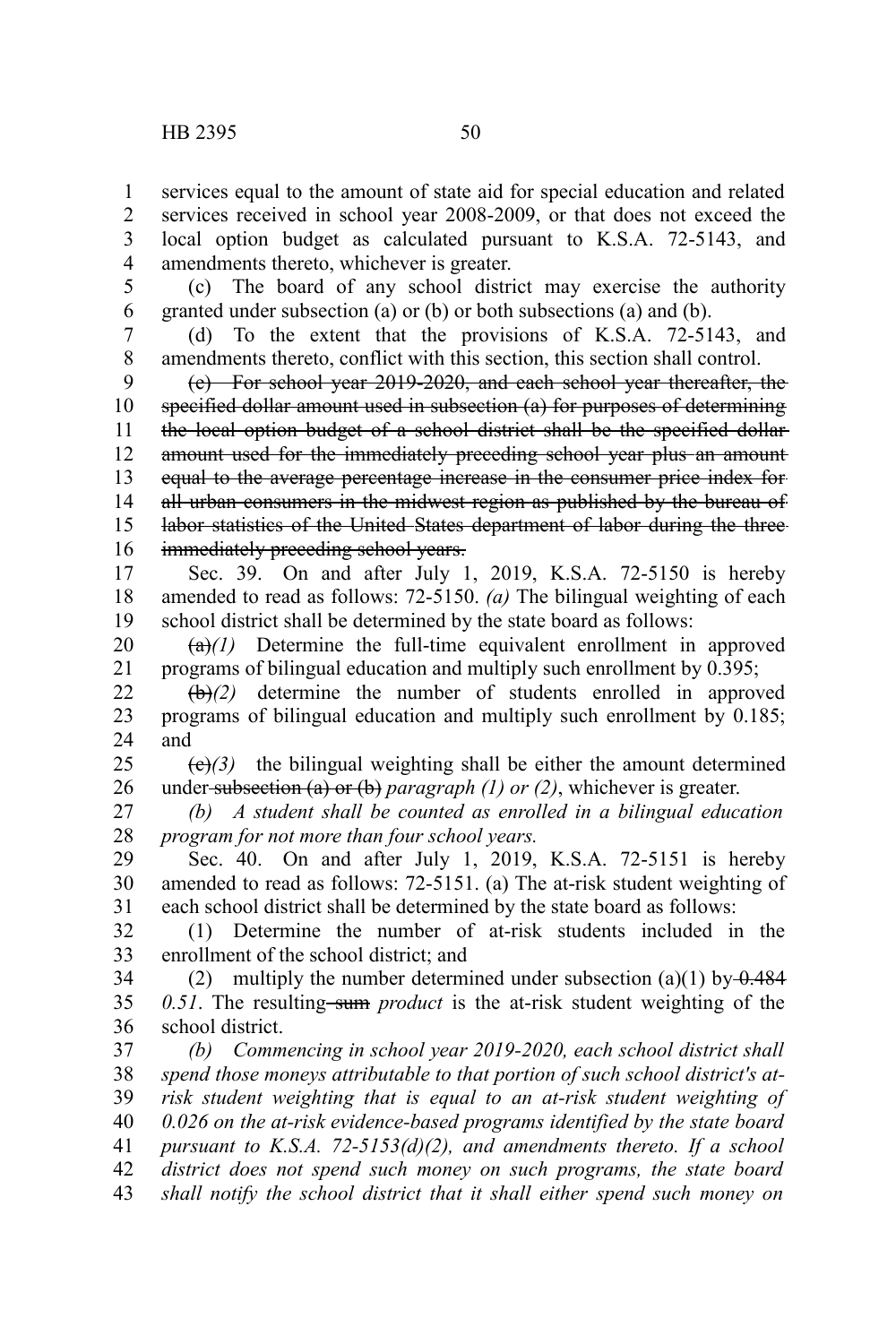*such programs or show improvement within two years of notification. Improvement shall include, but not be limited to, the following: (1) Increases in the percentage of students who are proficient on state math and English language arts assessments; and (2) decreases in the achievement gap percentages among student subgroups identified by the state board. If a school district has been notified pursuant to this subsection and does not show improvement within two years, the school district shall be given one additional year to either spend moneys on the at-risk evidence-based programs identified pursuant to K.S.A. 72-5153(d) (2), and amendments thereto, in accordance with this subsection, or show improvement. If after the additional year the school district does not comply with the expenditure requirements of this subsection or show improvement, then such school district shall not receive an amount of money attributable to that portion of the at-risk student weighting equal to 0.026 in the immediately succeeding school year.* 1 2 3 4 5 6 7 8 9 10 11 12 13 14 15

 $(\theta)$ *(c)* Except as provided in subsection  $(\theta)$ (4) (c)(4), the high-density at-risk student weighting of each school district shall be determined by the state board as follows: 16 17 18

(1) (A) If the enrollment of the school district is at least 35% at-risk students, but less than 50% at-risk students: 19 20

(i) Subtract 35% from the percentage of at-risk students included in the enrollment of the school district; 21 22

(ii) multiply the difference determined under subsection  $(b)(1)(A)(i)$ *(c)(1)(A)(i)* by 0.7; and 23 24

(iii) multiply the product determined under subsection  $(b)(1)(A)(ii)$  $(c)(1)(A)(ii)$  by the number of at-risk students included in the enrollment of the school district; or 25 26 27

(B) if the enrollment of the school district is 50% or more at-risk students, multiply the number of at-risk students included in the enrollment of the school district by 0.105; or 28 29 30

(2) (A) if the enrollment of a school in the school district is at least 35% at-risk students, but less than 50% at-risk students: 31 32

(i) Subtract 35% from the percentage of at-risk students included in the enrollment of such school; 33 34

(ii) multiply the difference determined under subsection  $(b)(2)(A)(i)$ *(c)(2)(A)(i)* by 0.7; and 35 36

(iii) multiply the product determined under subsection  $(b)(2)(A)(ii)$ *(c)(2)(A)(ii)* by the number of at-risk students included in the enrollment of such school; or 37 38 39

(B) if the enrollment of a school in the school district is 50% or more at-risk students, multiply the number of at-risk students included in the enrollment of such school by 0.105; and 40 41 42

(C) add the products determined under subsections (b)(2)(A)(iii) *(c)* 43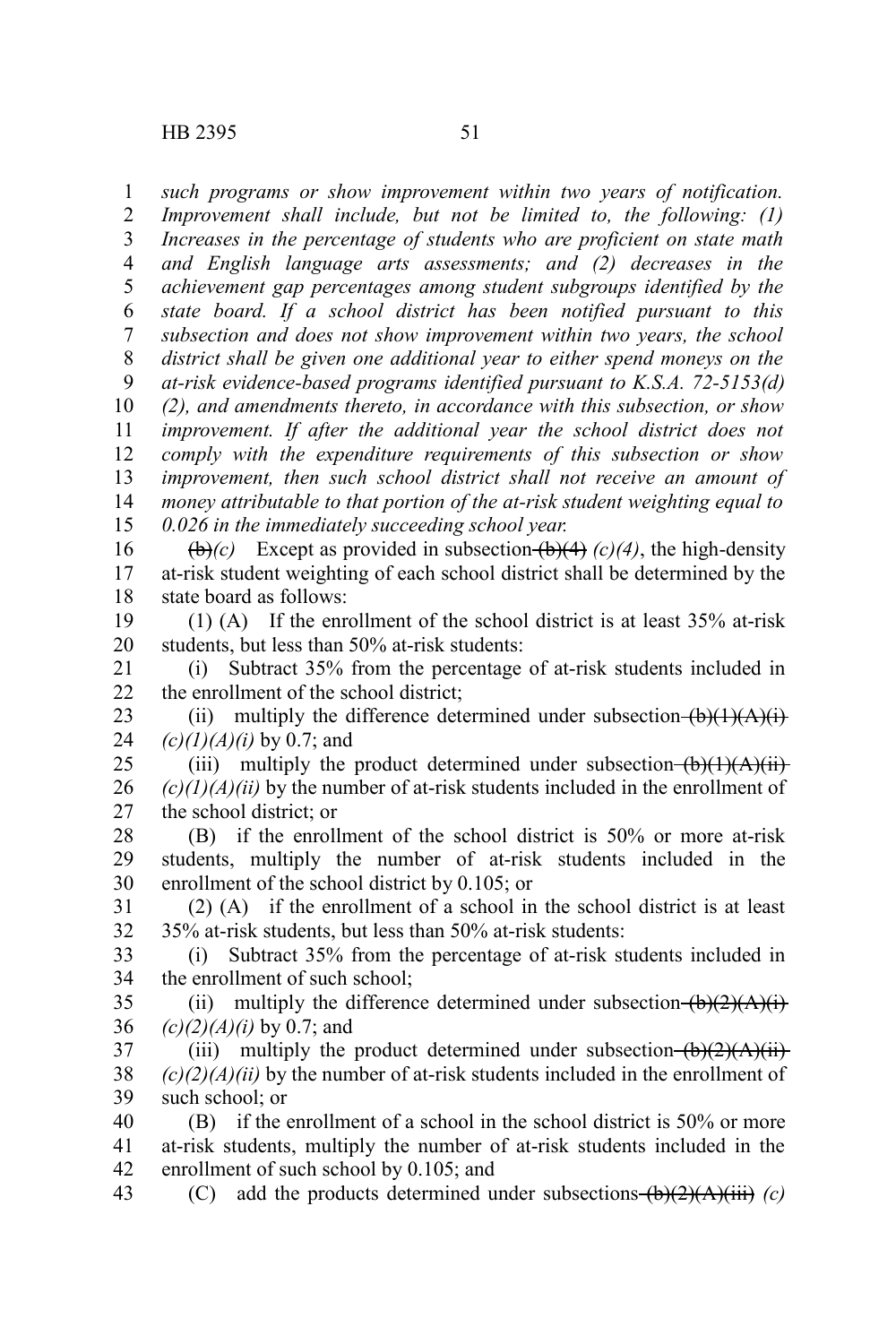$(2)(A)(iii)$  and  $(b)(2)(B)$   $(c)(2)(B)$  for each such school in the school district, respectively. 1 2

(3) The high-density at-risk weighting of the school district shall be the greater of the product determined under subsection  $(b)(1)$  (c)(1) or the sum determined under subsection  $\overline{(b)(2)(C)}$  *(c)(2)(C)*. 3 4 5

(4) Commencing in school year 2018-2019, school districts that qualify to receive the high-density at-risk weighting pursuant to this section shall spend any money attributable to the school district's highdensity at-risk weighting on the at-risk best practices developed by the state board pursuant to K.S.A. 72-5153(d), and amendments thereto. If a school district that qualifies for the high-density at-risk weighting does not spend such money on such best practices, the state board shall notify the school district that it shall either spend such money on such best practices or shall show improvement within five years of notification. Improvement shall include, but not be limited to, *increases in* the following: (A) The percentage of students at grade level on state math and English language arts assessments; (B) the percentage of students that are college and career ready on state math and English language arts assessments; (C) the average composite ACT score; or (D) the four-year graduation rate. If a school district does not spend such money on such best practices and does not show improvement within five years, the school district shall not qualify to receive the high-density at-risk weighting in the succeeding school year. 6 7 8 9 10 11 12 13 14 15 16 17 18 19 20 21 22 23

24

(5) The provisions of this subsection shall expire on July 1, 2020.

Sec. 41. On and after July 1, 2019, K.S.A. 72-5153 is hereby amended to read as follows: 72-5153. (a) There is hereby established in every school district an at-risk education fund, which shall consist of all moneys deposited therein or transferred thereto according to law. The expenses of a school district directly attributable to providing at-riskstudent assistance *to* or programs *for students receiving at-risk program services* shall be paid from the at-risk education fund. *Of the moneys deposited in or otherwise credited to the general fund of a school district pursuant to K.S.A. 72-5135, and amendments thereto, an amount equal to that portion of the school district's total foundation aid that is attributable to 50% of the at-risk student weighting of such school district shall be transferred to the at-risk education fund of such school district.* 25 26 27 28 29 30 31 32 33 34 35 36

(b) Any balance remaining in the at-risk education fund at the end of the budget year shall be carried forward into the at-risk education fund for succeeding budget years. Such fund shall not be subject to the provisions of K.S.A. 79-2925 through 79-2937, and amendments thereto. In preparing the budget of such school district, the amounts credited to and the amount on hand in the at-risk education fund, and the amount expended therefrom shall be included in the annual budget for the information of the residents 37 38 39 40 41 42 43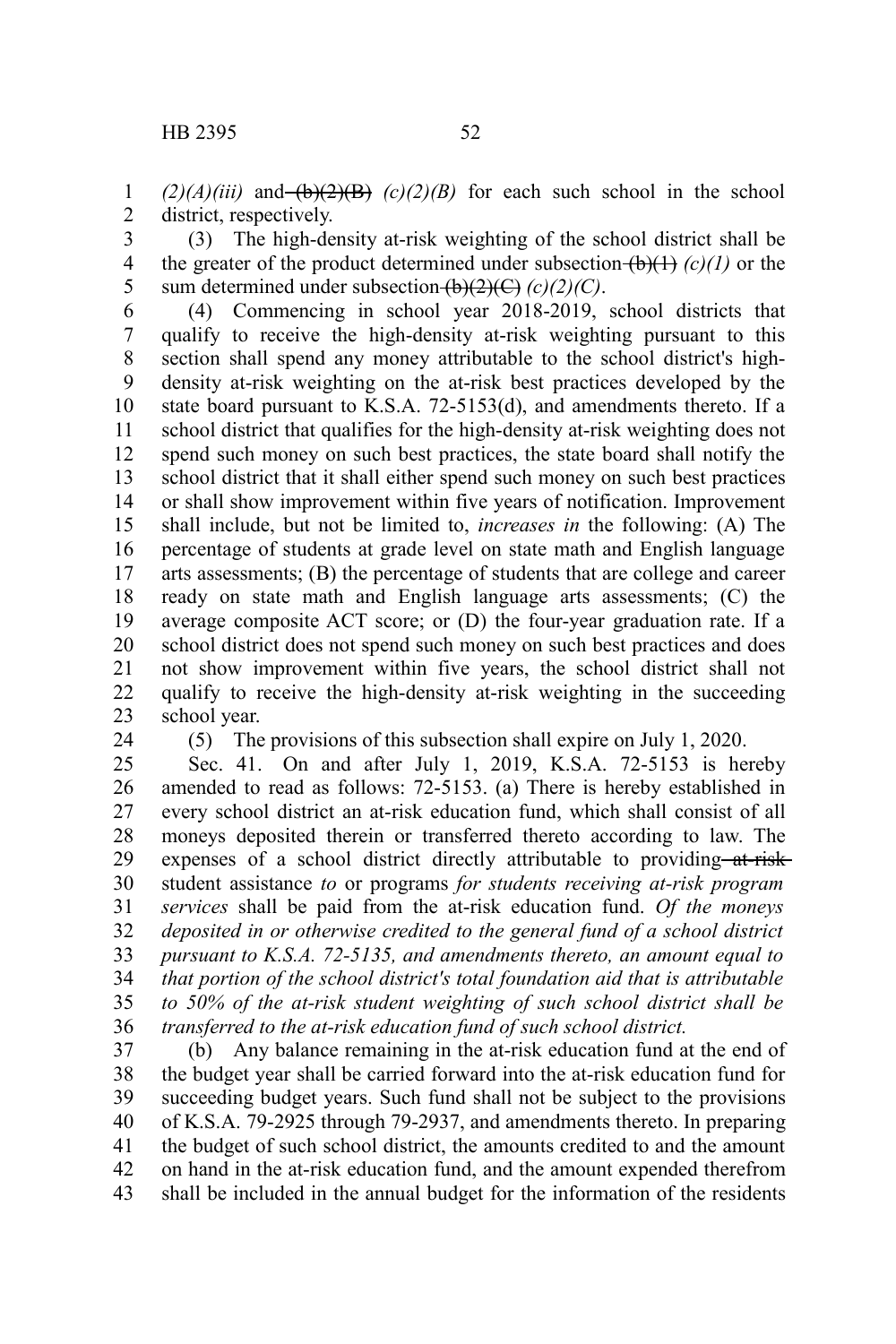of the school district. Interest earned on the investment of moneys in any such fund shall be credited to that fund. 1  $\mathcal{L}$ 

(c) Commencing in school year 2018-2019, expenditures from the atrisk education fund of a school district shall only be made for the following purposes: 3 4 5

(1) At-risk educational programs based on best practices identified pursuant to subsection (d); 6 7

(2) personnel providing educational services in conjunction with such programs; or 8 9

(3) services contracted for by the school district to provide at-risk educational programs based on best practices identified pursuant to subsection (d). 10 11 12

(d) *(1)* On or before July 1, 2018, The state board shall identify and approve evidence-based best practices for at-risk programs and instruction of students receiving at-risk program services. 13 14 15

*(2) The state board shall identify and approve evidence-based programs provided by state-based, national nonprofit organizations that:* 16 17

*(A) Focus on students who are identified as at-risk or who face other identifiable barriers to success, and who are ranked in the lower 50th percentile in such student's class;* 18 19 20

*(B) provide evidence-based instruction and support services to such students inside and outside the school setting; and* 21 22

*(C) evaluate outcomes data for such students, including, but not limited to, school attendance, academic progress, graduation rates, pursuit of postsecondary education or other career advancement.* 23 24 25

*(3)* The state board shall review and update such best practices *and evidence-based programs* as *necessary and as* part of its five-year accreditation system review process. 26 27 28

(e) Each year the board of education of each school district shall prepare and submit to the state board a report on the assistance or programs provided by the school district for students identified as at-risk. Such report shall include the number of students identified as at-risk who were served or provided assistance, the type of service provided, the research upon which the school district relied in determining that a need for service or assistance existed, the results of providing such service or assistance and any other information required by the state board. 29 30 31 32 33 34 35 36

(f) In order to achieve uniform reporting of the number of students provided service or assistance by school districts in at-risk student programs, school districts shall report the number of students served or assisted in the manner required by the state board. 37 38 39 40

*(g) As used in this section, the term "evidence-based instruction" means an education delivery system based on independent research that consistently produces better student outcomes over a five-year period than* 41 42 43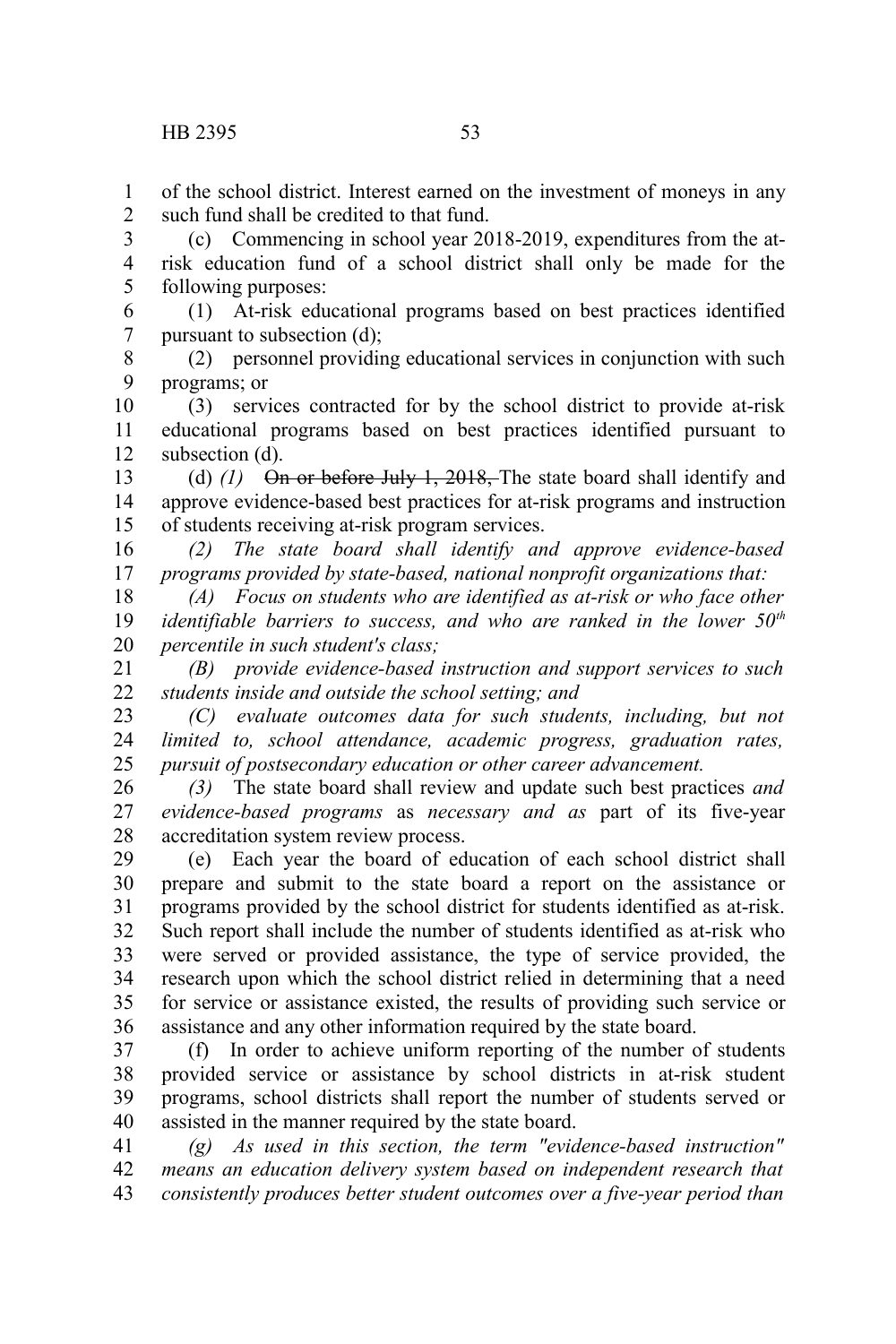*would otherwise be achieved by the same at-risk students.* 1

Sec. 42. On and after July 1, 2019, K.S.A. 72-5170 is hereby amended to read as follows: 72-5170. (a) (1) In order to accomplish the mission for Kansas education, the state board shall design and adopt a school district accreditation system based upon improvement in performance that equals or exceeds the educational goal set forth in K.S.A. 72-3218(c), and amendments thereto, and is measurable. The state board shall hold all school districts accountable to the Kansans can outcomes, or any successor outcomes established by the state board, through the Kansas education systems accreditation rules and regulations, or any successor accreditation system *and accountability plan* adopted by the state board. The state board shall establish rigorous accountability measures in the areas of social emotional learning, kindergarten readiness, individual plans of study, graduation and postsecondary success. The state board also shall ensure that all school districts and the public schools operated by such districts have programs and initiatives in place for providing those educational capacities set forth in K.S.A. 72-3218(c), and amendments thereto. On or before January 15, 2018, and each January 15 thereafter *of each year*, the state board shall prepare and submit a report on the school district accreditation system to the governor and the legislature. 2 3 4 5 6 7 8 9 10 11 12 13 14 15 16 17 18 19 20

(2) The accountability measures established pursuant to paragraph (1) shall be applied both at the district level and at the school level. Such accountability measures shall be reported by the state board for each school district and each school by publication on the internet website of the state department of education. Each school district also shall report such accountability measures for such school district and each schooloperated by such district by publication on such school district's internet website. *All reports prepared pursuant to this section shall be published in accordance with section 26, and amendments thereto.* 21 22 23 24 25 26 27 28 29

(3) If a school district is not fully accredited and a corrective action plan is required by the state board, such corrective action plan, and any subsequent reports prepared by the state board regarding the progress of such school district in implementing and executing such corrective action plan, shall be published on the state department of education's internet website and such school district's internet website *in accordance with section 26, and amendments thereto*. 30 31 32 33 34 35 36

(4) If a school district is not accredited, the superintendent, or the superintendent's designee, shall appear before the committee on education of the house of representatives and the committee on education of the senate during the regular legislative session that occurs during the same school year in which such school district is not accredited. Such school district shall provide a report to such committees on the challenges and obstacles that are preventing such school district from becoming 37 38 39 40 41 42 43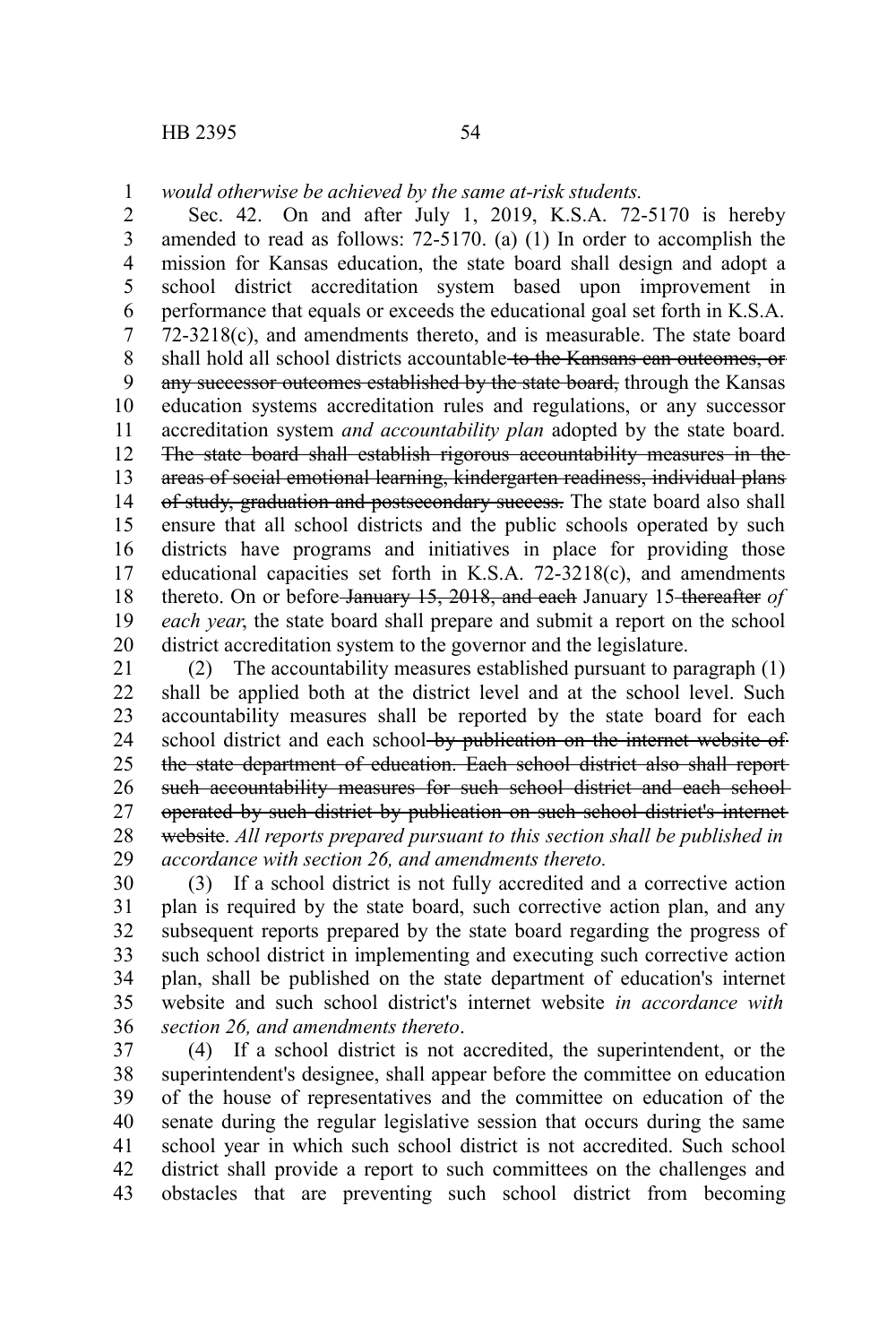accredited. 1

(b) The state board shall establish curriculum standards that reflect high academic standards for the core academic areas of mathematics, science, reading, writing and social studies. The curriculum standards shall be reviewed at least every seven years. Nothing in this subsection shall be construed in any manner so as to impinge upon any school district's authority to determine its own curriculum. 2 3 4 5 6 7

(c) The state board shall provide for statewide assessments in the core academic areas of mathematics, science, reading, writing and social studies. The board shall ensure compatibility between the statewide assessments and the curriculum standards established pursuant to subsection (b). Such assessments shall be administered at three grade levels, as determined by the state board. The state board shall determine performance levels on the statewide assessments, the achievement of which represents high academic standards in the academic area at the grade level to which the assessment applies. The state board should specify high academic standards both for individual performance and school performance on the assessments. 8 9 10 11 12 13 14 15 16 17 18

(d) Each school year, on such date as specified by the state board, each school district shall submit the Kansas education system accreditation report to the state board in such form and manner as prescribed by the state board. 19 20 21  $22$ 

(e) Whenever the state board determines that a school district has failed either to meet the accreditation requirements established by rules and regulations or standards adopted by the state board or provide curriculum based on state standards and courses required by state law, the state board shall so notify the school district. Such notice shall specify the accreditation requirements that the school district has failed to meet and the curriculum that it has failed to provide. Upon receipt of such notice, the board of education of such school district is encouraged to reallocate the resources of the school district to remedy all deficiencies identified by the state board. 23 24 25 26 27 28 29 30 31 32

(f) Each school in every school district shall establish a school site council composed of the principal and representatives of teachers and other school personnel, parents of students attending the school, the business community and other community groups. School site councils shall be responsible for providing advice and counsel in evaluating state, school district, and school site performance goals and objectives and in determining the methods that should be employed at the school site to meet these goals and objectives. Site councils may make recommendations and proposals to the school board regarding budgetary items and school district matters, including, but not limited to, identifying and implementing the best practices for developing efficient and effective administrative and 33 34 35 36 37 38 39 40 41 42 43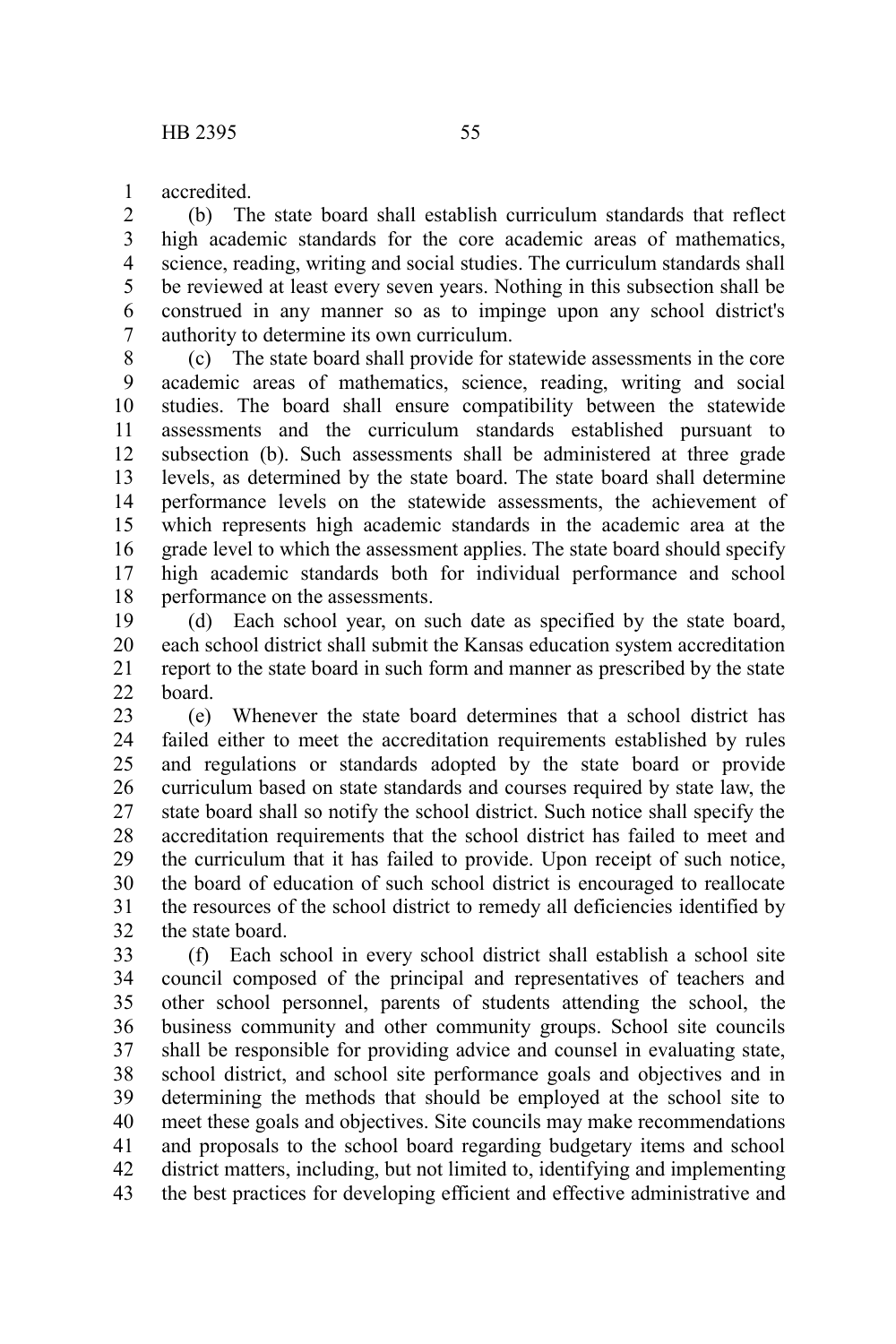management functions. Site councils also may help school boards analyze 1

the unique environment of schools, enhance the efficiency and maximize limited resources, including outsourcing arrangements and cooperative 2 3

opportunities as a means to address limited budgets. 4

Sec. 43. On and after July 1, 2019, K.S.A. 72-5171 is hereby amended to read as follows: 72-5171. (a) On or before January 15 of each year, the state department of education shall prepare and submit reports *a financial accountability report* on school district funding for each school district to the governor and the legislature. 5 6 7 8 9

(b) Each report shall contain the information described in subsection (c) for the school district in terms of actual dollar amounts for the second and immediately preceding school years and budgeted dollar amounts for the current school year. 10 11 12 13

(c) Each report shall contain the following information for the school district: 14 15

(1) Full-time equivalent enrollment *and the virtual student full-time equivalent enrollment*; 16 17

(2) demographic information, including, but not limited to, gender, race, ethnicity, students who are economically disadvantaged, migrants, English language learners and students with disabilities; 18 19 20

(3) total general and supplemental general funds, including a showing of funding provided by federal sources, state sources and local sources, and total funds per student; 21 22 23

(4) total capital outlay funds, including a showing of such funding provided by federal sources, state sources and local sources, and capital outlay funds per student; 24 25 26

(5) total bond and interest funds, including a showing of such funding provided by federal sources, state sources and local sources, and bond and interest funds per student; 27 28 29

(6) total of all other funds not described in paragraphs  $(3)$ ,  $(4)$  and  $(5)$ , excluding fund transfers, including a showing of such funding provided by federal sources, state sources and local sources, and total funds per student; 30 31 32 33

(7) total funds per student of all funds described in paragraphs (3) through (6); 34 35

- (8) general fund moneys attributable to the following: 36
- (A) BASE aid; 37
- (B) high enrollment weighting; 38
- (C) low enrollment weighting; 39
- (D) school facilities weighting; 40
- (E) transportation weighting; 41
- (F) at-risk student weighting; 42
- (G) preschool-aged at-risk student weighting; 43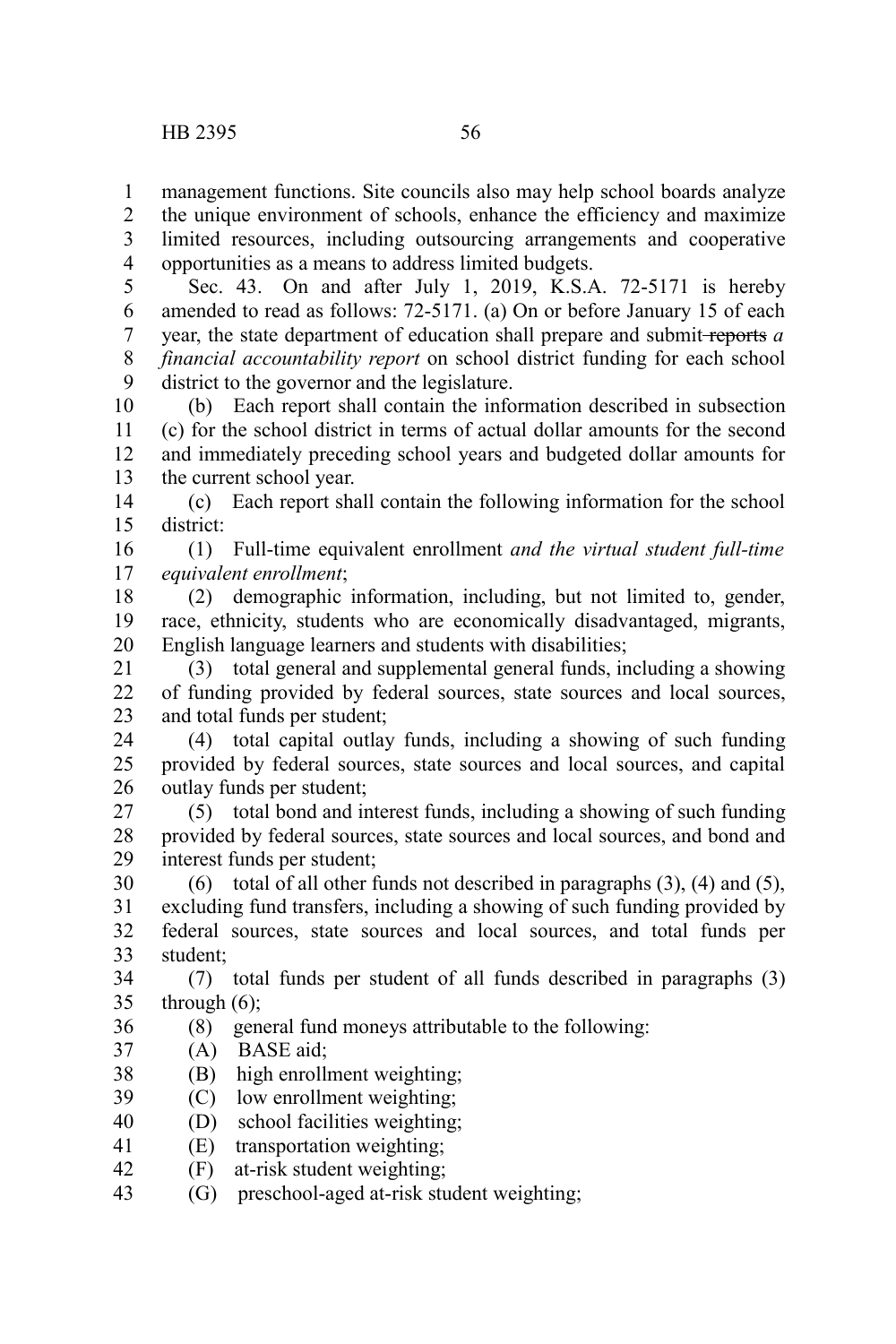- (H) high-density at-risk student weighting; 1
- (I) career technical education weighting; 2
- $J$  special education and related services weighting; 3
- (K) bilingual weighting; 4
- (L) ancillary school facilities weighting; 5
- (M) cost-of-living weighting; 6
- (N) declining enrollment *behavioral health intervention* weighting; and 7 8
- (O) virtual school state aid; 9
- (9) total expenditures on the following: 10
- (A) At-risk education programs and services; 11
- (B) preschool-aged at-risk education programs and services; 12
- (C) bilingual education programs and services; 13
- (D) career and technical education programs and services; 14
- (E) special education and related services; and 15
- (F) virtual school programs and services; 16
- (10) total expenditures from the special retirement contributions fund; 17

 $(11)$  expenditures and fund transfers from the supplemental general fund for those programs and services set forth in paragraph (9) and any other accounting category for which there is an expenditure or transfer from such fund; 18 19 20 21

- *(12) total expenditures from any fund for expenses incurred as a result of the school district's participation in any legal proceeding challenging the constitutional adequacy of any school finance laws under section 6 of article 6 of the constitution of the state of Kansas regardless of whether such school district was a named party in such legal proceedings, and including any dues, fees or other expenses incurred by such school district as a result of its membership in any organization that participates in any legal proceeding challenging the constitutional adequacy of any* 22 23 24 25 26 27 28 29
- *school finance laws under section 6 of article 6 of the constitution of the state of Kansas, and the aggregate amount of such expenditures made on and after July 1, 2010;* and 30 31 32
- 33
- (12)*(13)* general obligation bond indebtedness.
- (d) *All reports that include local sources of funding shall show such funding provided by each local source, including, but not limited to, property tax revenue, student fees, gifts, grants, donations and any other local source of revenue.* 34 35 36 37
- *(e) All reports prepared pursuant to this section shall be published in accordance with section 26, and amendments thereto.* 38 39
- *(f)* The state board shall provide uniform guidelines for what constitutes total expenditures for the programs and services listed under subsection (c)(9). 40 41 42
- Sec. 44. On and after July 1, 2019, K.S.A. 72-5193 is hereby 43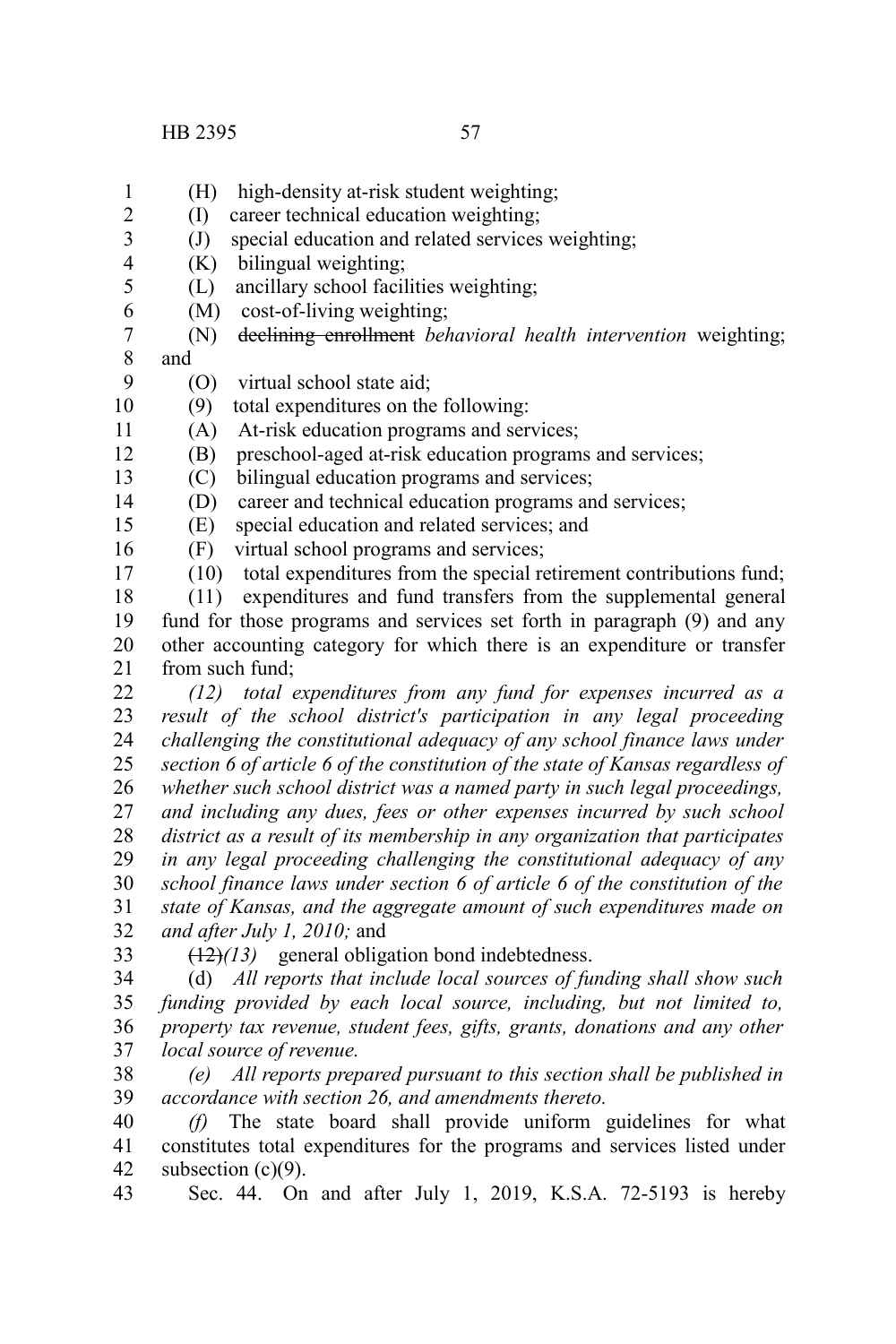amended to read as follows: 72-5193. Article 6 of the constitution of the state of Kansas states that the legislature shall provide for intellectual, educational, vocational and scientific improvement by establishing and maintaining public schools; provide for a state board of education having general supervision of public schools, educational institutions and the educational interests of the state, except those delegated by law to the state board of regents; and make suitable provision for finance of the educational interests of the state. It is the purpose and intention of the legislature to provide a financing system for the education of kindergarten and grades one through 12 which *that* provides students with the capacities set forth in K.S.A. 72-3218, and amendments thereto. Such financing system shall be sufficiently flexible for the legislature to consider and utilize financing methods from all available resources in order to satisfy the constitutional requirements under article 6. Such financing methods shall include, but are not limited to, the following: 1 2 3 4 5 6 7 8 9 10 11 12 13 14 15

(a) Federal funding to unified school districts or public schools, including any grants or federal assistance; 16 17

(b) subject to appropriations by the legislature, appropriations of state moneys for the improvement of public education, including, but not limited to, the following: 18 19 20

(1) Financing to unified school districts through the Kansas school equity and enhancement act, K.S.A. 72-5131 et seq., and amendments thereto; 21 22 23

(2) financing to unified school districts through any provisions which *that* provide state aid, such as capital improvements state aid, capital outlay state aid and any other state aid paid, distributed or allocated to school districts on the basis of the assessed valuation of school districts; 24 25 26 27

(3) employer contributions to the Kansas public employees retirement system for public schools; 28 29

(4) appropriations to the Kansas children's cabinet for programs serving students enrolled in unified school districts in meeting the goal specified in K.S.A. 72-3218, and amendments thereto; 30 31 32

(5) appropriations to any programs which *that* provide early learning to four-year-old children with the purpose of preparing them for success in public schools; 33 34 35

(6) appropriations to any programs, such as *jobs for America's graduates and* communities in schools, which *that* provide individualized support to students enrolled in unified school districts<del> in meeting</del> and *assist with achievement of* the goal specified in K.S.A. 72-3218, and amendments thereto; 36 37 38 39 40

(7) transportation financing, including any transfers from the state general fund and state highway fund to the state department of education to provide technical education transportation, special education 41 42 43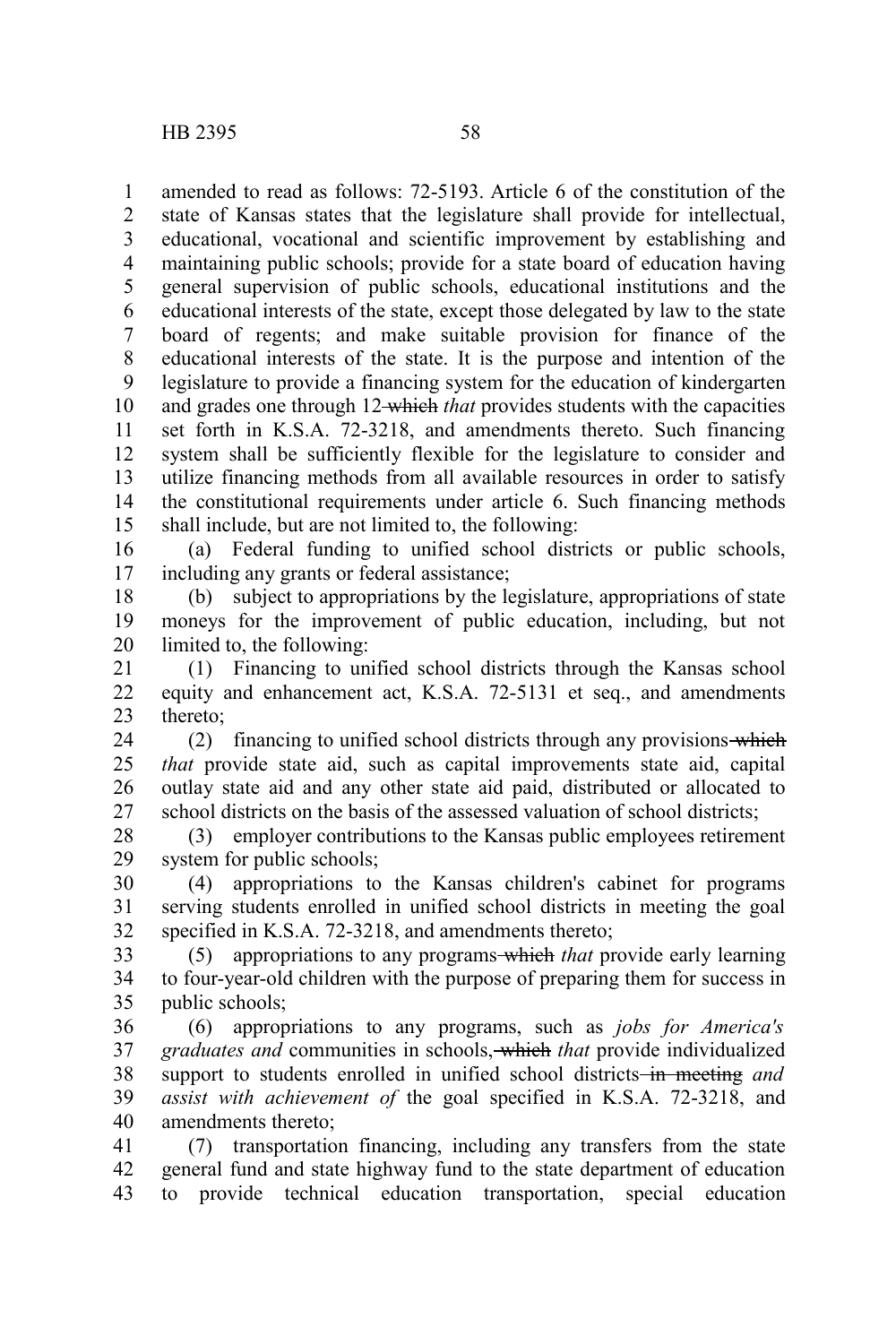1

transportation or school bus safety;

(8) financing to other facilities providing public education to students, such as the Kansas state school for the blind, the Kansas state school for the deaf, school district juvenile detention facilities and the Flint Hills job corps center; 2 3 4 5

(9) appropriations relating to the Kansas academy of mathematics and science; 6 7

(10) appropriations relating to teaching excellence, such as scholarships, awards, training or in-service workshops; 8 9

(11) appropriations to the state board of regents to provide technical education incentives to unified school districts and tuition costs to postsecondary institutions which *that* provide career technical education to secondary students; and 10 11 12 13

(12) appropriations to any postsecondary educational institution which that provides postsecondary education to a secondary student without charging tuition to such student; 14 15 16

(c) any provision which *that* authorizes the levying of local taxes for the purpose of financing public schools; and 17 18

(d) any transfer of funds or appropriations from one object or fund to another approved by the legislature for the purpose of financing public schools. 19 20 21

Sec. 45. On and after July 1, 2019, K.S.A. 72-5461 is hereby amended to read as follows: 72-5461. (a) Upon receiving an application under K.S.A. 72-5460, and amendments thereto, the state board of education shall review the application and examine the evidence furnished in support of the application.  $22$ 23 24 25 26

(b) (1) Commencing in school year 2017-2018, the state board of education shall not approve any application submitted during the current school year if such approval would result in the aggregate amount of all general obligation bonds approved by the state board for such school year exceeding the aggregate principal amount of all general obligation bonds retired in the immediately preceding school year adjusted for inflation pursuant to paragraph (4). For any application submitted during the current school year in excess of \$175,000,000, the state board shall apply only an amount of \$175,000,000 of such application when determining whether the aggregate principal amount of all general obligation bonds retired in the immediately preceding school year has been exceeded. In determining whether to approve an application, the state board shall prioritize applications in accordance with the priorities set forth as follows in order of highest priority to lowest priority: 27 28 29 30 31 32 33 34 35 36 37 38 39 40

(A) Safety of the current facility and disability access to such facility as demonstrated by a state fire marshal report, an inspection under the Americans with disabilities act, 42 U.S.C. § 12101 et seq., or other similar 41 42 43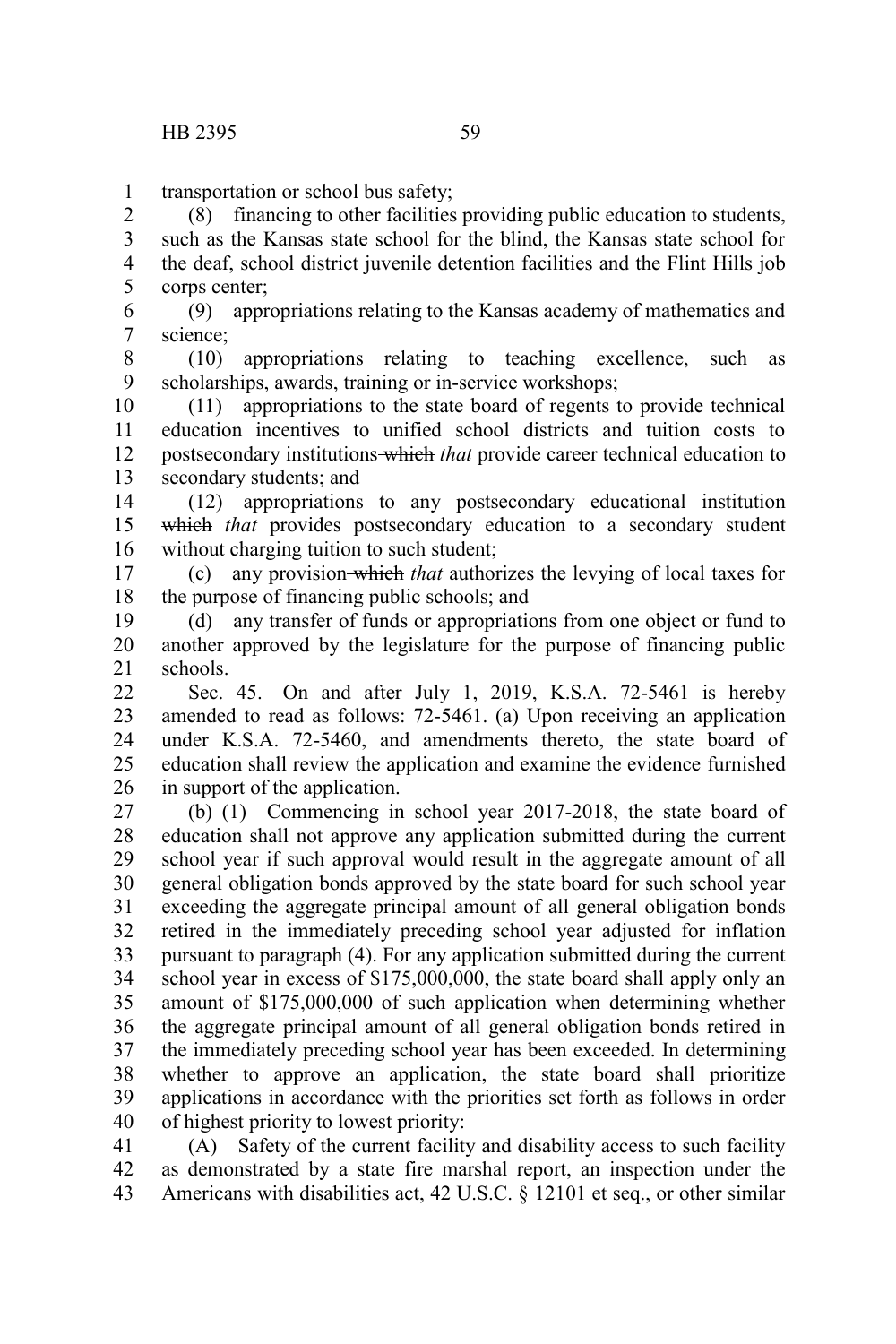evaluation; 1

(B) enrollment growth and imminent overcrowding as demonstrated by successive increases in enrollment of the school district in the immediately preceding three school years; 2 3 4

(C) impact on the delivery of educational services as demonstrated by restrictive inflexible design or limitations on installation of technology; and 5 6 7

(D) energy usage and other operational inefficiencies as demonstrated by a district-wide energy usage analysis, district-wide architectural analysis or other similar evaluation. 8 9 10

(2) The state board shall not consider a school district's eligibility for capital improvement state aid, or the amount of capital improvement state aid a school district would be eligible to receive, in determining whether to approve such district's application. 11 12 13 14 15

(3) The provisions of subsection (b)(1) shall not apply to*:*

*(A)* School districts that have not issued any general obligation bonds in the 25 years prior to the current school year*; or* 16 17

*(B) the maintenance or repair of any facility, including, but not limited to, roofs, heating and air conditioning systems, school safety equipment and measures, technology updates or to comply with the Americans with disabilities act, 42 U.S.C. § 12101 et seq., or an order issued by the state fire marshal*. 18 19 20 21 22

(4) The state board shall adjust the aggregate principal amount of all general obligation bonds retired in the immediately preceding school year by adding an amount equal to the five-year compounded percentage increase in the producer price index industry data for new school building construction as published by the bureau of labor statistics of the United States department of labor for the five immediately preceding school years. 23 24 25 26 27 28 29

(c) After reviewing the application and examining the supportive evidence, the state board of education shall issue an order either granting or denying the application. If the application is approved, the applicant board of education shall request the county election officer to hold an election to vote upon the question of issuing the increased amount of bonds in the manner provided by law. 30 31 32 33 34 35

(d) Any application that is denied pursuant to subsection (b) may be tentatively approved by the state board of education for the immediately succeeding school year. The amount of general obligation bonds approved in any such application shall be counted first towards the aggregate amount of all general obligation bonds approved by the state board for such school year. 36 37 38 39 40 41

(e) Commencing in school year 2017-2018, the state board of education shall determine the aggregate principal amount of general 42 43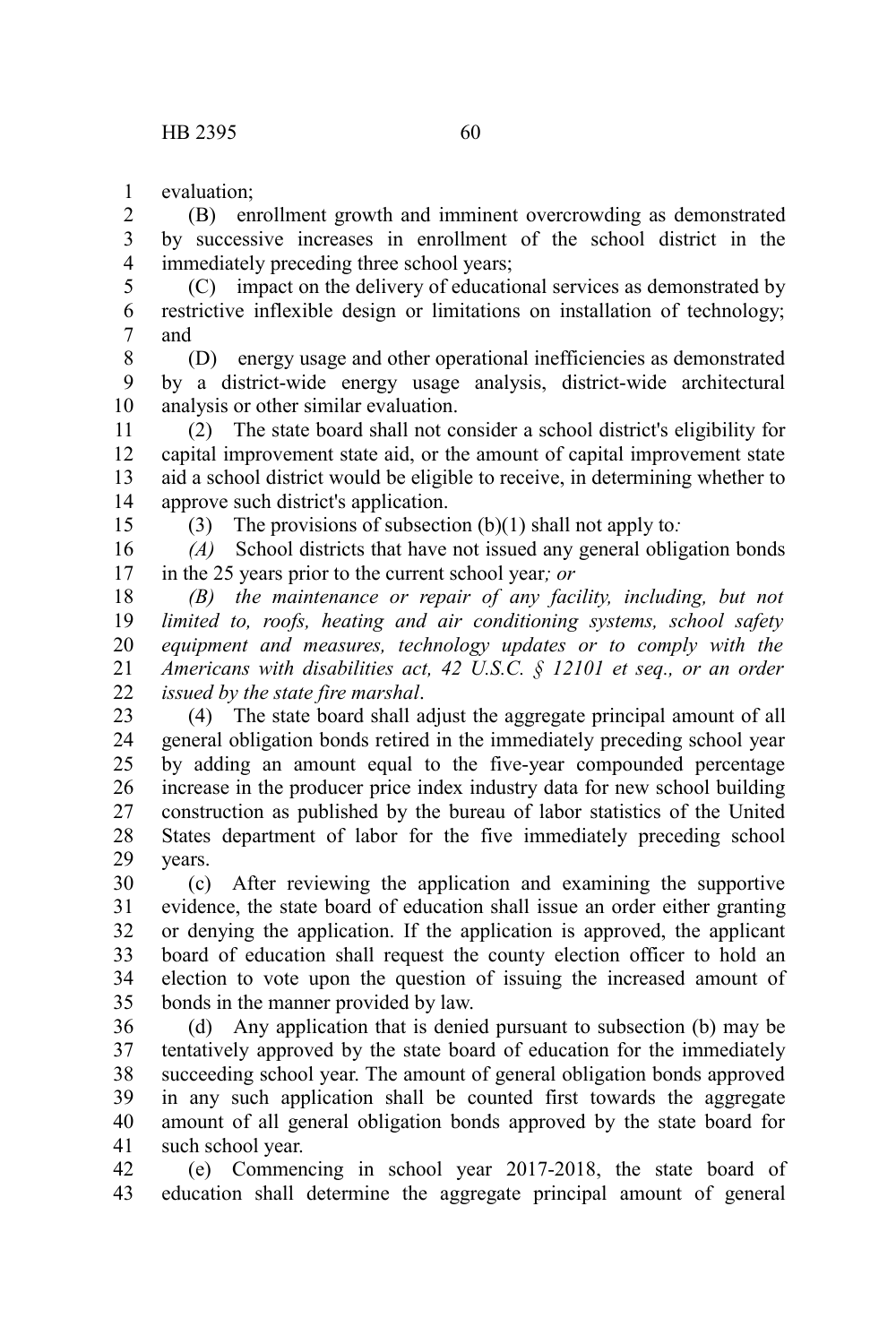obligation bonds retired in the immediately preceding school year. 1

(f) The provisions of subsections (b), (d) and (e) shall expire on June 30, 2022. 2 3

Sec. 46. On and after July 1, 2019, K.S.A. 72-5462 is hereby amended to read as follows: 72-5462. (a) There is hereby established in the state treasury the school district capital improvements fund. The fund shall consist of all amounts transferred thereto under the provisions of subsection (c). 4 5 6 7 8

(b) In each school year, each school district which is obligated to make payments from its capital improvements fund shall be entitled to receive payment from the school district capital improvements fund in an amount determined by the state board of education as provided in this subsection. 9 10 11 12 13

(1) For general obligation bonds approved for issuance at an election held prior to July 1, 2015, the state board of education shall: 14 15

(A) Determine the amount of the assessed valuation per pupil (AVPP) of each school district in the state for the preceding school year and round such amount to the nearest \$1,000. The rounded amount is the AVPP of a school district for the purposes of this subsection  $(b)(1)$ ; 16 17 18 19

20

(B) determine the median AVPP of all school districts;

(C) prepare a schedule of dollar amounts using the amount of the median AVPP of all school districts as the point of beginning. The schedule of dollar amounts shall range upward in equal \$1,000 intervals from the point of beginning to and including an amount that is equal to the amount of the AVPP of the school district with the highest AVPP of all school districts and shall range downward in equal \$1,000 intervals from the point of beginning to and including an amount that is equal to the amount of the AVPP of the school district with the lowest AVPP of all school districts; 21 22 23 24 25 26 27 28 29

(D) determine a state aid percentage factor for each school district by assigning a state aid computation percentage to the amount of the median AVPP shown on the schedule, decreasing the state aid computation percentage assigned to the amount of the median AVPP by one percentage point for each \$1,000 interval above the amount of the median AVPP, and increasing the state aid computation percentage assigned to the amount of the median AVPP by one percentage point for each \$1,000 interval below the amount of the median AVPP. Except as provided by K.S.A. 72-5463, and amendments thereto, the state aid percentage factor of a school district is the percentage assigned to the schedule amount that is equal to the amount of the AVPP of the school district. The state aid percentage factor of a school district shall not exceed 100%. The state aid computation percentage is 25%; 30 31 32 33 34 35 36 37 38 39 40 41 42

(E) determine the amount of payments that a school district is 43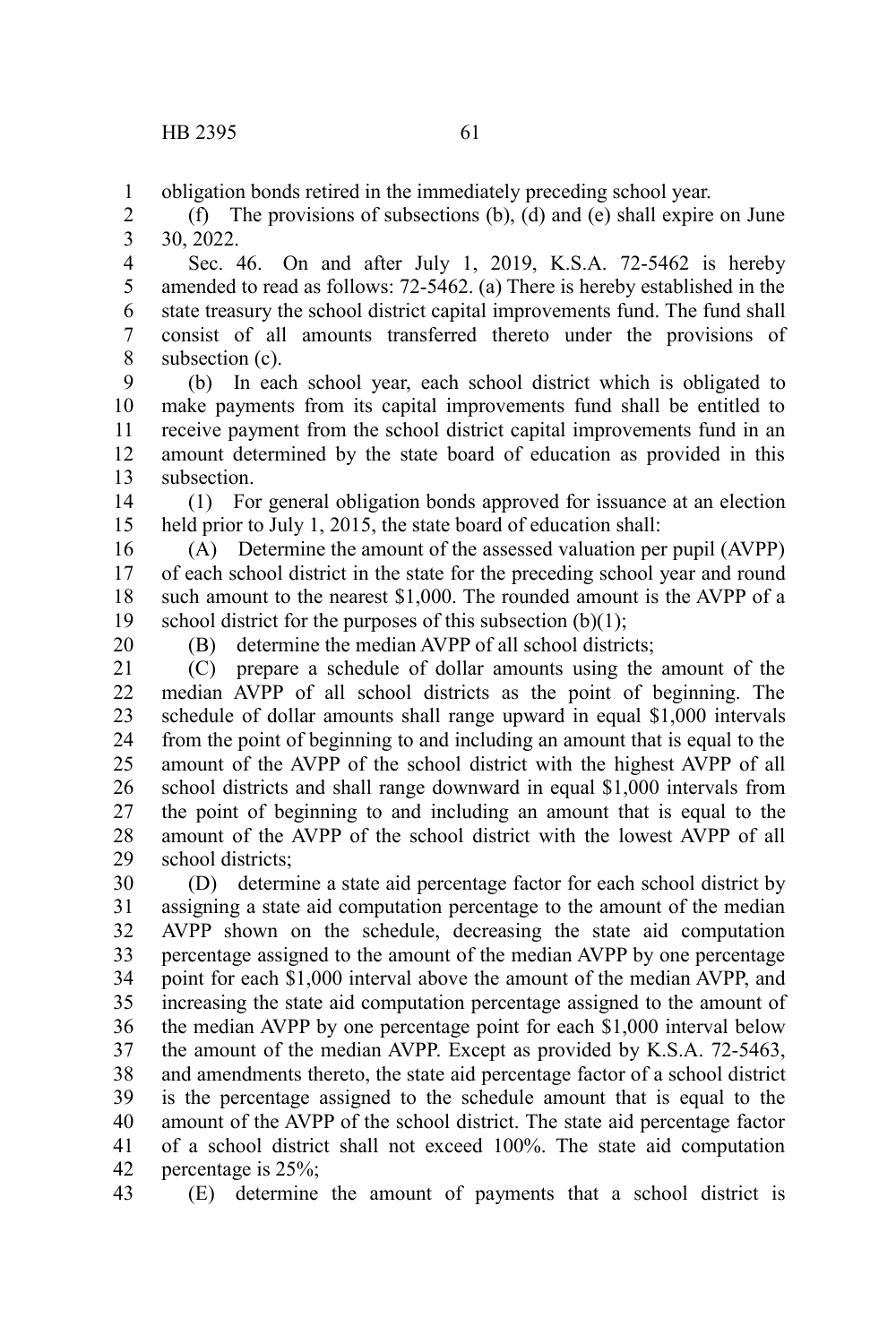obligated to make from its bond and interest fund attributable to general 1

- obligation bonds approved for issuance at an election held prior to July 1, 2015; and 2 3
- (F) multiply the amount determined under subsection  $(b)(1)(E)$  by the applicable state aid percentage factor. 4 5
- (2) For general obligation bonds approved for issuance at an election held on or after July 1, 2015, the state board of education shall: 6 7
- (A) Determine the amount of the AVPP of each school district in the state for the preceding school year and round such amount to the nearest \$1,000. The rounded amount is the AVPP of a school district for the purposes of this subsection  $(b)(2)$ ; 8 9 10 11
- (B) prepare a schedule of dollar amounts using the amount of the AVPP of the school district with the lowest AVPP of all school districts as the point of beginning. The schedule of dollar amounts shall range upward in equal \$1,000 intervals from the point of beginning to and including an amount that is equal to the amount of the AVPP of the school district with the highest AVPP of all school districts; 12 13 14 15 16 17
- (C) determine a state aid percentage factor for each school district by assigning a state aid computation percentage to the amount of the lowest AVPP shown on the schedule and decreasing the state aid computation percentage assigned to the amount of the lowest AVPP by one percentage point for each \$1,000 interval above the amount of the lowest AVPP. Except as provided by K.S.A. 72-5463, and amendments thereto, the state aid percentage factor of a school district is the percentage assigned to the schedule amount that is equal to the amount of the AVPP of the school district. The state aid computation percentage is 75%; 18 19 20 21 22 23 24 25 26
- (D) determine the amount of payments that a school district is obligated to make from its bond and interest fund attributable to general obligation bonds approved for issuance at an election held on or after July 1, 2015; and 27 28 29 30
- $(E)$  multiply the amount determined under subsection  $(b)(2)(D)$  by the applicable state aid percentage factor. 31 32
- (3) For general obligation bonds approved for issuance at an election held on or before June 30, 2016, the sum of the amount determined under subsection  $(b)(1)(F)$  and the amount determined under subsection  $(b)(2)(E)$ is the amount of payment the school district is entitled to receive from the school district capital improvements fund in the school year. 33 34 35 36 37
- (4) For general obligation bonds approved for issuance at an election held on or after July 1, 2016, the amount determined under subsection (b)  $(2)(E)$  is the amount of payment the school district shall receive from the school district capital improvements fund in the school year, except the total amount of payments school districts receive from the school district capital improvements fund in the school year for such bonds shall not 38 39 40 41 42 43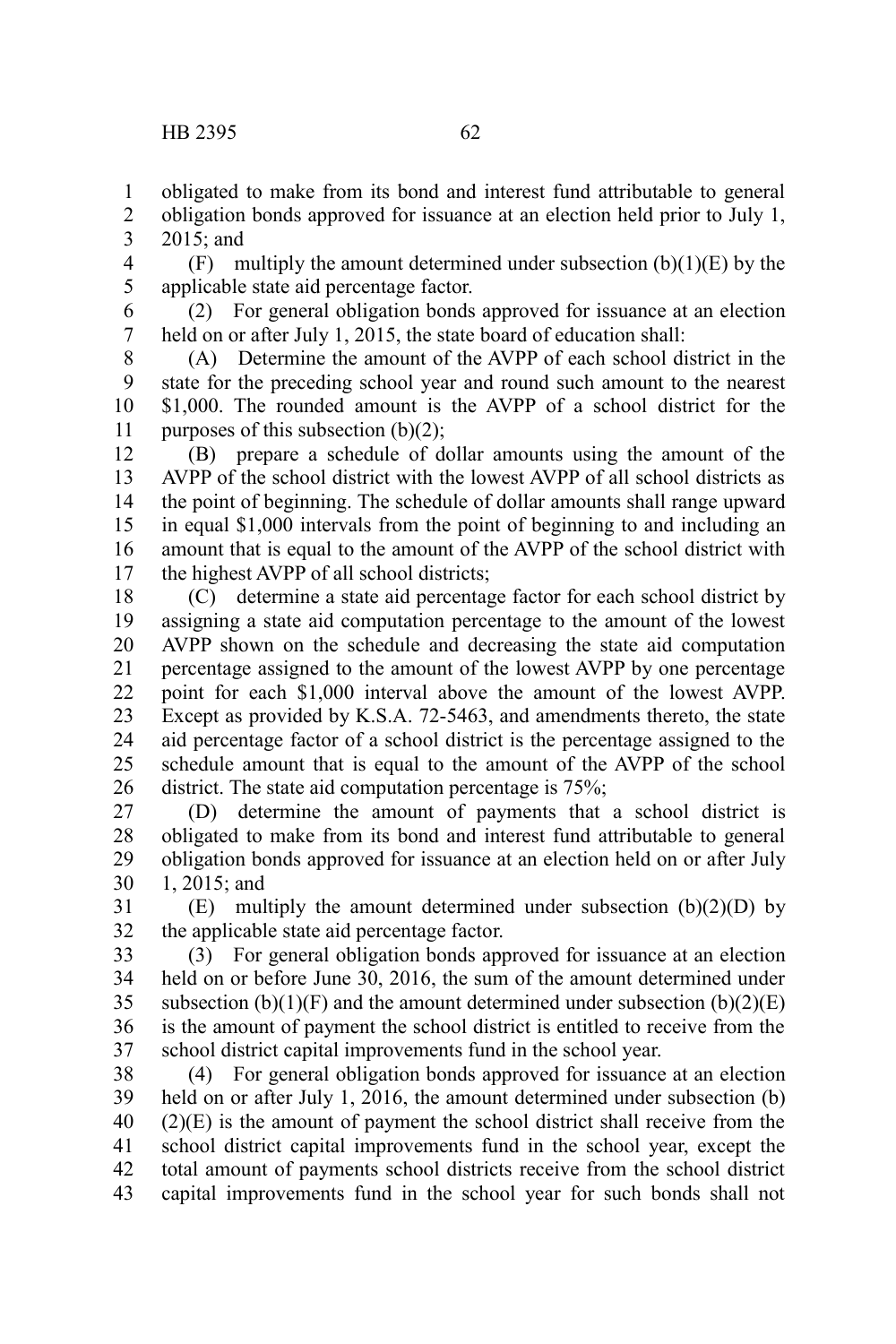exceed the six-year average amount of capital improvement state aid as determined by the state board of education. 1  $\mathcal{L}$ 

(A) The state board of education shall determine the six-year average amount of capital improvement state aid by calculating the average of the total amount of moneys expended per year from the school district capital improvements fund in the immediately preceding six fiscal years, not to include the current fiscal year. 3 4 5 6 7

(B) (i) Subject to clause (ii), the state board of education shall prioritize the allocations to school districts from the school district capital improvements fund in accordance with the priorities set forth as follows in order of highest priority to lowest priority: 8 9 10 11

(a) Safety of the current facility and disability access to such facility as demonstrated by a state fire marshal report, an inspection under the Americans with disabilities act, 42 U.S.C. § 12101 et seq., or other similar evaluation; 12 13 14 15

(b) enrollment growth and imminent overcrowding as demonstrated by successive increases in enrollment of the school district in the immediately preceding three school years; 16 17 18

(c) impact on the delivery of educational services as demonstrated by restrictive inflexible design or limitations on installation of technology; and 19 20 21

(d) energy usage and other operational inefficiencies as demonstrated by a district-wide energy usage analysis, district-wide architectural analysis or other similar evaluation.  $22$ 23 24

(ii) In allocating capital improvement state aid, the state board shall give higher priority to those school districts with a lower AVPP compared to the other school districts that are to receive capital improvement state aid under this section. 25 26 27 28

(C) On and after July 1, 2016, the state board of education shall approve the amount of state aid payments a school district shall receive from the school district capital improvements fund pursuant to subsection (b)(5) prior to an election to approve the issuance of general obligation bonds. 29 30 31 32 33

(5) Except as provided in subsections  $(b)(6)$  and  $(b)(7)$ , the sum of the amounts determined under subsection (b)(3) and the amount determined or allocated to the district by the state board of education pursuant to subsection  $(b)(4)$ , is the amount of payment the school district is entitled to receive from the school district capital improvements fund in the school year. 34 35 36 37 38 39

(6) A school district that had an enrollment of less than 260 students in the school year immediately preceding the school year in which an election is held to approve the issuance of general obligation bonds shall not be entitled to receive payments from the school district capital 40 41 42 43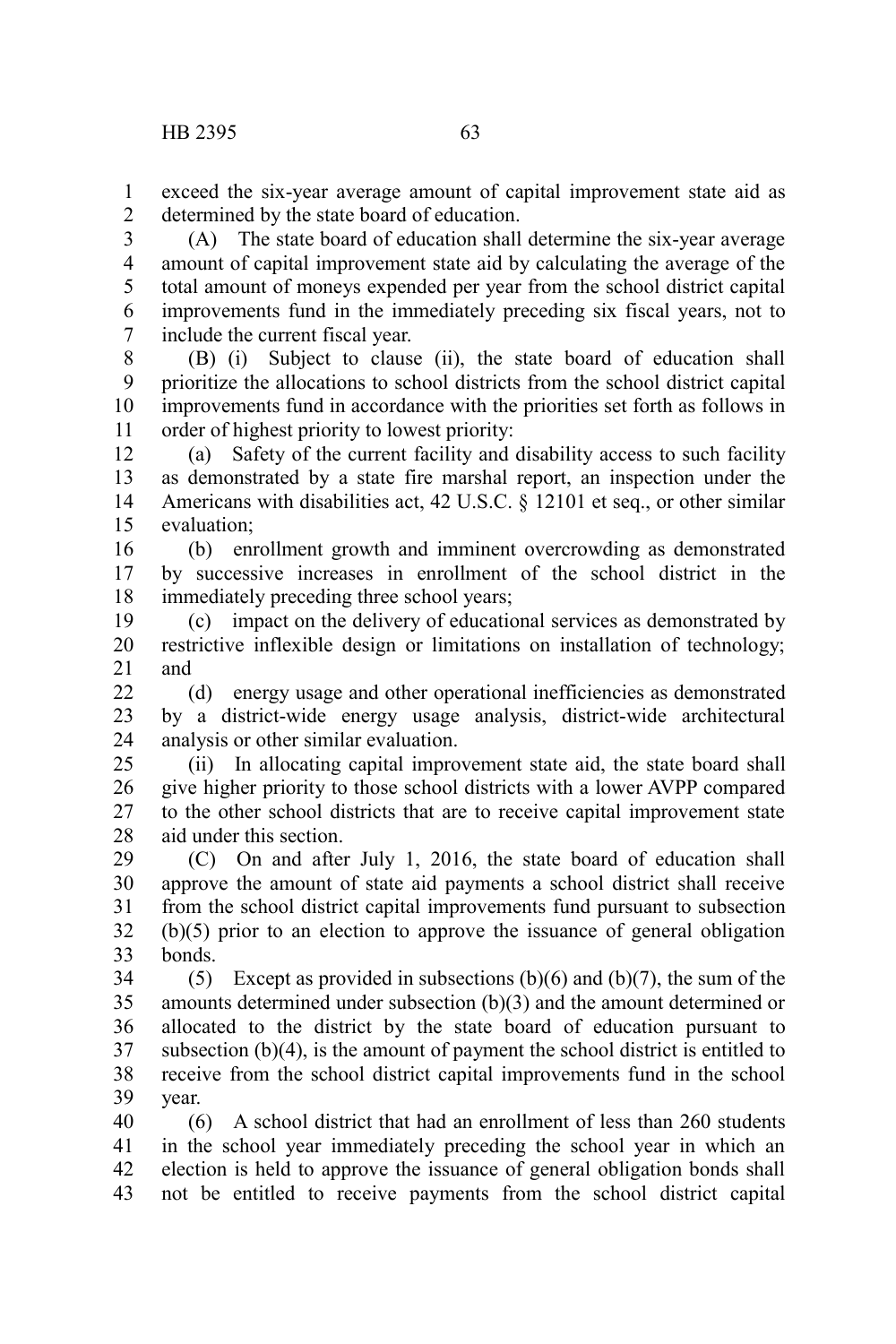improvements fund unless such school district applied for and received approval from the state board of education to issue such bonds prior to holding an election to approve such bond issuance. The provisions of this paragraph shall apply to general obligation bonds approved for issuance at an election held on or after July 1, 2017, that are issued for the purpose of financing the construction of new school facilities. 1 2 3 4 5 6

(7) For general obligation bonds approved for issuance at an election held on or after July 1, 2017, in determining the amount under subsection (b)(2)(D), the state board shall exclude payments for any capital improvement project, or portion thereof, that proposes to construct, reconstruct or remodel a facility that would be used primarily for extracurricular activities, unless the construction, reconstruction or remodeling of such facility is necessary due to concerns relating to the safety of the current facility or disability access to such facility as demonstrated by a state fire marshal report, an inspection under the Americans with disabilities act, 42 U.S.C. § 12101 et seq., or other similar evaluation. 7 8 9 10 11 12 13 14 15 16 17

(c) The state board of education shall certify to the director of accounts and reports the entitlements of school districts determined under the provisions of subsection (b), and an amount equal thereto shall be transferred by the director from the state general fund to the school district capital improvements fund for distribution to school districts. All transfers made in accordance with the provisions of this subsection shall be considered to be demand transfers from the state general fund, except that all such transfers during the fiscal years ending June 30, 2017 *2020*, June 30, 2018 *2021*, and June 30, 2019 *2022*, shall be considered to be revenue transfers from the state general fund. 18 19 20 21 22 23 24 25 26 27

(d) Payments from the school district capital improvements fund shall be distributed to school districts at times determined by the state board of education to be necessary to assist school districts in making scheduled payments pursuant to contractual bond obligations. The state board of education shall certify to the director of accounts and reports the amount due each school district entitled to payment from the fund, and the director of accounts and reports shall draw a warrant on the state treasurer payable to the treasurer of the school district. Upon receipt of the warrant, the treasurer of the school district shall credit the amount thereof to the bond and interest fund of the school district to be used for the purposes of such fund. 28 29 30 31 32 33 34 35 36 37 38

(e) The provisions of this section apply only to contractual obligations incurred by school districts pursuant to general obligation bonds issued upon approval of a majority of the qualified electors of the school district voting at an election upon the question of the issuance of such bonds. 39 40 41 42 43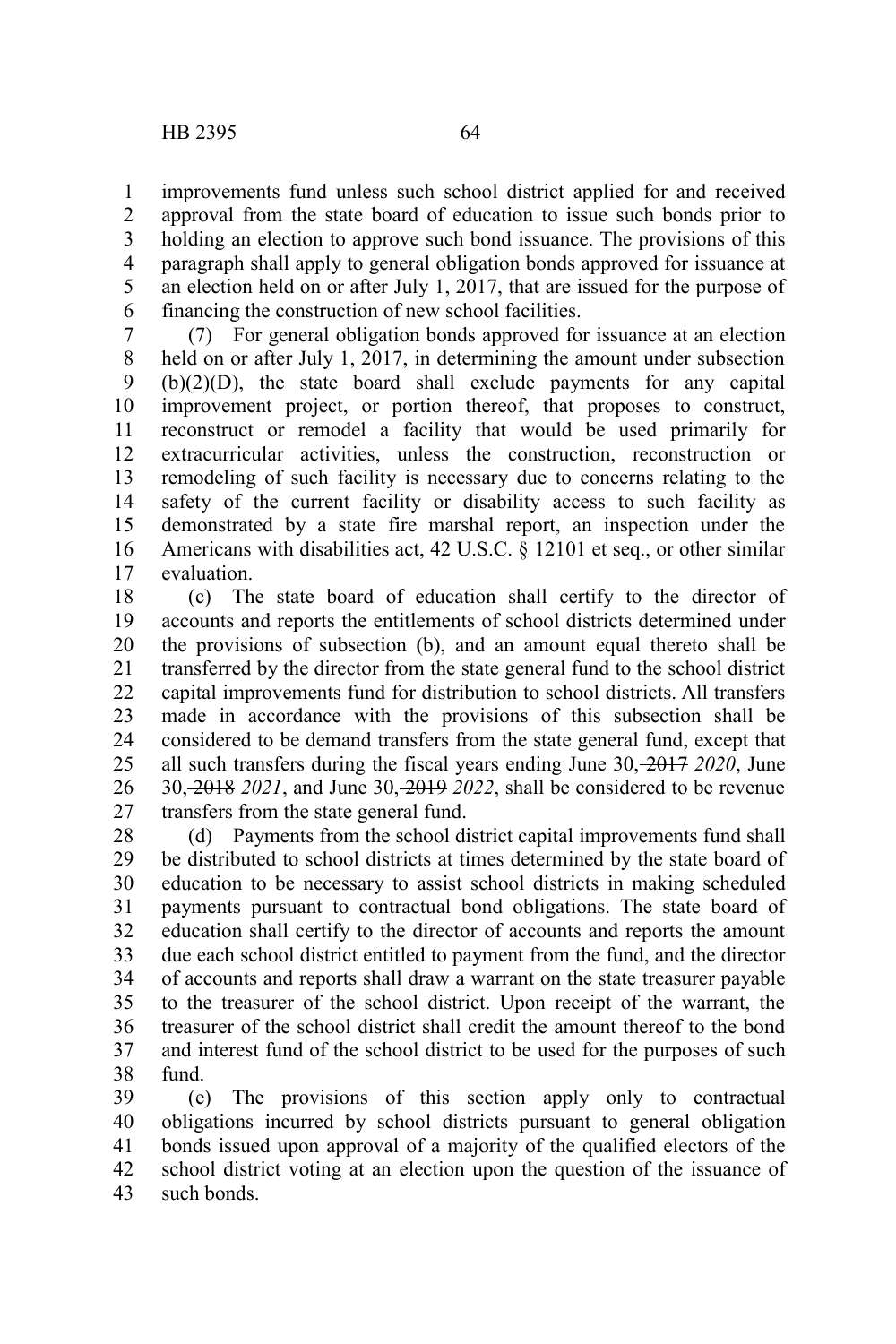(f) On or before the first day of the legislative session in 2017, and each year thereafter, the state board of education shall prepare and submit a report to the legislature that includes information on school district elections held on or after July 1, 2016, to approve the issuance of general obligation bonds and the amount of payments school districts were approved to receive from the school district capital improvements fund

pursuant to subsection  $(b)(4)(C)$ . 7

Sec. 47. On and after July 1, 2019, K.S.A. 72-6147 is hereby amended to read as follows: 72-6147. (a) As used in this section: 8 9

(1) "Bullying" means: (A) Any intentional gesture or any intentional written, verbal, electronic or physical act or threat-either by any student, staff member or parent towards a student or by any student, staff member or parent towards a staff member that is sufficiently severe, persistent or pervasive that such gesture, act or threat creates an intimidating, threatening or abusive educational environment that a reasonable person, under the circumstances, knows or should know will have the effect of: 10 11 12 13 14 15 16

(i) Harming a student or staff member, whether physically or mentally; 17 18

19

(ii) damaging a student's or staff member's property;

(iii) placing a student or staff member in reasonable fear of harm to the student or staff member; or 20 21

(iv) placing a student or staff member in reasonable fear of damage to the student's or staff member's property; 22 23

24

## (B) cyberbullying; or

(C) any other form of intimidation or harassment prohibited by the board of education of the school district in policies concerning bullying adopted pursuant to this section or subsection (e) of K.S.A. 72-1138*(e)*, and amendments thereto. 25 26 27 28

(2) "Cyberbullying" means bullying by use of any electronic communication device through means including, but not limited to, e-mail, instant messaging, text messages, blogs, mobile phones, pagers, online games and websites. 29 30 31 32

(3) "Parent" includes a guardian, custodian or other person with authority to act on behalf of the child. 33 34

(4) "School district" or "district" means any unified school district organized and operating under the laws of this state. 35 36

(5) "School vehicle" means any school bus, school van, other school vehicle and private vehicle used to transport students or staff members to and from school or any school-sponsored activity or event. 37 38 39

40

(6) "Staff member" means any person employed by a school district.

(b) The board of education of each school district shall adopt a policy to prohibit bullying either by any student, staff member or parent towards a student or by a student, staff member or parent towards a staff member 41 42 43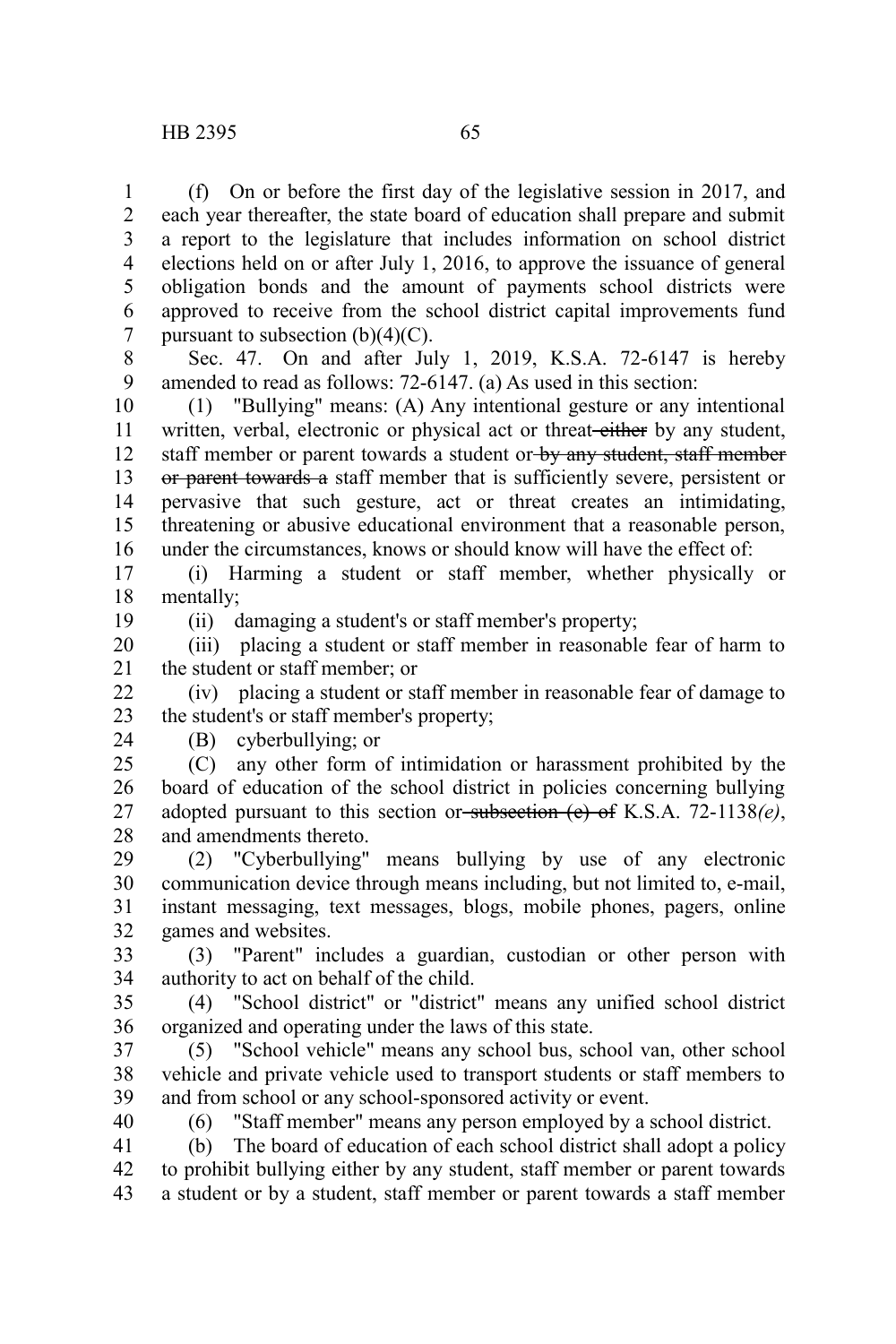on or while utilizing school property, in a school vehicle or at a schoolsponsored activity or event. 1 2

(c) The board of education of each school district shall adopt and implement a plan to address bullying-either by any student, staff member or parent towards a student or by a student, staff member or parent towards a staff member on school property, in a school vehicle or at a schoolsponsored activity or event. Such plan shall include*:* Provisions for the training and education for staff members and students*; consequences and appropriate remedial action for a person who commits an act of bullying, harassment or cyberbullying; a procedure for reporting an act of bullying, harassment or cyberbullying; a procedure for prompt investigation of reports of bullying, harassment and cyberbullying; and a list of appropriate responses to an incident of bullying, harassment or cyberbullying.* 3 4 5 6 7 8 9 10 11 12 13 14

*(d) On or before July 30, 2019, such plan shall be published on the school district's website, with a link prominently displayed on the home page of such website titled, "Bullying Prevention Plan." Such plan shall be distributed annually to parents and guardians who have children enrolled in a school in the school district. The plan also shall be submitted to the department of education and shall be kept on file with the department*. 15 16 17 18 19 20

(d)*(e)* The board of education of each school district may adopt additional policies relating to bullying pursuant to subsection  $(e)$  of K.S.A. 72-1138*(e)*, and amendments thereto. 21 22 23

 $(e)$ (f) Nothing in this section shall be construed to limit or supersede or in any manner affect or diminish the requirements of compliance by a staff member with the provisions of K.S.A. 2018 Supp. 38-2223 or 38- 2226, and amendments thereto. 24 25 26 27

Sec. 48. On and after July 1, 2019, K.S.A. 72-6487 is hereby amended to read as follows: 72-6487. (a) The board of education of a school district may provide or furnish transportation for students who are enrolled in the school district to or from any school of the school district or to or from any school of another school district attended by such students in accordance with the provisions of an agreement entered into under authority of K.S.A. 72-13,101, and amendments thereto. 28 29 30 31 32 33 34

(b) (1) When any or all of the conditions specified in this provision exist, The board of education of a school district shall provide or furnish transportation for students who reside in the school district and who attend any school of the school district or who attend any school of another school district in accordance with the provisions of an agreement entered into under authority of K.S.A. 72-13,101, and amendments thereto. The conditions which apply to the requirements of this provision are as follows*, if*: 35 36 37 38 39 40 41 42

(A) The residence of the student is inside or outside the corporate 43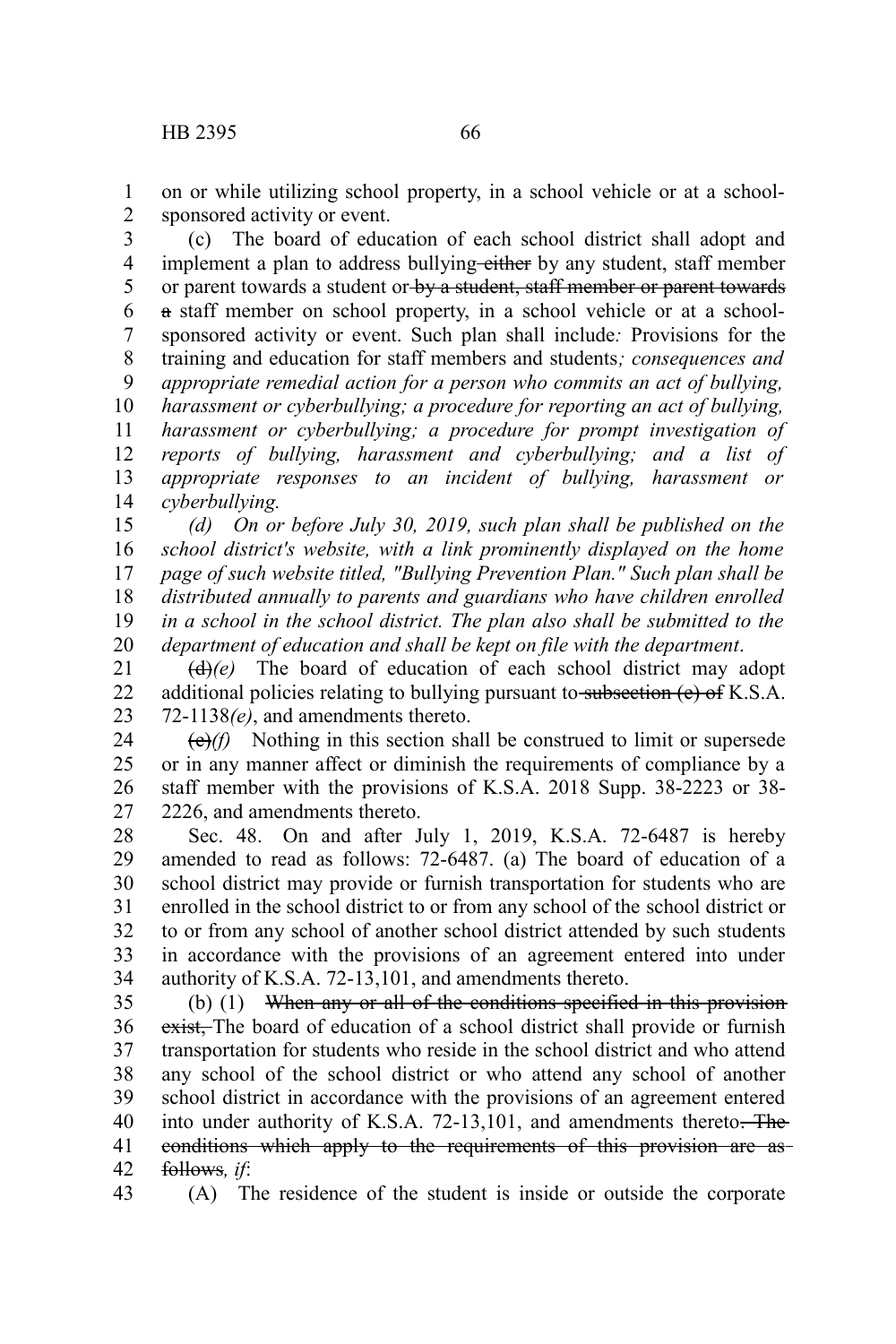limits of a city, the school building attended is outside the corporate limits of a city and the school building attended is more than  $2^{1/2}$  miles by the usually traveled road from the residence of the student; or 1 2 3

(B) the residence of the student is outside the corporate limits of a city, the school building attended is inside the corporate limits of a city and the school building attended is more than  $2\frac{1}{2}$  miles by the usually traveled road from the residence of the student; or 4 5 6 7

(C) the residence of the student is inside the corporate limits of one city, the school building attended is inside the corporate limits of a different city and the school building attended is more than  $2^{1/2}$  miles by the usually traveled road from the residence of the student. 8 9 10 11

(2) The provisions of this subsection are subject to the provisions of subsections (c) and*,* (d) *and (e)*. 12 13

(c) The board of education of every school district is authorized to adopt rules and regulations to govern the conduct, control and discipline of all students while being transported in school buses. The board may suspend or revoke the transportation privilege or entitlement of any student who violates any rules and regulations adopted by the boardunder authority of this subsection. 14 15 16 17 18 19

(d) The board of education of every school district may suspend or revoke the transportation privilege or entitlement of any student who is detained at school at the conclusion of the school day for violation of any rules and regulations governing student conduct or for disobedience of an order of a teacher or other school authority. Suspension or revocation of the transportation privilege or entitlement of any student specified in this subsection shall be limited to the school day or days on which the student is detained at school. The provisions of this subsection do not apply to any student who has been determined to be an exceptional child, except gifted children, under the provisions of the special education for exceptional children act. 20 21 22 23 24 25 26 27 28 29 30

*(e) Notwithstanding the provisions of subsection (b), the board of education of a school district shall provide or furnish transportation for students who reside in the school district and who attend any school of the school district or who attend any school of another school district in accordance with the provisions of an agreement entered into under authority of K.S.A. 72-13,101, and amendments thereto, if:* 31 32 33 34 35 36

*(1)* The school building attended is  $2^{1/2}$  miles or less by the usually *traveled road from the residence of the student;* 37 38

*(2) there is no safe pedestrian route from the residence of the student to the school building attended by such student; and* 39 40

*(3) the provision of such transportation does not increase the cost of providing transportation to students by the school district.* 41 42

 $(e)$ (f) (1) Subject to the limitations specified in this subsection, the 43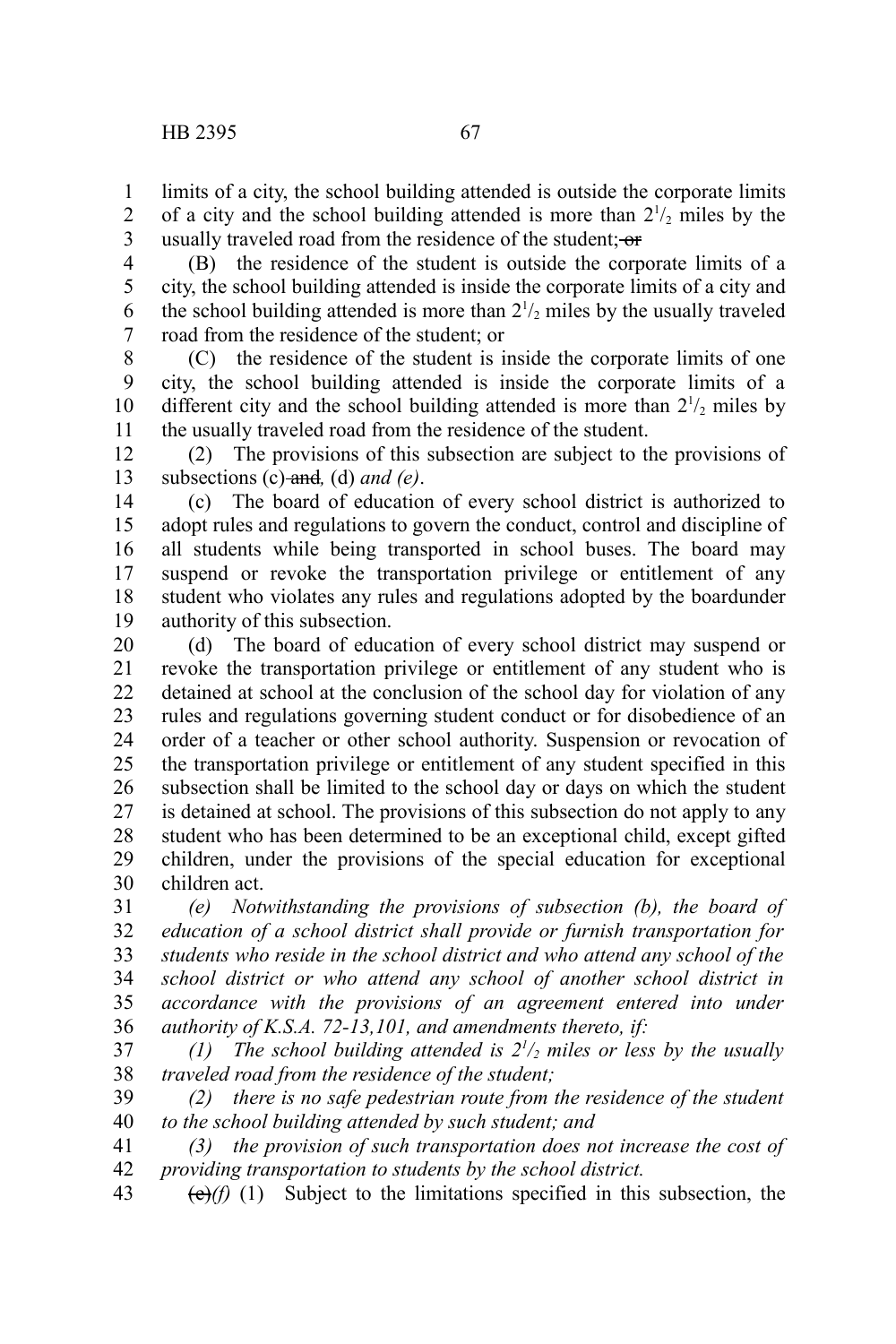board of education of any school district may prescribe and collect fees to offset, totally or in part, the costs incurred for the provision or furnishing of transportation for students. The limitations which apply to the authorization granted by this subsection are as follows: 1 2 3 4

(A) Fees for the provision or furnishing of transportation for students shall be prescribed and collected only to recover the costs incurred as a result of and directly attributable to the provision or furnishing of transportation for students and only to the extent that such costs are not reimbursed from any other source provided by law; 5 6 7 8 9

(B) fees for the provision or furnishing of transportation may not be assessed against or collected from any student who is counted in determining the transportation weighting of the school district under the Kansas school equity and enhancement act, K.S.A. 72-5131 et seq., and amendments thereto, or any student who is determined to be a child with disabilities under the provisions of the special education for exceptional children act or any student who is eligible for free or reduced price meals under the national school lunch act or any student who is entitled to transportation under the provisions of K.S.A. 72-6491(a), and amendments thereto, and who resides  $2^{1/2}$  miles or more by the regular route of a school bus from the school attended; *and* 10 11 12 13 14 15 16 17 18 19 20

(C) fees for the provision or furnishing of transportation for students in accordance with the provisions of an agreement entered into under authority of K.S.A. 72-13,101 or 72-6492, and amendments thereto, shall be controlled by the provisions of the agreement. 21 22 23 24

(2) All moneys received by a school district from fees collected under this subsection shall be deposited in the general fund of the district. 25 26

*(g) For the purposes of this section, the term "safe pedestrian route" means a route that may be traveled on foot and: (1) Each portion of such route has either accessible sidewalks or speed limits for motor vehicles that do not exceed 25 miles per hour; (2) no portion of such route crosses any street with a speed limit for motor vehicles in excess of 25 miles per hour, unless a crossing guard is present at such intersection during the times when students would typically be traveling on such route; and (3) no portion of such route crosses any railroad tracks.* 27 28 29 30 31 32 33 34

Sec. 49. On and after July 1, 2019, K.S.A. 72-8193 is hereby amended to read as follows: 72-8193. (a) There is hereby established the legislative task force on dyslexia. The task force shall advise and make recommendations to the governor, the legislature and the state board of education regarding matters concerning the use of evidence-based practices for students with dyslexia. The work of the task force should be completed by January 2, 2019, and a report prepared and submitted *The task force shall prepare and submit a report* to the governor, the legislature and the state board of education by January 30, 2019*, and each January* 35 36 37 38 39 40 41 42 43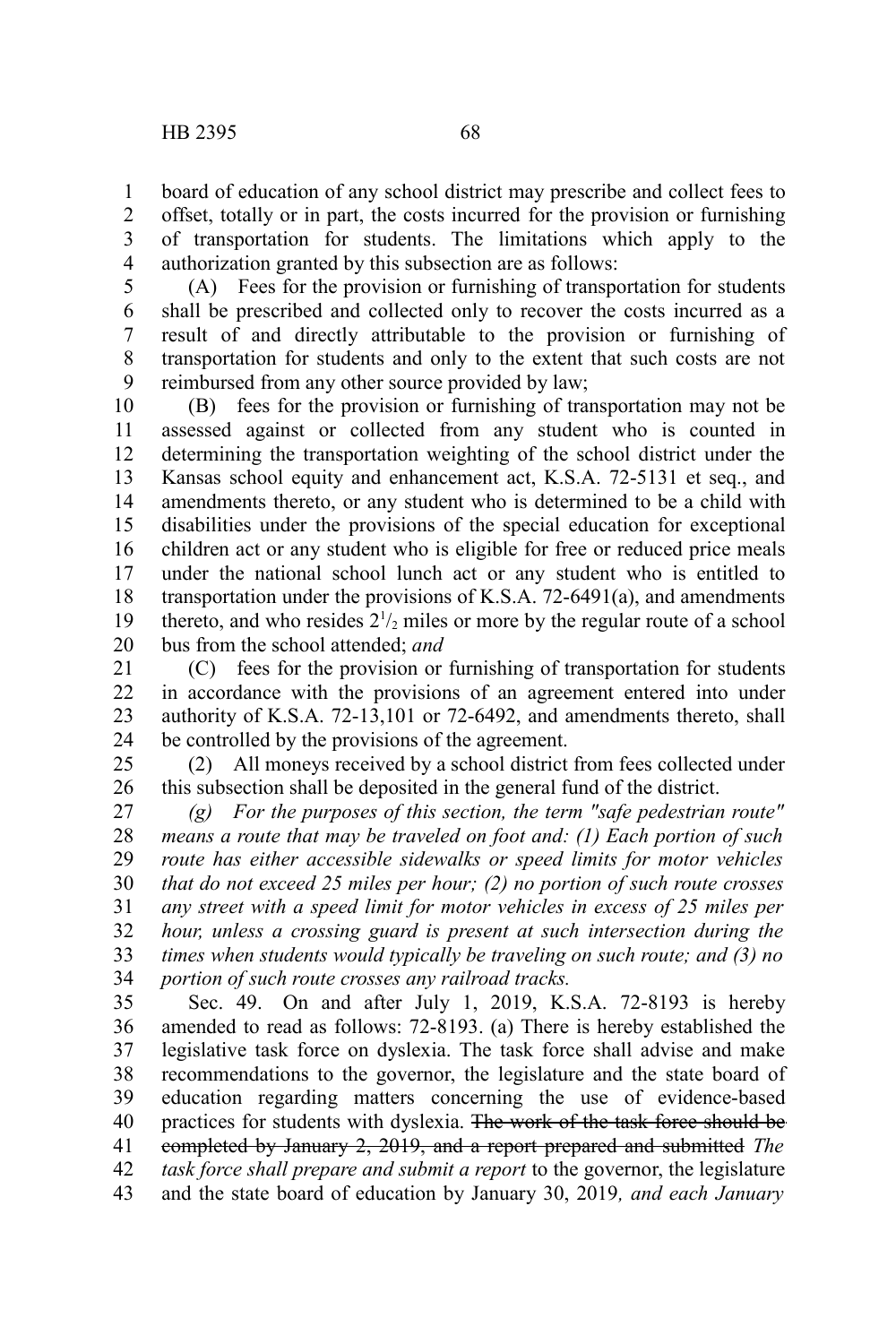*30 thereafter*. 1

2

(b) The recommendations and resource materials shall:

(1) Research and recommend evidence-based reading practices to address dyslexia or characteristics of dyslexia for use by schools; 3 4

(2) research and recommend high quality pre-service and in-service professional development activities to address reading difficulties like dyslexia, including identification of dyslexia and effective reading interventions to be used in schools and within degree programs, such as education, reading, special education, speech-language pathology and psychology; 5 6 7 8 9 10

(3) study and examine current state and federal laws and rules and regulations, and the implementation of such laws and rules and regulations that affect students with dyslexia; and 11 12 13

(4) identify valid and reliable screening and evaluation assessments and protocols that can be used and the appropriate personnel to administer such assessments in order to identify children with reading difficulties, such as dyslexia or the characteristics of dyslexia as part of an ongoing reading progress monitoring system, multi-tiered system of supports and child find special education eligibility for students. 14 15 16 17 18 19

20

(c) The task force shall consist of 16 voting members as follows:

(1) One member of the senate and one elementary school classroom teacher shall be appointed jointly by the chairperson and the ranking minority member of the senate committee on education; 21 22 23

(2) one member of the house of representatives and one elementary school classroom teacher shall be appointed jointly by the chairperson and the ranking minority member of the house committee on education; 24 25 26

(3) one member appointed by and from the state board of education, to serve as the chairperson of the task force; 27 28

(4) one member shall be a professor employed by a state educational institution with specialized expertise in effective evidence-based reading practices for dyslexia appointed by the president of the state board of regents; 29 30 31 32

(5) one member shall be a principal of a public school appointed by the united school administrators of Kansas; 33 34

(6) four members shall be the parents of children with a diagnosis of dyslexia with one appointed by keys for networking, inc., one appointed by families together, inc., one appointed by decoding dyslexia Johnson county and one appointed by the international dyslexia association Kansas Missouri branch, and such appointments shall be made with an effort to provide statewide representation, if possible; 35 36 37 38 39 40

(7) one member shall be appointed by the Kansas association of special education administrators; 41 42

(8) one member shall be an elementary school building-level reading 43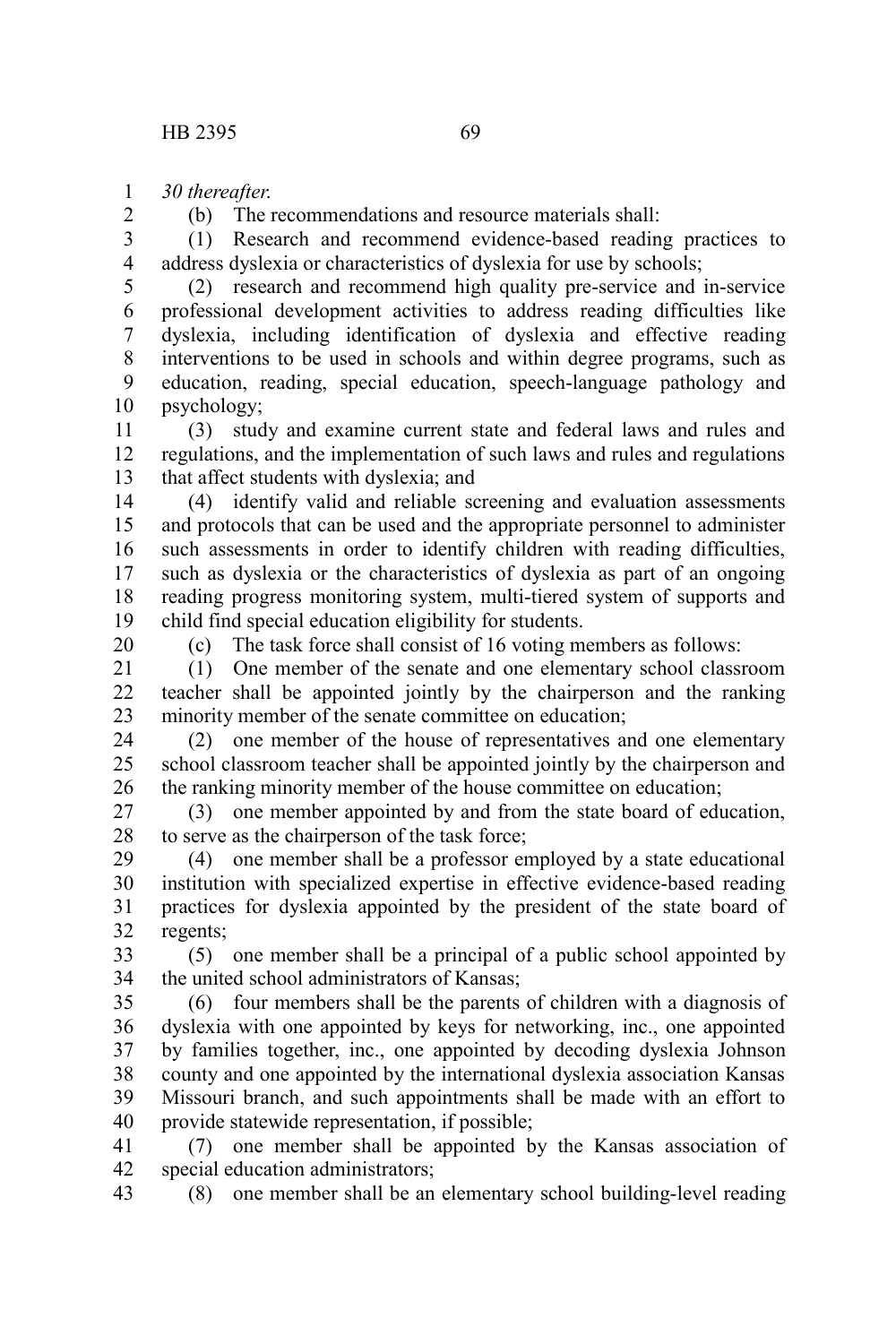specialist appointed by the state board of education; 1

(9) one member shall be an elementary school special education teacher appointed by the state board of education; 2 3

(10) one member shall be a licensed psychologist or speech-language pathologist who diagnoses dyslexia as a part of such person's practice appointed by the chairperson of the task force; 4 5 6

(11) one member, identified as a nonprofit service provider for children diagnosed with dyslexia, shall be appointed by the chairperson of the task force; and 7 8 9

(12) the following ex-officio members, who shall be non-voting members of the task force: 10 11

(A) One member shall be a licensed attorney from the Kansas state department of education appointed by the Kansas state department of education; 12 13 14

(B) one member shall be a licensed attorney who is familiar with dyslexia issues appointed jointly by the chairperson of the senate committee on education and the chairperson of the house committee on education; and 15 16 17 18

(C) one member shall be appointed by the disability rights center of Kansas. 19 20

(d) *Any vacancy in a position shall be filled in the same manner as the original appointment.* 21 22

*(e)* The chairperson shall call an organizational meeting of the task force on or before July 15, 2018. At such organizational meeting, the members shall elect a vice-chairperson from the membership of the task force. The task force also shall consider dates for future meetings, the agenda for such meetings and the need for electing a facilitator to assist in discussions among the members of the task force. The task force shall meet no more than six times in 2018*, and no more than once in 2019, 2020 and 2021,* and may hold meetings by telephone or video conference, if necessary. 23 24 25 26 27 28 29 30 31

(e)*(f) Subject to subsection (e),* the task force may meet at any time and at any place within the state on the call of the chairperson. A quorum of the task force shall be nine members. All actions of the task force shall be by motion adopted by a majority of those members present when there is a quorum. 32 33 34 35 36

 $(f(x))$  If approved by the legislative coordinating council, members of the task force attending meetings authorized by the task force shall be paid amounts for expenses, mileage and subsistence as provided in K.S.A. 75- 3223(e), and amendments thereto. 37 38 39 40

 $\left(\frac{g}{g}\right)$  The staff of the office of revisor of statutes, the legislative research department and the division of legislative administrative services shall provide assistance as may be requested by the legislative task force 41 42 43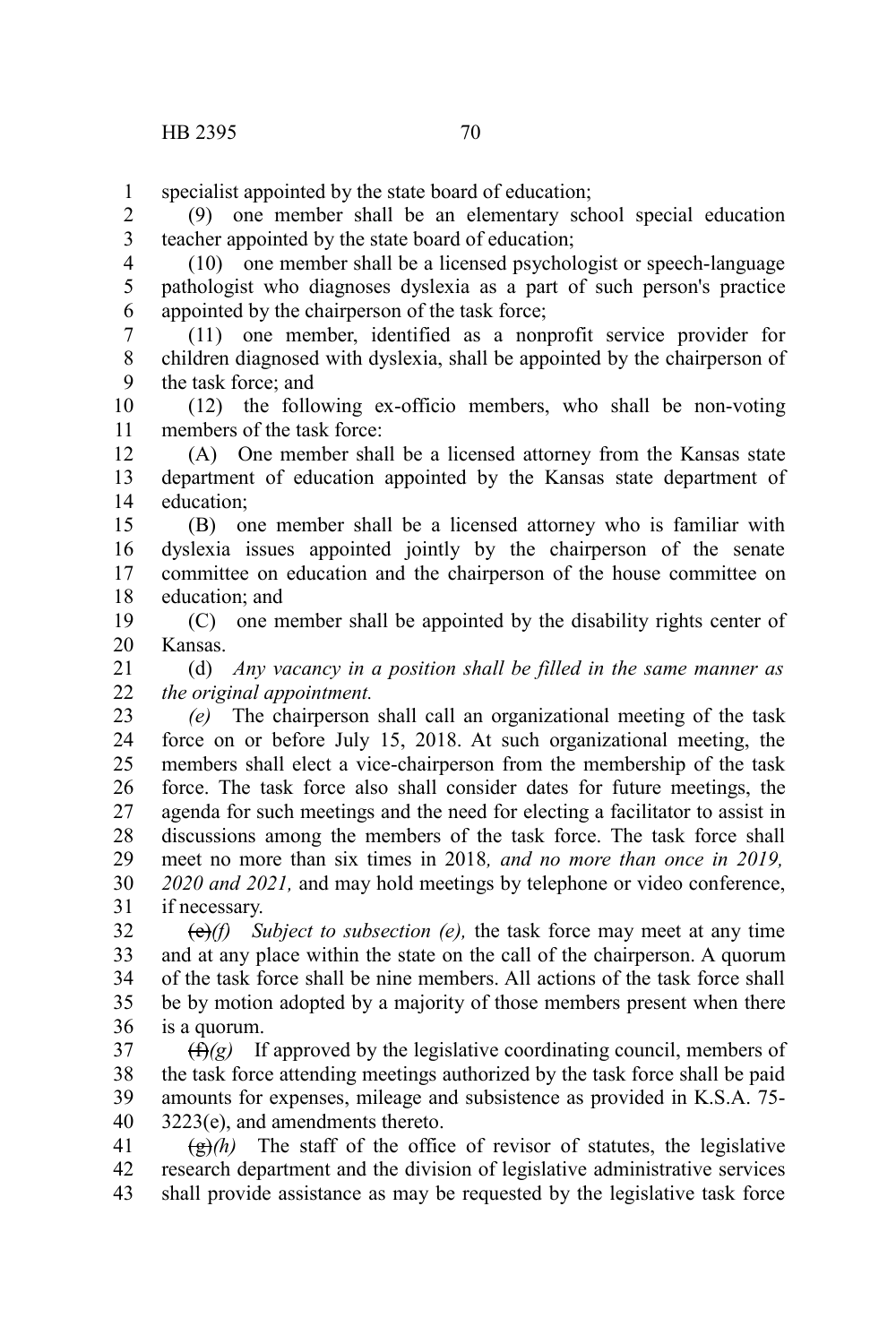on dyslexia. 1

2

*(i) The provisions of this section shall expire on June 30, 2022.*

Sec. 50. On and after July 1, 2019, K.S.A. 2018 Supp. 79-201x is hereby amended to read as follows: 79-201x. For taxable years-2017 2019 and 2018 *2020*, the following described property, to the extent herein specified, shall be and is hereby exempt from the property tax levied pursuant to the provisions of K.S.A. 72-5142, and amendments thereto: Property used for residential purposes to the extent of \$20,000 of its appraised valuation. 3 4 5 6 7 8 9

Sec. 51. On and after July 1, 2019, K.S.A. 2018 Supp. 79-32,117 is hereby amended to read as follows: 79-32,117. (a) The Kansas adjusted gross income of an individual means such individual's federal adjusted gross income for the taxable year, with the modifications specified in this section. 10 11 12 13 14

15

(b) There shall be added to federal adjusted gross income:

(i) Interest income less any related expenses directly incurred in the purchase of state or political subdivision obligations, to the extent that the same is not included in federal adjusted gross income, on obligations of any state or political subdivision thereof, but to the extent that interest income on obligations of this state or a political subdivision thereof issued prior to January 1, 1988, is specifically exempt from income tax under the laws of this state authorizing the issuance of such obligations, it shall be excluded from computation of Kansas adjusted gross income whether or not included in federal adjusted gross income. Interest income on obligations of this state or a political subdivision thereof issued after December 31, 1987, shall be excluded from computation of Kansas adjusted gross income whether or not included in federal adjusted gross income. 16 17 18 19 20 21 22 23 24 25 26 27 28

(ii) Taxes on or measured by income or fees or payments in lieu of income taxes imposed by this state or any other taxing jurisdiction to the extent deductible in determining federal adjusted gross income and not credited against federal income tax. This paragraph shall not apply to taxes imposed under the provisions of K.S.A. 79-1107 or 79-1108, and amendments thereto, for privilege tax year 1995, and all such years thereafter. 29 30 31 32 33 34 35

(iii) The federal net operating loss deduction, except that the federal net operating loss deduction shall not be added to an individual's federal adjusted gross income for tax years beginning after December 31, 2016. 36 37 38

(iv) Federal income tax refunds received by the taxpayer if the deduction of the taxes being refunded resulted in a tax benefit for Kansas income tax purposes during a prior taxable year. Such refunds shall be included in income in the year actually received regardless of the method of accounting used by the taxpayer. For purposes hereof, a tax benefit shall 39 40 41 42 43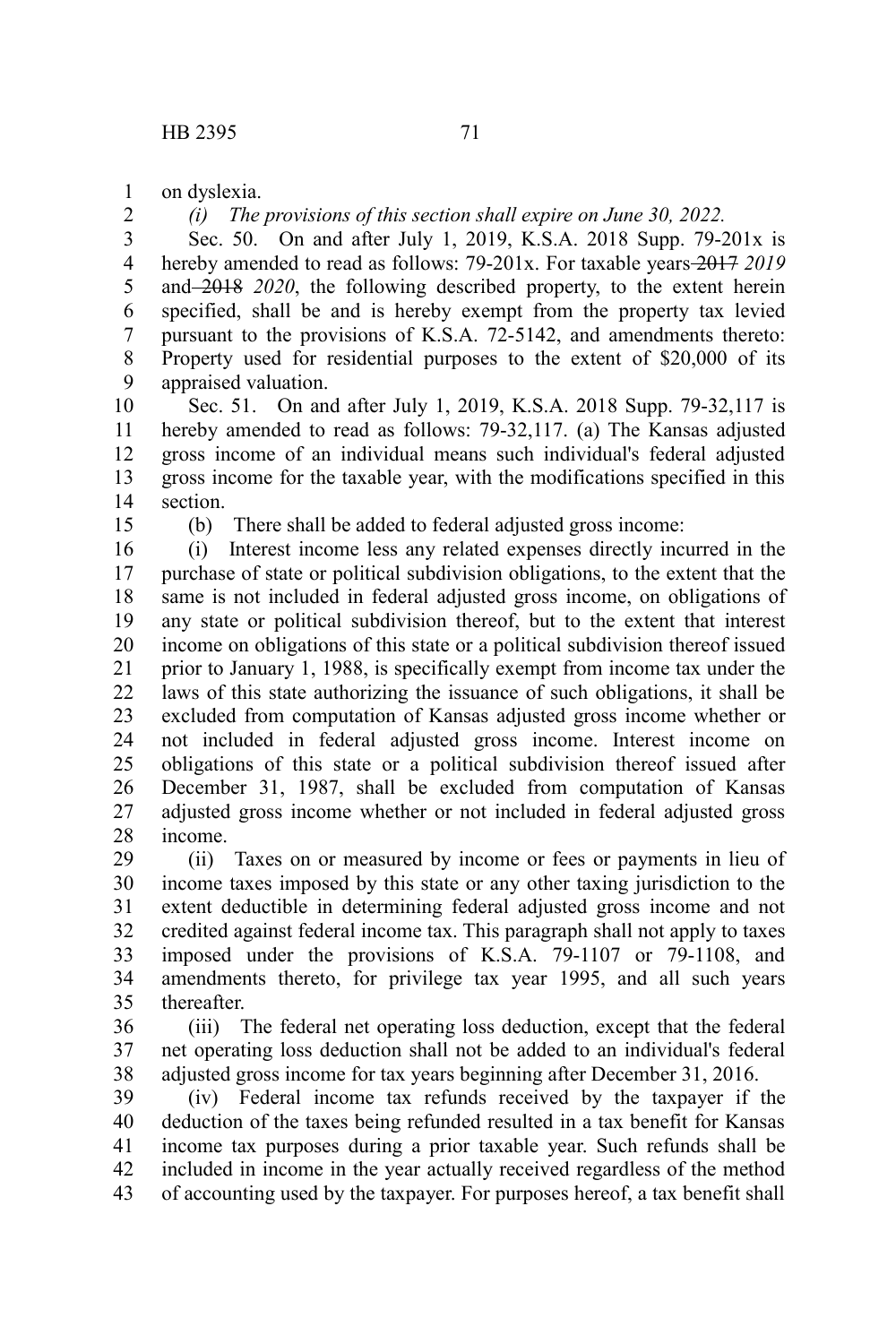be deemed to have resulted if the amount of the tax had been deducted in determining income subject to a Kansas income tax for a prior year regardless of the rate of taxation applied in such prior year to the Kansas taxable income, but only that portion of the refund shall be included as bears the same proportion to the total refund received as the federal taxes deducted in the year to which such refund is attributable bears to the total federal income taxes paid for such year. For purposes of the foregoing sentence, federal taxes shall be considered to have been deducted only to the extent such deduction does not reduce Kansas taxable income below zero. 1 2 3 4 5 6 7 8 9 10

(v) The amount of any depreciation deduction or business expense deduction claimed on the taxpayer's federal income tax return for any capital expenditure in making any building or facility accessible to the handicapped, for which expenditure the taxpayer claimed the credit allowed by K.S.A. 79-32,177, and amendments thereto. 11 12 13 14 15

(vi) Any amount of designated employee contributions picked up by an employer pursuant to K.S.A. 12-5005, 20-2603, 74-4919 and 74-4965, and amendments thereto. 16 17 18

(vii) The amount of any charitable contribution made to the extent the same is claimed as the basis for the credit allowed pursuant to K.S.A. 79- 32,196, and amendments thereto. 19 20 21

(viii) The amount of any costs incurred for improvements to a swine facility, claimed for deduction in determining federal adjusted gross income, to the extent the same is claimed as the basis for any credit allowed pursuant to K.S.A. 2018 Supp. 79-32,204, and amendments thereto. 22 23 24 25 26

(ix) The amount of any ad valorem taxes and assessments paid and the amount of any costs incurred for habitat management or construction and maintenance of improvements on real property, claimed for deduction in determining federal adjusted gross income, to the extent the same is claimed as the basis for any credit allowed pursuant to K.S.A. 79-32,203, and amendments thereto. 27 28 29 30 31 32

(x) Amounts received as nonqualified withdrawals, as defined by K.S.A. 2018 Supp. 75-643, and amendments thereto, if, at the time of contribution to a family postsecondary education savings account, such amounts were subtracted from the federal adjusted gross income pursuant to K.S.A.  $79-32,117(c)(xv)$ , and amendments thereto, or if such amounts are not already included in the federal adjusted gross income. 33 34 35 36 37 38

(xi) The amount of any contribution made to the same extent the same is claimed as the basis for the credit allowed pursuant to K.S.A. 74- 50,154, and amendments thereto. 39 40 41

(xii) For taxable years commencing after December 31, 2004, amounts received as withdrawals not in accordance with the provisions of 42 43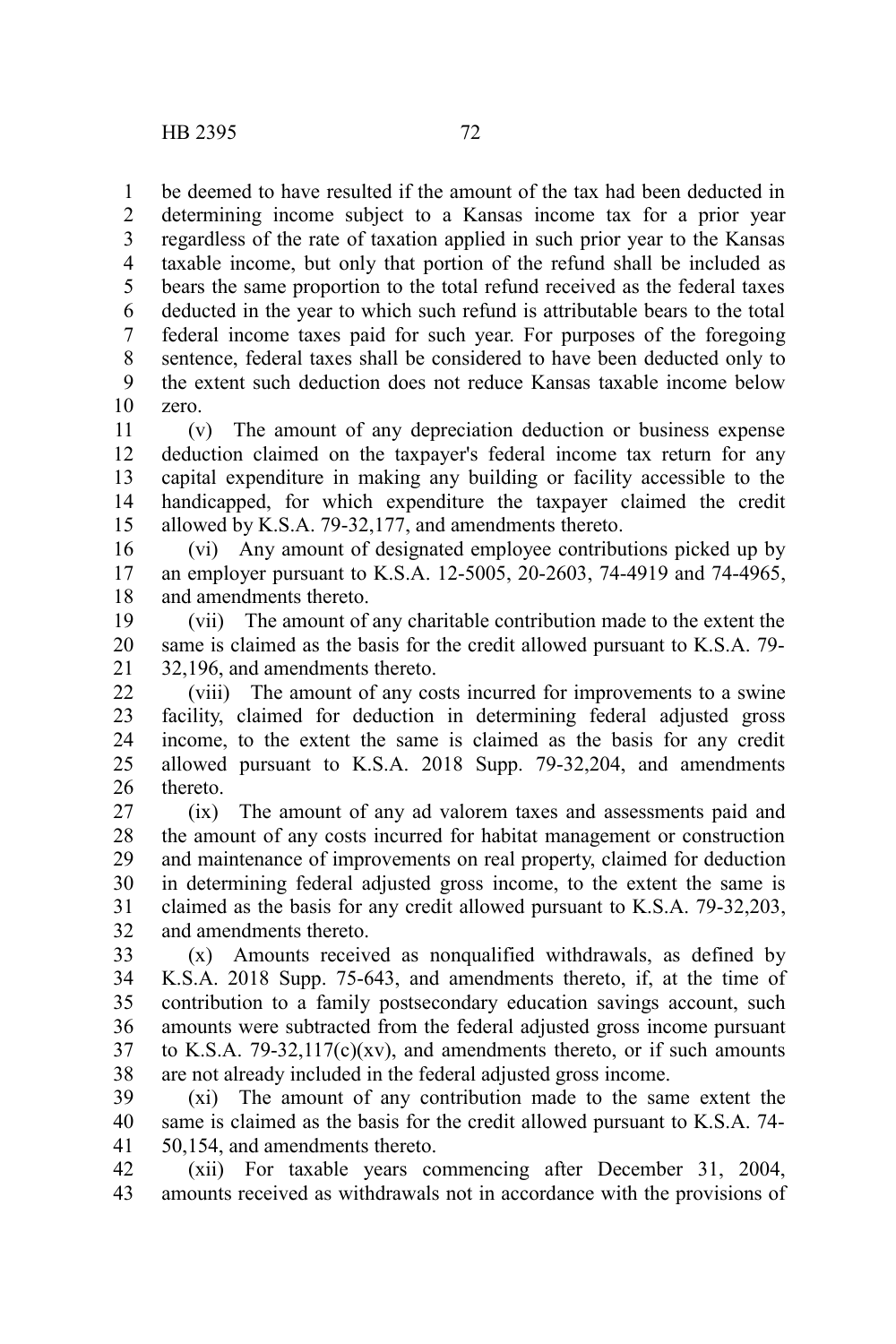K.S.A. 74-50,204, and amendments thereto, if, at the time of contribution to an individual development account, such amounts were subtracted from the federal adjusted gross income pursuant to subsection  $(c)(xiii)$ , or if such amounts are not already included in the federal adjusted gross income. 1 2 3 4 5

(xiii) The amount of any expenditures claimed for deduction in determining federal adjusted gross income, to the extent the same is claimed as the basis for any credit allowed pursuant to K.S.A. 2018 Supp. 79-32,217 through 79-32,220 or 79-32,222, and amendments thereto. 6 7 8 9

(xiv) The amount of any amortization deduction claimed in determining federal adjusted gross income to the extent the same is claimed for deduction pursuant to K.S.A. 2018 Supp. 79-32,221, and amendments thereto. 10 11 12 13

(xv) The amount of any expenditures claimed for deduction in determining federal adjusted gross income, to the extent the same is claimed as the basis for any credit allowed pursuant to K.S.A. 2018 Supp. 79-32,223 through 79-32,226, 79-32,228 through 79-32,231, 79-32,233 through 79-32,236, 79-32,238 through 79-32,241, 79-32,245 through 79- 32,248 or 79-32,251 through 79-32,254, and amendments thereto. 14 15 16 17 18 19

(xvi) The amount of any amortization deduction claimed in determining federal adjusted gross income to the extent the same is claimed for deduction pursuant to K.S.A. 2018 Supp. 79-32,227, 79- 32,232, 79-32,237, 79-32,249, 79-32,250 or 79-32,255, and amendments thereto. 20 21 22 23 24

(xvii) The amount of any amortization deduction claimed in determining federal adjusted gross income to the extent the same is claimed for deduction pursuant to K.S.A. 2018 Supp. 79-32,256, and amendments thereto. 25 26 27 28

(xviii) For taxable years commencing after December 31, 2006, the amount of any ad valorem or property taxes and assessments paid to a state other than Kansas or local government located in a state other than Kansas by a taxpayer who resides in a state other than Kansas, when the law of such state does not allow a resident of Kansas who earns income in such other state to claim a deduction for ad valorem or property taxes or assessments paid to a political subdivision of the state of Kansas in determining taxable income for income tax purposes in such other state, to the extent that such taxes and assessments are claimed as an itemized deduction for federal income tax purposes. 29 30 31 32 33 34 35 36 37 38

(xix) For taxable years beginning after December 31, 2012, and ending before January 1, 2017, the amount of any: (1) Loss from business as determined under the federal internal revenue code and reported from schedule C and on line 12 of the taxpayer's form 1040 federal individual income tax return; (2) loss from rental real estate, royalties, partnerships, S 39 40 41 42 43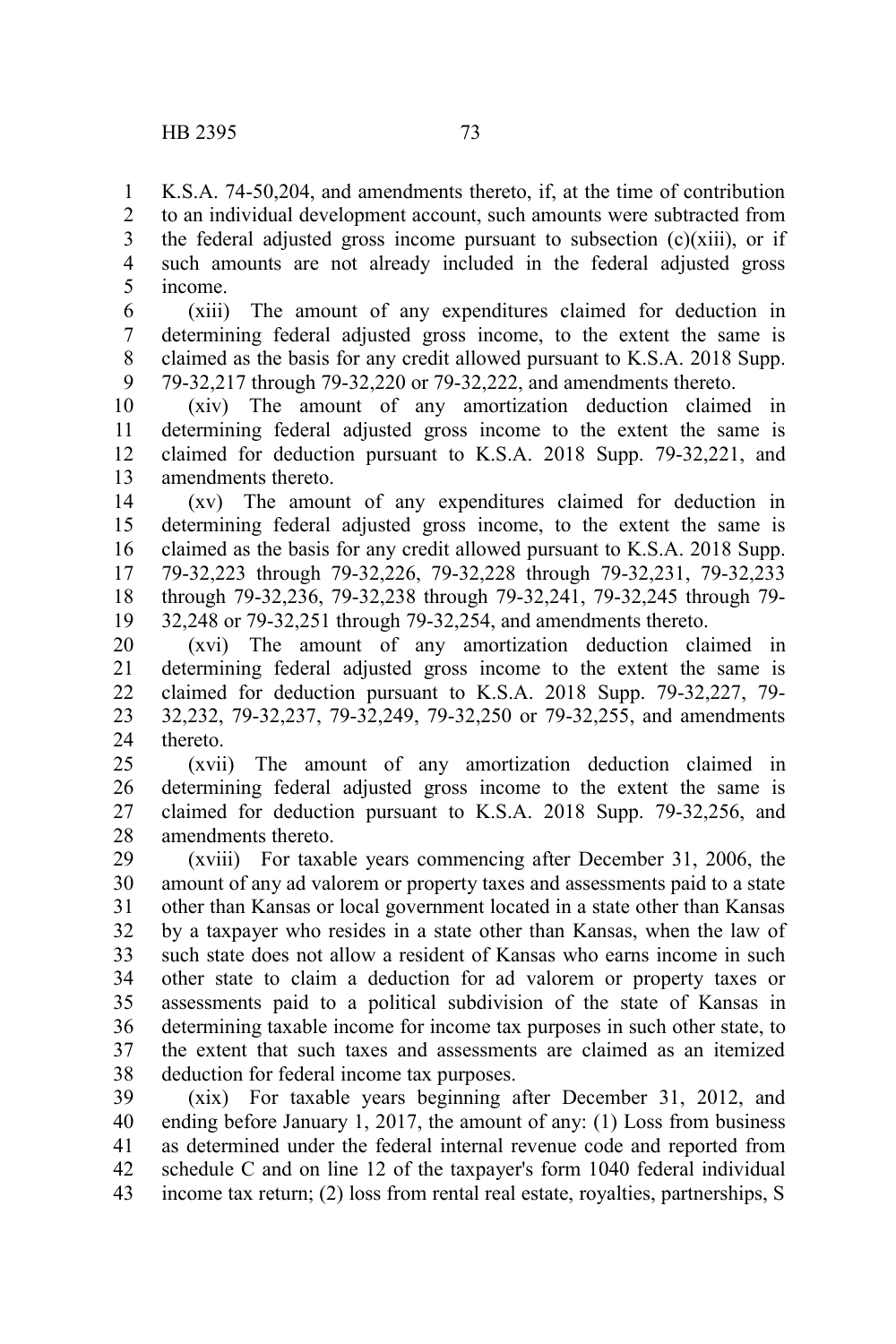corporations, except those with wholly owned subsidiaries subject to the Kansas privilege tax, estates, trusts, residual interest in real estate mortgage investment conduits and net farm rental as determined under the federal internal revenue code and reported from schedule E and on line 17 of the taxpayer's form 1040 federal individual income tax return; and (3) farm loss as determined under the federal internal revenue code and reported from schedule F and on line 18 of the taxpayer's form 1040 federal income tax return; all to the extent deducted or subtracted in determining the taxpayer's federal adjusted gross income. For purposes of this subsection, references to the federal form 1040 and federal schedule C, schedule E, and schedule F, shall be to such form and schedules as they existed for tax year 2011, and as revised thereafter by the internal revenue service. 1 2 3 4 5 6 7 8 9 10 11 12 13

(xx) For taxable years beginning after December 31, 2012, and ending before January 1, 2017, the amount of any deduction for selfemployment taxes under section 164(f) of the federal internal revenue code as in effect on January 1, 2012, and amendments thereto, in determining the federal adjusted gross income of an individual taxpayer, to the extent the deduction is attributable to income reported on schedule C, E or F and on line 12, 17 or 18 of the taxpayer's form 1040 federal income tax return. 14 15 16 17 18 19 20 21

(xxi) For taxable years beginning after December 31, 2012, and ending before January 1, 2017, the amount of any deduction for pension, profit sharing, and annuity plans of self-employed individuals under section 62(a)(6) of the federal internal revenue code as in effect on January 1, 2012, and amendments thereto, in determining the federal adjusted gross income of an individual taxpayer. 22 23 24 25 26 27

(xxii) For taxable years beginning after December 31, 2012, and ending before January 1, 2017, the amount of any deduction for health insurance under section 162(l) of the federal internal revenue code as in effect on January 1, 2012, and amendments thereto, in determining the federal adjusted gross income of an individual taxpayer. 28 29 30 31 32

(xxiii) For taxable years beginning after December 31, 2012, and ending before January 1, 2017, the amount of any deduction for domestic production activities under section 199 of the federal internal revenue code as in effect on January 1, 2012, and amendments thereto, in determining the federal adjusted gross income of an individual taxpayer. 33 34 35 36 37

(xxiv) For taxable years commencing after December 31, 2013, that portion of the amount of any expenditure deduction claimed in determining federal adjusted gross income for expenses paid for medical care of the taxpayer or the taxpayer's spouse or dependents when such expenses were paid or incurred for an abortion, or for a health benefit plan, as defined in K.S.A. 65-6731, and amendments thereto, for the purchase of 38 39 40 41 42 43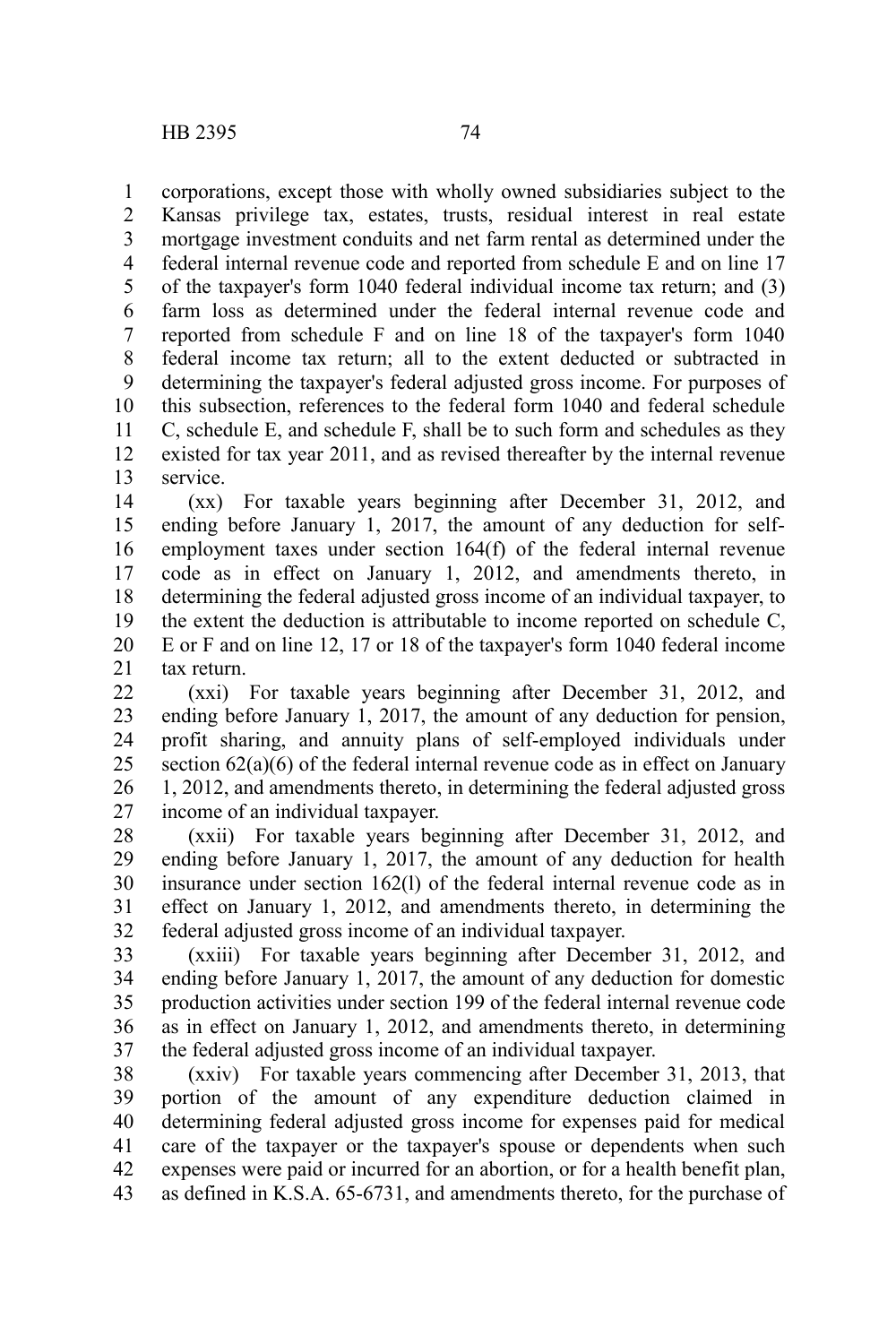an optional rider for coverage of abortion in accordance with K.S.A. 2018 Supp. 40-2,190, and amendments thereto, to the extent that such taxes and assessments are claimed as an itemized deduction for federal income tax purposes. 1 2 3 4

(xxv) For taxable years commencing after December 31, 2013, that portion of the amount of any expenditure deduction claimed in determining federal adjusted gross income for expenses paid by a taxpayer for health care when such expenses were paid or incurred for abortion coverage, a health benefit plan, as defined in K.S.A. 65-6731, and amendments thereto, when such expenses were paid or incurred for abortion coverage or amounts contributed to health savings accounts for such taxpayer's employees for the purchase of an optional rider for coverage of abortion in accordance with K.S.A. 2018 Supp. 40-2,190, and amendments thereto, to the extent that such taxes and assessments are claimed as a deduction for federal income tax purposes. 5 6 7 8 9 10 11 12 13 14 15

(xxvi) For all taxable years beginning after December 31, 2016, the amount of any charitable contribution made to the extent the same is claimed as the basis for the credit allowed pursuant to  $K.S.A. -72-99a07$ *72-4357*, and amendments thereto, and is also claimed as an itemized deduction for federal income tax purposes. 16 17 18 19 20

21

(c) There shall be subtracted from federal adjusted gross income:

(i) Interest or dividend income on obligations or securities of any authority, commission or instrumentality of the United States and its possessions less any related expenses directly incurred in the purchase of such obligations or securities, to the extent included in federal adjusted gross income but exempt from state income taxes under the laws of the United States.  $22$ 23 24 25 26 27

(ii) Any amounts received which *that* are included in federal adjusted gross income but which are specifically exempt from Kansas income taxation under the laws of the state of Kansas. 28 29 30

(iii) The portion of any gain or loss from the sale or other disposition of property having a higher adjusted basis for Kansas income tax purposes than for federal income tax purposes on the date such property was sold or disposed of in a transaction in which gain or loss was recognized for purposes of federal income tax that does not exceed such difference in basis, but if a gain is considered a long-term capital gain for federal income tax purposes, the modification shall be limited to that portion of such gain which is included in federal adjusted gross income. 31 32 33 34 35 36 37 38

(iv) The amount necessary to prevent the taxation under this act of any annuity or other amount of income or gain which *that* was properly included in income or gain and was taxed under the laws of this state for a taxable year prior to the effective date of this act, as amended, to the taxpayer, or to a decedent by reason of whose death the taxpayer acquired 39 40 41 42 43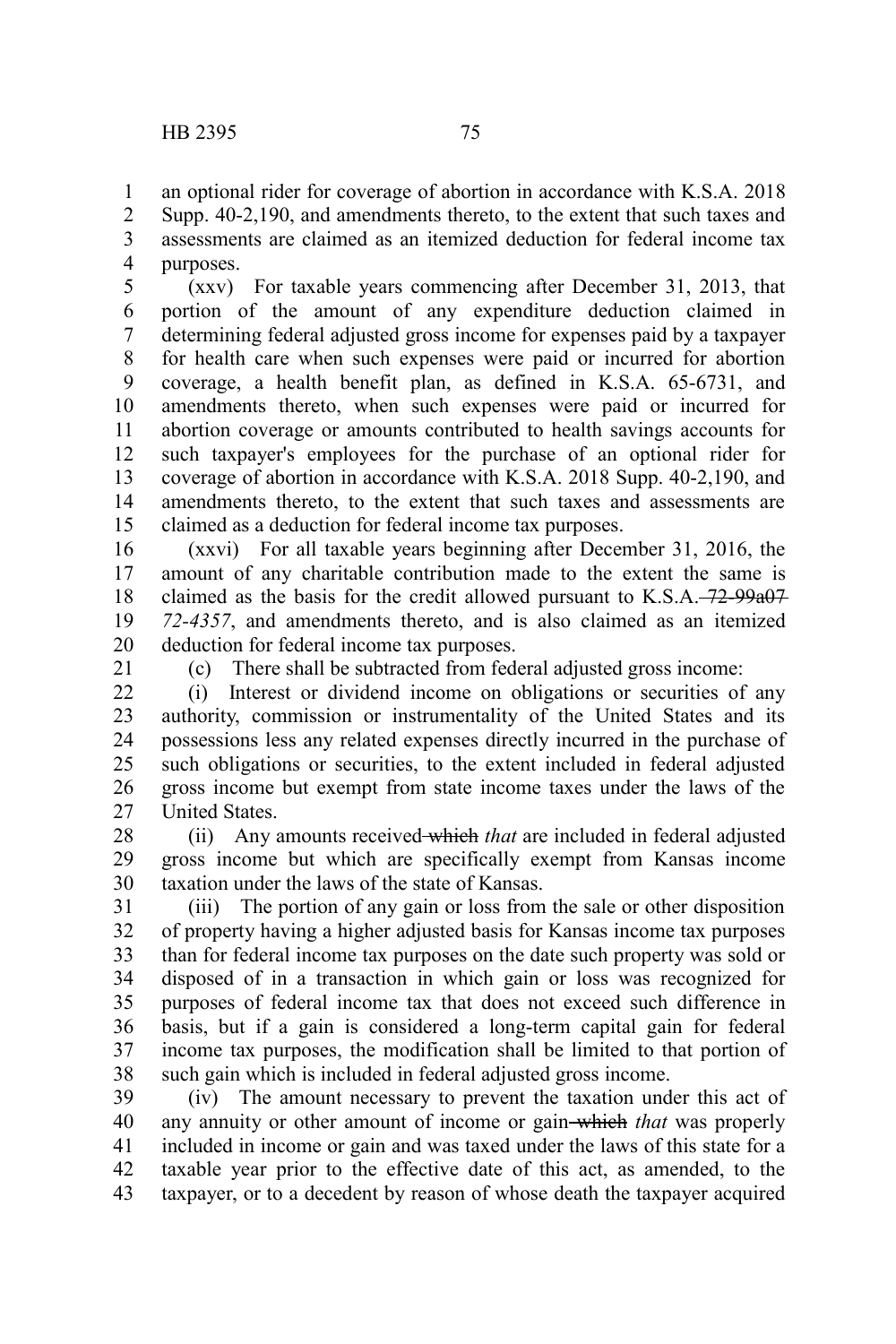the right to receive the income or gain, or to a trust or estate from which the taxpayer received the income or gain. 1 2

(v) The amount of any refund or credit for overpayment of taxes on or measured by income or fees or payments in lieu of income taxes imposed by this state, or any taxing jurisdiction, to the extent included in gross income for federal income tax purposes. 3 4 5 6

(vi) Accumulation distributions received by a taxpayer as a beneficiary of a trust to the extent that the same are included in federal adjusted gross income. 7 8 9

(vii) Amounts received as annuities under the federal civil service retirement system from the civil service retirement and disability fund and other amounts received as retirement benefits in whatever form which *that* were earned for being employed by the federal government or for service in the armed forces of the United States. 10 11 12 13 14

(viii) Amounts received by retired railroad employees as a supplemental annuity under the provisions of 45 U.S.C. §§ 228b (a) and  $228c (a)(1)$  et seq. 15 16 17

(ix) Amounts received by retired employees of a city and by retired employees of any board of such city as retirement allowances pursuant to K.S.A. 13-14,106, and amendments thereto, or pursuant to any charter ordinance exempting a city from the provisions of K.S.A. 13-14,106, and amendments thereto. 18 19 20 21  $22$ 

(x) For taxable years beginning after December 31, 1976, the amount of the federal tentative jobs tax credit disallowance under the provisions of 26 U.S.C. § 280 C. For taxable years ending after December 31, 1978, the amount of the targeted jobs tax credit and work incentive credit disallowances under 26 U.S.C. § 280 C. 23 24 25 26 27

(xi) For taxable years beginning after December 31, 1986, dividend income on stock issued by Kansas venture capital, inc. 28 29

(xii) For taxable years beginning after December 31, 1989, amounts received by retired employees of a board of public utilities as pension and retirement benefits pursuant to K.S.A. 13-1246, 13-1246a and 13-1249, and amendments thereto. 30 31 32 33

(xiii) For taxable years beginning after December 31, 2004, amounts contributed to and the amount of income earned on contributions deposited to an individual development account under K.S.A. 74-50,201 et seq., and amendments thereto. 34 35 36 37

(xiv) For all taxable years commencing after December 31, 1996, that portion of any income of a bank organized under the laws of this state or any other state, a national banking association organized under the laws of the United States, an association organized under the savings and loan code of this state or any other state, or a federal savings association organized under the laws of the United States, for which an election as an 38 39 40 41 42 43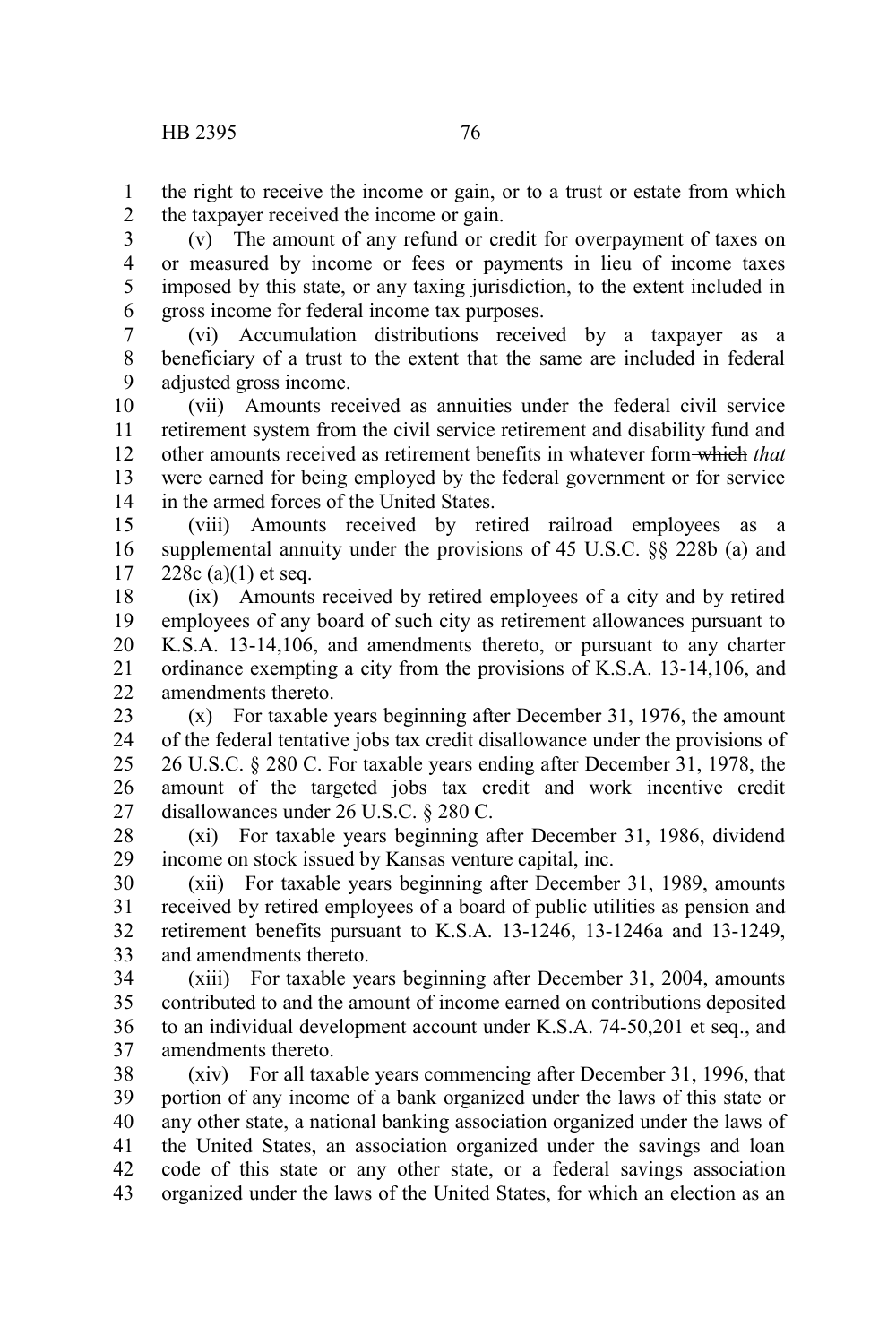S corporation under subchapter S of the federal internal revenue code is in effect, which accrues to the taxpayer who is a stockholder of such corporation and which is not distributed to the stockholders as dividends of the corporation. For taxable years beginning after December 31, 2012, and ending before January 1, 2017, the amount of modification under this subsection shall exclude the portion of income or loss reported on schedule E and included on line 17 of the taxpayer's form 1040 federal individual income tax return. 1 2 3 4 5 6 7 8

(xv) For all taxable years beginning after December 31, 2006, amounts not exceeding \$3,000, or \$6,000 for a married couple filing a joint return, for each designated beneficiary which *that* are contributed to a family postsecondary education savings account established under the Kansas postsecondary education savings program or a qualified tuition program established and maintained by another state or agency or instrumentality thereof pursuant to section 529 of the internal revenue code of 1986, as amended, for the purpose of paying the qualified higher education expenses of a designated beneficiary at an institution of postsecondary education. The terms and phrases used in this paragraph shall have the meaning respectively ascribed thereto by the provisions of K.S.A. 2018 Supp. 75-643, and amendments thereto, and the provisions of such section are hereby incorporated by reference for all purposes thereof. 9 10 11 12 13 14 15 16 17 18 19 20 21

(xvi) For all taxable years beginning after December 31, 2004, amounts received by taxpayers who are or were members of the armed forces of the United States, including service in the Kansas army and air national guard, as a recruitment, sign up or retention bonus received by such taxpayer as an incentive to join, enlist or remain in the armed services of the United States, including service in the Kansas army and air national guard, and amounts received for repayment of educational or student loans incurred by or obligated to such taxpayer and received by such taxpayer as a result of such taxpayer's service in the armed forces of the United States, including service in the Kansas army and air national guard. 22 23 24 25 26 27 28 29 30 31

(xvii) For all taxable years beginning after December 31, 2004, amounts received by taxpayers who are eligible members of the Kansas army and air national guard as a reimbursement pursuant to K.S.A. 48- 281, and amendments thereto, and amounts received for death benefits pursuant to K.S.A. 48-282, and amendments thereto, or pursuant to section 1 or section 2 of chapter 207 of the 2005 Session Laws of Kansas, and amendments thereto, to the extent that such death benefits are included in federal adjusted gross income of the taxpayer. 32 33 34 35 36 37 38 39

(xviii) For the taxable year beginning after December 31, 2006, amounts received as benefits under the federal social security act-which *that* are included in federal adjusted gross income of a taxpayer with federal adjusted gross income of \$50,000 or less, whether such taxpayer's 40 41 42 43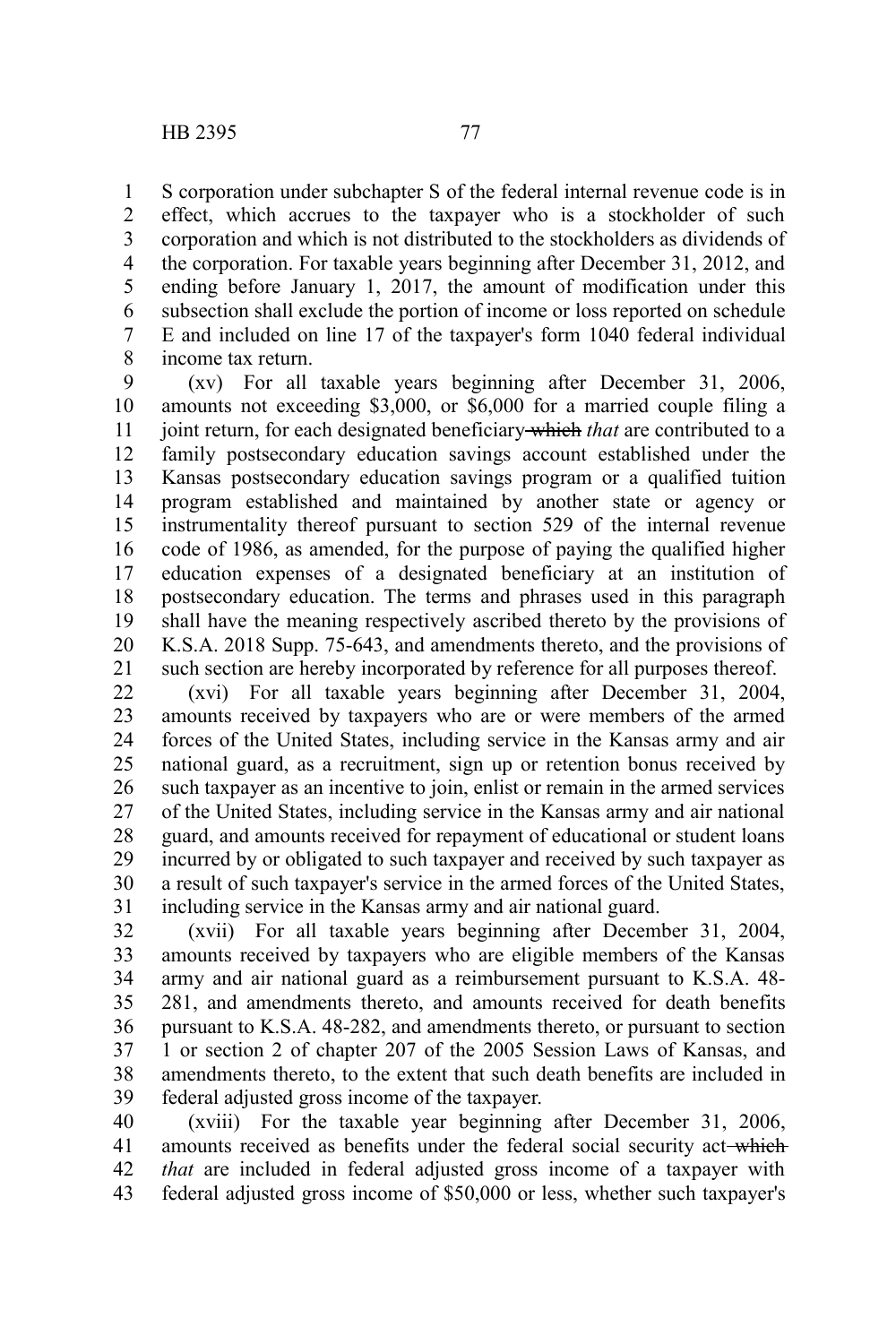filing status is single, head of household, married filing separate or married 1

filing jointly; and for all taxable years beginning after December 31, 2007, amounts received as benefits under the federal social security act-which *that* are included in federal adjusted gross income of a taxpayer with federal adjusted gross income of \$75,000 or less, whether such taxpayer's filing status is single, head of household, married filing separate or married filing jointly. 2 3 4 5 6 7

8 9

(xix) Amounts received by retired employees of Washburn university as retirement and pension benefits under the university's retirement plan.

(xx) For taxable years beginning after December 31, 2012, and ending before January 1, 2017, the amount of any: (1) Net profit from business as determined under the federal internal revenue code and reported from schedule C and on line 12 of the taxpayer's form 1040 federal individual income tax return; (2) net income, not including guaranteed payments as defined in section 707(c) of the federal internal revenue code and as reported to the taxpayer from federal schedule K-1, (form 1065-B), in box 9, code F or as reported to the taxpayer from federal schedule K-1, (form 1065) in box 4, from rental real estate, royalties, partnerships, S corporations, estates, trusts, residual interest in real estate mortgage investment conduits and net farm rental as determined under the federal internal revenue code and reported from schedule E and on line 17 of the taxpayer's form 1040 federal individual income tax return; and (3) net farm profit as determined under the federal internal revenue code and reported from schedule F and on line 18 of the taxpayer's form 1040 federal income tax return; all to the extent included in the taxpayer's federal adjusted gross income. For purposes of this subsection, references to the federal form 1040 and federal schedule C, schedule E, and schedule F, shall be to such form and schedules as they existed for tax year 2011 and as revised thereafter by the internal revenue service. 10 11 12 13 14 15 16 17 18 19 20 21 22 23 24 25 26 27 28 29

(xxi) For all taxable years beginning after December 31, 2013, amounts equal to the unreimbursed travel, lodging and medical expenditures directly incurred by a taxpayer while living, or a dependent of the taxpayer while living, for the donation of one or more human organs of the taxpayer, or a dependent of the taxpayer, to another person for human organ transplantation. The expenses may be claimed as a subtraction modification provided for in this section to the extent the expenses are not already subtracted from the taxpayer's federal adjusted gross income. In no circumstances shall the subtraction modification provided for in this section for any individual, or a dependent, exceed \$5,000. As used in this section, "human organ" means all or part of a liver, pancreas, kidney, intestine, lung or bone marrow. The provisions of this paragraph shall take effect on the day the secretary of revenue certifies to the director of the budget that the cost for the department of revenue of 30 31 32 33 34 35 36 37 38 39 40 41 42 43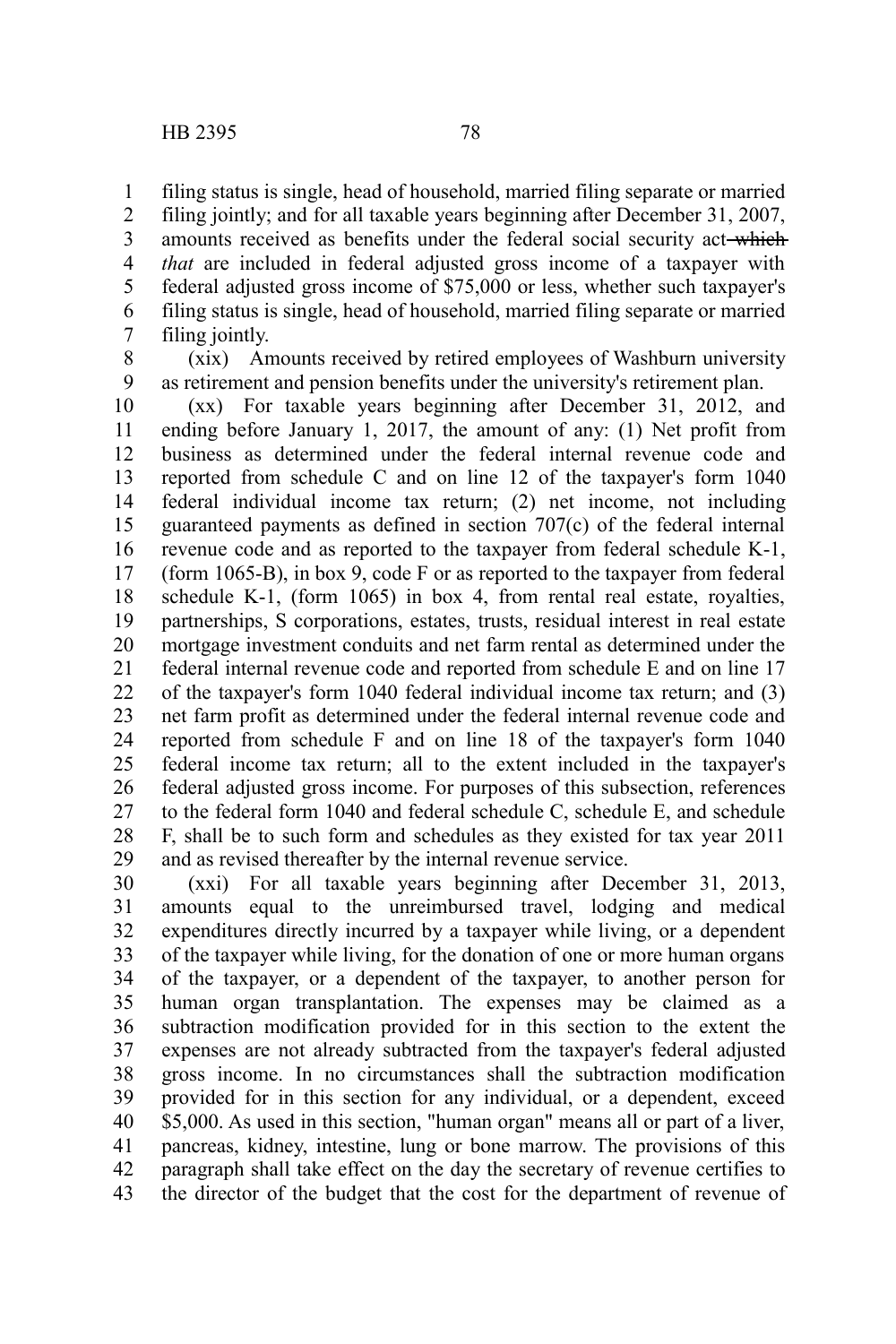modifications to the automated tax system for the purpose of implementing this paragraph will not exceed \$20,000. 1 2

(xxii) For taxable years beginning after December 31, 2012, and ending before January 1, 2017, the amount of net gain from the sale of: (1) Cattle and horses, regardless of age, held by the taxpayer for draft, breeding, dairy or sporting purposes, and held by such taxpayer for 24 months or more from the date of acquisition; and (2) other livestock, regardless of age, held by the taxpayer for draft, breeding, dairy or sporting purposes, and held by such taxpayer for 12 months or more from the date of acquisition. The subtraction from federal adjusted gross income shall be limited to the amount of the additions recognized under the provisions of subsection  $(b)(\overline{xx})$  attributable to the business in which the livestock sold had been used. As used in this paragraph, the term "livestock" shall not include poultry. 3 4 5 6 7 8 9 10 11 12 13 14

(xxiii) For all taxable years beginning after December 31, 2012, amounts received under either the Overland Park, Kansas police department retirement plan or the Overland Park, Kansas fire department retirement plan, both as established by the city of Overland Park, pursuant to the city's home rule authority. 15 16 17 18 19

(xxiv) For taxable years beginning after December 31, 2013, and ending before January 1, 2017, the net gain from the sale from Christmas trees grown in Kansas and held by the taxpayer for six years or more. 20 21 22

*(xxv) For all taxable years beginning after December 31, 2018, amounts deposited in a Kansas hope scholarship account established by agreement between the taxpayer and the state treasurer pursuant to section 14, and amendments thereto.* 23 24 25 26

(d) There shall be added to or subtracted from federal adjusted gross income the taxpayer's share, as beneficiary of an estate or trust, of the Kansas fiduciary adjustment determined under K.S.A. 79-32,135, and amendments thereto. 27 28 29 30

(e) The amount of modifications required to be made under this section by a partner-which *that* relates to items of income, gain, loss, deduction or credit of a partnership shall be determined under K.S.A. 79- 32,131, and amendments thereto, to the extent that such items affect federal adjusted gross income of the partner. 31 32 33 34 35

(f) No taxpayer shall be assessed penalties and interest from the underpayment of taxes due to changes to this section that became law on July 1, 2017, so long as such underpayment is rectified on or before April 17, 2018. 36 37 38 39

Sec. 52. On and after July 1, 2019, K.S.A. 2018 Supp. 79-4227 is hereby amended to read as follows: 79-4227. (a) All revenue collected or received by the director from the tax imposed by this act shall be remitted to the state treasurer in accordance with the provisions of K.S.A. 75-4215, 40 41 42 43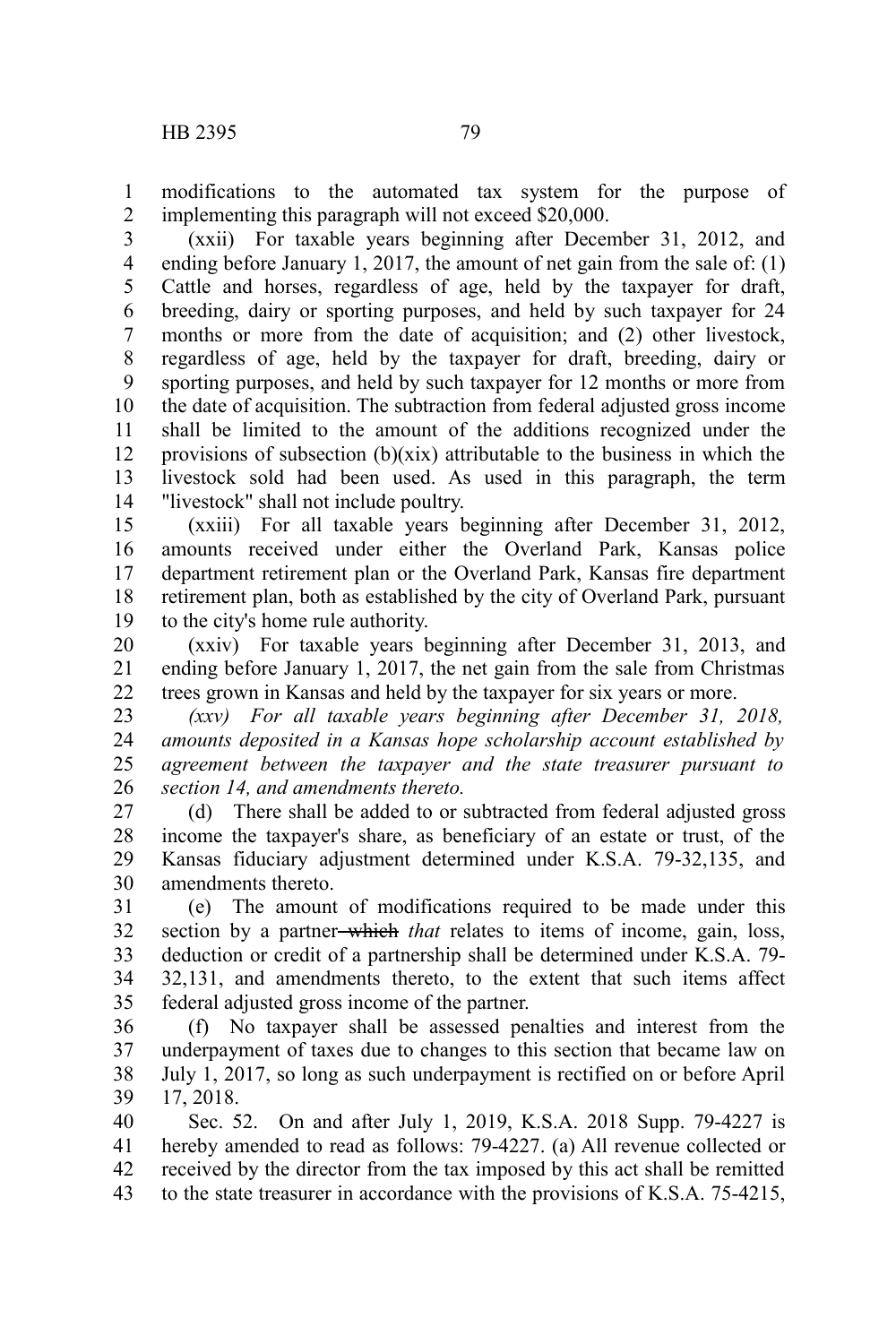and amendments thereto. Upon receipt of each such remittance, the state treasurer shall deposit the entire amount in the state treasury. The state treasurer shall first credit such amount as the director shall order to the mineral production tax refund fund created under subsection (b) of this section. Second, the state treasurer shall credit 7% of the remainder of such amounts to the special county mineral production tax fund created in subsection (c). Finally, the state treasurer shall credit the remainder of such amounts collected or received from the tax imposed by this act duringfiscal years 2013, 2014 and 2015 for oil and gas for any county which had \$100,000 or more in receipts of the excise tax upon the severance and production of oil and gas as follows: (1) 12.41% to the oil and gas valuation depletion trust fund; and (2) the remainder shall be credited to the state general fund. The state treasurer shall credit the remainder of such amounts collected or received from the tax imposed by this act during fiscal year 2016, and thereafter, and distributed during fiscal year 2017, and thereafter, for oil and gas for any county which had \$100,000 or more in receipts of the excise tax upon the severance and production of oil and gas as follows: (1) 20% to the mineral production education fund created in K.S.A. 72-6462\*, and amendments thereto; and (2) the remainder shall be credited to the state general fund. 1 2 3 4 5 6 7 8 9 10 11 12 13 14 15 16 17 18 19 20

(b) A refund fund designated as "mineral production tax refund fund" not to exceed \$50,000 is hereby created for the prompt payment of all tax refunds. The mineral production tax refund fund shall be in such amount, within the limit set by this section, as the director shall determine is necessary to meet current refunding requirements under this act. 21 22 23 24 25

(c) There is hereby created a special county mineral production tax fund. On December 1, 1983, and quarterly thereafter, the director of taxation shall distribute all moneys credited to such fund to the county treasurers of all counties in which taxes were levied under K.S.A. 79-4217, and amendments thereto, for the severing and producing of coal, oil or gas from property within the county, in the proportion that the taxes levied upon production in each county bears to the total of all of such taxes levied in all of such counties. Such distribution shall be based on returns filed, with any adjustments or corrections thereto made by the director of taxation. 26 27 28 29 30 31 32 33 34 35

(d) The secretary of revenue shall make provision for the determination of the counties within which taxes are levied under K.S.A. 79-4217, and amendments thereto, for the severance of coal, oil or gas and shall certify the same to the director of accounts and reports. 36 37 38 39

(e) The director of accounts and reports shall draw warrants on the state treasurer payable to the county treasurer of each county entitled to payment from the special county mineral production tax fund upon vouchers approved by the director of taxation. Upon receipt of such 40 41 42 43